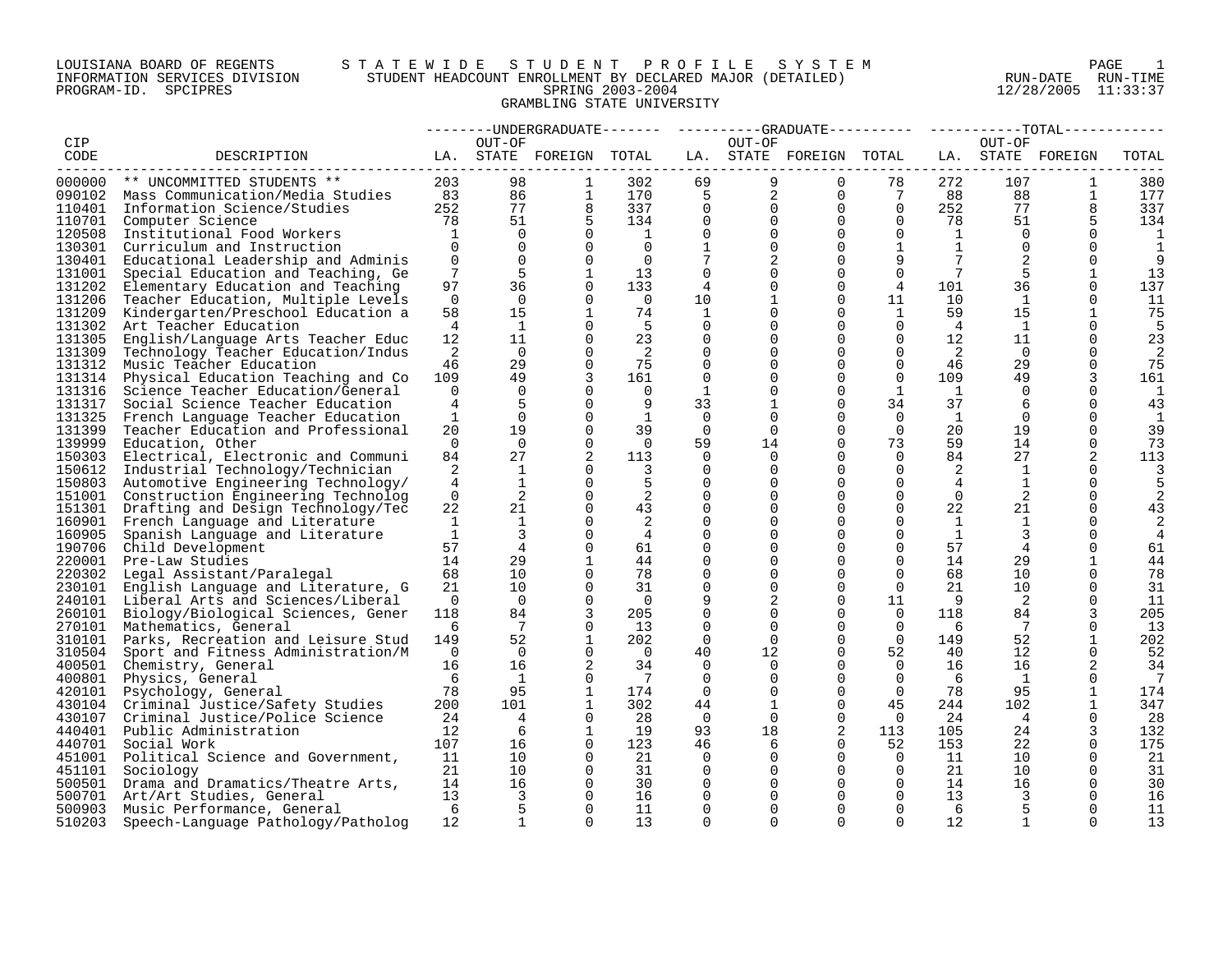# LOUISIANA BOARD OF REGENTS S T A T E W I D E S T U D E N T P R O F I L E S Y S T E M PAGE 2 INFORMATION SERVICES DIVISION STUDENT HEADCOUNT ENROLLMENT BY DECLARED MAJOR (DETAILED) RUN-DATE RUN-TIME PROGRAM-ID. SPCIPRES SPRING 2003-2004 12/28/2005 11:33:37 GRAMBLING STATE UNIVERSITY

|                |                                    |       |        | -UNDERGRADUATE- |       |     |        | $-$ -GRADUATE $-$ |       |       |        | $-TOTAL-$ |       |
|----------------|------------------------------------|-------|--------|-----------------|-------|-----|--------|-------------------|-------|-------|--------|-----------|-------|
| CIP            |                                    |       | OUT-OF |                 |       |     | OUT-OF |                   |       |       | OUT-OF |           |       |
| CODE           | DESCRIPTION                        | LA.   | STATE  | FOREIGN         | TOTAL | LA. | STATE  | FOREIGN           | TOTAL | LA.   | STATE  | FOREIGN   | TOTAL |
| 511601         | Nursing/Registered Nurse (RN, ASN, | 285   | 78     | 16              | 379   |     |        |                   |       | 285   | 78     | 16        | 379   |
| 511605         | Family Practice Nurse/Nurse Practi |       |        |                 |       |     |        |                   | 27    | 26    |        |           | 27    |
| 520201         | Business Administration and Manage | 135   | 76     |                 | 213   |     |        |                   |       | 135   | 76     |           | 213   |
| 520301         | Accounting                         | 83    | 50     |                 | 138   |     |        |                   |       | 83    | 50     |           | 138   |
| 520601         | Business/Managerial Economics      |       |        |                 | 16    |     |        |                   |       |       |        |           | 16    |
| 520904         | Hotel/Motel Administration/Managem | 52    |        |                 | 62    |     |        |                   |       | 52    |        |           | 62    |
| 521401         | Marketing/Marketing Management, Ge | 68    |        |                 | 116   |     |        |                   |       | 68    |        |           | L16   |
| 540101         | History, General                   |       |        |                 | 23    |     |        |                   |       | 14    |        |           | 23    |
| TOTAL STUDENTS |                                    | 2,687 | 1,293  | 61              | 4,041 | 448 | 69     |                   | 519   | 3,135 | 1,362  | 63        | 4,560 |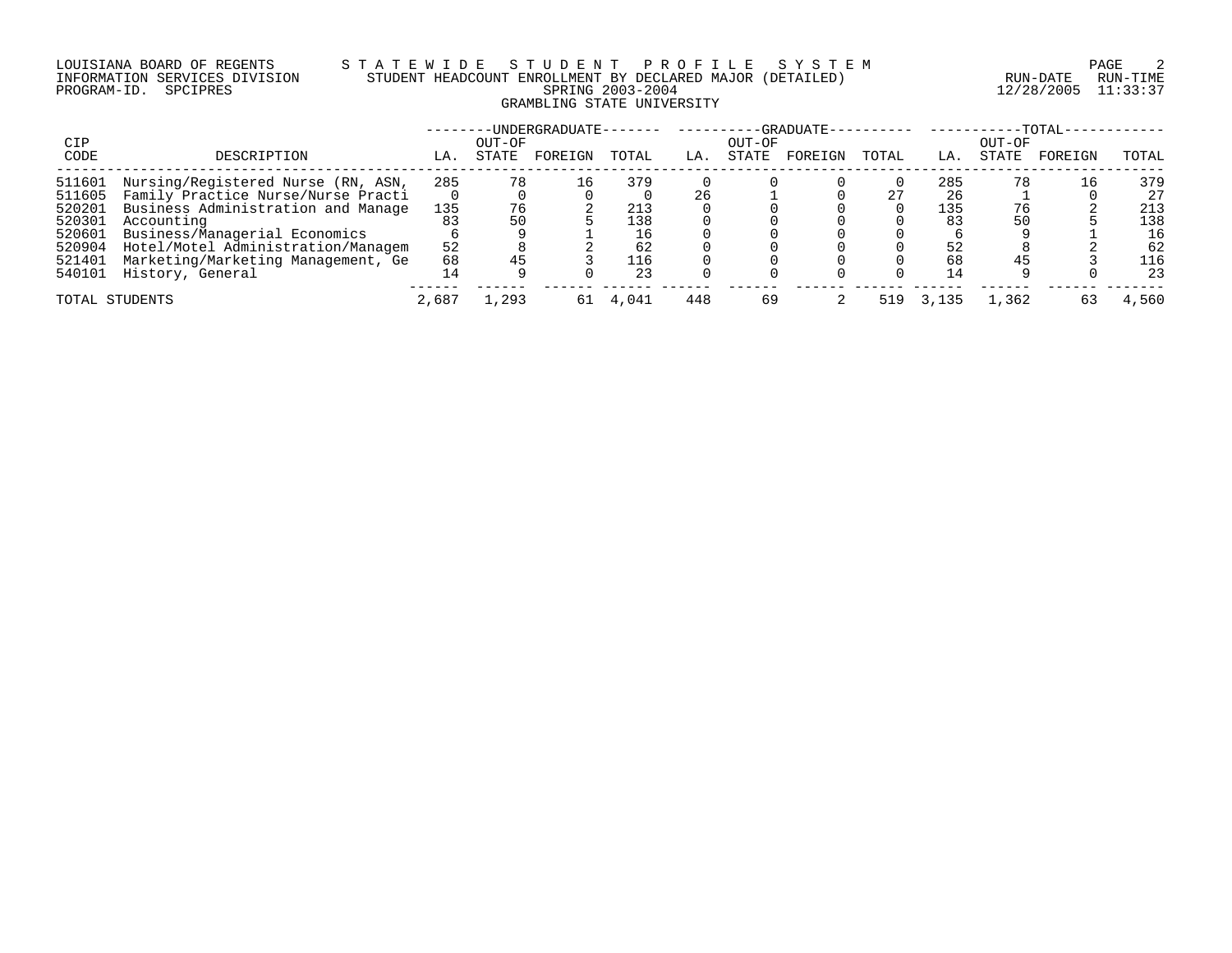#### LOUISIANA BOARD OF REGENTS S T A T E W I D E S T U D E N T P R O F I L E S Y S T E M PAGE 3 INFORMATION SERVICES DIVISION STUDENT HEADCOUNT ENROLLMENT BY DECLARED MAJOR (DETAILED) RUN-DATE RUN-TIME PROGRAM-ID. SPCIPRES SPRING 2003-2004 12/28/2005 11:33:37 LOUISIANA TECH UNIVERSITY

|        |                                                                                                                                                                                       |                 |                 |                         |                          |                          |          |                                           |                          |                 |                 | $--TOTAL-$     |              |
|--------|---------------------------------------------------------------------------------------------------------------------------------------------------------------------------------------|-----------------|-----------------|-------------------------|--------------------------|--------------------------|----------|-------------------------------------------|--------------------------|-----------------|-----------------|----------------|--------------|
| CIP    |                                                                                                                                                                                       |                 | OUT-OF          |                         |                          |                          | OUT-OF   |                                           |                          |                 | OUT-OF          |                |              |
| CODE   | DESCRIPTION                                                                                                                                                                           |                 |                 | LA. STATE FOREIGN TOTAL |                          |                          |          | LA. STATE FOREIGN TOTAL LA. STATE FOREIGN |                          |                 |                 |                | TOTAL        |
|        | -------------------------                                                                                                                                                             |                 |                 |                         |                          |                          |          |                                           |                          |                 |                 |                |              |
|        | 000000 ** UNCOMMITTED STUDENTS **                                                                                                                                                     | 1,322           | 124             |                         | 15 1,461                 | 353                      | 13       | $7\phantom{.0}$                           |                          | 373 1,675       | 137             | 22             | 1,834        |
|        | 010101 Agricultural Business and Manageme <sup>2</sup><br>010901 Animal Sciences, General<br>011101 Plant Sciences, General<br>030101 Natural Besources/Conservation Ge <sup>34</sup> |                 |                 | $\overline{1}$          | 26                       | $\overline{0}$           |          | $\Omega$<br>$\Omega$                      | $\overline{\phantom{0}}$ | 23              | 2               | $\mathbf{1}$   | 26           |
|        |                                                                                                                                                                                       |                 |                 | $\overline{0}$          | 98                       | $\overline{0}$           | $\Omega$ | $\Omega$                                  | $\overline{0}$           | 93              |                 | $\Omega$       | 98           |
|        |                                                                                                                                                                                       |                 |                 | $\Omega$                | 23                       | $\Omega$                 | $\Omega$ | $\Omega$                                  | $\overline{0}$           | 20              | 3               | $\Omega$       | 23           |
|        | 030101 Natural Resources/Conservation, Ge                                                                                                                                             | 34              | $\overline{3}$  | $\Omega$                | 37                       | $\mathbf 0$              |          | $\mathbf 0$                               | $\overline{0}$           | 34              |                 | $\Omega$       | 37           |
|        | 030104 Environmental Science                                                                                                                                                          | 30              | $\overline{3}$  | $\Omega$                | 33                       | $\Omega$                 | $\Omega$ | $\Omega$                                  | $\overline{0}$           | 30              |                 | $\Omega$       | 33           |
|        | 030501 Forestry, General                                                                                                                                                              | 69              | $7\overline{ }$ | $\Omega$                | 76                       | $\Omega$                 | $\Omega$ | $\Omega$                                  | $\Omega$                 | 69              | $7\phantom{.0}$ | $\Omega$       | 76           |
|        | 040201 Architecture (BArch, BA/BS, MArch,                                                                                                                                             | 136             | 26              | 11                      | 173                      | $\Omega$                 |          | $\Omega$                                  | $\Omega$                 | 136             | 26              | 11             | 173          |
| 040501 | Interior Architecture                                                                                                                                                                 | 54              | 8               | 2                       | 64                       | $\mathbf 0$              |          | $\Omega$                                  | $\Omega$                 | 54              | 8               | 2              | 64           |
|        | 090401 Journalism                                                                                                                                                                     | 57              | 12              | $\mathbf{1}$            | 70                       | $\Omega$                 |          | $\Omega$                                  | $\Omega$                 | 57              | 12              | <sup>1</sup>   | 70           |
| 110701 | Computer Science                                                                                                                                                                      | 107             | 11              | 13                      | 131                      | $\overline{4}$           | 0        | 77                                        | 81                       | 111             | 11              | 90             | 212          |
| 119999 | Computer and Information Sciences                                                                                                                                                     | $\overline{0}$  | $\overline{0}$  | $\Omega$                | $\overline{0}$           | 5                        | 0        | 27                                        | 32                       | 5               | $\mathbf 0$     | 27             | 32           |
| 130101 | Education, General                                                                                                                                                                    | $\mathbf 0$     | $\mathbf 0$     | $\mathbf 0$             | $\overline{0}$           | 71                       |          | 1                                         | 81                       | 71              | 9               | 1              | 81           |
| 130301 | Curriculum and Instruction                                                                                                                                                            | $\overline{0}$  | $\mathbf 0$     | $\Omega$                | $\overline{0}$           | 102                      | 4        | $\mathbf 0$                               | 106                      | 102             | 4               | $\Omega$       | 106          |
|        | 130401 Educational Leadership and Adminis                                                                                                                                             | $\overline{0}$  | $\Omega$        | $\Omega$                | $\Omega$                 | 16                       |          | $\Omega$                                  | 17                       | 16              | $\mathbf{1}$    | $\Omega$       | 17           |
| 131001 | Special Education and Teaching, Ge                                                                                                                                                    | 2               | $\Omega$        | $\Omega$                | 2                        | $\Omega$                 | $\Omega$ | $\Omega$                                  | $\Omega$                 | 2               | $\Omega$        | $\Omega$       | 2            |
|        | 131012 Education/Teaching of Individuals                                                                                                                                              | 15              | $\mathbf{1}$    | $\Omega$                | 16                       | $\overline{\phantom{0}}$ | $\Omega$ | $\Omega$                                  | $\overline{0}$           | 15              | $\mathbf{1}$    | $\Omega$       | 16           |
| 131101 | Counselor Education/School Counsel                                                                                                                                                    | $\Omega$        | $\Omega$        | $\Omega$                | $\bigcap$                | 179                      | 15       | 2                                         | 196                      | 179             | 15              | 2              | 196          |
| 131202 | Elementary Education and Teaching                                                                                                                                                     | 222             | 15              | $\Omega$                | 237                      | $\Omega$                 | $\Omega$ | $\Omega$                                  | $\Omega$                 | 222             | 15              | $\Omega$       | 237          |
| 131203 | Junior High/Intermediate/Middle Sc                                                                                                                                                    | 5               | $\Omega$        | $\Omega$                | - 5                      | $\Omega$                 | $\Omega$ | $\Omega$                                  | $\Omega$                 | $-5$            | $\Omega$        | $\Omega$       | 5            |
| 131205 | Secondary Education and Teaching                                                                                                                                                      | $\mathbf{1}$    | $\mathbf 0$     | $\Omega$                | $\mathbf{1}$             | $\Omega$                 |          | $\Omega$                                  | $\mathbf 0$              | $\mathbf{1}$    | $\Omega$        | $\Omega$       | 1            |
| 131210 | Early Childhood Education and Teac                                                                                                                                                    | 50              | 6               | $\mathbf 0$             | 56                       | $\mathbf 0$              | 0        | $\Omega$                                  | $\mathbf 0$              | 50              | 6               | $\Omega$       | 56           |
| 131301 | Agricultural Teacher Education                                                                                                                                                        | 17              | 2               | $\Omega$                | 19                       | $\Omega$                 |          | $\Omega$                                  | $\Omega$                 | 17              |                 | $\Omega$       | 19           |
| 131302 | Art Teacher Education                                                                                                                                                                 | 11              | $\mathbf 0$     | $\Omega$                | 11                       | $\mathbf 0$              |          | $\Omega$                                  | $\Omega$                 | 11              |                 | $\Omega$       | 11           |
| 131303 | Business Teacher Education                                                                                                                                                            | - 6             | $\Omega$        | $\Omega$                | - 6                      | $\Omega$                 |          | $\Omega$                                  | $\Omega$                 | - 6             | $\Omega$        | $\Omega$       | 6            |
| 131305 | English/Language Arts Teacher Educ                                                                                                                                                    | 31              | $\overline{3}$  | $\Omega$                | 34                       | $\Omega$                 |          | $\Omega$                                  | $\Omega$                 | 31              |                 | $\Omega$       | 34           |
| 131308 | Family and Consumer Sciences/Home                                                                                                                                                     | $\overline{1}$  | $\mathbf{1}$    | $\Omega$                | 2                        | $\Omega$                 |          | $\Omega$                                  | $\Omega$                 | $\mathbf{1}$    |                 | $\Omega$       | 2            |
| 131311 | Mathematics Teacher Education                                                                                                                                                         | 32              | $\overline{4}$  | $\Omega$                | 36                       | 0                        |          | $\Omega$                                  | $\Omega$                 | 32              |                 | $\Omega$       | 36           |
| 131312 | Music Teacher Education                                                                                                                                                               | 17              | 3               | $\Omega$                | 20                       | $\mathbf 0$              | 0        | $\Omega$                                  | $\Omega$                 | 17              | 3               | $\Omega$       | 20           |
| 131314 | Physical Education Teaching and Co                                                                                                                                                    | 101             | 19              | $\Omega$                | 120                      | 7                        | 5        | $\Omega$                                  | 12                       | 108             | 24              | $\Omega$       | 132          |
| 131318 | Social Studies Teacher Education                                                                                                                                                      | 29              | 2               | $\Omega$                | 31                       | $\mathbf 0$              |          | $\Omega$                                  | $\Omega$                 | 29              | 2               | $\Omega$       | 31           |
| 131322 | Biology Teacher Education                                                                                                                                                             | 10 <sup>1</sup> | $\mathbf{1}$    | $\Omega$                | 11                       | $\mathbf 0$              | 0        | $\Omega$                                  | $\Omega$                 | 10 <sup>°</sup> | $\mathbf{1}$    | $\Omega$       | 11           |
| 131323 | Chemistry Teacher Education                                                                                                                                                           | 2               | $\Omega$        | $\Omega$                | 2                        | $\Omega$                 |          | $\Omega$                                  | $\Omega$                 | 2               |                 | $\Omega$       | 2            |
| 131325 | French Language Teacher Education                                                                                                                                                     | $\mathbf{1}$    | $\Omega$        | $\Omega$                | $\mathbf{1}$             | $\Omega$                 |          | $\Omega$                                  | $\Omega$                 | $\mathbf{1}$    | $\Omega$        | $\cap$         | $\mathbf{1}$ |
| 131329 | Physics Teacher Education                                                                                                                                                             | 3               | $\Omega$        | $\Omega$                | $\overline{3}$           | $\mathbf 0$              |          | $\Omega$                                  | $\Omega$                 | 3               | $\Omega$        |                |              |
| 131331 | Speech Teacher Education                                                                                                                                                              | 2               | $\Omega$        | $\Omega$                | 2                        | $\mathbf 0$              |          | $\Omega$                                  | $\Omega$                 | 2               |                 |                |              |
| 131399 | Teacher Education and Professional                                                                                                                                                    | 3               | $\mathbf 0$     | $\Omega$                |                          | 0                        | 0        | $\Omega$                                  | $\Omega$                 | 3               | $\Omega$        |                |              |
| 139999 | Education, Other                                                                                                                                                                      | 8               | $\mathbf{1}$    | $\Omega$                | 9                        | $\Omega$                 | $\Omega$ | $\Omega$                                  | $\Omega$                 | 8               | 1               |                | 9            |
| 140101 | Engineering, General                                                                                                                                                                  | $\overline{0}$  | $\Omega$        | $\Omega$                | $\overline{0}$           | 12                       | 2        | 273                                       | 287                      | 12              | 2               | 273            | 287          |
|        | 140501 Biomedical/Medical Engineering                                                                                                                                                 | 82              | 27              | 20                      | 129                      | 9                        | 12       | 68                                        | 89                       | 91              | 39              | 88             | 218          |
|        | 140701 Chemical Engineering                                                                                                                                                           | 86              | 28              | $\overline{4}$          | 118                      | $\Omega$                 | $\Omega$ | $\Omega$                                  | $\overline{0}$           | 86              | 28              | $\overline{4}$ | 118          |
|        | 140801 Civil Engineering, General                                                                                                                                                     | 117             | 27              | 3                       | 147                      | 0                        | $\Omega$ | $\Omega$                                  | $\overline{0}$           | 117             | 27              | 3              | 147          |
|        | 141001 Electrical, Electronics and Commun 180                                                                                                                                         |                 | 19              | 18                      | 217                      | $\Omega$                 | $\Omega$ | $\Omega$                                  | $\overline{0}$           | 180             | 19              | 18             | 217          |
|        | 141901 Mechanical Engineering                                                                                                                                                         | 263             | 53              | 9                       | 325                      | $\mathbf 0$              | $\Omega$ | $\overline{0}$                            | $\overline{0}$           | 263             | 53              | 9              | 325          |
| 142701 | Systems Engineering                                                                                                                                                                   | $\overline{0}$  | $\overline{0}$  | 0                       | $\overline{\phantom{0}}$ | 0                        | $\Omega$ | 11                                        | 11                       | $\overline{0}$  | $\overline{0}$  | 11             | 11           |
|        | 143501 Industrial Engineering                                                                                                                                                         | 42              | 8               | $\overline{4}$          | 54                       | $\mathbf 0$              |          | $\Omega$                                  | $\overline{0}$           | 42              | 8               | 4              | 54           |
| 150303 | Electrical, Electronic and Communi                                                                                                                                                    | 92              | 6               | 1                       | 99                       | $\mathbf 0$              |          | $\Omega$                                  | $\mathbf{0}$             | 92              | 6               | 1              | 99           |
|        | 151001 Construction Engineering Technolog                                                                                                                                             | 76              | 10              | $\Omega$                | 86                       | $\Omega$                 |          | $\Omega$                                  | $\Omega$                 | 76              | 10              | $\Omega$       | 86           |
| 151501 | Engineering/Industrial Management                                                                                                                                                     | $\Omega$        | $\Omega$        | $\Omega$                | $\Omega$                 | 6                        | 1        | $\mathbf{1}$                              | 8                        | 6               | 1               | 1              | 8            |
| 160901 | French Language and Literature                                                                                                                                                        | $7\phantom{.0}$ | $\Omega$        | $\cap$                  | $7\overline{ }$          | $\cap$                   | $\Omega$ | $\cap$                                    | $\cap$                   | 7               | $\cap$          | $\cap$         | 7            |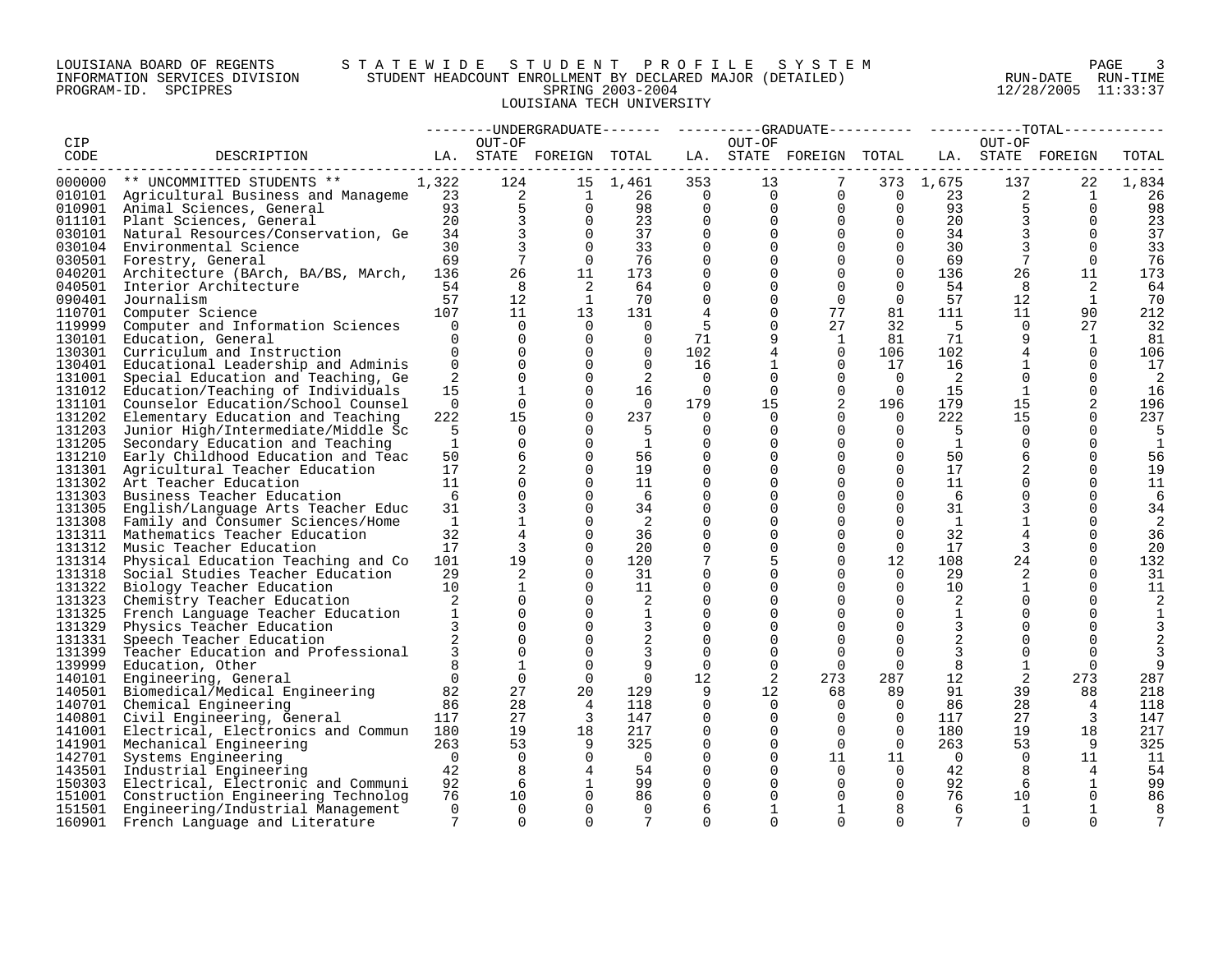## LOUISIANA BOARD OF REGENTS S T A T E W I D E S T U D E N T P R O F I L E S Y S T E M PAGE 4 INFORMATION SERVICES DIVISION STUDENT HEADCOUNT ENROLLMENT BY DECLARED MAJOR (DETAILED) RUN-DATE RUN-TIME PROGRAM-ID. SPCIPRES 6. THE SPRING 2003-2004 SPRING 2003-2004 12/28/2005 11:33:37 LOUISIANA TECH UNIVERSITY

|                  |                                                |               |                          |                         |                 |                      |                      | --------UNDERGRADUATE------- ---------GRADUATE---------- ---------TOTAL----- |                      |        |          |                   |            |
|------------------|------------------------------------------------|---------------|--------------------------|-------------------------|-----------------|----------------------|----------------------|------------------------------------------------------------------------------|----------------------|--------|----------|-------------------|------------|
| CIP              |                                                |               | OUT-OF                   |                         |                 |                      | OUT-OF               |                                                                              |                      |        | OUT-OF   |                   |            |
| CODE             | DESCRIPTION                                    |               |                          | LA. STATE FOREIGN TOTAL |                 |                      |                      | LA. STATE FOREIGN TOTAL                                                      |                      |        |          | LA. STATE FOREIGN | TOTAL      |
| 160905           | Spanish Language and Literature                | 6             | 1                        | $\Omega$                | 7               | $\Omega$             | $\Omega$             | $\mathbf 0$                                                                  | $\Omega$             | 6      | 1        | $\Omega$          |            |
| 190101           | Family and Consumer Sciences/Human             | $\mathbf 0$   | $\mathbf 0$              | $\Omega$                | $\mathbf 0$     | 11                   | 0                    | 0                                                                            | 11                   | 11     | 0        | $\Omega$          | 11         |
| 190402           | Consumer Economics                             | 49            | 4                        | $\Omega$                | 53              | $\Omega$             | $\Omega$             | $\Omega$                                                                     | $\Omega$             | 49     | 4        | $\Omega$          | 53         |
| 190701           | Human Development and Family Studi             | 131           | 12                       | $\Omega$                | 143             | $\Omega$             | $\Omega$             | $\Omega$                                                                     | $\Omega$             | 131    | 12       | ∩                 | 143        |
| 230101           | English Language and Literature, G             | 76            | 7                        | 0                       | 83              | 17                   | 3                    | $\Omega$                                                                     | 20                   | 93     | 10       |                   | 103        |
| 231001           | Speech and Rhetorical Studies                  | 67            | 11                       | $\Omega$                | 78              | 6                    |                      | $\Omega$                                                                     | 11                   | 73     | 16       |                   | 89         |
| 240102           | General Studies                                | 553           | 287                      | 6                       | 846             | $\Omega$             | $\Omega$             | $\Omega$                                                                     | $\Omega$             | 553    | 287      |                   | 846        |
| 260101           | Biology/Biological Sciences, Gener             | 383           | 47                       | 6                       | 436             | 23                   |                      | 3                                                                            | 30                   | 406    | 51       |                   | 466        |
| 270101           | Mathematics, General                           | 17            | 1                        | 2                       | 20              | 1                    |                      | 4                                                                            | 6                    | 18     | 2        |                   | 26         |
| 300101           | Biological and Physical Sciences               | $\Omega$      | $\Omega$                 | $\Omega$                | $\Omega$        | 2                    | $\Omega$             | $\mathbf 1$                                                                  | 3                    | 2      | $\Omega$ |                   | 3          |
| 310505           | Kinesiology and Exercise Science               | 104           | 13                       | $\Omega$                | 117             | $\mathbf 0$          | $\Omega$             | $\Omega$                                                                     | $\Omega$             | 104    | 13       |                   | 117        |
| 400501           | Chemistry, General                             | 19            | 2                        | 2                       | 23              | $\Omega$             | <sup>n</sup>         | 7                                                                            | 7                    | 19     | 2        |                   | 30         |
| 400601           | Geology/Earth Science, General                 | 10            | $\Omega$                 |                         | 11              | $\Omega$             |                      | $\Omega$                                                                     | $\Omega$             | 10     | $\Omega$ |                   | 11         |
| 400801           | Physics, General                               | 12            | 3                        | $\Omega$                | 15              | 3                    |                      | 3                                                                            | 7                    | 15     | 4        | 3                 | 22         |
| 420101           | Psychology, General                            | 198           | 21                       | $\mathbf{1}$            | 220             | $\Omega$             | $\Omega$             | $\Omega$                                                                     | $\Omega$             | 198    | 21       |                   | 220        |
| 420601           | Counseling Psychology                          | $\Omega$      | $\Omega$                 | $\Omega$                | $\Omega$        | 23                   | 6                    | $\mathbf{1}$                                                                 | 30                   | 23     | 6        |                   | 30         |
| 420901           | Industrial and Organizational Psyc             | $\Omega$      | $\Omega$                 | $\Omega$                | $\Omega$        | 79                   | 17                   | 2                                                                            | 98                   | 79     | 17       |                   | 98         |
| 421801           | Educational Psychology                         | $\Omega$<br>9 | $\Omega$<br>$\mathbf{1}$ | $\Omega$<br>$\Omega$    | $\Omega$<br>10  | 3                    | 6                    | 1                                                                            | 10                   | 3<br>9 | 6<br>1   | $\Omega$          | 10         |
| 450701           | Geography                                      | 100           | 14                       | $\mathbf{1}$            | 115             | $\Omega$<br>$\Omega$ | $\Omega$<br>$\Omega$ | $\mathbf 0$<br>$\Omega$                                                      | $\Omega$<br>$\Omega$ | 100    | 14       | $\mathbf{1}$      | 10<br>115  |
| 451001<br>451101 | Political Science and Government,<br>Sociology | 108           | 51                       | 2                       | 161             | $\Omega$             | $\Omega$             | $\Omega$                                                                     | $\Omega$             | 108    | 51       | 2                 | 161        |
| 490102           | Airline/Commercial/Professional Pi             | 105           | 46                       | 5                       | 156             | $\Omega$             | $\cap$               | $\Omega$                                                                     | $\Omega$             | 105    | 46       | 5                 | 156        |
| 490104           | Aviation/Airway Management and Ope             | 29            | 10                       | $\overline{2}$          | 41              | $\Omega$             |                      | $\Omega$                                                                     | $\Omega$             | 29     | 10       |                   | 41         |
| 500409           | Graphic Design                                 | 198           | 21                       | 4                       | 223             | $\Omega$             | $\Omega$             | $\Omega$                                                                     | $\Omega$             | 198    | 21       | 4                 | 223        |
| 500605           | Photography                                    | 44            | 6                        | $\Omega$                | 50              | $\Omega$             | U                    | $\Omega$                                                                     | $\Omega$             | 44     | -6       | ∩                 | 50         |
| 500702           | Fine/Studio Arts, General                      | 46            | 8                        | $\Omega$                | 54              | 10                   |                      | 2                                                                            | 18                   | 56     | 14       |                   | 72         |
| 500901           | Music, General                                 | 15            | 5                        | $\Omega$                | 20              | $\Omega$             | $\Omega$             | $\Omega$                                                                     | $\Omega$             | 15     | 5        |                   | 20         |
| 500903           | Music Performance, General                     | 9             | $\Omega$                 | $\Omega$                | 9               | $\Omega$             | $\Omega$             | $\Omega$                                                                     | $\Omega$             | 9      | $\Omega$ | $\Omega$          | 9          |
| 510204           | Audiology/Audiologist and Speech-L             | 44            | 8                        | $\Omega$                | 52              | 18                   | 16                   | 2                                                                            | 36                   | 62     | 24       |                   | 88         |
| 510706           | Health Information/Medical Records             | 79            | 8                        | $\Omega$                | 87              | $\Omega$             | $\Omega$             | $\Omega$                                                                     | $\Omega$             | 79     |          |                   | 87         |
| 510707           | Health Information/Medical Records             | 23            | $\Omega$                 | $\Omega$                | 23              | $\Omega$             | $\Omega$             | $\Omega$                                                                     | $\Omega$             | 23     | $\Omega$ | ∩                 | 23         |
|                  | 511005 Clinical Laboratory Science/Medica      | 93            | 5                        | 2                       | 100             | $\Omega$             | $\Omega$             | $\Omega$                                                                     | $\Omega$             | 93     | 5        |                   | 100        |
| 511601           | Nursing/Registered Nurse (RN, ASN,             | 349           | 23                       | $\overline{4}$          | 376             | $\Omega$             | $\Omega$             | $\Omega$                                                                     | $\Omega$             | 349    | 23       | 4                 | 376        |
| 513101           | Dietetics/Dietitian (RD)                       | 54            | 2                        | 2                       | 58              | 20                   | 4                    | $\Omega$                                                                     | 24                   | 74     | 6        | 2                 | 82         |
| 520201           | Business Administration and Manage             | 148           | 11                       | 3                       | 162             | 50                   |                      | 28                                                                           | 87                   | 198    | 20       | 31                | 249        |
| 520301           | Accounting                                     | 141           | 13                       | 3                       | 157             | 9                    |                      | 8                                                                            | 17                   | 150    | 13       | 11                | 174        |
| 520601           | Business/Managerial Economics                  | 7             | $\Omega$                 | 2                       | - 9             | $\Omega$             |                      | $\Omega$                                                                     | $\Omega$             | 7      | $\Omega$ | 2                 | 9          |
| 520801           | Finance, General                               | 95            | 13                       | 6                       | 114             | $\mathbf 0$          | $\Omega$             | $\mathbf 0$                                                                  | $\Omega$             | 95     | 13       | 6                 | 114        |
| 521001           | Human Resources Management/Personn             | 22            | -5                       | $\Omega$                | 27              | $\Omega$             |                      | $\Omega$                                                                     | $\Omega$             | 22     | -5       | $\Omega$          | 27         |
| 521201           | Management Information Systems, Ge             | 291           | 29                       | 17                      | 337             | $\Omega$             | $\Omega$             | $\Omega$                                                                     | $\Omega$             | 291    | 29       | 17                | 337        |
| 521401           | Marketing/Marketing Management, Ge             | 168           | 18                       | .5                      | 191             | $\Omega$             | $\Omega$             | $\Omega$                                                                     | $\Omega$             | 168    | 18       | 5                 | 191        |
| 540101           | History, General                               | 59            | 9                        | $\mathbf 1$             | 69              | 22                   | 4                    | $\Omega$                                                                     | 26                   | 81     | 13       | 1                 | 95         |
| TOTAL STUDENTS   |                                                | 7,320         | 1,155                    |                         | 179 8,654 1,061 |                      | 144                  |                                                                              | 529 1,734 8,381      |        | 1,299    |                   | 708 10,388 |
|                  |                                                |               |                          |                         |                 |                      |                      |                                                                              |                      |        |          |                   |            |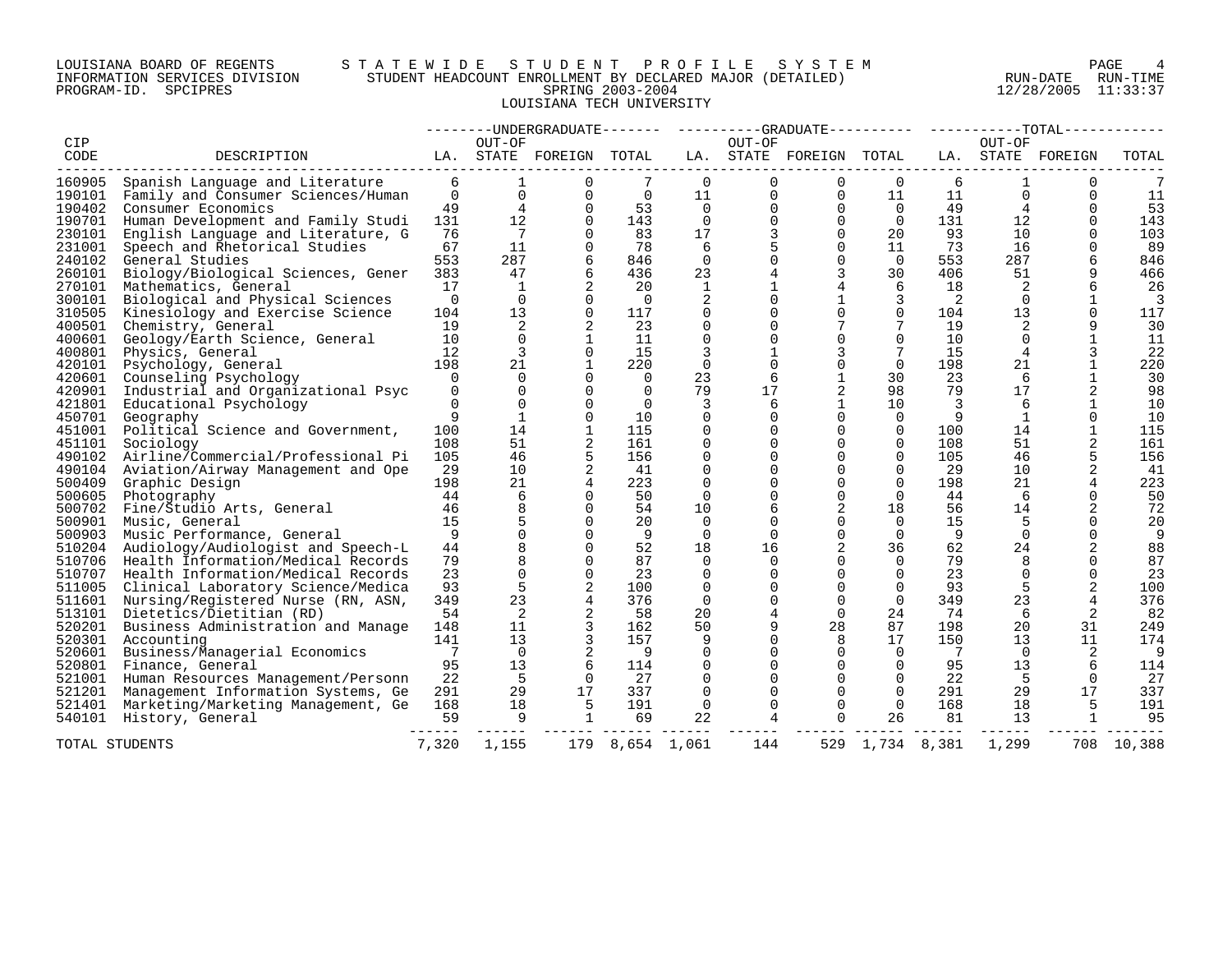## LOUISIANA BOARD OF REGENTS S T A T E W I D E S T U D E N T P R O F I L E S Y S T E M PAGE 5 INFORMATION SERVICES DIVISION STUDENT HEADCOUNT ENROLLMENT BY DECLARED MAJOR (DETAILED) RUN-DATE RUN-TIME PROGRAM-ID. SPCIPRES SPRING 2003-2004 12/28/2005 11:33:37 MCNEESE STATE UNIVERSITY

|                  |                                                               |                     |                      |                         |                |             |               | --------UNDERGRADUATE-------    ---------GRADUATE---------    ----------TOTAL------ |                      |                 |                |                      |           |
|------------------|---------------------------------------------------------------|---------------------|----------------------|-------------------------|----------------|-------------|---------------|-------------------------------------------------------------------------------------|----------------------|-----------------|----------------|----------------------|-----------|
| CIP              |                                                               |                     | OUT-OF               |                         |                |             | OUT-OF        |                                                                                     |                      |                 | OUT-OF         |                      |           |
| CODE             | DESCRIPTION                                                   |                     |                      | LA. STATE FOREIGN TOTAL |                |             |               | LA. STATE FOREIGN TOTAL                                                             |                      |                 |                | LA. STATE FOREIGN    | TOTAL     |
|                  | 000000 ** UNCOMMITTED STUDENTS **                             | 413                 | 26                   | $\Omega$                | 439            | 211         | $7^{\circ}$   | 4                                                                                   | 222                  | 624             | 33             |                      | 661       |
|                  | 010000 Agriculture, General                                   | 128                 | 13                   | $\Omega$                | 141            | $\bigcap$   | $\Omega$      | $\Omega$                                                                            | $\overline{0}$       | 128             | 13             | $\Omega$             | 141       |
|                  | 030104 Environmental Science                                  | 32                  | 2                    | 2                       | 36             | $\mathbf 0$ | $\mathbf{0}$  | $\mathbf 0$                                                                         | $\overline{0}$       | 32              | 2              | 2                    | 36        |
| 030601           | Wildlife and Wildlands Science and                            | 49                  | $\mathbf{1}$         | $\overline{0}$          | 50             | $\mathbf 0$ | 0             | $\mathbf 0$                                                                         | $\overline{0}$       | 49              | 1              | $\mathbf 0$          | 50        |
| 090102           | Mass Communication/Media Studies                              | 189                 | 19                   | 5                       | 213            | $\Omega$    |               | $\Omega$                                                                            | $\Omega$             | 189             | 19             |                      | 213       |
| 110103           | Information Technology                                        | 48                  | 2                    | $\mathbf{1}$            | 51             | $\Omega$    | $\Omega$      | $\Omega$                                                                            | $\Omega$             | 48              | 2              | $\mathbf 1$          | 51        |
| 110701           | Computer Science                                              | 87                  | 3                    |                         | 97             | $\Omega$    | $\Omega$      | $\Omega$                                                                            | $\Omega$             | 87              | 3              | 7                    | 97        |
| 130101           | Education, General                                            | $\Omega$            | $\Omega$             | $\Omega$                | $\overline{0}$ | 110         | $\Omega$      | $\mathbf{1}$                                                                        | 111                  | 110             | $\Omega$       | 1                    | 111       |
| 130401           | Educational Leadership and Adminis                            | $\Omega$            | $\Omega$             | $\Omega$                | $\Omega$       | 103         | 3             | $\mathbf{1}$                                                                        | 107                  | 103             | 3              | $\mathbf{1}$         | 107       |
| 130501           | Educational/Instructional Media De                            | $\Omega$            | $\mathbf 0$          | $\Omega$                | $\Omega$       | 75          | 2             | $\overline{4}$                                                                      | 81                   | 75              | $\overline{2}$ | 4                    | 81        |
| 131001           | Special Education and Teaching, Ge                            | 54                  | 2                    | $\Omega$                | 56             | 10          | $\Omega$      | $\Omega$                                                                            | 10                   | 64              |                | $\Omega$             | 66        |
| 131101           | Counselor Education/School Counsel                            | $\Omega$            | $\Omega$             | $\Omega$                | $\Omega$       | 21          | $\Omega$      | $\mathbf 0$                                                                         | 21                   | 21              | $\Omega$       | $\Omega$             | 21        |
|                  | 131201 Adult and Continuing Education and                     | $\Omega$            | $\Omega$             | $\Omega$                | $\overline{0}$ | 14          | 0             | 2                                                                                   | 16                   | 14              | $\Omega$       | 2                    | 16        |
| 131202           | Elementary Education and Teaching                             | 315                 | 18                   | $\mathbf{1}$            | 334            | $\Omega$    | $\Omega$      | $\Omega$                                                                            | $\overline{0}$       | 315             | 18             | $\mathbf{1}$         | 334       |
| 131205           | Secondary Education and Teaching                              | 99                  | 3                    | $\mathbf{1}$            | 103            | 20          |               | $\Omega$                                                                            | 21                   | 119             | 4              | $\mathbf{1}$         | 124       |
| 131209           | Kindergarten/Preschool Education a                            | 151                 | $\overline{a}$       | $\Omega$                | 153            | $\Omega$    | $\Omega$      | $\Omega$                                                                            | $\Omega$             | 151             | 2              | $\Omega$             | 153       |
| 131210           | Early Childhood Education and Teac                            | 81                  | 4                    | 3                       | 88             | $\mathbf 0$ | $\Omega$      | $\Omega$                                                                            | $\overline{0}$       | 81              |                | 3                    | 88        |
| 131301           |                                                               | 2                   | $\mathbf{0}$         | $\mathbf 0$             | $\overline{2}$ | $\mathbf 0$ |               | $\Omega$                                                                            | 0                    | 2               | $\Omega$       | $\Omega$             | 2         |
| 131302           | Agricultural Teacher Education<br>Art Teacher Education       | 13                  | $\mathbf{1}$         | $\Omega$                | 14             | $\mathbf 0$ |               | $\Omega$                                                                            | 0                    | 13 <sup>°</sup> | $\mathbf{1}$   | $\Omega$             | 14        |
| 131303           | Business Teacher Education                                    | 16                  | $\Omega$             | $\Omega$                | 16             | $\Omega$    |               | $\Omega$                                                                            | $\Omega$             |                 | $\Omega$       | $\Omega$             |           |
|                  |                                                               | 27                  | $\Omega$             | $\Omega$                | 27             | $\Omega$    |               | $\Omega$                                                                            | $\Omega$             | 16<br>27        | $\Omega$       | $\Omega$             | 16        |
| 131305           | English/Language Arts Teacher Educ                            | 7                   | $\Omega$             | $\Omega$                | 7              | $\Omega$    | 0             | $\Omega$                                                                            | $\Omega$             | 7               | $\Omega$       | $\Omega$             | 27<br>7   |
| 131308           | 131306 Foreign Language Teacher Education                     | 24                  | $\Omega$             | $\Omega$                | 24             | $\Omega$    |               | $\Omega$                                                                            | $\Omega$             | 24              | $\Omega$       | $\Omega$             | 24        |
|                  | Family and Consumer Sciences/Home                             |                     | $\mathbf 0$          | $\Omega$                |                | 0           | 0             | $\Omega$                                                                            | $\overline{0}$       | 17              | $\overline{0}$ | $\Omega$             |           |
| 131311           | Mathematics Teacher Education                                 | 17<br>40            | 12                   | $\Omega$                | 17<br>52       | 5           |               | $\Omega$                                                                            | 6                    |                 | 13             | $\Omega$             | 17        |
| 131312<br>131314 | Music Teacher Education<br>Physical Education Teaching and Co | 173                 | 26                   | 3                       | 202            | 24          |               | $\Omega$                                                                            | 25                   | 45<br>197       | 27             | 3                    | 58<br>227 |
| 131318           |                                                               | 35                  | 2                    | $\Omega$                | 37             | $\Omega$    | $\Omega$      | $\Omega$                                                                            | $\Omega$             | 35              | 2              | $\Omega$             | 37        |
|                  | Social Studies Teacher Education                              | $\overline{4}$      | $\Omega$             | $\Omega$                | $\overline{4}$ | $\Omega$    |               | $\Omega$                                                                            | $\Omega$             | $\overline{4}$  | $\Omega$       | $\Omega$             |           |
|                  | 131322 Biology Teacher Education                              | $\mathbf{1}$        | $\Omega$             | $\Omega$                | 1              | $\Omega$    | $\Omega$      | $\Omega$                                                                            | $\Omega$             | 1               | $\Omega$       | $\Omega$             | 4         |
| 131323           | Chemistry Teacher Education                                   |                     | $\Omega$             | $\cap$                  |                | $\Omega$    |               | $\cap$                                                                              | $\Omega$             |                 | $\cap$         | $\Omega$             |           |
| 131331           | Speech Teacher Education                                      |                     | $\Omega$             | $\Omega$                | 3<br>1         | $\Omega$    | 0             | $\Omega$                                                                            | $\Omega$             | 3               | $\Omega$       | $\Omega$             | 3         |
| 131399           | Teacher Education and Professional                            | $\mathbf{1}$<br>304 | 28                   | 23                      |                |             |               | 48                                                                                  |                      | 1               | 30             | 71                   | 1         |
| 140101           | Engineering, General                                          |                     |                      | $\Omega$                | 355            | 14          | 2             |                                                                                     | 64                   | 318             |                |                      | 419       |
| 150000           | Engineering Technology, General                               | 116                 | 4<br>$\Omega$        | $\Omega$                | 120            | $\Omega$    | 0<br>$\Omega$ | $\Omega$<br>$\Omega$                                                                | $\Omega$<br>$\Omega$ | 116             | 4<br>$\Omega$  | $\Omega$<br>$\Omega$ | 120       |
| 150303           | Electrical, Electronic and Communi                            | 5<br>5              |                      |                         | -5             | $\Omega$    |               |                                                                                     |                      | -5              |                |                      | 5         |
| 159999           | Engineering Technologies/Technicia                            |                     | $\Omega$<br>$\Omega$ | $\Omega$<br>$\Omega$    | 5<br>3         | $\Omega$    | $\Omega$      | $\Omega$<br>$\Omega$                                                                | $\Omega$             | .5              | $\Omega$       | $\Omega$<br>$\Omega$ |           |
| 160901           | French Language and Literature                                | 3                   |                      | $\Omega$                |                | $\Omega$    | 0             |                                                                                     | $\Omega$             | 3               |                |                      |           |
| 160905           | Spanish Language and Literature                               | $\overline{2}$      | $\overline{0}$       |                         | 2              | $\mathbf 0$ | $\Omega$      | $\Omega$                                                                            | $\overline{0}$       | $\overline{2}$  | $\mathbf 0$    | $\Omega$             |           |
| 190101           | Family and Consumer Sciences/Human                            | 128                 | 8                    | 2                       | 138            | $\Omega$    | 0             | $\Omega$                                                                            | $\overline{0}$       | 128             | 8              |                      | 138       |
| 220302           | Legal Assistant/Paralegal                                     | 67                  | 2                    | $\Omega$                | 69             | 0           | $\Omega$      | $\Omega$                                                                            | $\Omega$             | 67              |                | $\Omega$             | 69        |
| 230101           | English Language and Literature, G                            | 42                  | 2                    | $\Omega$                | 44             | 19          | 5             | $\mathbf 1$                                                                         | 25                   | 61              | 7              | $\mathbf{1}$         | 69        |
|                  | 230501 Creative Writing                                       | $\Omega$            | $\Omega$             | $\Omega$                | $\cap$         | 5           | 10            | $\Omega$                                                                            | 15                   | $-5$            | 10             | $\Omega$             | 15        |
| 231001           | Speech and Rhetorical Studies                                 | 25                  | 2                    | $\Omega$                | 27             | $\Omega$    | $\Omega$      | $\Omega$                                                                            | $\Omega$             | 25              | 2              | $\Omega$             | 27        |
|                  | 240000 ** TRANSFER STUDENTS **                                | $5^{\circ}$         | $\Omega$             | $\cap$                  | - 5            | $\Omega$    | $\Omega$      | $\Omega$                                                                            | $\Omega$             | - 5             | $\Omega$       | $\Omega$             | -5        |
|                  | 240101 Liberal Arts and Sciences/Liberal                      | 55                  | $\overline{3}$       | $\Omega$                | 58             | $\mathbf 0$ |               | $\mathbf 0$                                                                         | $\overline{0}$       | 55              | 3              | $\mathbf 0$          | 58        |
| 240102           | General Studies                                               | 290                 | 43                   | 2                       | 335            | 0           | 0             | $\Omega$                                                                            | $\overline{0}$       | 290             | 43             |                      | 335       |
| 260101           | Biology/Biological Sciences, Gener                            | 218                 | 10 <sup>°</sup>      | 6                       | 234            | $\Omega$    |               | $\Omega$                                                                            | $\Omega$             | 218             | 10             | 6                    | 234       |
| 261301           | Ecology                                                       | $\Omega$            | $\overline{0}$       | $\Omega$                | $\overline{0}$ | 5           |               | $\Omega$                                                                            | 5                    | - 5             | $\Omega$       | $\Omega$             | 5         |
| 270101           | Mathematics, General                                          | 21                  | $\Omega$             | $\Omega$                | 21             | 14          |               | 16                                                                                  | 35                   | 35              | -5             | 16                   | 56        |
|                  | 310505 Kinesiology and Exercise Science                       | 137                 | 15                   | 9                       | 161            | $\Omega$    | $\Omega$      | $\Omega$                                                                            | $\Omega$             | 137             | 15             | 9                    | 161       |
| 400501           | Chemistry, General                                            | 34                  |                      | २                       | 44             | 3           | $\Omega$      | $\mathbf{1}$                                                                        |                      | 37              |                |                      | 48        |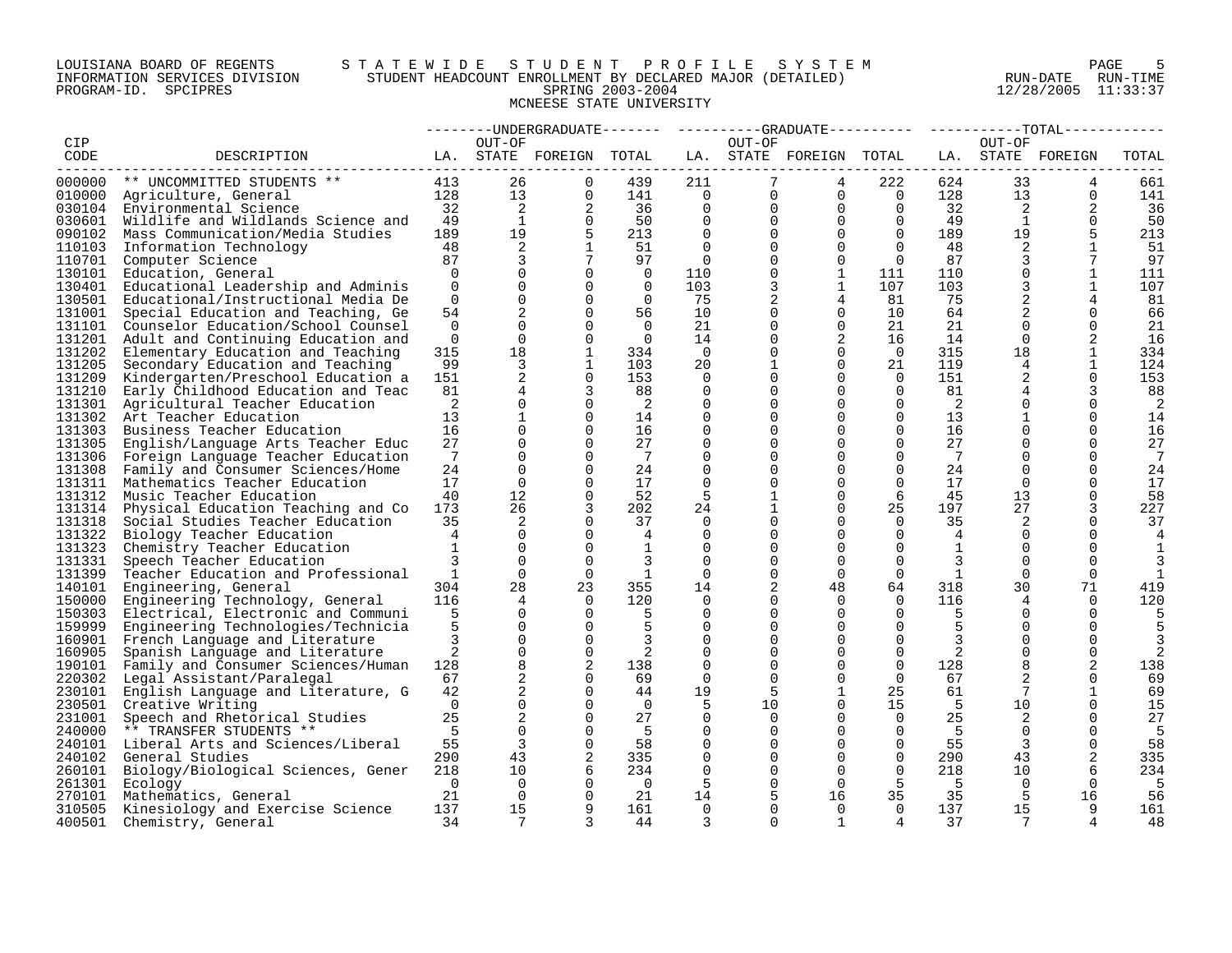## LOUISIANA BOARD OF REGENTS S T A T E W I D E S T U D E N T P R O F I L E S Y S T E M PAGE 6 INFORMATION SERVICES DIVISION STUDENT HEADCOUNT ENROLLMENT BY DECLARED MAJOR (DETAILED) RUN-DATE RUN-TIME PROGRAM-ID. SPCIPRES SPRING 2003-2004 12/28/2005 11:33:37 MCNEESE STATE UNIVERSITY

|                |                                    |       |        | -UNDERGRADUATE- |       |     |        | --GRADUATE- |       |       |        | -TOTAL- |       |
|----------------|------------------------------------|-------|--------|-----------------|-------|-----|--------|-------------|-------|-------|--------|---------|-------|
| <b>CIP</b>     |                                    |       | OUT-OF |                 |       |     | OUT-OF |             |       |       | OUT-OF |         |       |
| CODE           | DESCRIPTION                        | LA.   | STATE  | FOREIGN         | TOTAL | LA. | STATE  | FOREIGN     | TOTAL | LA.   | STATE  | FOREIGN | TOTAL |
| 400599         | Chemistry, Other                   |       |        |                 |       | 16  |        |             | 23    | 16    |        |         | 23    |
| 400801         | Physics, General                   |       |        |                 |       |     |        |             |       |       |        |         |       |
| 420101         | Psychology, General                | 224   |        |                 | 235   | 58  |        |             | 64    | 282   |        |         | 299   |
| 430104         | Criminal Justice/Safety Studies    | 236   |        |                 | 244   |     |        |             |       | 236   |        |         | 244   |
| 451001         | Political Science and Government,  | 41    |        |                 | 42    |     |        |             |       | 41    |        |         | 42    |
| 451101         | Sociology                          | 113   |        |                 | 117   |     |        |             |       | 113   |        |         | 117   |
| 500501         | Drama and Dramatics/Theatre Arts,  | 28    |        |                 | 28    |     |        |             |       | 28    |        |         | 28    |
| 500701         | Art/Art Studies, General           | 126   |        |                 | 137   |     |        |             |       | 126   |        |         | 137   |
| 500903         | Music Performance, General         | 42    |        |                 | 50    |     |        |             |       | 42    |        |         | 50    |
| 510911         | Radiologic Technology/Science - Ra | 194   |        |                 | 198   |     |        |             |       | 194   |        |         | 198   |
| 511005         | Clinical Laboratory Science/Medica | 48    |        |                 | 50    |     |        |             |       | 48    |        |         | 50    |
| 511601         | Nursing/Registered Nurse (RN, ASN, | 784   | 34     |                 | 822   |     |        |             |       | 784   |        |         | 822   |
| 511603         | Adult Health Nurse/Nursing         |       |        |                 |       | 54  |        |             | 56    | 54    |        |         | 56    |
| 520201         | Business Administration and Manage | 533   | 44     | 18              | 595   |     |        | 26          | 92    | 596   |        | 44      | 687   |
| 520301         | Accounting                         | 246   | 20     |                 | 271   |     |        |             |       | 246   | 20     |         | 271   |
| 520801         | Finance, General                   | 78    |        |                 | 90    |     |        |             |       | 78    |        |         | 90    |
| 521401         | Marketing/Marketing Management, Ge | 135   |        |                 | 154   |     |        |             |       | 135   |        |         | 154   |
| 540101         | History, General                   | 40    |        |                 | 42    |     |        |             |       | 40    |        |         | 42    |
| TOTAL STUDENTS |                                    | 6,342 | 411    | 124             | 6,877 | 844 | 47     | 112         | 1,003 | 7,186 | 458    | 236     | 7,880 |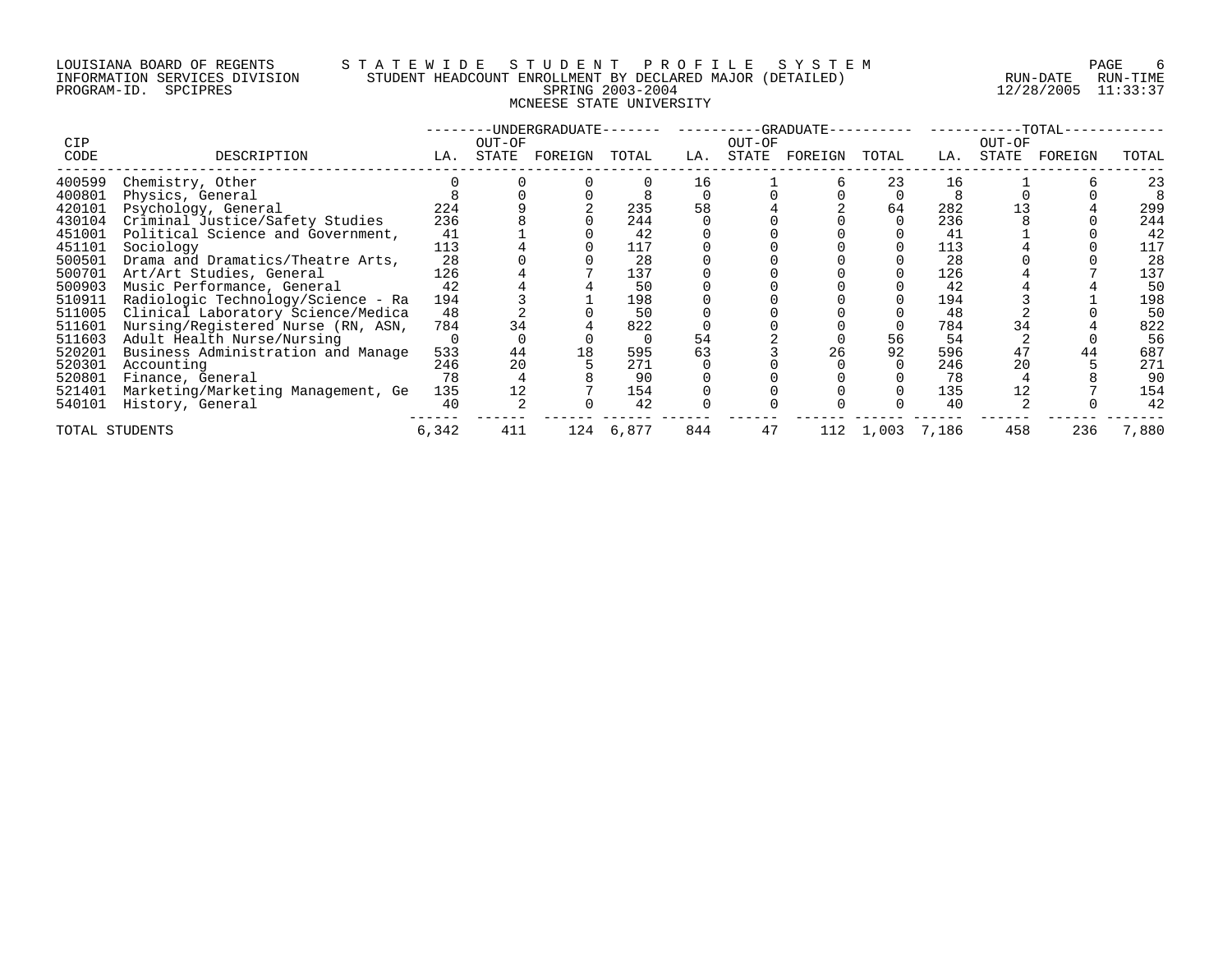## LOUISIANA BOARD OF REGENTS S T A T E W I D E S T U D E N T P R O F I L E S Y S T E M PAGE 7 INFORMATION SERVICES DIVISION STUDENT HEADCOUNT ENROLLMENT BY DECLARED MAJOR (DETAILED) RUN-DATE RUN-TIME PROGRAM-ID. SPCIPRES SPRING 2003-2004 12/28/2005 11:33:37 NICHOLLS STATE UNIVERSITY

|        |                                           |                         |                 |                         |                            |                |              | --------UNDERGRADUATE-------  ---------GRADUATE---------  ----------TOTAL------ |                |                 |                 |              |                         |
|--------|-------------------------------------------|-------------------------|-----------------|-------------------------|----------------------------|----------------|--------------|---------------------------------------------------------------------------------|----------------|-----------------|-----------------|--------------|-------------------------|
| CIP    |                                           |                         | OUT-OF          |                         |                            |                | OUT-OF       |                                                                                 |                |                 | OUT-OF          |              |                         |
| CODE   | DESCRIPTION                               |                         |                 | LA. STATE FOREIGN TOTAL |                            |                |              | LA. STATE FOREIGN TOTAL LA. STATE FOREIGN                                       |                |                 |                 |              | TOTAL                   |
|        |                                           |                         |                 |                         |                            |                |              |                                                                                 |                |                 |                 |              |                         |
|        | 000000 ** UNCOMMITTED STUDENTS **         | 43                      | $\Omega$        | $\Omega$                | 43                         | 265            | $\mathbf{1}$ | 2                                                                               | 268            | 308             | $\mathbf{1}$    | 2            | 311                     |
|        | 010101 Agricultural Business and Manageme | 45                      | $\mathbf{1}$    | $\Omega$                | 46                         | $\overline{0}$ |              | $0 \qquad \qquad$<br>$\Omega$                                                   | $\overline{0}$ | 45              | $\mathbf{1}$    | $\Omega$     | -46                     |
|        | 090102 Mass Communication/Media Studies   | 137                     | 5               | 2                       | 144                        | $\overline{0}$ | $\mathbf{0}$ | $\overline{0}$                                                                  | $\overline{0}$ | 137             | $5\overline{)}$ | 2            | 144                     |
| 110701 | Computer Science                          | 77                      | $\overline{0}$  | 2                       | 79                         | $\mathbf{0}$   | $\mathbf 0$  | $\mathbf 0$                                                                     | $\overline{0}$ | 77              | $\overline{0}$  | 2            | 79                      |
| 120503 | Culinary Arts/Chef Training               | 176                     | 19              | $\mathbf{1}$            | 196                        | $\overline{0}$ |              | $\mathbf 0$                                                                     | $\overline{0}$ | 176             | 19              | $\mathbf{1}$ | 196                     |
| 130401 | Educational Leadership and Adminis        | $\overline{0}$          | $\Omega$        | $\Omega$                | $\overline{0}$             | 101            |              | $\mathbf 0$                                                                     | 102            | 101             | $\mathbf{1}$    | $\Omega$     | 102                     |
| 131001 | Special Education and Teaching, Ge        | 39                      | $\Omega$        | $\Omega$                | 39                         | $\overline{0}$ | $\Omega$     | $\Omega$                                                                        | $\overline{0}$ | 39              | $\Omega$        | $\Omega$     | 39                      |
| 131101 | Counselor Education/School Counsel        | $\overline{0}$          | $\Omega$        | $\Omega$                | $\overline{0}$             | 52             | $\Omega$     | $\Omega$                                                                        | 52             | 52              | $\Omega$        | $\Omega$     | 52                      |
|        |                                           |                         |                 |                         |                            |                |              |                                                                                 |                |                 |                 |              |                         |
| 131202 | Elementary Education and Teaching         | 309                     | 5               | 1                       | 315                        | 54             | 0            | 0                                                                               | 54             | 363             |                 | 1            | 369                     |
| 131205 | Secondary Education and Teaching          | 241                     | 8               | 2                       | 251                        | 4              |              | $\Omega$                                                                        | $\overline{4}$ | 245             |                 | 2            | 255                     |
| 131210 | Early Childhood Education and Teac        | 65                      | $\mathbf 0$     | $\Omega$                | 65                         | 0              | 0            | $\Omega$                                                                        | $\overline{0}$ | 65              | 0               | $\Omega$     | 65                      |
|        | 131312 Music Teacher Education            | 33                      | $\mathbf{1}$    | $\Omega$                | 34                         | $\Omega$       | 0            | $\Omega$                                                                        | $\Omega$       | 33              | $\mathbf 1$     | $\Omega$     | 34                      |
| 131315 | Reading Teacher Education                 | $\overline{0}$          | $\Omega$        | $\Omega$                | $\overline{0}$             | 12             |              | $\Omega$                                                                        | 12             | 12 <sup>°</sup> | $\Omega$        | $\Omega$     | 12                      |
| 150805 | Mechanical Engineering/Mechanical         | 31                      | $\mathbf{1}$    | $\Omega$                | 32                         | $\Omega$       |              | $\Omega$                                                                        | $\Omega$       | 31              |                 | $\Omega$     | 32                      |
| 150903 | Petroleum Technology/Technician           | 97                      |                 | $\mathbf{1}$            | 103                        | 0              |              | $\Omega$                                                                        | $\mathbf 0$    | 97              |                 | 1            | 103                     |
| 151102 | Surveying Technology/Surveying            | 14                      | $\mathbf 0$     | $\Omega$                | 14                         | 0              | 0            | $\Omega$                                                                        | $\mathbf 0$    | 14              | $\mathbf 0$     | $\Omega$     | 14                      |
|        | 160901 French Language and Literature     | 1                       | $\mathbf{1}$    | $\Omega$                | $\overline{\phantom{0}}^2$ | 0              | 0            | $\Omega$                                                                        | $\Omega$       | $\mathbf{1}$    | 1               | $\Omega$     | 2                       |
| 190101 | Family and Consumer Sciences/Human        | 200                     |                 | $\Omega$                | 201                        | $\Omega$       |              | $\Omega$                                                                        | $\Omega$       | 200             | $\mathbf 1$     | $\Omega$     | 201                     |
| 190708 | Child Care and Support Services Ma        | 59                      | $\Omega$        | $\Omega$                | 59                         | $\mathbf 0$    |              | $\Omega$                                                                        | $\Omega$       | 59              | $\Omega$        | $\Omega$     | 59                      |
|        | 220302 Legal Assistant/Paralegal          | 58                      | $\Omega$        | $\Omega$                | 58                         | $\Omega$       |              | $\Omega$                                                                        | $\Omega$       | 58              | $\Omega$        | $\Omega$     | 58                      |
| 230101 | English Language and Literature, G        | 57                      | $\mathbf{1}$    | $\Omega$                | 58                         | $\Omega$       |              | $\Omega$                                                                        | 0              | 57              | $\mathbf{1}$    | $\Omega$     | 58                      |
| 240000 | ** TRANSFER STUDENTS **                   | 112                     | $\mathbf{1}$    | 1                       | 114                        | 0              |              | $\Omega$                                                                        | $\mathbf 0$    | 112             | 1               | 1            | 114                     |
|        | 240102 General Studies                    | 690                     | 52              | 3                       | 745                        | $\mathbf 0$    |              | $\Omega$                                                                        | $\mathbf 0$    | 690             | 52              | 3            | 745                     |
| 260101 | Biology/Biological Sciences, Gener        | 217                     | $7\phantom{.0}$ | 2                       | 226                        | 0              |              | $\Omega$                                                                        | $\Omega$       | 217             |                 | 2            | 226                     |
|        | 261302 Marine Biology and Biological Ocea | $\overline{0}$          | $\Omega$        | $\Omega$                | $\overline{0}$             | 18             |              | $\Omega$                                                                        | 18             | 18              | $\Omega$        | $\Omega$     | 18                      |
|        | 270101 Mathematics, General               | 17                      | 3               | $\mathbf{1}$            | 21                         | $\Omega$       |              | $\Omega$                                                                        | $\Omega$       | 17              | 3               | $\mathbf{1}$ | 21                      |
| 270301 | Applied Mathematics                       | $\overline{0}$          | $\mathbf 0$     | 0                       | $\overline{0}$             | 15             | 0            | 2                                                                               | 17             | 15              | 0               | 2            | 17                      |
|        | 400501 Chemistry, General                 | 30                      | $\Omega$        | $\Omega$                | 30                         | 0              |              | $\Omega$                                                                        | $\overline{0}$ | 30              | $\Omega$        | $\Omega$     | 30                      |
| 410301 | Chemical Technology/Technician            | $\overline{2}$          | $\mathbf 0$     | $\Omega$                | 2                          | 0              |              | $\Omega$                                                                        | $\overline{0}$ | 2               | 0               | $\mathbf 0$  | 2                       |
| 420101 | Psychology, General                       | 135                     | 2               | 2                       | 139                        | $\Omega$       |              | $\Omega$                                                                        | $\Omega$       | 135             | 2               | 2            | 139                     |
|        | 420601 Counseling Psychology              | $\overline{0}$          | $\Omega$        | $\Omega$                | $\overline{0}$             | 45             | 0            | $\mathbf{1}$                                                                    | 46             | 45              | $\Omega$        | $\mathbf{1}$ | 46                      |
| 421801 | Educational Psychology                    | $\Omega$                | $\Omega$        | $\Omega$                | $\Omega$                   | 18             | 2            | $\Omega$                                                                        | 20             | 18              | 2               | $\Omega$     | 20                      |
|        | 430107 Criminal Justice/Police Science    | 85                      | $\Omega$        | $\Omega$                | 85                         | 0              |              | $\Omega$                                                                        | $\overline{0}$ | 85              | $\Omega$        | $\Omega$     | 85                      |
| 451001 | Political Science and Government,         | 162                     | 5               | $\Omega$                | 167                        | 0              | 0            | $\Omega$                                                                        | $\Omega$       | 162             | 5               | $\Omega$     | 167                     |
|        |                                           | 41                      | $\mathbf{1}$    | 2                       | 44                         | $\Omega$       | 0            | $\Omega$                                                                        | $\Omega$       | 41              | $\mathbf{1}$    | 2            |                         |
| 451101 | Sociology                                 |                         |                 | $\Omega$                |                            | $\mathbf 0$    |              | $\Omega$                                                                        | $\Omega$       |                 |                 | $\Omega$     | 44                      |
|        | 500701 Art/Art Studies, General           | 114<br>24               | $\Omega$        | $\Omega$                | 117<br>24                  | $\mathbf 0$    | 0            | $\Omega$                                                                        | $\Omega$       | 114<br>24       | $\overline{0}$  | $\Omega$     | 117                     |
| 500901 | Music, General                            |                         |                 |                         |                            |                |              |                                                                                 |                |                 |                 |              | 24                      |
| 510000 | Health Services/Allied Health/Heal        | 232                     | 11              | 2                       | 245                        | $\Omega$       |              | $\Omega$                                                                        | $\Omega$       | 232             | 11              | 2            | 245                     |
| 510204 | Audiology/Audiologist and Speech-L        | 46                      | 3               | $\Omega$                | 49                         | 0              |              | $\Omega$                                                                        | $\Omega$       | 46              | 3               | $\Omega$     | 49                      |
| 510904 | Emergency Medical Technology/Techn        | 26                      | $\mathbf{1}$    | $\Omega$                | 27                         | 0              |              | $\Omega$                                                                        | $\Omega$       | 26              | $\mathbf{1}$    | $\Omega$     | 27                      |
|        | 510908 Respiratory Care Therapy/Therapist | 32                      | $\mathbf 0$     | 1                       | 33                         | $\mathbf 0$    |              | $\Omega$                                                                        | $\Omega$       | 32              | $\Omega$        | 1            | 33                      |
|        | 511601 Nursing/Registered Nurse (RN, ASN, | 890                     | 3               | $\mathbf{1}$            | 894                        | 0              |              | $\Omega$                                                                        | $\mathbf 0$    | 890             | 3               | $\mathbf{1}$ | 894                     |
|        | 513101 Dietetics/Dietitian (RD)           | 56                      | $\mathbf{1}$    | $\Omega$                | 57                         | $\Omega$       |              | $\Omega$                                                                        | $\Omega$       | 56              | 1               | $\Omega$     | 57                      |
|        | 520101 Business/Commerce, General         | 152                     | 2               | $\Omega$                | 154                        | $\Omega$       |              | $\Omega$                                                                        | $\Omega$       | 152             | 2               | $\Omega$     | 154                     |
|        | 520201 Business Administration and Manage | 456                     | 15              | 14                      | 485                        | 101            | 0            | 15                                                                              | 116            | 557             | 15              | 29           | 601                     |
|        | 520301 Accounting                         | 213                     | 2               | $\overline{3}$          | 218                        | $\Omega$       |              | $\Omega$                                                                        | $\Omega$       | 213             | 2               | 3            | 218                     |
|        | 520401 Administrative Assistant and Secre | $\overline{\mathbf{3}}$ | 0               | $\overline{0}$          | $\overline{\mathbf{3}}$    | 0              |              | $\Omega$                                                                        | $\mathbf 0$    | 3               | 0               | 0            | $\overline{\mathbf{3}}$ |
| 520801 | Finance, General                          | 57                      | 2               | $\Omega$                | 59                         | $\Omega$       |              | $\Omega$                                                                        | $\Omega$       | 57              | 2               | $\Omega$     | 59                      |
|        | 521201 Management Information Systems, Ge | 119                     | 3               | 1                       | 123                        | $\Omega$       | $\Omega$     | $\Omega$                                                                        | $\Omega$       | 119             | 3               | 1            | 123                     |
| 521401 | Marketing/Marketing Management, Ge        | 147                     | 8               | $\mathfrak{D}$          | 157                        | $\cap$         | $\Omega$     | $\cap$                                                                          | $\cap$         | 147             | 8               |              | 157                     |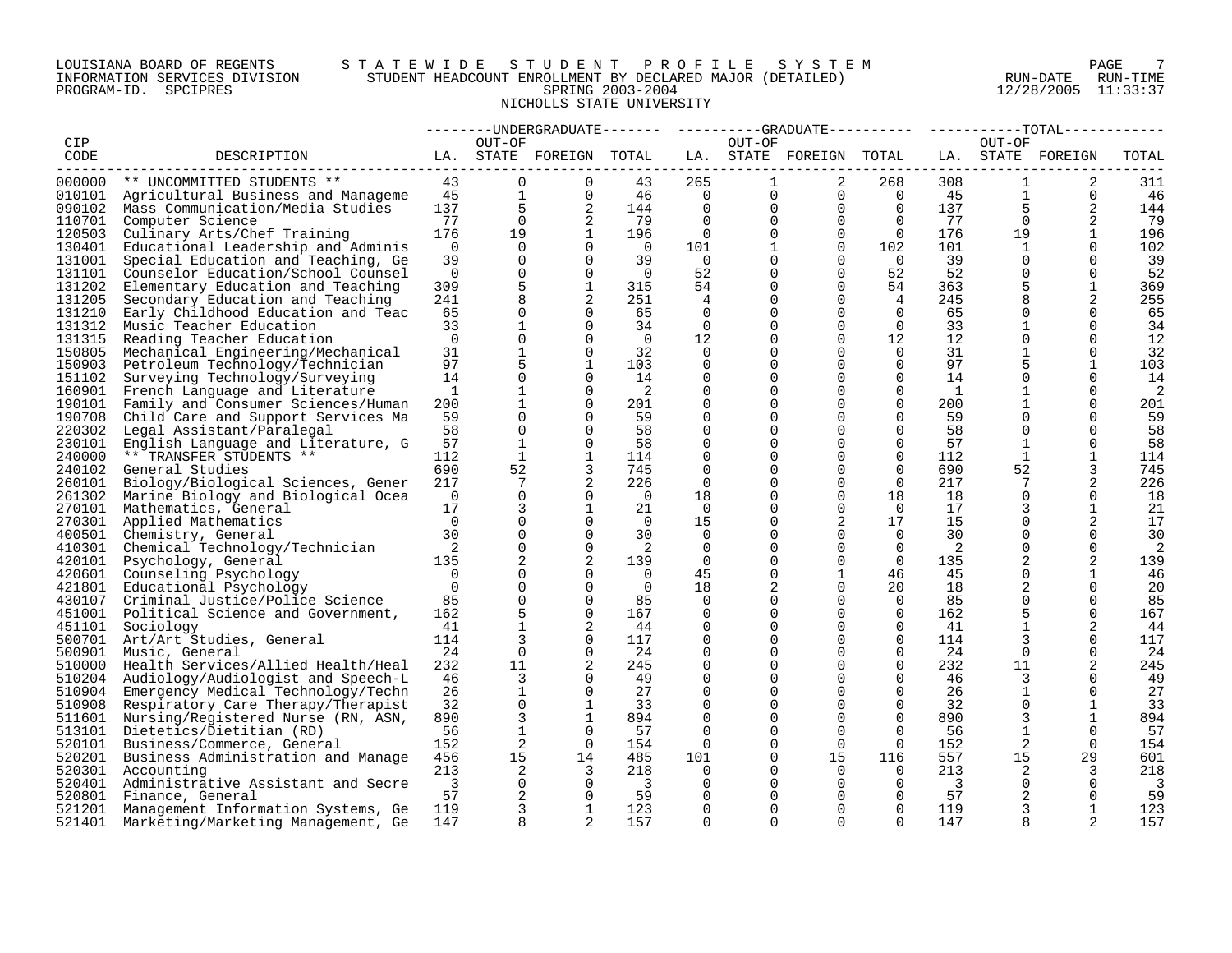| LOUISIANA BOARD OF REGENTS    |  |  |  |
|-------------------------------|--|--|--|
| INFORMATION SERVICES DIVISION |  |  |  |
| PROGRAM-ID. SPCIPRES          |  |  |  |

# LOUISIANA BOARD OF REGENTS S T A T E W I D E S T U D E N T P R O F I L E S Y S T E M PAGE 8 INFORMATION SERVICES DIVISION STUDENT HEADCOUNT ENROLLMENT BY DECLARED MAJOR (DETAILED) RUN-DATE RUN-TIME PROGRAM-ID. SPCIPRES SPRING 2003-2004 12/28/2005 11:33:37 NICHOLLS STATE UNIVERSITY

|                         |       |        |         |              |                 |                   |       |    |                  | --------UNDERGRADUATE------- ---------GRADUATE---------- ----------TOTAL----------- |          |
|-------------------------|-------|--------|---------|--------------|-----------------|-------------------|-------|----|------------------|-------------------------------------------------------------------------------------|----------|
| CIP                     |       | OUT-OF |         |              | OUT-OF          |                   |       |    | OUT-OF           |                                                                                     |          |
| CODE<br>DESCRIPTION     | LA    | STATE  | FOREIGN | TOTAL        |                 | LA. STATE FOREIGN | TOTAL |    | LA. STATE        | FOREIGN                                                                             | TOTAL    |
| 540101 History, General | 42    |        | 2 1     |              |                 | 45 0 0 0 0        |       | 42 |                  |                                                                                     | - 45     |
| TOTAL STUDENTS          | 5,782 | 175    |         | 45 6,002 685 | $4\overline{4}$ |                   |       |    | 20 709 6,467 179 |                                                                                     | 65 6,711 |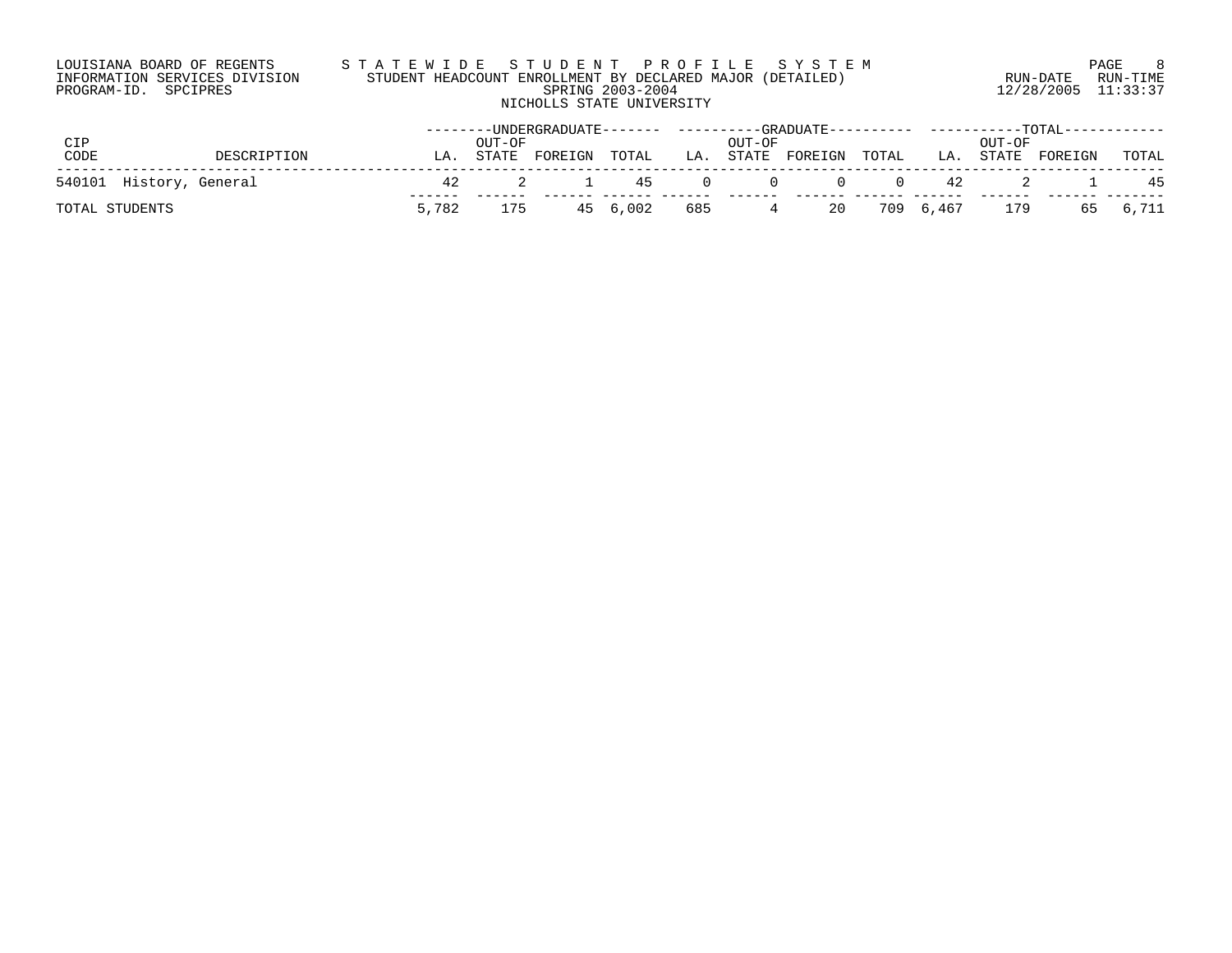## LOUISIANA BOARD OF REGENTS S T A T E W I D E S T U D E N T P R O F I L E S Y S T E M PAGE 9 INFORMATION SERVICES DIVISION STUDENT HEADCOUNT ENROLLMENT BY DECLARED MAJOR (DETAILED) RUN-DATE RUN-TIME PROGRAM-ID. SPCIPRES SPRING 2003-2004 12/28/2005 11:33:37 UNIVERSITY OF LA. AT MONROE

|        |                                           |                 |                   |                         |                 |                |          | ----UNDERGRADUATE-------    ---------GRADUATE---------    ----------TOTAL------ |                |                 |                |                   |                |
|--------|-------------------------------------------|-----------------|-------------------|-------------------------|-----------------|----------------|----------|---------------------------------------------------------------------------------|----------------|-----------------|----------------|-------------------|----------------|
| CIP    |                                           |                 | OUT-OF            |                         |                 |                | OUT-OF   |                                                                                 |                |                 | OUT-OF         |                   |                |
| CODE   | DESCRIPTION                               |                 |                   | LA. STATE FOREIGN TOTAL |                 |                |          | LA. STATE FOREIGN TOTAL                                                         |                |                 |                | LA. STATE FOREIGN | TOTAL          |
| ------ | 000000 ** UNCOMMITTED STUDENTS **         | 502             | 31                | 1                       | 534             | 165            | 7        | 2                                                                               | 174            | 667             | 38             | 3                 | 708            |
|        | 010101 Agricultural Business and Manageme | 52              | $\mathbf{1}$      | $\Omega$                | 53              | $\overline{0}$ |          | $\mathbf{0}$<br>$\overline{0}$                                                  | $\overline{0}$ | 52              | $\mathbf{1}$   | $\Omega$          | 53             |
|        |                                           |                 | $\Omega$          | $\Omega$                | $\overline{0}$  |                |          | $\overline{3}$                                                                  |                |                 | $\overline{3}$ | 3                 |                |
|        | 090101 Communication Studies/Speech Commu | $\overline{0}$  |                   |                         |                 | 10             |          | 3                                                                               | 16             | 10              |                |                   | 16             |
| 090102 | Mass Communication/Media Studies          | 115             | 14                | $\Omega$                | 129             | $\Omega$       |          | $\Omega$<br>$\overline{0}$                                                      | $\overline{0}$ | 115             | 14             | $\Omega$          | 129            |
| 090401 | Journalism                                | $\Omega$        | 1                 | $\Omega$                | $\mathbf{1}$    | $\Omega$       |          | $\Omega$<br>$\Omega$                                                            | $\Omega$       | $\overline{0}$  | 1              | $\Omega$          | 1              |
| 110701 | Computer Science                          | 57              | 2                 |                         | 64              | $\Omega$       | $\Omega$ | $\Omega$                                                                        | $\Omega$       | 57              | 2              | 5                 | 64             |
| 130301 | Curriculum and Instruction                | $\Omega$        | $\Omega$          | $\Omega$                | $\Omega$        | 21             | 2        | $\overline{0}$                                                                  | 23             | 21              | 2              | $\Omega$          | 23             |
| 130401 | Educational Leadership and Adminis        | $\Omega$        | $\Omega$          | $\Omega$                | $\Omega$        | 59             | 6        | 2                                                                               | 67             | 59              | 6              | 2                 | 67             |
| 131001 | Special Education and Teaching, Ge        | 5               | $\Omega$          | $\Omega$                |                 | 45             | 2        | 2                                                                               | 49             | 50              | 2              | 2                 | 54             |
| 131101 | Counselor Education/School Counsel        | $\Omega$        | $\Omega$          | $\Omega$                | $\Omega$        | 50             |          | $\Omega$<br>2                                                                   | 52             | 50              | 2              | $\Omega$          | 52             |
| 131202 | Elementary Education and Teaching         | 265             | 10                | $\Omega$                | 275             | 73             |          | $\Omega$                                                                        | 77             | 338             | 14             | $\Omega$          | 352            |
| 131205 | Secondary Education and Teaching          | $\Omega$        | $\Omega$          | $\Omega$                | $\cap$          | 14             | 0        | $\Omega$                                                                        | 14             | 14              | $\Omega$       | $\Omega$          | 14             |
| 131210 | Early Childhood Education and Teac        | 155             | $\overline{3}$    | $\Omega$                | 158             | 10             | $\Omega$ | $\Omega$                                                                        | 10             | 165             | 3              | $\Omega$          | 168            |
|        | 131302 Art Teacher Education              | 4               | $\mathbf 1$       | $\Omega$                | -5              | 0              | 0        | $\Omega$                                                                        | $\overline{0}$ | 4               | 1              | $\Omega$          | 5              |
| 131305 | English/Language Arts Teacher Educ        | 39              | 2                 | $\Omega$                | 41              | $\Omega$       |          | $\Omega$                                                                        | $\Omega$       | 39              |                | $\Omega$          | 41             |
| 131311 | Mathematics Teacher Education             | 13              | $\mathbf 1$       | $\Omega$                | 14              | $\mathbf 0$    | 0        | $\Omega$                                                                        | $\Omega$       | 13              | 1              | $\Omega$          | 14             |
| 131312 | Music Teacher Education                   | 69              | 8                 | $\overline{2}$          | 79              | $\Omega$       | 0        | $\Omega$                                                                        | $\Omega$       | 69              | 8              | 2                 | 79             |
| 131314 | Physical Education Teaching and Co        | 145             | 21                | $\overline{4}$          | 170             | $\mathbf 0$    | $\Omega$ | $\mathbf 0$                                                                     | $\mathbf 0$    | 145             | 21             | 4                 | 170            |
| 131315 | Reading Teacher Education                 | $\Omega$        | $\Omega$          | $\Omega$                | $\Omega$        | 6              | 0        | $\Omega$                                                                        | 6              | 6               | $\Omega$       | $\Omega$          | 6              |
| 131316 | Science Teacher Education/General         | 10              | $\Omega$          | $\Omega$                | 10              | $\mathbf 0$    | 0        | $\Omega$                                                                        | $\Omega$       | 10              | $\Omega$       | $\Omega$          | 10             |
| 131318 | Social Studies Teacher Education          | 33              | $\Omega$          | $\Omega$                | 33              | $\Omega$       | 0        | $\Omega$                                                                        | $\Omega$       | 33              | $\Omega$       | $\Omega$          | 33             |
| 131330 | Spanish Language Teacher Education        | 1               | $\Omega$          | $\Omega$                | $\overline{1}$  | $\Omega$       | 0        | $\Omega$                                                                        | $\Omega$       | <sup>1</sup>    | $\Omega$       | $\Omega$          | 1              |
|        | 151001 Construction Engineering Technolog | 164             | $12 \overline{ }$ | $\mathbf{1}$            | 177             | $\Omega$       |          | $\Omega$                                                                        | $\Omega$       | 164             | 12             |                   | 177            |
| 160901 | French Language and Literature            | 9               | 1                 | 1                       | 11              | 0              | 0        | $\Omega$                                                                        | 0              | 9               | 1              | 1                 | 11             |
| 160905 | Spanish Language and Literature           | 16              | $\mathbf{1}$      | 1                       | 18              | $\Omega$       |          | $\Omega$                                                                        | 0              | 16              | 1              | 1                 | 18             |
| 190101 | Family and Consumer Sciences/Human        | 74              | 2                 | $\Omega$                | 76              | $\Omega$       |          | $\Omega$                                                                        | $\Omega$       | 74              |                | $\Omega$          | 76             |
| 190708 | Child Care and Support Services Ma        | 28              | $\mathbf 1$       | $\Omega$                | 29              | $\Omega$       | 0        | $\Omega$                                                                        | $\Omega$       | 28              |                | $\Omega$          | 29             |
|        | 220001 Pre-Law Studies                    | $7\overline{ }$ | $\Omega$          | $\Omega$                | $7\phantom{.0}$ | $\Omega$       |          | $\Omega$                                                                        | $\Omega$       | $7\overline{ }$ |                | $\Omega$          | 7              |
| 230101 | English Language and Literature, G        | 69              | 2                 | $\mathbf 1$             | 72              | 20             |          | $\mathbf 0$                                                                     | 21             | 89              | 3              | 1                 | 93             |
| 231001 | Speech and Rhetorical Studies             | 28              | 3                 | 1                       | 32              | $\Omega$       | 0        | $\Omega$                                                                        | $\Omega$       | 28              | 3              | 1                 | 32             |
| 240000 | ** TRANSFER STUDENTS **                   | 1               | $\Omega$          | $\Omega$                | - 1             | $\Omega$       | $\Omega$ | $\Omega$                                                                        | $\Omega$       | <sup>1</sup>    | $\Omega$       | $\Omega$          | 1              |
| 240102 | General Studies                           | 341             | 38                | $7\phantom{.0}$         | 386             | $\Omega$       | $\Omega$ | $\Omega$                                                                        | $\Omega$       | 341             | 38             | 7                 | 386            |
| 260101 | Biology/Biological Sciences, Gener        | 188             | 15                | $\mathbf{1}$            | 204             | 14             | 13       | 2                                                                               | 29             | 202             | 28             | 3                 | 233            |
| 261004 | Toxicology                                | 32              | 5                 | $\Omega$                | 37              | $\Omega$       | 0        | $\mathbf 0$                                                                     | $\overline{0}$ | 32              | 5              | $\Omega$          | 37             |
|        | 270101 Mathematics, General               | 13              | 3                 | 3                       | 19              | $\Omega$       | $\Omega$ | $\Omega$                                                                        | $\Omega$       | 13              | 3              | 3                 | 19             |
|        | 301101 Gerontology                        | $\Omega$        | $\Omega$          | $\Omega$                | $\overline{0}$  | 20             |          | $\Omega$                                                                        | 22             | 20              | 2              | $\Omega$          | 22             |
| 310505 | Kinesiology and Exercise Science          | 46              | 9                 | 1                       | 56              | 16             |          | $\Omega$                                                                        | 23             | 62              | 16             | 1                 | 79             |
|        | 400401 Atmospheric Sciences and Meteorolo | 37              | $\circ$           | $\Omega$                | 46              | $\Omega$       | 0        | $\Omega$                                                                        | $\Omega$       | 37              | 9              | $\Omega$          | 46             |
| 400501 | Chemistry, General                        | 17              | 3                 | $\Omega$                | 20              | $\Omega$       | 0        | $\Omega$                                                                        | $\Omega$       | 17              | 3              | $\Omega$          | 20             |
| 400601 | Geology/Earth Science, General            | 2               | $\Omega$          | $\Omega$                | 2               | $\overline{4}$ |          | $\Omega$                                                                        | $\overline{4}$ | 6               | $\Omega$       | $\Omega$          | 6              |
|        | 420101 Psychology, General                | 195             | 11                | 2                       | 208             | 22             |          | $\Omega$                                                                        | 25             | 217             | 14             | 2                 | 233            |
| 421801 | Educational Psychology                    | $\Omega$        | $\Omega$          | $\Omega$                | $\Omega$        | 14             | 3        | $\Omega$                                                                        | 17             | 14              | $\overline{3}$ | $\Omega$          | 17             |
|        | 430104 Criminal Justice/Safety Studies    | 240             | 10                | $\mathbf{1}$            | 251             | 24             |          | $\Omega$                                                                        | 27             | 264             | 13             | 1                 | 278            |
| 430107 | Criminal Justice/Police Science           | 29              | $\mathbf{1}$      | $\Omega$                | 30              | $\Omega$       | 0        | $\Omega$                                                                        | $\Omega$       | 29              | 1              | $\Omega$          | 30             |
| 440701 | Social Work                               | 123             | 3                 | $\mathbf 0$             | 126             | 0              | $\Omega$ | $\mathbf 0$                                                                     | $\overline{0}$ | 123             | 3              | $\mathbf 0$       | 126            |
|        | 451001 Political Science and Government,  | 24              | $\Omega$          | 1                       | 25              | $\Omega$       |          | $\Omega$                                                                        | $\Omega$       | 24              | $\Omega$       | 1                 | 25             |
| 451101 | Sociology                                 | 45              | $\overline{0}$    | $\Omega$                | 45              | 0              | 0        | $\Omega$                                                                        | 0              | 45              | $\overline{0}$ | $\Omega$          | 45             |
| 490102 | Airline/Commercial/Professional Pi        | 44              | 11                | 3                       | 58              | $\Omega$       |          | $\Omega$                                                                        | $\Omega$       | 44              | 11             | 3                 | 58             |
|        | 500702 Fine/Studio Arts, General          | 73              | 5                 | 2                       | 80              | $\Omega$       | 0        | $\Omega$                                                                        | $\Omega$       | 73              | 5              | 2                 | 80             |
| 500901 | Music, General                            | 2               | $\cap$            | $\cap$                  | $\mathfrak{D}$  | $\cap$         | $\Omega$ | $\Omega$                                                                        | $\cap$         | 2               | $\cap$         | $\cap$            | $\overline{a}$ |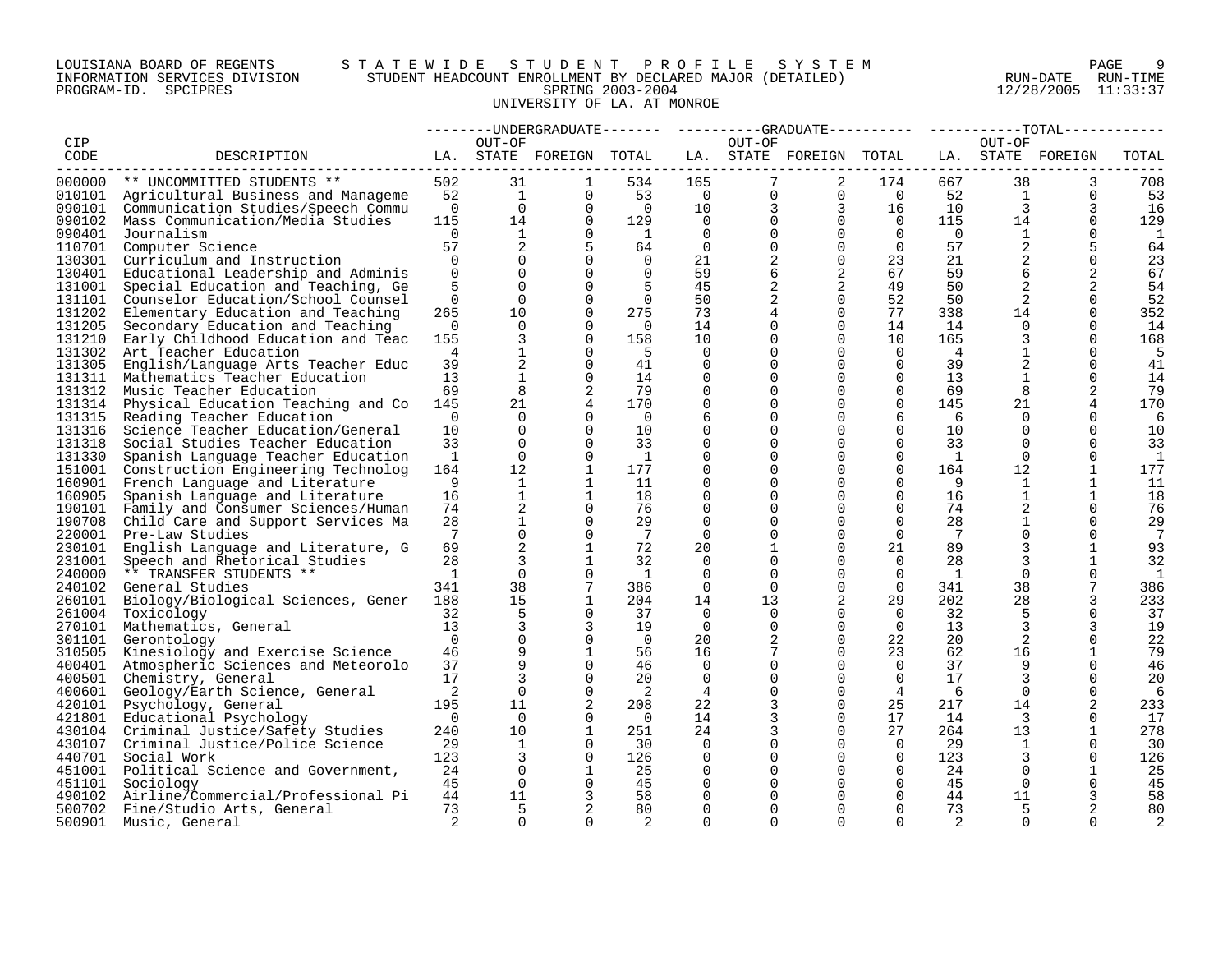## LOUISIANA BOARD OF REGENTS S T A T E W I D E S T U D E N T P R O F I L E S Y S T E M PAGE 10 INFORMATION SERVICES DIVISION STUDENT HEADCOUNT ENROLLMENT BY DECLARED MAJOR (DETAILED) RUN-DATE RUN-TIME PROGRAM-ID. SPCIPRES SPRING 2003-2004 12/28/2005 11:33:37 UNIVERSITY OF LA. AT MONROE

| <b>CIP</b> |                                    |       | OUT-OF | -UNDERGRADUATE- |       |             | OUT-OF | -GRADUATE- |             |     | OUT-OF | -TOTAL- |       |
|------------|------------------------------------|-------|--------|-----------------|-------|-------------|--------|------------|-------------|-----|--------|---------|-------|
| CODE       | DESCRIPTION                        | LA.   | STATE  | FOREIGN         | TOTAL | LA.         | STATE  | FOREIGN    | TOTAL       | LA. | STATE  | FOREIGN | TOTAL |
| 500903     | Music Performance, General         |       |        |                 |       | 12          |        |            | 14          | 12  |        |         | 14    |
| 510204     | Audiology/Audiologist and Speech-L | 58    |        |                 | 62    | 15          |        |            | 23          | 73  |        |         | 85    |
| 510602     | Dental Hygiene/Hygienist           | 121   |        |                 | 127   |             |        |            |             | 121 |        |         | 127   |
| 510803     | Occupational Therapist Assistant   | 77    |        |                 | 79    |             |        |            |             | 77  |        |         | 79    |
| 510911     | Radiologic Technology/Science - Ra | 277   | 14     |                 | 292   |             |        |            |             | 277 | 14     |         | 292   |
| 511005     | Clinical Laboratory Science/Medica | 67    | 40     |                 | 109   |             |        |            |             | 67  | 40     |         | 109   |
| 511199     | Health/Medical Preparatory Program |       |        |                 |       |             |        |            |             |     |        |         |       |
| 511501     | Substance Abuse/Addiction Counseli |       |        |                 |       |             |        |            | 11          | 11  |        |         |       |
| 511505     | Marriage and Family Therapy/Counse |       |        |                 |       | 23          | 25     |            | 50          | 23  | 25     |         | 50    |
| 511601     | Nursing/Registered Nurse (RN, ASN, | 715   | 34     |                 | 749   |             |        |            |             | 715 | 34     |         | 749   |
| 512001     | Pharmacy (PharmD ¢USA!, PharmD or  | 337   | 46     |                 | 388   | 362         | 23     |            | 387         | 699 | 69     |         | 775   |
| 512003     | Pharmaceutics and Drug Design (MS, |       |        |                 |       |             |        | 48         | 60          |     |        |         | 60    |
| 512306     | Occupational Therapy/Therapist     | 183   | 11     |                 | 194   |             |        |            |             | 183 |        |         | 194   |
| 520201     | Business Administration and Manage | 321   | 28     |                 | 353   |             | 18     | 36         | 101         | 368 | 46     |         | 454   |
| 520301     | Accounting                         | 184   |        |                 | 203   |             |        |            |             | 184 |        |         | 203   |
| 520601     | Business/Managerial Economics      |       |        |                 |       |             |        |            |             |     |        |         |       |
| 520701     | Entrepreneurship/Entrepreneurial S | 18    |        |                 | 22    |             |        |            |             | 18  |        |         | 22    |
| 520801     | Finance, General                   | 50    |        |                 | 58    |             |        |            |             | 50  |        |         | 58    |
| 521201     | Management Information Systems, Ge | 235   |        |                 | 247   |             |        |            |             | 235 |        |         | 247   |
| 521401     | Marketing/Marketing Management, Ge | 114   |        |                 | 129   |             |        |            |             | 114 |        |         | 129   |
| 521701     | Insurance                          | 21    |        |                 | 23    |             |        |            |             | 21  |        |         | 23    |
| 540101     | History, General                   | 43    |        |                 | 46    | 12          |        |            |             | 55  |        |         | 61    |
|            | TOTAL STUDENTS                     | 6,137 | 464    | 77              |       | 6,678 1,076 | 138    | 103        | 1,317 7,213 |     | 602    | 180     | 7,995 |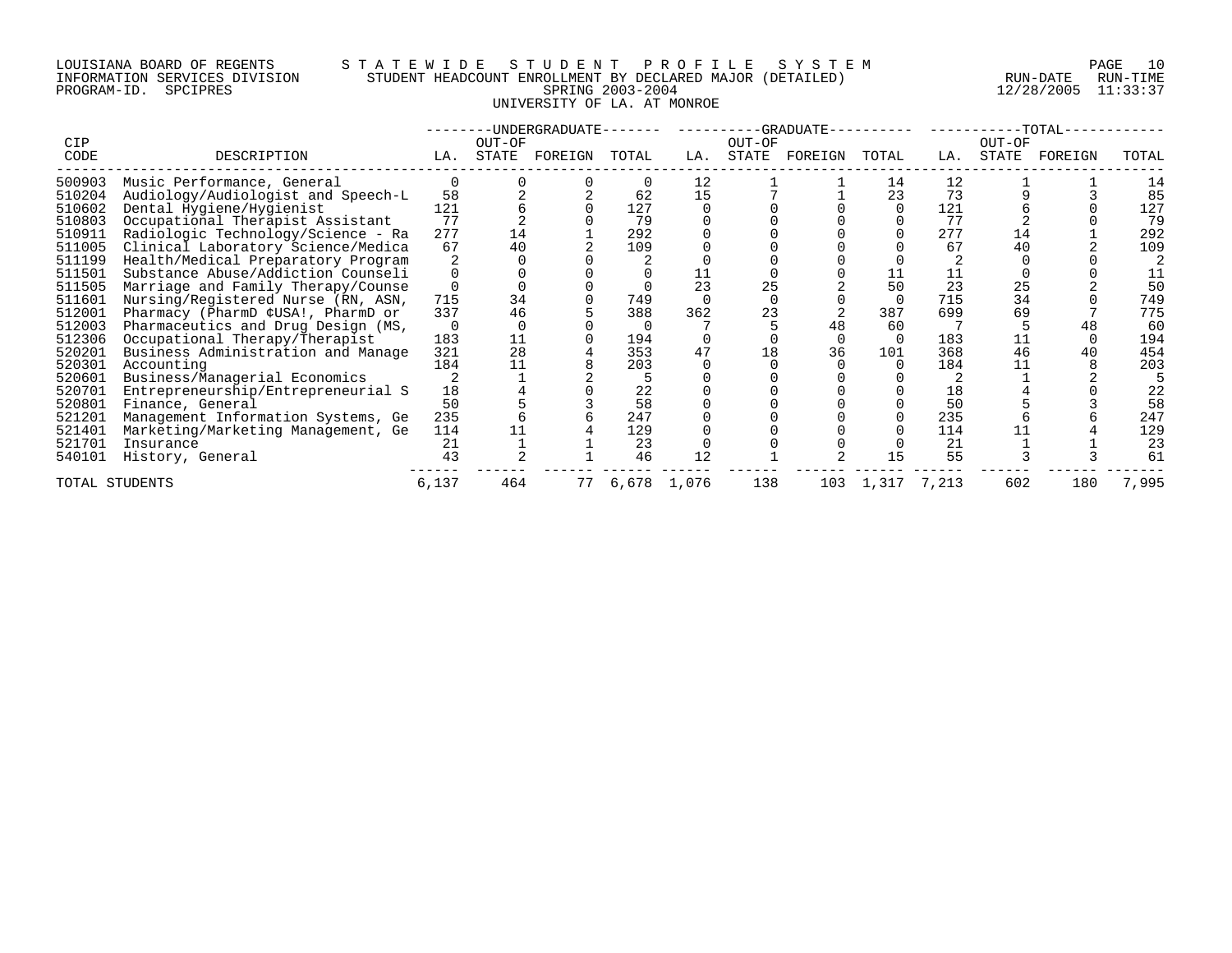## LOUISIANA BOARD OF REGENTS S T A T E W I D E S T U D E N T P R O F I L E S Y S T E M PAGE 11 INFORMATION SERVICES DIVISION STUDENT HEADCOUNT ENROLLMENT BY DECLARED MAJOR (DETAILED) RUN-DATE RUN-TIME PROGRAM-ID. SPCIPRES SPRING 2003-2004 12/28/2005 11:33:37 NORTHWESTERN STATE UNIVERSITY

|         |                                           |                |                |                         |                |                |             |                         |                |                 |                 | $-{\tt TOTAL}-$   |                 |
|---------|-------------------------------------------|----------------|----------------|-------------------------|----------------|----------------|-------------|-------------------------|----------------|-----------------|-----------------|-------------------|-----------------|
| CIP     |                                           |                | OUT-OF         |                         |                |                | OUT-OF      |                         |                |                 | OUT-OF          |                   |                 |
| CODE    | DESCRIPTION                               |                |                | LA. STATE FOREIGN TOTAL |                |                |             | LA. STATE FOREIGN TOTAL |                |                 |                 | LA. STATE FOREIGN | TOTAL           |
| ------- |                                           |                |                |                         |                |                |             |                         |                |                 |                 |                   |                 |
|         | 000000 ** UNCOMMITTED STUDENTS **         | 92             | $\overline{4}$ | 2                       | 98             | 338            | 9           | 1                       | 348            | 430             | 13              | 3                 | 446             |
| 090401  | Journalism                                | 154            | 10             | $\mathbf 0$             | 164            | $\bigcirc$     | $\mathbf 0$ | $\mathbf 0$             | $\Omega$       | 154             | 10              | $\Omega$          | 164             |
|         | 110401 Information Science/Studies        | 204            | 10             | 2                       | 216            | $\overline{0}$ | $\Omega$    | $\mathbf 0$             | $\Omega$       | 204             | 10              |                   | 216             |
| 130101  | Education, General                        | $\Omega$       | $\Omega$       | $\Omega$                | $\Omega$       | 481            | 22          | 3                       | 506            | 481             | 22              |                   | 506             |
| 130401  | Educational Leadership and Adminis        | $\Omega$       | $\Omega$       | $\Omega$                | $\Omega$       | 72             |             | $\Omega$                | 79             | 72              | 7               | $\Omega$          | 79              |
|         |                                           | 7              | $\mathbf 0$    | $\Omega$                | 7              | $\overline{0}$ | $\Omega$    | $\Omega$                | $\mathbf 0$    | $7\phantom{.0}$ | $\Omega$        | $\Omega$          | $7\phantom{.0}$ |
| 131001  | Special Education and Teaching, Ge        |                |                |                         |                |                |             |                         |                |                 |                 |                   |                 |
| 131102  | College Student Counseling and Per        | $\overline{0}$ | $\mathbf 0$    | 0                       | $\overline{0}$ | 43             |             | 0                       | 44             | 43              | 1               | $\Omega$          | 44              |
| 131202  | Elementary Education and Teaching         | 280            | 6              | $\Omega$                | 286            | $\mathbf 0$    |             | $\mathbf 0$             | $\overline{0}$ | 280             | 6               | $\Omega$          | 286             |
| 131203  | Junior High/Intermediate/Middle Sc        | 16             | 0              | $\Omega$                | 16             | 0              |             | $\Omega$                | 0              | 16              | 0               | $\Omega$          | 16              |
| 131205  | Secondary Education and Teaching          | 132            | 7              | $\Omega$                | 139            | $\Omega$       | ∩           | $\Omega$                | $\Omega$       | 132             |                 | $\Omega$          | 139             |
| 131210  | Early Childhood Education and Teac        | 148            | 7              | $\Omega$                | 155            | $\Omega$       | $\Omega$    | $\Omega$                | $\Omega$       | 148             | $7\phantom{.0}$ | $\Omega$          | 155             |
| 131312  | Music Teacher Education                   | 68             | 40             | $\Omega$                | 108            | $\Omega$       | $\Omega$    | $\Omega$                | $\Omega$       | 68              | 40              | $\Omega$          | 108             |
| 131314  | Physical Education Teaching and Co        | 213            | 18             | 2                       | 233            | 26             | 11          | $\Omega$                | 37             | 239             | 29              | 2                 | 270             |
| 139999  | Education, Other                          | $\Omega$       | $\Omega$       | $\Omega$                | $\overline{0}$ | 1              | $\Omega$    | $\Omega$                | $\mathbf{1}$   | <sup>1</sup>    | $\Omega$        | $\Omega$          | 1               |
| 150303  | Electrical, Electronic and Communi        | 102            | 9              | 1                       | 112            | $\Omega$       | ∩           | $\Omega$                | $\mathbf 0$    | 102             | 9               | 1                 | 112             |
| 150612  | Industrial Technology/Technician          | 92             | 8              | $\Omega$                | 100            | 0              | 0           | 0                       | $\Omega$       | 92              | 8               | $\mathbf 0$       | 100             |
| 190101  | Family and Consumer Sciences/Human        | 93             | 9              | $\Omega$                | 102            | $\mathbf 0$    | 0           | 0                       | $\mathbf 0$    | 93              | 9               | $\Omega$          | 102             |
| 230101  | English Language and Literature, G        | 36             | 3              | $\Omega$                | 39             | 27             |             | 2                       | 35             | 63              | 9               | 2                 | 74              |
| 240000  | ** TRANSFER STUDENTS **                   | 18             | $\mathbf 0$    | $\Omega$                | 18             | 0              |             | $\Omega$                | 0              | 18              | $\mathbf 0$     | $\Omega$          | 18              |
| 240101  | Liberal Arts and Sciences/Liberal         | 117            | 14             | $\Omega$                | 131            | $\Omega$       |             | $\Omega$                | $\Omega$       | 117             | 14              | $\Omega$          | 131             |
| 240102  | General Studies                           | 1,240          | 70             | 2                       | 1,312          | $\Omega$       |             | $\Omega$                | $\overline{0}$ | 1,240           | 70              | 2                 | 1,312           |
| 260101  | Biology/Biological Sciences, Gener 347    |                | 29             | 3                       | 379            | $\mathbf 0$    |             | $\Omega$                | $\Omega$       | 347             | 29              | 3                 | 379             |
| 270101  |                                           | 24             | $\overline{4}$ | $\Omega$                | 28             | $\Omega$       |             | $\Omega$                | $\Omega$       | 24              | 4               | $\Omega$          |                 |
|         | Mathematics, General                      |                |                |                         |                |                |             | $\Omega$                |                |                 |                 |                   | -28             |
| 400501  | Chemistry, General                        | 28             | 4              | 1                       | 33             | 0              |             |                         | 0              | 28              | 4               | $\mathbf{1}$      | 33              |
| 400801  | Physics, General                          | 12             | 1              | $\Omega$                | 13             | $\Omega$       |             | $\Omega$                | 0              | 12              | 1               | $\Omega$          | 13              |
| 420101  | Psychology, General                       | 321            | 48             | $\Omega$                | 369            | 0              |             | $\mathbf 0$             | 0              | 321             | 48              | 0                 | 369             |
|         | 420201 Clinical Psychology                | $\overline{0}$ | $\Omega$       | $\Omega$                | $\overline{0}$ | 19             | 6           | 1                       | 26             | 19              | 6               | 1                 | 26              |
|         | 430104 Criminal Justice/Safety Studies    | 232            | 20             | $\Omega$                | 252            | 0              |             | $\Omega$                | $\overline{0}$ | 232             | 20              | $\Omega$          | 252             |
|         | 430107 Criminal Justice/Police Science    | 134            | 4              | $\Omega$                | 138            | 1              |             | $\Omega$                | $\mathbf{1}$   | 135             | 4               | $\Omega$          | 139             |
| 440701  | Social Work                               | 231            | 6              | $\Omega$                | 237            | $\Omega$       |             | $\Omega$                | $\Omega$       | 231             | 6               | $\Omega$          | 237             |
| 450101  | Social Sciences, General                  | $\overline{7}$ | $\Omega$       | $\Omega$                | $\overline{7}$ | $\Omega$       |             | $\Omega$                | $\Omega$       | 7               |                 | $\Omega$          | 7               |
| 450201  | Anthropology                              | 29             | 2              | $\Omega$                | 31             | $\Omega$       |             | $\Omega$                | $\Omega$       | 29              | 2               | $\Omega$          | 31              |
|         | 451001 Political Science and Government,  | 63             | 3              | $\Omega$                | 66             | 0              |             | $\Omega$                | 0              | 63              |                 | $\Omega$          | 66              |
| 451101  | Sociology                                 | 27             |                | 1                       | 29             | $\Omega$       |             | $\Omega$                | $\Omega$       | 27              |                 | 1                 | 29              |
| 500401  | Design and Visual Communications,         | 2              | $\Omega$       | $\Omega$                | 2              | $\Omega$       |             | $\Omega$                | $\Omega$       | 2               | $\Omega$        | $\Omega$          | 2               |
| 500409  | Graphic Design                            | 22             | $\Omega$       | $\Omega$                | 22             | $\mathbf 0$    |             | $\Omega$                | $\Omega$       | 22              | $\Omega$        | $\Omega$          | 22              |
| 500501  | Drama and Dramatics/Theatre Arts,         | 84             | 11             | $\Omega$                | 95             | $\Omega$       |             | $\Omega$                | $\mathbf 0$    | 84              | 11              | 0                 | 95              |
|         | 500701 Art/Art Studies, General           | 18             | $\Omega$       | $\Omega$                | 18             | 10             |             | $\Omega$                | 11             | 28              | 1               | $\Omega$          | 29              |
|         | 500702 Fine/Studio Arts, General          | 60             | 4              | $\overline{2}$          | 66             | $\Omega$       | $\Omega$    | $\Omega$                | $\Omega$       | 60              | 4               | 2                 | 66              |
| 500903  |                                           | 21             | $12 \,$        | 5                       | 38             | 8              | 5           | $\Omega$                | 13             | 29              | 17              | 5                 | 51              |
|         | Music Performance, General                | 39             | $\overline{4}$ | $\Omega$                | 43             | $\Omega$       |             | $\Omega$                | $\Omega$       | 39              |                 | $\Omega$          |                 |
|         | 510808 Veterinary/Animal Health Technolog |                |                |                         |                |                |             |                         |                |                 | 4               |                   | 43              |
| 510911  | Radiologic Technology/Science - Ra        | 260            | 8              | 1                       | 269            | 0              | 0           | 0                       | 0              | 260             | 8               | 1                 | 269             |
| 511005  | Clinical Laboratory Science/Medica        | 35             | 2              | $\Omega$                | 37             | $\Omega$       | 0           | $\Omega$                | $\Omega$       | 35              | 2               | $\Omega$          | 37              |
| 511601  | Nursing/Registered Nurse (RN, ASN, 2,082  |                | 42             | 3                       | 2,127          | 0              |             | $\mathbf 0$             | $\overline{0}$ | 2,082           | 42              | 3                 | 2,127           |
| 511602  | Nursing Administration (MSN, MS, P        | 0              | $\overline{0}$ | $\mathbf 0$             | $\overline{0}$ | 107            |             | 0                       | 109            | 107             | 2               | $\Omega$          | 109             |
| 520101  | Business/Commerce, General                | 200            | 5              | 1                       | 206            | $\Omega$       |             | $\Omega$                | $\Omega$       | 200             | 5               | $\mathbf 1$       | 206             |
| 520201  | Business Administration and Manage        | 546            | 51             | 6                       | 603            | 0              |             | $\Omega$                | $\mathbf 0$    | 546             | 51              | 6                 | 603             |
| 520301  | Accounting                                | 154            | 10             | 2                       | 166            | $\Omega$       |             | ∩                       | $\Omega$       | 154             | 10              | 2                 | 166             |
| 520401  | Administrative Assistant and Secre        | 16             | $\Omega$       | $\Omega$                | 16             | $\Omega$       |             | $\Omega$                | $\Omega$       | 16              | $\Omega$        | $\Omega$          | 16              |
| 520901  | Hospitality Administration/Managem        | 69             | 5              | 2                       | 76             | $\Omega$       | $\cap$      | $\cap$                  | $\cap$         | 69              |                 |                   | 76              |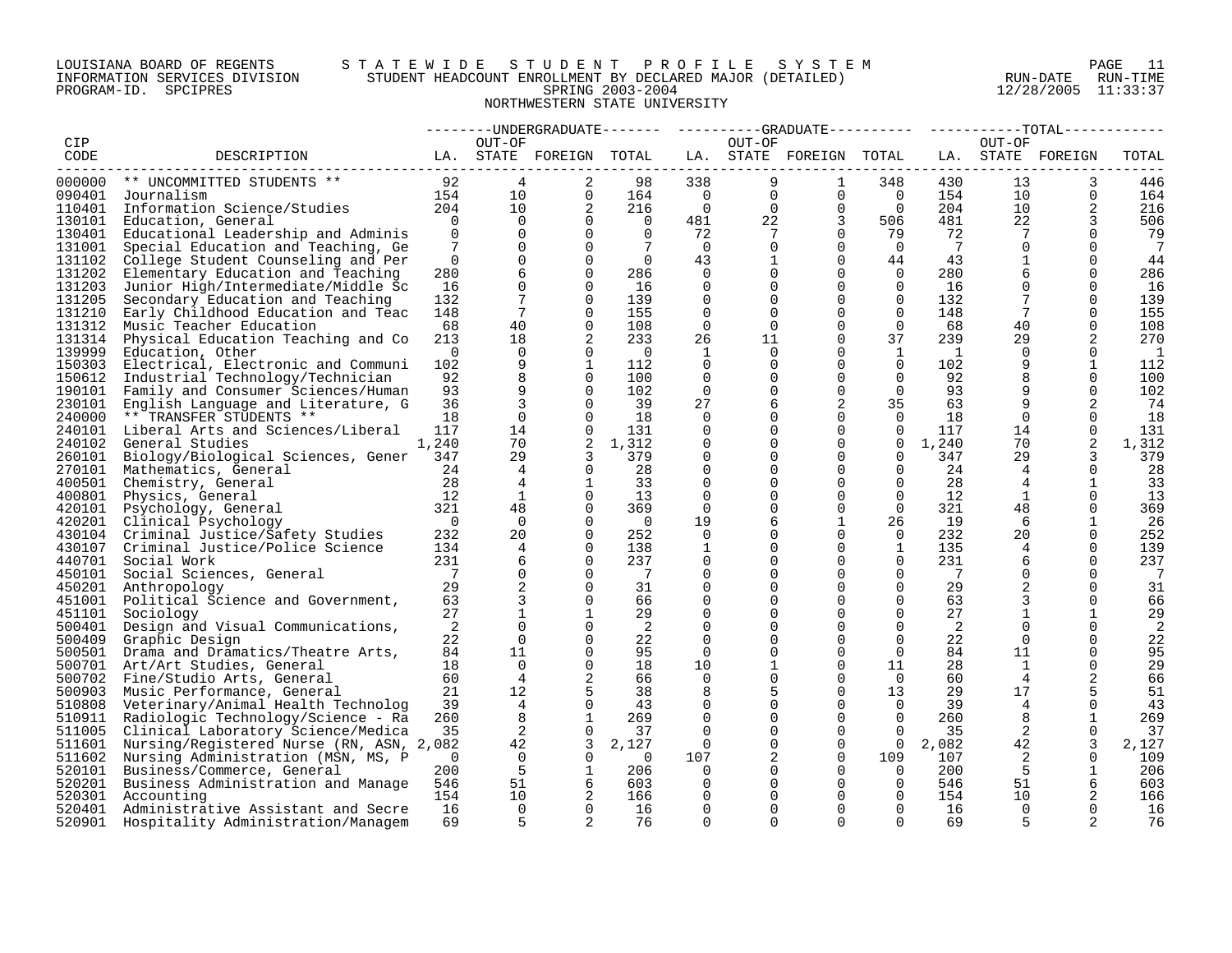| LOUISIANA BOARD OF REGENTS    | STATEWIDE STUDENT PROFILE SYSTEM                          |                         | 12<br>PAGE |
|-------------------------------|-----------------------------------------------------------|-------------------------|------------|
| INFORMATION SERVICES DIVISION | STUDENT HEADCOUNT ENROLLMENT BY DECLARED MAJOR (DETAILED) | RUN-DATE                | RUN-TIME   |
| PROGRAM-ID. SPCIPRES          | SPRING 2003-2004                                          | $12/28/2005$ $11:33:37$ |            |
|                               | NORTHWESTERN STATE UNIVERSITY                             |                         |            |

|                         |             |       |        |         |                |     |        |               |                                                                      |               |        | --------UNDERGRADUATE------- ---------GRADUATE---------- ----------TOTAL----------- |       |
|-------------------------|-------------|-------|--------|---------|----------------|-----|--------|---------------|----------------------------------------------------------------------|---------------|--------|-------------------------------------------------------------------------------------|-------|
| CIP                     |             |       | OUT-OF |         |                |     | OUT-OF |               |                                                                      |               | OUT-OF |                                                                                     |       |
| CODE                    | DESCRIPTION | LA.   | STATE  | FOREIGN | TOTAL          | LA. |        | STATE FOREIGN | TOTAL                                                                | LA.           | STATE  | FOREIGN                                                                             | TOTAL |
| 540101 History, General |             | 59    |        | $\cap$  | 66             |     |        | $\Omega$      | $\begin{array}{ccc} & & & & \text{3} \ & & & & \text{4} \end{array}$ | 62            |        |                                                                                     | 69    |
| TOTAL STUDENTS          |             | 8,134 | 498    |         | 36 8,668 1,136 |     | 70     |               |                                                                      | 7 1,213 9,270 | 568    | 43                                                                                  | 9,881 |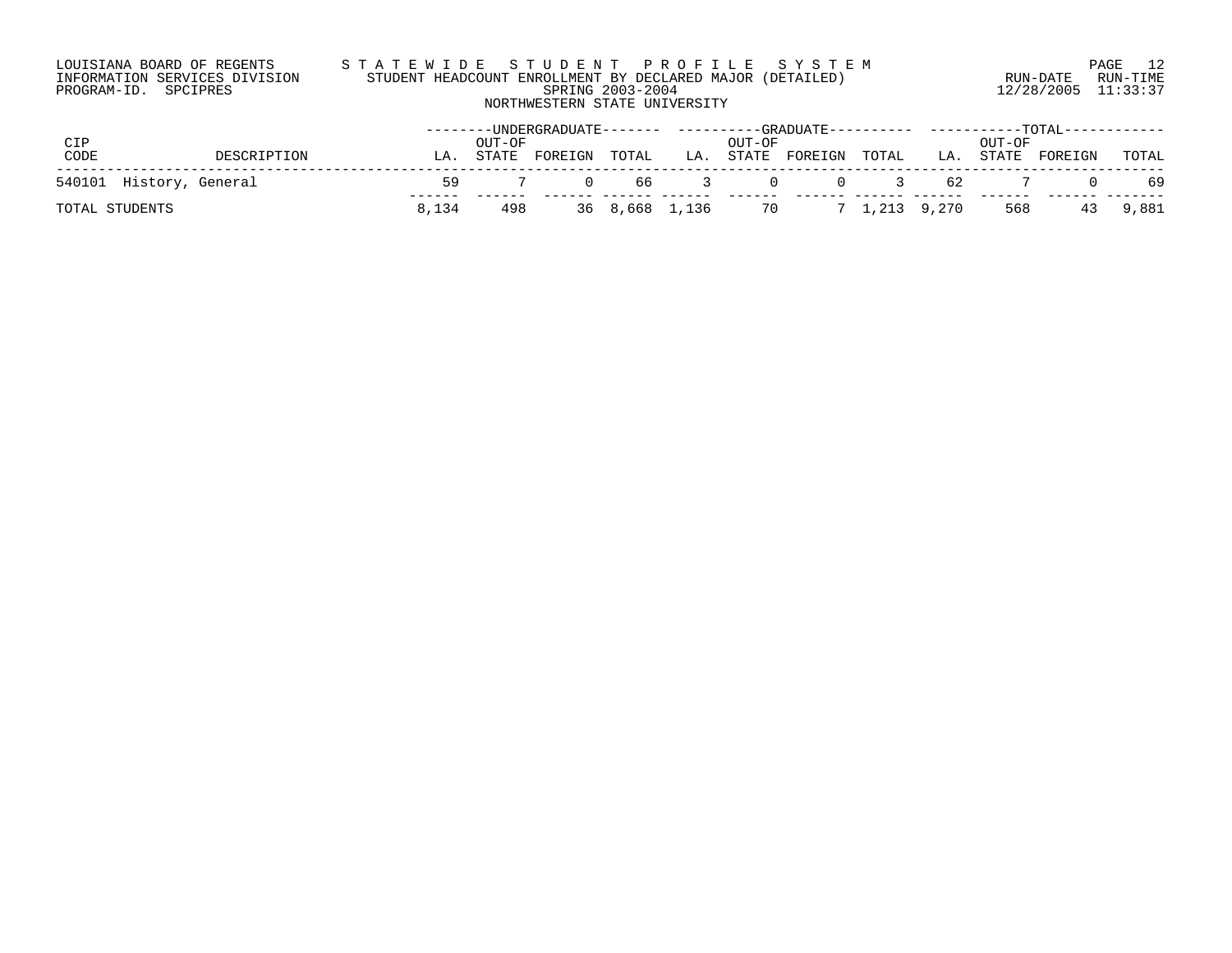## LOUISIANA BOARD OF REGENTS S T A T E W I D E S T U D E N T P R O F I L E S Y S T E M PAGE 13 INFORMATION SERVICES DIVISION STUDENT HEADCOUNT ENROLLMENT BY DECLARED MAJOR (DETAILED) RUN-DATE RUN-TIME PROGRAM-ID. SPCIPRES SPRING 2003-2004 12/28/2005 11:33:37 SOUTHEASTERN LA. UNIVERSITY

|        |                                                 |                |                 |                         |                         |                |                | --------UNDERGRADUATE-------    ---------GRADUATE---------    ---------TOTAL------ |                |                           |                |                   |       |
|--------|-------------------------------------------------|----------------|-----------------|-------------------------|-------------------------|----------------|----------------|------------------------------------------------------------------------------------|----------------|---------------------------|----------------|-------------------|-------|
| CIP    |                                                 |                | OUT-OF          |                         |                         |                | OUT-OF         |                                                                                    |                |                           | OUT-OF         |                   |       |
| CODE   | DESCRIPTION                                     |                |                 | LA. STATE FOREIGN TOTAL |                         |                |                | LA. STATE FOREIGN TOTAL                                                            |                |                           |                | LA. STATE FOREIGN | TOTAL |
|        |                                                 |                |                 |                         |                         |                |                |                                                                                    |                |                           |                |                   |       |
| 000000 | ** UNCOMMITTED STUDENTS **                      | 1,703          | 45              |                         | 2 1,750                 | 628            | 14             | 3                                                                                  |                | 645 2,331                 | 59             |                   | 2,395 |
|        | 011103 Horticultural Science                    | 19             | $\overline{0}$  | $\Omega$                | 19                      | $\overline{0}$ |                | $0 \qquad \qquad$<br>$\overline{0}$                                                | $\overline{0}$ | 19                        | $\overline{0}$ | $\Omega$          | 19    |
|        | 090101 Communication Studies/Speech Commu 319   |                | 13              | $\Omega$                | 332                     | $\overline{0}$ | $\overline{0}$ | $\Omega$                                                                           | $\overline{0}$ | 319                       | 13             | $\Omega$          | 332   |
| 090901 | Organizational Communication, Gene              | $\overline{0}$ | $\Omega$        | $\Omega$                | $\overline{0}$          | 25             | $\overline{0}$ | $\overline{3}$                                                                     | 28             | 25                        | $\Omega$       | 3                 | -28   |
| 110701 | Computer Science                                | 273            | 5               | $7\overline{ }$         | 285                     | $\overline{0}$ | $\Omega$       | $\overline{0}$                                                                     | $\overline{0}$ | 273                       | 5              | $7\phantom{.0}$   | 285   |
| 130301 | Curriculum and Instruction                      | $\Omega$       | $\mathbf 0$     | $\Omega$                | $\overline{0}$          | 117            | $\mathbf{0}$   | $\overline{0}$                                                                     | 117            | 117                       | $\mathbf 0$    | $\Omega$          | 117   |
| 130401 | Educational Leadership and Adminis              | $\Omega$       | $\mathbf 0$     | $\overline{0}$          | $\overline{0}$          | 159            | $\mathbf{3}$   | $\overline{0}$                                                                     | 162            | 159                       | 3              | $\Omega$          | 162   |
| 131001 | Special Education and Teaching, Ge              | 120            | 2               | $\Omega$                | 122                     | 67             | $\mathbf 1$    | $\mathbf 0$                                                                        | 68             | 187                       | 3              | $\Omega$          | 190   |
| 131012 | Education/Teaching of Individuals               | 87             | 2               | $\Omega$                | 89                      | $\overline{0}$ | $\Omega$       | $\Omega$                                                                           | $\bigcirc$     | 87                        | $\overline{2}$ | $\Omega$          | -89   |
| 131101 | Counselor Education/School Counsel              | $\Omega$       | $\Omega$        | $\Omega$                | $\overline{0}$          | 86             | $\Omega$       | $\mathbf 0$                                                                        | 86             | 86                        | $\Omega$       | $\Omega$          | 86    |
| 131202 | Elementary Education and Teaching               | 996            | 20              |                         | $5 \quad 1,021$         | 224            | 10             | 2                                                                                  |                | 236 1,220                 | 30             | $7\phantom{.0}$   | 1,257 |
| 131205 | Secondary Education and Teaching                | $\overline{0}$ | $\overline{0}$  | $\Omega$                | $\bigcirc$              | 170            | 9              | 2                                                                                  | 181            | 170                       | 9              | 2                 | 181   |
| 131302 | Art Teacher Education                           | 35             | 2               | $\Omega$                | 37                      | $\Omega$       | $\Omega$       | $\Omega$                                                                           | $\Omega$       | 35                        | 2              | $\Omega$          | 37    |
| 131305 | English/Language Arts Teacher Educ              | 90             | $\overline{3}$  | $\Omega$                | 93                      | $\Omega$       | $\Omega$       | $\Omega$                                                                           | $\overline{0}$ | 90                        | 3              | $\Omega$          | 93    |
| 131311 | Mathematics Teacher Education                   | 45             | $\overline{a}$  | $\Omega$                | 47                      | 0              | $\Omega$       | $\mathbf 0$                                                                        | $\overline{0}$ | 45                        | 2              | $\mathbf 0$       | 47    |
| 131312 | Music Teacher Education                         | 53             | 3               | 2                       | 58                      | $\Omega$       | $\overline{0}$ | $\overline{0}$                                                                     | $\overline{0}$ | 53                        | 3              | 2                 | 58    |
| 131314 | Physical Education Teaching and Co              | 440            | 22              | 6                       | 468                     | 42             | 7              | $\mathbf{1}$                                                                       | 50             | 482                       | 29             | $7\phantom{.0}$   | 518   |
| 131316 | Science Teacher Education/General               | 23             | $\mathbf{1}$    | $\Omega$                | 24                      | $\mathbf 0$    | $\Omega$       | $\mathbf 0$                                                                        | $\overline{0}$ | 23                        | $\mathbf{1}$   | $\Omega$          | 24    |
| 131318 | Social Studies Teacher Education                | 140            | 3               | 0                       | 143                     | 0              | $\mathbf 0$    | $\mathbf 0$                                                                        | $\Omega$       | 140                       | 3              | $\Omega$          | 143   |
| 131325 | French Language Teacher Education               | 3              | $\Omega$        | $\Omega$                | $\overline{\mathbf{3}}$ | $\Omega$       | $\Omega$       | $\Omega$                                                                           | $\Omega$       | $\overline{\phantom{a}3}$ | $\Omega$       | $\Omega$          | 3     |
| 131330 | Spanish Language Teacher Education              | 11             | $\mathbf 0$     | $\Omega$                | 11                      | $\Omega$       | $\Omega$       | $\Omega$                                                                           | $\Omega$       | 11                        | $\Omega$       | $\Omega$          | 11    |
| 131331 | Speech Teacher Education                        | 32             | $\mathbf{1}$    | $\Omega$                | 33                      | 0              | $\Omega$       | $\mathbf 0$                                                                        | $\mathbf 0$    | 32                        |                | $\Omega$          | 33    |
| 150612 | Industrial Technology/Technician                | 381            | 5               | 3                       | 389                     | $\mathbf 0$    | $\Omega$       | $\mathbf 0$                                                                        | $\Omega$       | 381                       |                | 3                 | 389   |
| 160901 | French Language and Literature                  | 14             | $\mathbf 0$     | $\Omega$                | 14                      | $\Omega$       | $\Omega$       | $\Omega$                                                                           | $\Omega$       | 14                        | 0              | $\Omega$          | 14    |
| 160905 | Spanish Language and Literature                 | 18             | $\mathbf 0$     | $\Omega$                | 18                      | $\mathbf 0$    | $\cap$         | $\mathbf 0$                                                                        | $\Omega$       | 18                        | $\mathbf 0$    | $\Omega$          | 18    |
| 190101 | Family and Consumer Sciences/Human              | 128            | 3               | $\Omega$                | 131                     | $\Omega$       | $\Omega$       | $\Omega$                                                                           | $\Omega$       | 128                       | 3              | $\Omega$          | 131   |
| 230101 | English Language and Literature, G              | 98             | $\mathbf{1}$    | $\Omega$                | 99                      | 36             | 1              | $\mathbf 0$                                                                        | 37             | 134                       | 2              | $\Omega$          | 136   |
|        | 240101 Liberal Arts and Sciences/Liberal        | 46             | 3               | $\Omega$                | 49                      | $\Omega$       | $\Omega$       | $\Omega$                                                                           | $\Omega$       | 46                        | 3              | $\Omega$          | -49   |
| 240102 | General Studies                                 | 474            | 18              | 2                       | 494                     | $\mathbf 0$    | 0              | $\mathbf 0$                                                                        | $\overline{0}$ | 474                       | 18             | 2                 | 494   |
| 260101 | Biology/Biological Sciences, Gener              | 723            | 20              | 3                       | 746                     | 21             | 5              | $\mathbf{1}$                                                                       | 27             | 744                       | 25             | 4                 | 773   |
| 270101 | Mathematics, General                            | 40             | 1               | $\Omega$                | 41                      | $\Omega$       | $\Omega$       | $\Omega$                                                                           | $\overline{0}$ | 40                        | 1              | $\Omega$          | 41    |
| 301501 | Science, Technology and Society                 | $\overline{0}$ | $\Omega$        | $\Omega$                | $\overline{0}$          | 28             | $\Omega$       | $7\phantom{.0}$                                                                    | 35             | 28                        | $\Omega$       | 7                 | 35    |
| 400501 | Chemistry, General                              | 95             | $\overline{3}$  | 3                       | 101                     | $\Omega$       | $\Omega$       | $\Omega$                                                                           | $\Omega$       | 95                        | 3              |                   | 101   |
| 400801 | Physics, General                                | 61             | 2               | $\Omega$                | 63                      | $\Omega$       | $\Omega$       | $\Omega$                                                                           | $\overline{0}$ | 61                        | 2              | $\Omega$          | 63    |
| 420101 | Psychology, General                             | 390            | 14              | 3                       | 407                     | 23             | 5              | $\mathbf{1}$                                                                       | 29             | 413                       | 19             | 4                 | 436   |
|        | 430104 Criminal Justice/Safety Studies          | 393            | 10              | 1                       | 404                     | $\mathbf 0$    | 0              | $\mathbf 0$                                                                        | $\overline{0}$ | 393                       | 10             | 1                 | 404   |
| 430107 | Criminal Justice/Police Science                 | 32             | 1               | 0                       | 33                      | 0              | $\overline{0}$ | $\mathbf 0$                                                                        | $\mathbf 0$    | 32                        | 1              | 0                 | 33    |
| 440701 | Social Work                                     | 235            | 2               | $\Omega$                | 237                     | $\Omega$       | $\Omega$       | $\Omega$                                                                           | $\Omega$       | 235                       | 2              | $\Omega$          | 237   |
| 451001 | Political Science and Government,               | 113            | $7\overline{ }$ | 1                       | 121                     | $\Omega$       | $\Omega$       | $\Omega$                                                                           | $\Omega$       | 113                       | 7              | 1                 | 121   |
| 451101 | Sociology                                       | 88             | $\overline{a}$  | $\mathbf 0$             | 90                      | 24             | $\mathbf 1$    | $\mathbf 0$                                                                        | 25             | 112                       | $\overline{3}$ | $\mathbf 0$       | 115   |
| 500701 | Art/Art Studies, General                        | 184            | 2               | $\Omega$                | 186                     | $\overline{0}$ | $\Omega$       | $\Omega$                                                                           | $\overline{0}$ | 184                       |                | $\Omega$          | 186   |
| 500704 | Arts Management                                 | 28             | $\mathbf 0$     | $\Omega$                | 28                      | $\Omega$       | $\mathbf 0$    | $\overline{0}$                                                                     | $\Omega$       | 28                        | $\overline{0}$ | $\Omega$          | -28   |
| 500903 | Music Performance, General                      | 58             | $\sqrt{2}$      | $\overline{4}$          | 64                      | 10             | $\mathbf{1}$   | 12                                                                                 | 23             | 68                        | 3              | 16                | 87    |
| 510203 | Speech-Language Pathology/Patholog              | $\overline{0}$ | $\mathbf 0$     | $\overline{0}$          | $\overline{0}$          | 62             | 11             | $\mathbf{1}$                                                                       | 74             | 62                        | 11             | 1                 | -74   |
|        | 510913 Athletic Training/Trainer                | 102            | 5               | 2                       | 109                     | $\Omega$       | $\mathbf{0}$   | $\overline{0}$                                                                     | $\Omega$       | 102                       | 5              | 2                 | 109   |
| 511601 | Nursing/Registered Nurse (RN, ASN, 1,481        |                | 22              | $\overline{4}$          | 1,507                   | $\Omega$       | $\Omega$       | $\Omega$                                                                           | $\overline{0}$ | 1,481                     | 22             |                   | 1,507 |
| 511610 | Psychiatric/Mental Health Nurse/Nu              | $\Omega$       | $\overline{0}$  | $\Omega$                | $\Omega$                | 60             | 1              | $\mathbf{1}$                                                                       | 62             | 60                        | 1              | 1                 | 62    |
| 512207 | Public Health Education and Promot              | 24             | <sup>1</sup>    | 1                       | 26                      | $\overline{0}$ | $\Omega$       | $\overline{0}$                                                                     | $\overline{0}$ | 24                        | 1              | 1                 | 26    |
|        | 520201 Business Administration and Manage 1,354 |                | 37              |                         | 28 1,419                | 147            | 7              | 31                                                                                 |                | 185 1,501                 | 44             | 59                | 1,604 |
| 520301 | Accounting                                      | 516            | $5\overline{2}$ | 6                       | 527                     | $\Omega$       | $\Omega$       | $\Omega$                                                                           | $\Omega$       | 516                       | .5             | 6                 | 527   |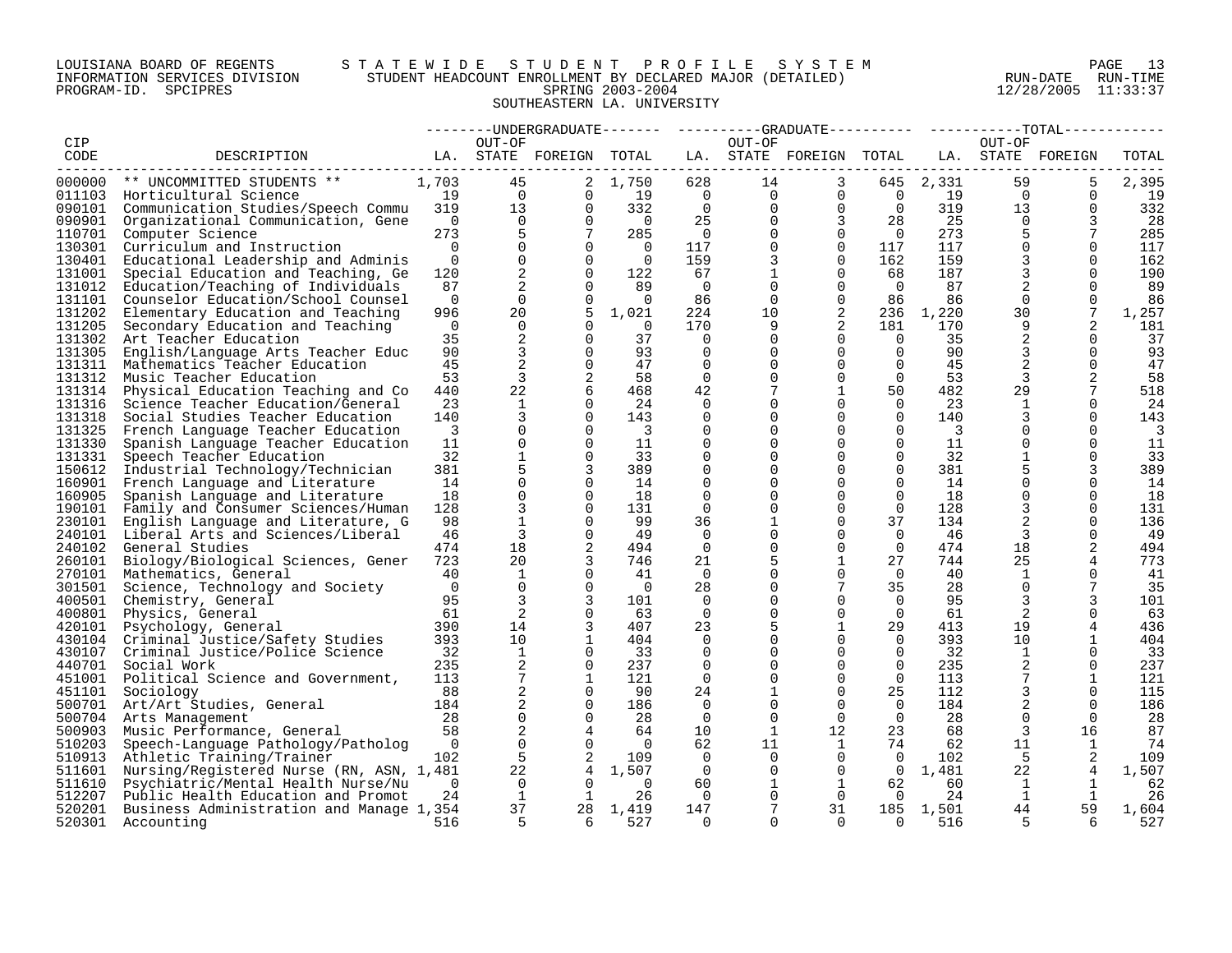## LOUISIANA BOARD OF REGENTS S T A T E W I D E S T U D E N T P R O F I L E S Y S T E M PAGE 14 INFORMATION SERVICES DIVISION STUDENT HEADCOUNT ENROLLMENT BY DECLARED MAJOR (DETAILED) RUN-DATE RUN-TIME PROGRAM-ID. SPCIPRES SPRING 2003-2004 12/28/2005 11:33:37 SOUTHEASTERN LA. UNIVERSITY

| CIP    |                                    |        | OUT-OF | -UNDERGRADUATE------- |                 |     | OUT-OF | --GRADUATE---------- |              |     | -----------TOTAL--<br>OUT-OF |         |        |
|--------|------------------------------------|--------|--------|-----------------------|-----------------|-----|--------|----------------------|--------------|-----|------------------------------|---------|--------|
| CODE   | DESCRIPTION                        | LA.    | STATE  | FOREIGN               | TOTAL           | LA. | STATE  | FOREIGN              | TOTAL        | LA. | STATE                        | FOREIGN | TOTAL  |
| 520401 | Administrative Assistant and Secre | 57     |        |                       | 59              |     |        |                      |              | 57  |                              |         | 59     |
| 520801 | Finance, General                   | 185    |        |                       | 191             |     |        |                      |              | 185 |                              |         | 191    |
| 521401 | Marketing/Marketing Management, Ge | 401    |        |                       | 416             |     |        |                      |              | 401 |                              |         | 416    |
|        | 540101 History, General            | 148    |        |                       | 150             | 34  |        |                      | 37           | 182 |                              |         | 187    |
|        | TOTAL STUDENTS                     | 12,256 | 306    |                       | 92 12,654 1,963 |     | 79     | 65                   | 2,107 14,219 |     | 385                          | 157     | 14,761 |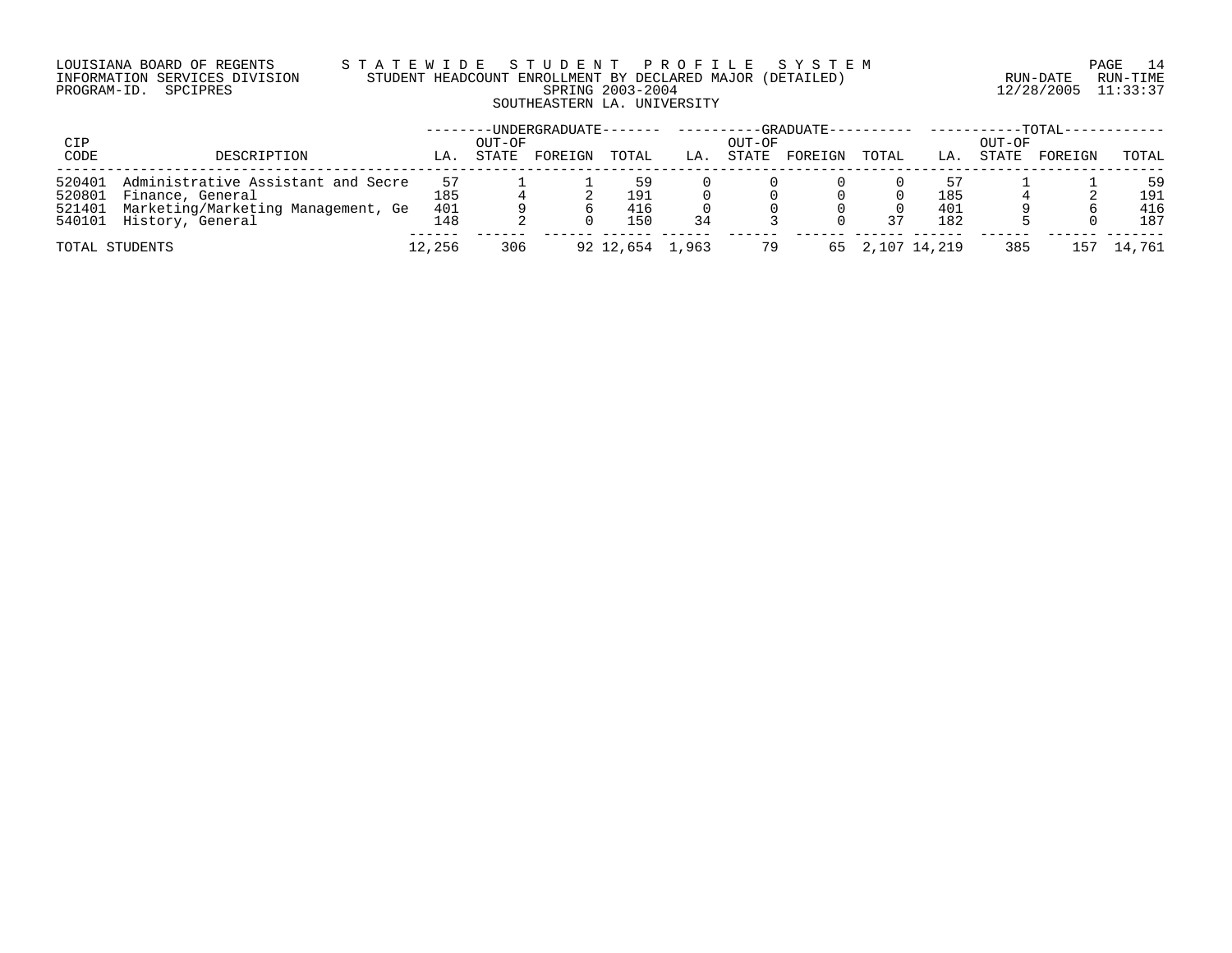## LOUISIANA BOARD OF REGENTS S T A T E W I D E S T U D E N T P R O F I L E S Y S T E M PAGE 15 INFORMATION SERVICES DIVISION STUDENT HEADCOUNT ENROLLMENT BY DECLARED MAJOR (DETAILED) RUN-DATE RUN-TIME PROGRAM-ID. SPCIPRES SPRING 2003-2004 12/28/2005 11:33:37 UNIVERSITY OF LA. IN LAFAYETTE

|        |                                           |                |                         |                         |                |                          |                | --------UNDERGRADUATE------- ---------GRADUATE---------- -----------TOTAL------- |                                          |                         |                         |                |          |
|--------|-------------------------------------------|----------------|-------------------------|-------------------------|----------------|--------------------------|----------------|----------------------------------------------------------------------------------|------------------------------------------|-------------------------|-------------------------|----------------|----------|
| CIP    |                                           |                | OUT-OF                  |                         |                |                          | OUT-OF         |                                                                                  |                                          |                         | OUT-OF                  |                |          |
| CODE   | LA. STATE FOREIGN TOTAL<br>DESCRIPTION    |                |                         |                         |                |                          |                | LA. STATE FOREIGN TOTAL LA. STATE FOREIGN                                        |                                          |                         |                         |                | TOTAL    |
|        | 000000 ** UNCOMMITTED STUDENTS **         | 1,296          | 28                      |                         | 13 1,337       | 280                      | 11             | 5                                                                                |                                          | 296 1,576               | 39                      | 18             | 1,633    |
|        | 010000 Agriculture, General               | 65             | $\frac{1}{r}$           |                         | $0 \t\t 66$    | $\overline{0}$           | $\overline{0}$ |                                                                                  | $\begin{matrix} 0 & 0 & 65 \end{matrix}$ |                         | $\overline{1}$          | $\bigcirc$     | 66       |
| 039999 | Natural Resources and Conservation 75     |                | 5                       | $\overline{0}$          | 80             | $\Omega$                 | $\overline{0}$ | $\Omega$                                                                         | $\overline{0}$                           | 75                      | 5                       | $\Omega$       | 80       |
|        | 040201 Architecture (BArch, BA/BS, MArch, | 104            | 11                      | 12                      | 127            | - 5                      | $\Omega$       | $\Omega$                                                                         | $\overline{5}$                           | 109                     | 11                      | 12             | 132      |
| 040501 | Interior Architecture                     | 109            | $\overline{\mathbf{3}}$ | $\overline{\mathbf{c}}$ | 114            | $\mathbf 0$              | $\overline{0}$ | $\Omega$                                                                         | $\overline{0}$                           | 109                     | $\overline{\mathbf{3}}$ | $\overline{2}$ | 114      |
| 049999 | Architecture and Related Services,        | 110            | 9                       | $-5$                    | 124            | $\mathbf 0$              | $\Omega$       | $\Omega$                                                                         | $\overline{0}$                           | 110                     | 9                       | - 5            | 124      |
|        | 050124 French Studies                     | $\overline{0}$ | $\Omega$                | $\Omega$                | $\overline{0}$ | 3                        | 10             | 11                                                                               | 24                                       | $\overline{\mathbf{3}}$ | 10 <sup>°</sup>         | 11             | 24       |
| 090101 | Communication Studies/Speech Commu        | 55             | 6                       | $\mathbf{1}$            | 62             | 18                       | $\mathbf{1}$   | $7\phantom{.0}$                                                                  | 26                                       | 73                      | $\overline{7}$          | 8              | 88       |
| 090102 | Mass Communication/Media Studies          | 311            | 11                      | 2                       | 324            | $\overline{0}$           | $\mathbf{0}$   | $\Omega$                                                                         | $\overline{0}$                           | 311                     | 11                      |                | 324      |
| 090902 | Public Relations/Image Management         | 133            | $7\overline{ }$         | $\mathbf{1}$            | 141            | $\overline{0}$           | $\Omega$       | $\overline{0}$                                                                   | $\overline{0}$                           | 133                     | $\overline{7}$          | $\mathbf{1}$   | 141      |
| 110701 | Computer Science                          | 220            | $7\phantom{.}$          | 14                      | 241            | 19                       | 3              | 118                                                                              | 140                                      | 239                     | 10                      | 132            | 381      |
| 130301 | Curriculum and Instruction                | $\overline{0}$ | $\Omega$                | $\overline{0}$          | $\overline{0}$ | 76                       | 5              | $\mathbf{1}$                                                                     | 82                                       | 76                      | -5                      | $\mathbf{1}$   | 82       |
| 130401 | Educational Leadership and Adminis        | $\Omega$       | $\Omega$                | $\Omega$                | $\overline{0}$ | 53                       | 3              | $\Omega$                                                                         | 56                                       | 53                      | 3                       | $\Omega$       | 56       |
| 131001 | Special Education and Teaching, Ge        | 60             | $\overline{0}$          | $\Omega$                | 60             | $\overline{\phantom{0}}$ | $\overline{0}$ | 0                                                                                | $\overline{0}$                           | 60                      | $\mathbf{0}$            | $\Omega$       | 60       |
|        | 131004 Education/Teaching of the Gifted a | $\Omega$       | $\Omega$                | $\Omega$                | $\bigcirc$     | 15                       | $\Omega$       | $\Omega$                                                                         | 15                                       | 15                      | $\Omega$                | $\Omega$       | 15       |
| 131101 | Counselor Education/School Counsel        | $\mathbf 0$    | $\overline{0}$          | $\Omega$                | $\overline{0}$ | 85                       | 2              | $\Omega$                                                                         | 87                                       | 85                      | 2                       | $\mathbf 0$    | 87       |
| 131202 | Elementary Education and Teaching         | 589            | 16                      | $\Omega$                | 605            | $\Omega$                 | $\Omega$       | $\Omega$                                                                         | $\Omega$                                 | 589                     | 16                      | $\Omega$       | 605      |
| 131203 | Junior High/Intermediate/Middle Sc        | 34             | $\Omega$                | $\Omega$                | 34             | $\Omega$                 | $\Omega$       | $\Omega$                                                                         | $\Omega$                                 | 34                      | $\Omega$                | $\Omega$       | 34       |
| 131205 | Secondary Education and Teaching          | 356            | $7\phantom{.0}$         | $\mathbf{1}$            | 364            | $\mathbf 0$              | $\Omega$       | $\Omega$                                                                         | $\overline{0}$                           | 356                     | $7\overline{ }$         | $\mathbf 1$    | 364      |
| 131210 | Early Childhood Education and Teac        | 156            | 6                       | $\Omega$                | 162            | 0                        | $\Omega$       | $\Omega$                                                                         | $\mathbf 0$                              | 156                     | 6                       | $\Omega$       | 162      |
| 131312 | Music Teacher Education                   | 49             | 2                       | 1                       | 52             | 0                        | $\Omega$       | $\Omega$                                                                         | $\Omega$                                 | 49                      | 2                       | 1              | -52      |
| 131314 | Physical Education Teaching and Co        | 396            | 15                      | $7\phantom{.0}$         | 418            | $\Omega$                 | $\Omega$       | $\Omega$                                                                         | $\Omega$                                 | 396                     | 15                      | 7              | 418      |
| 131399 | Teacher Education and Professional        | 16             | $\Omega$                | $\mathbf{1}$            | 17             | $\Omega$                 |                | $\Omega$                                                                         | $\Omega$                                 | 16                      | $\Omega$                | 1              | 17       |
| 140701 | Chemical Engineering                      | 69             | 3                       | 9                       | 81             |                          |                | 23                                                                               | 25                                       | 70                      | 4                       | 32             | 106      |
|        | 140801 Civil Engineering, General         | 117            | 6                       |                         | 127            | 2                        |                | 14                                                                               | 17                                       | 119                     | 7                       | 18             | 144      |
| 140901 | Computer Engineering, General             | 128            | $\overline{4}$          | -8                      | 140            | 8                        | $\mathbf{1}$   | 44                                                                               | 53                                       | 136                     | 5                       | 52             | 193      |
| 141001 | Electrical, Electronics and Commun        | 131            | 2                       | 23                      | 156            | 15                       | $\Omega$       | 28                                                                               | 43                                       | 146                     |                         | 51             | 199      |
| 141901 | Mechanical Engineering                    | 263            | $7\phantom{.}$          | 10                      | 280            | $\Omega$                 |                | 16                                                                               | 16                                       | 263                     |                         | 26             | 296      |
| 142501 | Petroleum Engineering                     | 38             | 6                       | 17                      | 61             | 0                        | $\Omega$       | $\Omega$                                                                         | $\overline{0}$                           | 38                      | 6                       | 17             | 61       |
| 150612 | Industrial Technology/Technician          | 243            | 6                       | 2                       | 251            | $\overline{0}$           | $\Omega$       | $\Omega$                                                                         | $\overline{0}$                           | 243                     | 6                       | $\overline{2}$ | 251      |
| 151501 | Engineering/Industrial Management         | $\overline{0}$ | $\overline{0}$          | $\overline{0}$          | $\overline{0}$ | 10                       | 2              | 13                                                                               | 25                                       | 10                      |                         | 13             | 25       |
| 160101 | Foreign Languages and Literatures,        | 27             | 2                       | 3                       | 32             | - 0                      | 0              | $\overline{0}$                                                                   | $\overline{0}$                           | 27                      |                         | 3              | 32       |
|        | 160901 French Language and Literature     | $\overline{0}$ | $\Omega$                | $\Omega$                | $\overline{0}$ | 4                        | $\Omega$       | 6                                                                                | 10                                       | $\overline{4}$          | $\Omega$                | 6              | 10       |
| 190101 | Family and Consumer Sciences/Human        | $\overline{0}$ | $\Omega$                | $\Omega$                | $\overline{0}$ | 16                       | $\mathbf{1}$   | $\Omega$                                                                         | 17                                       | 16                      | 1                       | $\Omega$       | 17       |
| 190701 | Human Development and Family Studi        | 267            | $7\overline{ }$         | $\Omega$                | 274            | $\overline{0}$           | 0              | $\mathbf 0$                                                                      | $\overline{0}$                           | 267                     | $7\overline{ }$         | $\Omega$       | 274      |
|        | 220001 Pre-Law Studies                    | 139            | 11                      | $\overline{0}$          | 150            | $\Omega$                 | $\Omega$       | $\Omega$                                                                         | $\overline{0}$                           | 139                     | 11                      | $\Omega$       | 150      |
| 230101 | English Language and Literature, G        | 180            | 7                       | 1                       | 188            | 51                       | 39             | 4                                                                                | 94                                       | 231                     | 46                      |                | 282      |
| 230501 | Creative Writing                          | $\Omega$       | $\Omega$                | $\Omega$                | $\overline{0}$ | <sup>1</sup>             | 1              | $\Omega$                                                                         | 2                                        | $\overline{1}$          | 1                       | $\Omega$       | 2        |
| 239999 | English Language and Literature/Le        | $\overline{0}$ | $\overline{0}$          | $\mathbf 0$             | $\overline{0}$ | 2                        | 0              | $\mathbf{0}$                                                                     | 2                                        | 2                       | $\overline{0}$          | $\mathbf 0$    | 2        |
| 240000 | ** TRANSFER STUDENTS **                   | 136            | 4                       | 1                       | 141            | 0                        | $\Omega$       | $\Omega$                                                                         | $\overline{0}$                           | 136                     | 4                       | 1              | 141      |
| 240102 | General Studies                           | 691            | 47                      | 13                      | 751            | $\Omega$                 | $\Omega$       | $\Omega$                                                                         | $\Omega$                                 | 691                     | 47                      | 13             | 751      |
| 260101 | Biology/Biological Sciences, Gener        | 390            | $12 \,$                 | 9                       | 411            | 11                       | 11             | 6                                                                                | 28                                       | 401                     | 23                      | 15             | 439      |
| 260502 | Microbiology, General                     | 32             | 2                       | 2                       | 36             | $\Omega$                 | $\Omega$       | $\Omega$                                                                         | $\overline{0}$                           | 32                      | 2                       | 2              | 36       |
| 261307 | Conservation Biology                      | 21             | 3                       | $\overline{0}$          | 24             | 0                        | $\mathbf 0$    | $\overline{0}$                                                                   | $\mathbf{0}$                             | 21                      | 3                       | $\overline{0}$ | 24       |
| 261399 | Ecology, Evolution, Systematics an        | $\overline{0}$ | $\overline{0}$          | $\Omega$                | $\Omega$       | 8                        | 15             | 21                                                                               | 44                                       | 8                       | 15                      | 21             | 44       |
| 270101 | Mathematics, General                      | 35             | $\mathbf{1}$            | 3                       | 39             | 13                       | 1              | 23                                                                               | 37                                       | 48                      | 2                       | 26             | 76       |
| 302501 | Cognitive Science                         | $\overline{0}$ | $\Omega$                | $\Omega$                | $\overline{0}$ | 9                        | 4              | 1                                                                                | 14                                       | 9                       | 4                       | 1              | 14       |
|        | 380101 Philosophy                         | 25             | $\Omega$                | $\Omega$                | 25             | $\Omega$                 | 0              | $\Omega$                                                                         | $\Omega$                                 | 25                      | $\Omega$                | $\Omega$       | 25       |
| 400601 | 400501 Chemistry, General                 | 42<br>27       | 3<br>$\Omega$           | 2<br>$\mathbf{1}$       | 47<br>28       | $\Omega$<br>6            | $\Omega$<br>4  | $\Omega$<br>2                                                                    | $\Omega$<br>12                           | 42<br>33                |                         | 2              | 47<br>40 |
|        | Geology/Earth Science, General            |                |                         |                         |                |                          |                |                                                                                  |                                          |                         |                         |                |          |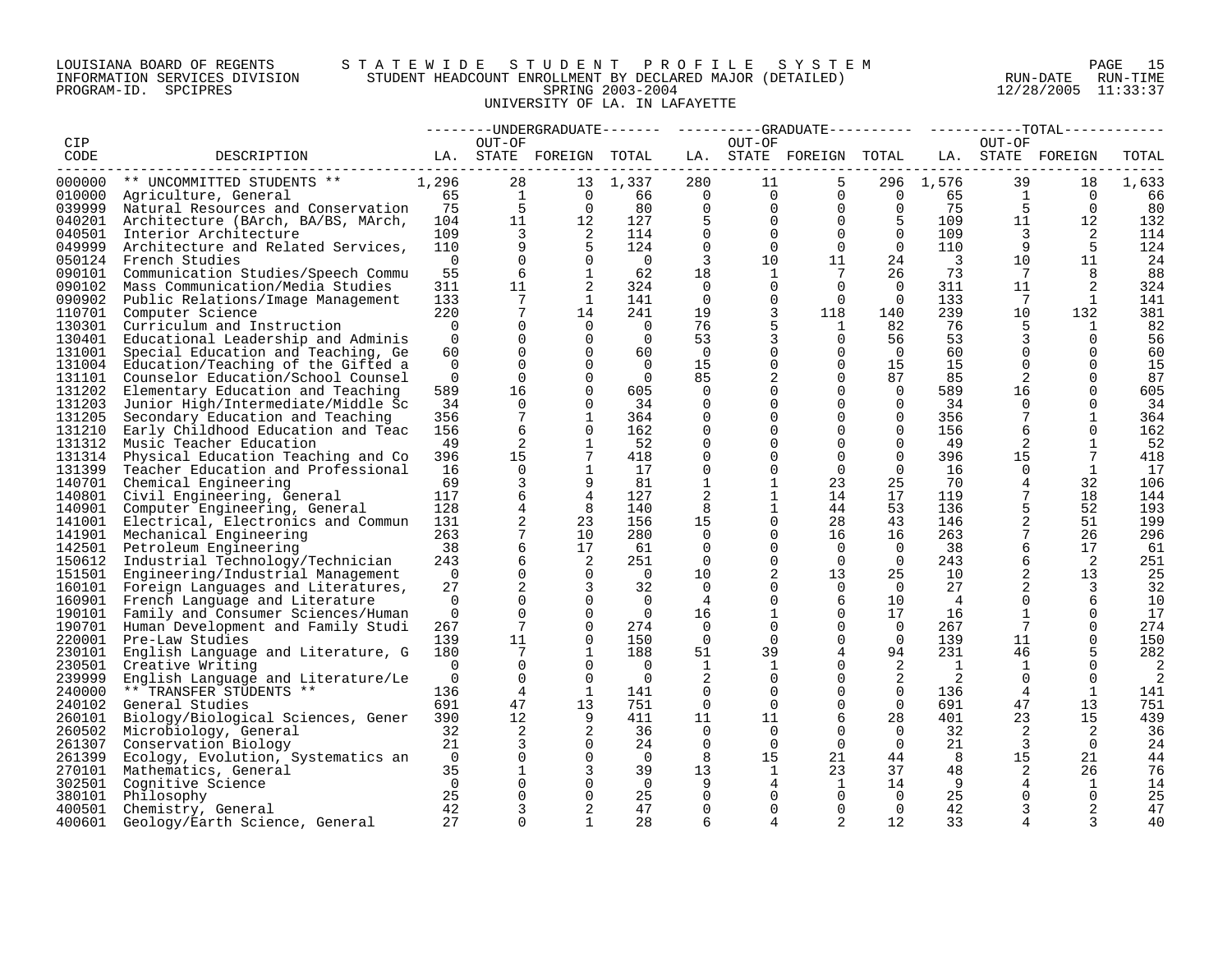## LOUISIANA BOARD OF REGENTS S T A T E W I D E S T U D E N T P R O F I L E S Y S T E M PAGE 16 INFORMATION SERVICES DIVISION STUDENT HEADCOUNT ENROLLMENT BY DECLARED MAJOR (DETAILED) RUN-DATE RUN-TIME PROGRAM-ID. SPCIPRES SPRING 2003-2004 12/28/2005 11:33:37 UNIVERSITY OF LA. IN LAFAYETTE

|             |                                          |          |        | --------UNDERGRADUATE------- |                  |          |                | ---------GRADUATE---------- |          |              | $--------TOTAL-$ |         |        |
|-------------|------------------------------------------|----------|--------|------------------------------|------------------|----------|----------------|-----------------------------|----------|--------------|------------------|---------|--------|
| CIP<br>CODE | DESCRIPTION                              | LA.      | OUT-OF | STATE FOREIGN                | TOTAL            | LA.      | OUT-OF         | STATE FOREIGN               | TOTAL    | LA.          | OUT-OF<br>STATE  | FOREIGN | TOTAL  |
| 400801      | Physics, General                         | 20       |        |                              | 22               | 5        |                |                             | 10       | 25           |                  |         | 32     |
| 420101      | Psychology, General                      | 386      | 14     |                              | 402              | 16       |                | 2                           | 20       | 402          | 16               |         | 422    |
| 430104      | Criminal Justice/Safety Studies          | 337      | 12     |                              | 350              | $\Omega$ |                |                             | $\Omega$ | 337          | 12               |         | 350    |
| 430107      | Criminal Justice/Police Science          | 4        |        |                              | 4                |          |                |                             |          | 4            |                  |         |        |
| 450201      | Anthropology                             | 40       |        |                              | 43               |          |                |                             |          | 40           |                  |         | 43     |
| 451001      | Political Science and Government,        | 93       |        |                              | 101              |          |                |                             |          | 93           |                  |         | 101    |
| 451101      | Sociology                                | 136      |        |                              | 143              |          |                |                             | U        | 136          |                  |         | 143    |
| 500101      | Visual and Performing Arts, Genera       | 76       |        |                              | 78               |          |                |                             |          | 76           |                  |         | 78     |
| 500404      | Industrial Design                        | 67       |        |                              | 73               |          |                |                             |          | 67           |                  |         | 73     |
| 500701      | Art/Art Studies, General                 | 377      | 20     |                              | 399              |          |                |                             | $\Omega$ | 377          | 20               |         | 399    |
| 500903      | Music Performance, General               | 113      | 12     |                              | 127              | 9        |                |                             | 16       | 122          | 18               |         | 143    |
| 510204      | Audiology/Audiologist and Speech-L       | 133      |        |                              | 139              | 36       |                |                             | 38       | 169          |                  |         | 177    |
| 510299      | Communication Disorders Sciences a       | $\Omega$ |        |                              | $\Omega$         | 11       |                |                             | 16       | 11           |                  |         | 16     |
| 510602      | Dental Hygiene/Hygienist                 | 82       |        |                              | 84               | 0        |                |                             | $\Omega$ | 82           |                  |         | 84     |
| 510701      | Health/Health Care Administration/       | $\Omega$ |        |                              | ∩                | 30       |                |                             | 31       | 30           |                  |         | 31     |
| 510706      | Health Information/Medical Records       | 119      |        |                              | 120              | 0        |                |                             | $\Omega$ | 119          |                  |         | 120    |
| 510913      | Athletic Training/Trainer                | 77       |        |                              | 81               | $\Omega$ |                |                             |          | 77           |                  |         | 81     |
| 511601      | Nursing/Registered Nurse (RN, ASN, 1,105 |          | 23     |                              | 1,134            |          |                |                             | 0        | 1,105        | 23               |         | 1,134  |
| 511699      | Nursing, Other                           | O        |        |                              | $\Omega$         | 45       |                |                             | 45       | 45           |                  |         | 45     |
| 513101      | Dietetics/Dietitian (RD)                 | 92       | 0      |                              | 93               | $\Omega$ |                | $\Omega$                    | $\Omega$ | 92           |                  |         | 93     |
| 520201      | Business Administration and Manage       | 739      | 25     | 15                           | 779              | 136      | 10             | 16                          | 162      | 875          | 35               | 31      | 941    |
| 520301      | Accounting                               | 483      | 16     |                              | 503              | 0        |                | 0                           | 0        | 483          | 16               |         | 503    |
| 520601      | Business/Managerial Economics            | 29       | 3      |                              | 33               |          |                |                             | $\Omega$ | 29           |                  |         | 33     |
| 520801      | Finance, General                         | 315      | 14     | 11                           | 340              |          |                |                             | $\Omega$ | 315          | 14               | 11      | 340    |
| 520901      | Hospitality Administration/Managem       | 120      | 8      | $\Omega$                     | 128              |          |                |                             | 0        | 120          | 8                | 0       | 128    |
| 521201      | Management Information Systems, Ge       | 246      | 11     | 11                           | 268              |          |                |                             | $\Omega$ | 246          | 11               | 11      | 268    |
| 521401      | Marketing/Marketing Management, Ge       | 436      | 21     | 10                           | 467              |          |                |                             | $\Omega$ | 436          | 21               | 10      | 467    |
| 521701      | Insurance                                | 67       |        | $\Omega$                     | 68               |          |                |                             |          | 67           |                  |         | 68     |
| 521902      | Fashion Merchandising                    | 121      |        |                              | 126              |          |                |                             | $\Omega$ | 121          |                  |         | 126    |
| 529999      | Business, Management, Marketing, a       | 30       |        | $\Omega$                     | 32               | 0        |                |                             |          | 30           |                  |         | 32     |
| 540101      | History, General                         | 96       | б      |                              | 103              | 23       | $\overline{2}$ | U                           | 25       | 119          |                  |         | 128    |
|             | TOTAL STUDENTS                           | 13,074   | 491    |                              | 245 13,810 1,022 |          | 142            | 369                         |          | 1,533 14,096 | 633              | 614     | 15,343 |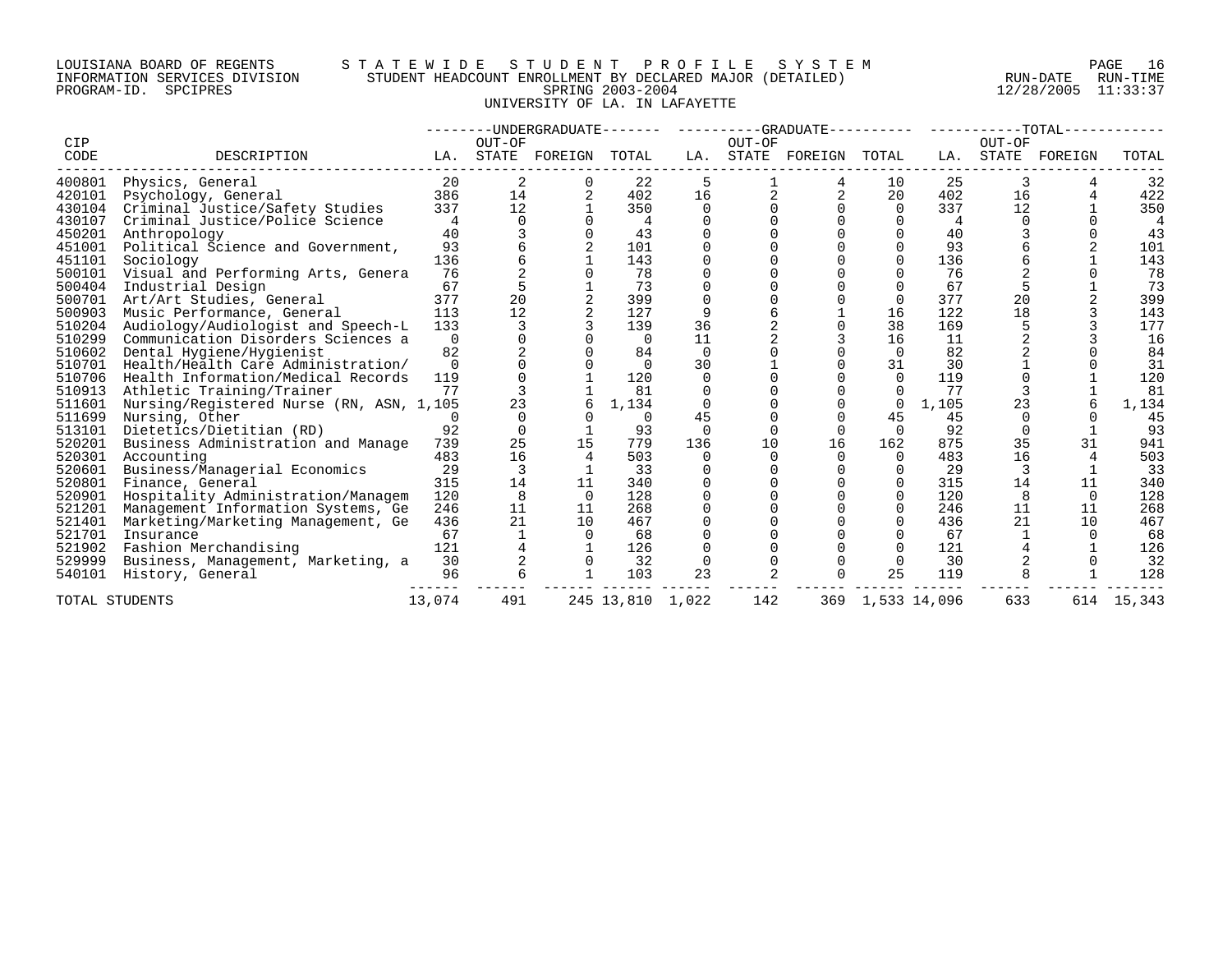# LOUISIANA BOARD OF REGENTS S T A T E W I D E S T U D E N T P R O F I L E S Y S T E M PAGE 17 INFORMATION SERVICES DIVISION STUDENT HEADCOUNT ENROLLMENT BY DECLARED MAJOR (DETAILED) RUN-DATE RUN-TIME PROGRAM-ID. SPCIPRES SPRING 2003-2004 12/28/2005 11:33:37 L.S.U. AT ALEXANDRIA

| <b>CIP</b>     |                                    |       | OUT-OF | -UNDERGRADUATE- |       |     | OUT-OF | $-$ -GRADUATE- |       |       | OUT-OF | $-TOTAL-$ |       |
|----------------|------------------------------------|-------|--------|-----------------|-------|-----|--------|----------------|-------|-------|--------|-----------|-------|
| CODE           | DESCRIPTION                        | LA.   | STATE  | FOREIGN         | TOTAL | LA. | STATE  | FOREIGN        | TOTAL | LA.   | STATE  | FOREIGN   | TOTAL |
| 000000         | ** UNCOMMITTED STUDENTS **         | 38    |        |                 | 39    |     |        |                |       | 38    |        |           | 39    |
| 110103         | Information Technology             | 81    |        |                 |       |     |        |                |       | 81    |        |           | 81    |
| 131202         | Elementary Education and Teaching  | 384   |        |                 | 389   |     |        |                |       | 384   |        |           | 389   |
| 220302         | Legal Assistant/Paralegal          | 25    |        |                 | 25    |     |        |                |       | 25    |        |           | 25    |
| 240101         | Liberal Arts and Sciences/Liberal  | 375   |        |                 | 381   |     |        |                |       | 375   |        |           | 381   |
| 240102         | General Studies                    | 143   |        |                 | 143   |     |        |                |       | 143   |        |           | 143   |
| 240199         | Liberal Arts and Sciences, General | 477   |        |                 | 483   |     |        |                |       | 477   |        |           | 483   |
| 260101         | Biology/Biological Sciences, Gener | 138   |        |                 | 148   |     |        |                |       | 138   |        |           | 148   |
| 430107         | Criminal Justice/Police Science    | 106   |        |                 | 107   |     |        |                |       | 106   |        |           | 107   |
| 510805         | Pharmacy Technician/Assistant      | 52    |        |                 | 52    |     |        |                |       | 52    |        |           | 52    |
| 510911         | Radiologic Technology/Science - Ra | 268   |        |                 | 269   |     |        |                |       | 268   |        |           | 269   |
| 511004         | Clinical/Medical Laboratory Techni | 28    |        |                 | 30    |     |        |                |       | 28    |        |           | 30    |
| 511601         | Nursing/Registered Nurse (RN, ASN, | 891   |        |                 | 902   |     |        |                |       | 891   |        |           | 902   |
| TOTAL STUDENTS |                                    | 3,006 | 20     | 23              | 3,049 |     |        |                |       | 3,006 | 20     | 23        | 3,049 |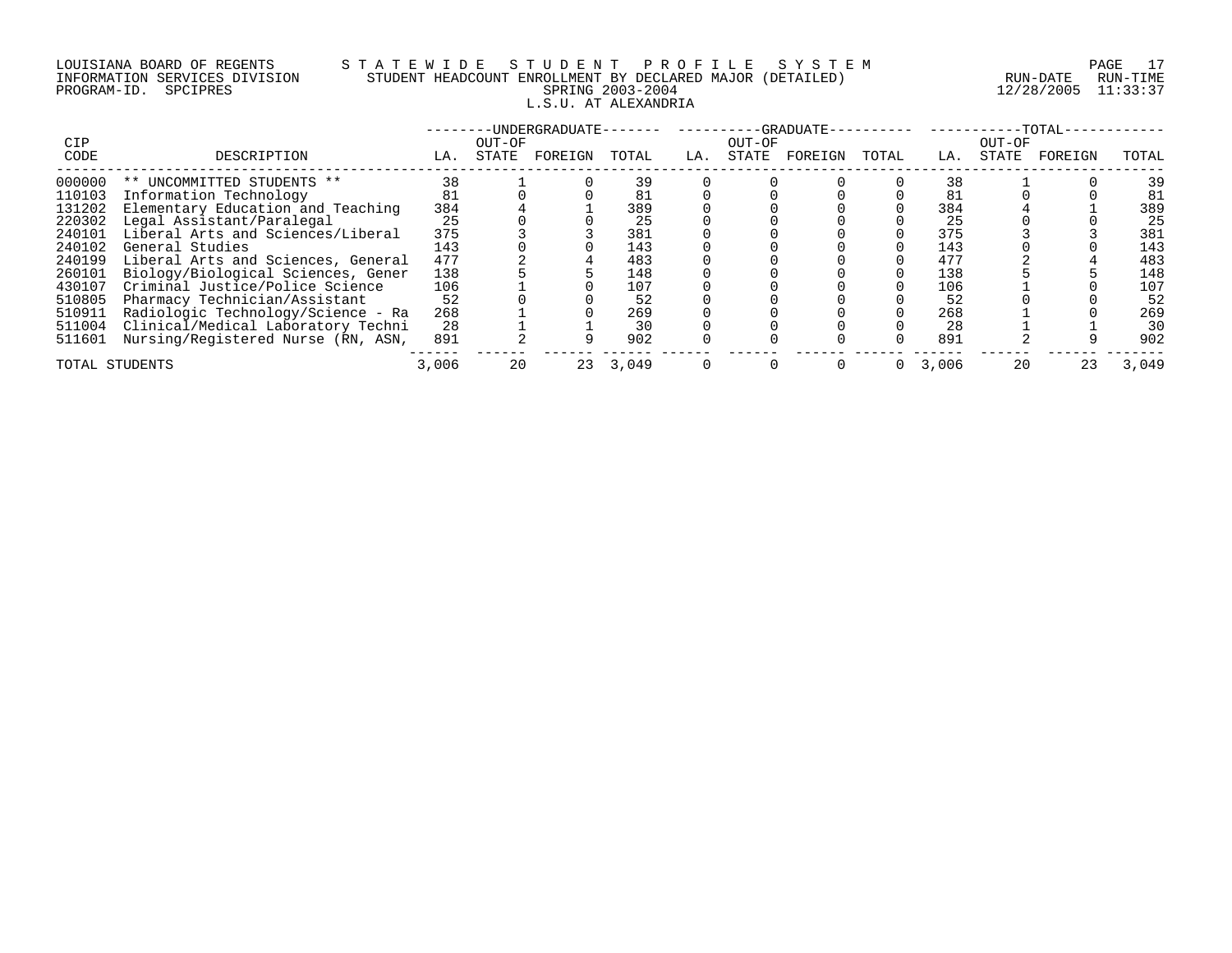## LOUISIANA BOARD OF REGENTS S T A T E W I D E S T U D E N T P R O F I L E S Y S T E M PAGE 18 INFORMATION SERVICES DIVISION STUDENT HEADCOUNT ENROLLMENT BY DECLARED MAJOR (DETAILED) RUN-DATE RUN-TIME PROGRAM-ID. SPCIPRES SPRING 2003-2004 12/28/2005 11:33:37 L.S.U. AT BATON ROUGE

|        |                                               |                |                |                         |                       |                          |                 | --------UNDERGRADUATE------- ---------GRADUATE--------- ---------TOTAL------ |                   |                 |                 |                   |       |
|--------|-----------------------------------------------|----------------|----------------|-------------------------|-----------------------|--------------------------|-----------------|------------------------------------------------------------------------------|-------------------|-----------------|-----------------|-------------------|-------|
| CIP    |                                               |                | OUT-OF         |                         |                       |                          | OUT-OF          |                                                                              |                   |                 | OUT-OF          |                   |       |
| CODE   | DESCRIPTION                                   |                |                | LA. STATE FOREIGN TOTAL |                       |                          |                 | LA. STATE FOREIGN TOTAL                                                      |                   |                 |                 | LA. STATE FOREIGN | TOTAL |
| 000000 | ** UNCOMMITTED STUDENTS **                    | 1,304          | 185            |                         | 64 1,553              | 404                      | 45              | 25                                                                           |                   | 474 1,708       | 230             | 89                | 2,027 |
|        | 010101 Agricultural Business and Manageme 149 |                | $\overline{7}$ | 9                       | 165                   | $\bigcirc$               | $\overline{0}$  | $\overline{0}$                                                               | $\overline{0}$    | 149             | $7\overline{ }$ | - 9               | 165   |
|        |                                               | $\overline{0}$ |                |                         |                       |                          |                 |                                                                              |                   |                 |                 |                   |       |
|        | 010103 Agricultural Economics                 |                | $\overline{0}$ | $\mathbf 0$             | $\overline{0}$<br>381 | 12                       | 3               | 25                                                                           | 40                | 12              | 3               | 25<br>15          | 40    |
| 010901 | Animal Sciences, General                      | 338            | 42             | 1                       |                       | 25                       | 11              | 14                                                                           | 50                | 363             | 53              |                   | 431   |
| 011001 | Food Science                                  | 28             | 2              | 3                       | 33                    | $-5$                     | $4\overline{ }$ | 24                                                                           | 33                | 33              | 6               | 27                | 66    |
| 011101 | Plant Sciences, General                       | 37             | 7              | 1                       | 45                    | $\overline{0}$           | 0               | $\overline{0}$                                                               | $\overline{0}$    | 37              |                 | 1                 | 45    |
| 011102 | Agronomy and Crop Science                     | $\bigcap$      | $\Omega$       | $\Omega$                | $\overline{0}$        | 21                       | 6               | 16                                                                           | 43                | 21              | 6               | 16                | 43    |
| 011103 | Horticultural Science                         | $\overline{0}$ | $\mathbf 0$    | 0                       | $\overline{0}$        | 11                       | 2               | 11                                                                           | 24                | 11              |                 | 11                | 24    |
| 030104 | Environmental Science                         | 52             | 4              | $\Omega$                | 56                    | 24                       | 4               | 3                                                                            | 31                | 76              | 8               | 3                 | 87    |
| 030301 | Fishing and Fisheries Sciences and            | $\overline{0}$ | $\Omega$       | $\Omega$                | $\Omega$              | 4                        | 4               | 5                                                                            | 13 <sup>°</sup>   | $\overline{4}$  | 4               | -5                | 13    |
| 030501 | Forestry, General                             | $\Omega$       | $\Omega$       | $\Omega$                | $\Omega$              | 7                        | 2               | 15                                                                           | 24                | $7\overline{ }$ | 2               | 15                | 24    |
|        | 030506 Forest Management/Forest Resources     | 36             | 1              | $\Omega$                | 37                    | $\Omega$                 | $\Omega$        | $\Omega$                                                                     | $\overline{0}$    | 36              | 1               | $\Omega$          | 37    |
|        | 030601 Wildlife and Wildlands Science and     | 76             | 11             | 1                       | 88                    | 12                       | 16              | 4                                                                            | 32                | 88              | 27              | 5                 | 120   |
|        | 040201 Architecture (BArch, BA/BS, MArch,     | 235            | 36             | 10                      | 281                   | 15                       | 6               | 4                                                                            | 25                | 250             | 42              | 14                | 306   |
|        | 040501 Interior Architecture                  | 279            | 29             | 5                       | 313                   | $\overline{0}$           | $\overline{0}$  | $\Omega$                                                                     | $\overline{0}$    | 279             | 29              | -5                | 313   |
| 040601 | Landscape Architecture (BS, BSLA,             | 177            | 33             | 2                       | 212                   | 21                       | 16              | 11                                                                           | 48                | 198             | 49              | 13                | 260   |
| 050110 | Russian Studies                               | 7              | $\mathbf 0$    | $\Omega$                | $\overline{7}$        | $\Omega$                 | $\mathbf{0}$    | $\Omega$                                                                     | $\Omega$          | 7               | $\Omega$        | $\cap$            | 7     |
| 050207 | Women's Studies                               | 5              | 2              | $\Omega$                |                       | $\Omega$                 | $\mathbf 0$     | $\mathbf 0$                                                                  | $\Omega$          | -5              | 2               |                   |       |
| 090102 | Mass Communication/Media Studies              | 882            | 155            | 11                      | 1,048                 | 30                       | 8               | 9                                                                            | 47                | 912             | 163             | 20                | 1,095 |
| 090199 | Communication and Media Studies, O            | $\Omega$       | $\Omega$       | $\Omega$                | $\Omega$              | 7                        | 2               | 6                                                                            | 15                | -7              | 2               | 6                 | 15    |
| 110401 | Information Science/Studies                   | $\Omega$       | $\Omega$       | $\Omega$                | $\Omega$              | -8                       | $\mathbf{1}$    | 36                                                                           | 45                | -8              | 1               | 36                | 45    |
| 110701 | Computer Science                              | 302            | 15             | 20                      | 337                   | 13                       | 1               | 40                                                                           | 54                | 315             | 16              | 60                | 391   |
| 130101 | Education, General                            | $\Omega$       | $\Omega$       | $\Omega$                | $\Omega$              | 163                      | 14              | $\Omega$                                                                     | 177               | 163             | 14              | $\Omega$          | 177   |
| 130301 | Curriculum and Instruction                    | $\Omega$       | $\mathbf 0$    | $\Omega$                | $\Omega$              | 54                       | 7               | 3                                                                            | 64                | 54              |                 | 3                 | 64    |
| 130401 | Educational Leadership and Adminis            | $\Omega$       | $\Omega$       | $\Omega$                | $\Omega$              | 13                       | $\Omega$        | $\mathbf 1$                                                                  | 14                | 13              | $\Omega$        | $\mathbf{1}$      | 14    |
| 131101 | Counselor Education/School Counsel            | $\mathbf 0$    | $\mathbf 0$    | $\Omega$                | $\overline{0}$        | 6                        | $\mathbf{0}$    | $\overline{0}$                                                               | 6                 | - 6             | $\Omega$        | $\Omega$          | 6     |
| 131202 | Elementary Education and Teaching             | 682            | 81             | 3                       | 766                   | 0                        | $\mathbf{0}$    | $\Omega$                                                                     | $\overline{0}$    | 682             | 81              |                   | 766   |
| 131205 | Secondary Education and Teaching              | 342            | 28             | 1                       | 371                   | $\Omega$                 | $\Omega$        | $\Omega$                                                                     | $\Omega$          | 342             | 28              |                   | 371   |
| 131210 | Early Childhood Education and Teac            | 60             | 4              | $\Omega$                | 64                    | $\Omega$                 | $\mathbf 0$     | $\Omega$                                                                     | $\Omega$          | 60              | $\overline{4}$  | $\Omega$          | 64    |
| 131312 | Music Teacher Education                       | 53             | 67             | $\Omega$                | 120                   | 0                        | $\Omega$        | $\Omega$                                                                     | $\Omega$          | 53              | 67              | $\Omega$          | 120   |
| 131314 | Physical Education Teaching and Co            | 820            | 81             | 5                       | 906                   | 42                       | 32              | 10 <sup>°</sup>                                                              | 84                | 862             | 113             | 15                | 990   |
| 131399 | Teacher Education and Professional            | 55             | 0              | 1                       | 56                    | 102                      | 9               | 5                                                                            | 116               | 157             |                 | 6                 | 172   |
| 139999 | Education, Other                              | $\Omega$       | $\Omega$       | $\Omega$                | $\cap$                | 66                       | 5               | 3                                                                            | 74                | 66              | 5               | 3                 | 74    |
| 140301 | Agricultural/Biological Engineerin            | $\Omega$       | $\Omega$       | $\Omega$                | $\Omega$              | 8                        | $\mathbf{1}$    | $7\phantom{.0}$                                                              | 16                | -8              | 1               | 7                 | 16    |
|        | 140501 Biomedical/Medical Engineering         | 145            | 10             | 3                       | 158                   | $\overline{0}$           | 0               | $\overline{0}$                                                               | $\overline{0}$    | 145             | 10 <sup>°</sup> | 3                 | 158   |
|        | 140701 Chemical Engineering                   | 352            | 22             | 26                      | 400                   | 11                       | 6               | 33                                                                           | 50                | 363             | 28              | 59                | 450   |
|        | 140801 Civil Engineering, General             | 327            | 20             | 10                      | 357                   | 29                       | 9               | 76                                                                           | 114               | 356             | 29              | 86                | 471   |
| 140901 | Computer Engineering, General                 | 235            | -9             | 23                      | 267                   | $\overline{0}$           | $\mathbf 0$     | $\Omega$                                                                     | $\cap$            | 235             | 9               | 23                | 267   |
| 141001 | Electrical, Electronics and Commun            | 337            | 23             | 34                      | 394                   | 15                       | 3               | 142                                                                          | 160               | 352             | 26              | 176               | 554   |
| 141301 | Engineering Science                           | $\overline{0}$ | $\mathbf 0$    | 0                       | $\overline{0}$        | 14                       | 2               | 51                                                                           | 67                | 14              | 2               | 51                | 67    |
| 141401 | Environmental/Environmental Health            | 54             | 8              | 1                       | 63                    | $\overline{\phantom{0}}$ | 0               | $\overline{0}$                                                               | $\overline{0}$    | 54              | 8               | $\overline{1}$    | 63    |
| 141901 | Mechanical Engineering                        | 569            | 41             | 13                      | 623                   | 15                       | 1               | 92                                                                           | 108               | 584             | 42              | 105               | 731   |
| 142501 | Petroleum Engineering                         | 112            | 33             | 31                      | 176                   | 5                        | 2               | 22                                                                           | 29                | 117             | 35              | 53                | 205   |
| 143501 | Industrial Engineering                        | 62             | 6              | 27                      | 95                    | 3                        | $\mathbf 0$     | 39                                                                           | 42                | 65              | 6               | 66                | 137   |
| 160102 | Linguistics                                   | $\Omega$       | 0              | $\Omega$                | $\Omega$              | 9                        | $\mathbf 0$     | $\mathbf{1}$                                                                 | 10                | 9               | $\Omega$        | 1                 | 10    |
| 160104 | Comparative Literature                        | $\Omega$       | 0              | $\Omega$                | $\Omega$              | 5                        | 5               | 5                                                                            | 15                | 5               | 5               | 5                 | 15    |
| 160501 | German Language and Literature                | 6              | $\mathbf 1$    | $\Omega$                | $7\phantom{.0}$       | $\overline{0}$           | $\overline{0}$  | $\Omega$                                                                     | $\overline{0}$    | 6               | 1               | $\Omega$          | 7     |
| 160901 | French Language and Literature                | 29             | 9              | 1                       | 39                    | 10                       | 10              | 8                                                                            | 28                | 39              | 19              |                   | 67    |
| 160905 | Spanish Language and Literature               | 24             | 8              | 1                       | 33                    | 5                        | 1               | 6                                                                            | $12 \overline{ }$ | 29              | 9               | 7                 | 45    |
| 161203 | Latin Language and Literature                 | 14             | 3              | $\Omega$                | 17                    | $\Omega$                 | $\Omega$        | $\Omega$                                                                     | $\Omega$          | 14              | 3               | $\cap$            | 17    |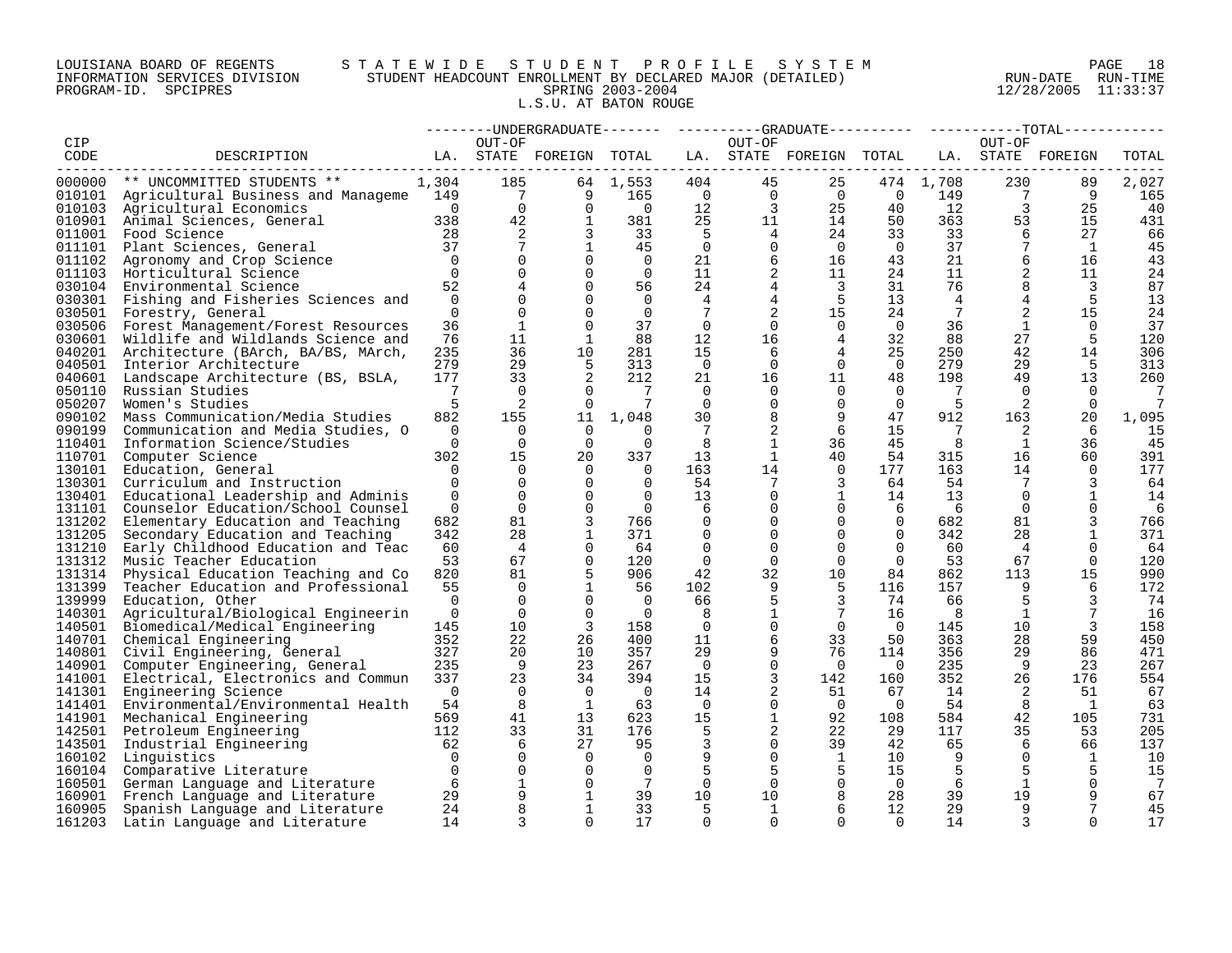## LOUISIANA BOARD OF REGENTS S T A T E W I D E S T U D E N T P R O F I L E S Y S T E M PAGE 19 INFORMATION SERVICES DIVISION STUDENT HEADCOUNT ENROLLMENT BY DECLARED MAJOR (DETAILED) RUN-DATE RUN-TIME PROGRAM-ID. SPCIPRES SPRING 2003-2004 12/28/2005 11:33:37 L.S.U. AT BATON ROUGE

|        |                                                 |                |                | --------UNDERGRADUATE------- |                |                         |                | ----------GRADUATE---------- |                |                |          | --TOTAL-----      |       |
|--------|-------------------------------------------------|----------------|----------------|------------------------------|----------------|-------------------------|----------------|------------------------------|----------------|----------------|----------|-------------------|-------|
| CIP    |                                                 |                | OUT-OF         |                              |                |                         | OUT-OF         |                              |                |                | OUT-OF   |                   |       |
| CODE   | DESCRIPTION                                     |                |                | LA. STATE FOREIGN TOTAL      |                |                         |                | LA. STATE FOREIGN TOTAL      |                |                |          | LA. STATE FOREIGN | TOTAL |
|        |                                                 |                |                |                              |                |                         |                |                              |                |                |          |                   |       |
|        | 190101 Family and Consumer Sciences/Human       | 146            | 14             | $\Omega$                     | 160            | 24                      | $\overline{4}$ | 7                            | 35             | 170            | 18       | 7                 | 195   |
| 230101 | English Language and Literature, G              | 571            | 56             | $\Omega$                     | 627            | 20                      | 38             | 4                            | 62             | 591            | 94       | 4                 | 689   |
|        |                                                 |                |                |                              |                |                         |                |                              |                | $\overline{7}$ |          |                   |       |
|        | 230501 Creative Writing                         | $\overline{0}$ | $\Omega$       | $\Omega$                     | $\overline{0}$ | $\overline{7}$          | 15             | $\mathbf 0$                  | 22             |                | 15       | $\Omega$          | 22    |
| 231001 | Speech and Rhetorical Studies                   | 174            | 30             | 0                            | 204            | 19                      | 18             | 2                            | 39             | 193            | 48       | 2                 | 243   |
| 240000 | ** TRANSFER STUDENTS **                         | 507            | 32             | 1                            | 540            | $\overline{0}$          | $\overline{0}$ | $\mathbf 0$                  | $\overline{0}$ | 507            | 32       | 1                 | 540   |
| 240101 | Liberal Arts and Sciences/Liberal               | 77             | -5             | 2                            | 84             | 32                      | 4              | $\Omega$                     | 36             | 109            | 9        | 2                 | 120   |
| 240102 | General Studies                                 | 1,084          | 89             | 16                           | 1,189          | $\overline{\mathbf{0}}$ | $\overline{0}$ | $\mathbf 0$                  | $\overline{0}$ | 1,084          | 89       | 16                | 1,189 |
|        | 250101 Library Science/Librarianship            | $\Omega$       | $\Omega$       | $\Omega$                     | $\Omega$       | 146                     | 28             | $\overline{4}$               | 178            | 146            | 28       | $\overline{4}$    | 178   |
| 260101 | Biology/Biological Sciences, Gener 1,936        |                | 144            | 20                           | 2,100          | 16                      | 24             | 16                           | 56             | 1,952          | 168      | 36                | 2,156 |
|        |                                                 |                |                |                              |                |                         |                |                              |                |                |          |                   |       |
| 260202 | Biochemistry                                    | 210            | 11             | 11                           | 232            | 10                      | 3              | 18                           | 31             | 220            | 14       | 29                | 263   |
| 260301 | Botany/Plant Biology                            | $\Omega$       | 0              | $\Omega$                     | $\Omega$       | 3                       | 4              | 2                            | 9              | 3              | 4        | 2                 | 9     |
| 260305 | Plant Pathology/Phytopathology                  | $\overline{0}$ | 0              | 0                            | 0              | $7\phantom{.0}$         | 1              | 8                            | 16             | 7              | 1        | 8                 | 16    |
| 260502 | Microbiology, General                           | 12             | $\Omega$       | $\Omega$                     | 12             | 7                       |                | 3                            | 11             | 19             |          | 3                 | 23    |
| 260701 | Zoology/Animal Biology                          | 3              | $\Omega$       | $\Omega$                     | 3              | 5                       | 7              | $\overline{4}$               | 16             | 8              | 7        | 4                 | 19    |
| 260702 | Entomology                                      | $\Omega$       | $\Omega$       | $\Omega$                     | $\Omega$       | 19                      | 10             | 10                           | 39             | 19             | 10       | 10                | 39    |
| 270101 | Mathematics, General                            | 114            | 10             | 7                            | 131            | 13                      | 16             | 40                           | 69             | 127            | 26       | 47                | 200   |
| 270501 | Statistics, General                             | $\Omega$       | $\mathbf 0$    | $\mathbf 0$                  | $\Omega$       | 7                       | 3              | 14                           | 24             | 7              | 3        | 14                | 24    |
|        |                                                 |                |                |                              |                |                         |                |                              |                |                |          |                   |       |
| 300101 | Biological and Physical Sciences                | $\Omega$       | $\Omega$       | $\mathbf 0$                  | $\Omega$       | 25                      | 0              | $\mathbf 0$                  | 25             | 25             | $\Omega$ | $\Omega$          | 25    |
| 302001 | International/Global Studies                    | 97             | 18             | 6                            | 121            | 0                       | 0              | $\Omega$                     | $\overline{0}$ | 97             | 18       | 6                 | 121   |
| 380101 | Philosophy                                      | 93             | 7              | $\Omega$                     | 100            | 9                       | 2              | $\Omega$                     | 11             | 102            | 9        | $\Omega$          | 111   |
| 400501 | Chemistry, General                              | 140            | 21             | 6                            | 167            | 45                      | 27             | 70                           | 142            | 185            | 48       | 76                | 309   |
| 400601 | Geology/Earth Science, General                  | 27             | 10             | 3                            | 40             | 11                      | 15             | 8                            | 34             | 38             | 25       | 11                | 74    |
| 400607 | Oceanography, Chemical and Physica              | $\Omega$       | $\Omega$       | $\Omega$                     | $\Omega$       | 28                      | 21             | 14                           | 63             | 28             | 21       | 14                | 63    |
| 400801 | Physics, General                                | 76             | 5              | $\mathbf{1}$                 | 82             | 8                       | 9              | 29                           | 46             | 84             | 14       | 30                | 128   |
| 420101 | Psychology, General                             | 1,000          | 97             | 8                            | 1,105          | 45                      | 45             | $\mathbf{1}$                 |                | 91 1,045       | 142      |                   | 1,196 |
| 440401 | Public Administration                           | $\Omega$       | $\Omega$       | $\Omega$                     | $\Omega$       | 125                     | 3              | 8                            | 136            | 125            | 3        | 8                 | 136   |
|        |                                                 | $\Omega$       |                |                              |                |                         |                |                              |                |                |          |                   |       |
| 440701 | Social Work                                     |                | $\mathbf 0$    | $\Omega$                     | $\Omega$       | 189                     | 3              | 3                            | 195            | 189            | 3        | 3                 | 195   |
| 450201 | Anthropology                                    | 175            | 10             | 1                            | 186            | 22                      | 14             | $\overline{4}$               | 40             | 197            | 24       | -5                | 226   |
| 450601 | Economics, General                              | 113            | 15             | 12                           | 140            | -5                      | 2              | 22                           | 29             | 118            | 17       | 34                | 169   |
| 450701 | Geography                                       | 57             | 9              | $\Omega$                     | 66             | 27                      | 21             | 13                           | 61             | 84             | 30       | 13                | 127   |
| 451001 | Political Science and Government,               | 637            | 88             | 4                            | 729            | 18                      | 16             | 7                            | 41             | 655            | 104      | 11                | 770   |
| 451101 | Sociology                                       | 475            | 54             | 4                            | 533            | 22                      | 13             | 5                            | 40             | 497            | 67       | 9                 | 573   |
| 500501 | Drama and Dramatics/Theatre Arts,               | 107            | 10             | $\Omega$                     | 117            | $\overline{4}$          | 18             | 2                            | 24             | 111            | 28       | 2                 | 141   |
| 500702 | Fine/Studio Arts, General                       | 542            | 51             | 10                           | 603            | 16                      | 23             | 3                            | 42             | 558            | 74       | 13                | 645   |
|        |                                                 |                |                |                              |                |                         |                |                              |                |                |          |                   |       |
|        | 500703 Art History, Criticism and Conserv       | $\overline{0}$ | $\overline{0}$ | $\Omega$                     | $\Omega$       | 12                      | 3              | $\mathbf{1}$                 | 16             | 12             | 3        | 1                 | 16    |
| 500901 | Music, General                                  | 13             | 6              | $\Omega$                     | 19             | 6                       | 6              | $\overline{4}$               | 16             | 19             | 12       | $\overline{4}$    | 35    |
| 500903 | Music Performance, General                      | 61             | 67             | 21                           | 149            | 42                      | 75             | 33                           | 150            | 103            | 142      | 54                | 299   |
| 500905 | Musicology and Ethnomusicology                  | $\Omega$       | $\Omega$       | $\Omega$                     | $\Omega$       | 1                       | 0              | $\Omega$                     | 1              | <sup>1</sup>   | $\Omega$ | $\Omega$          | 1     |
| 510204 | Audiology/Audiologist and Speech-L              | 174            | 14             | 1                            | 189            | 64                      | 3              | $\mathbf{1}$                 | 68             | 238            | 17       | 2                 | 257   |
|        | 512205 Health/Medical Physics                   | $\Omega$       | 0              | $\Omega$                     | $\Omega$       | 4                       | $\mathbf 0$    | 4                            | 8              | 4              | $\Omega$ | 4                 | 8     |
|        | 512401 Veterinary Medicine (DVM)                | $\Omega$       | $\Omega$       | $\Omega$                     | $\Omega$       | 231                     | 93             | $\overline{0}$               | 324            | 231            | 93       | $\Omega$          | 324   |
|        | 512501 Veterinary Sciences/Veterinary Cli       | 0              | $\Omega$       | $\Omega$                     | $\Omega$       | 33                      | 9              | 15                           | 57             | 33             | 9        | 15                | 57    |
|        | 513101 Dietetics/Dietitian (RD)                 | 166            | 14             | 2                            | 182            | $\overline{0}$          | $\Omega$       | $\Omega$                     | $\overline{0}$ | 166            | 14       | 2                 | 182   |
|        |                                                 |                |                |                              |                |                         |                |                              |                |                |          |                   |       |
|        | 520201 Business Administration and Manage 1,164 |                | 171            | 18                           | 1,353          | 275                     | 18             | 27                           |                | 320 1,439      | 189      | 45                | 1,673 |
|        | 520301 Accounting                               | 598            | 61             | 31                           | 690            | 45                      | 5              | 8                            | 58             | 643            | 66       | 39                | 748   |
|        | 520601 Business/Managerial Economics            | 31             | 6              | 3                            | 40             | $\overline{0}$          | 0              | $\Omega$                     | $\overline{0}$ | 31             | 6        | 3                 | 40    |
| 520801 | Finance, General                                | 340            | 51             | 16                           | 407            | 14                      | 4              | 17                           | 35             | 354            | 55       | 33                | 442   |
|        | 521101 International Business/Trade/Comme       | 93             | 18             | 11                           | 122            | $\overline{\mathbf{0}}$ | 0              | $\Omega$                     | $\Omega$       | 93             | 18       | 11                | 122   |
|        | 521301 Management Science, General              | 315            | 23             | 25                           | 363            | 10                      | 3              | 11                           | 24             | 325            | 26       | 36                | 387   |
| 521401 | Marketing/Marketing Management, Ge              | 526            | 72             | $\mathsf{R}$                 | 606            | 3                       | $\overline{2}$ | 7                            | 12             | 529            | 74       | 15                | 618   |
|        |                                                 |                |                |                              |                |                         |                |                              |                |                |          |                   |       |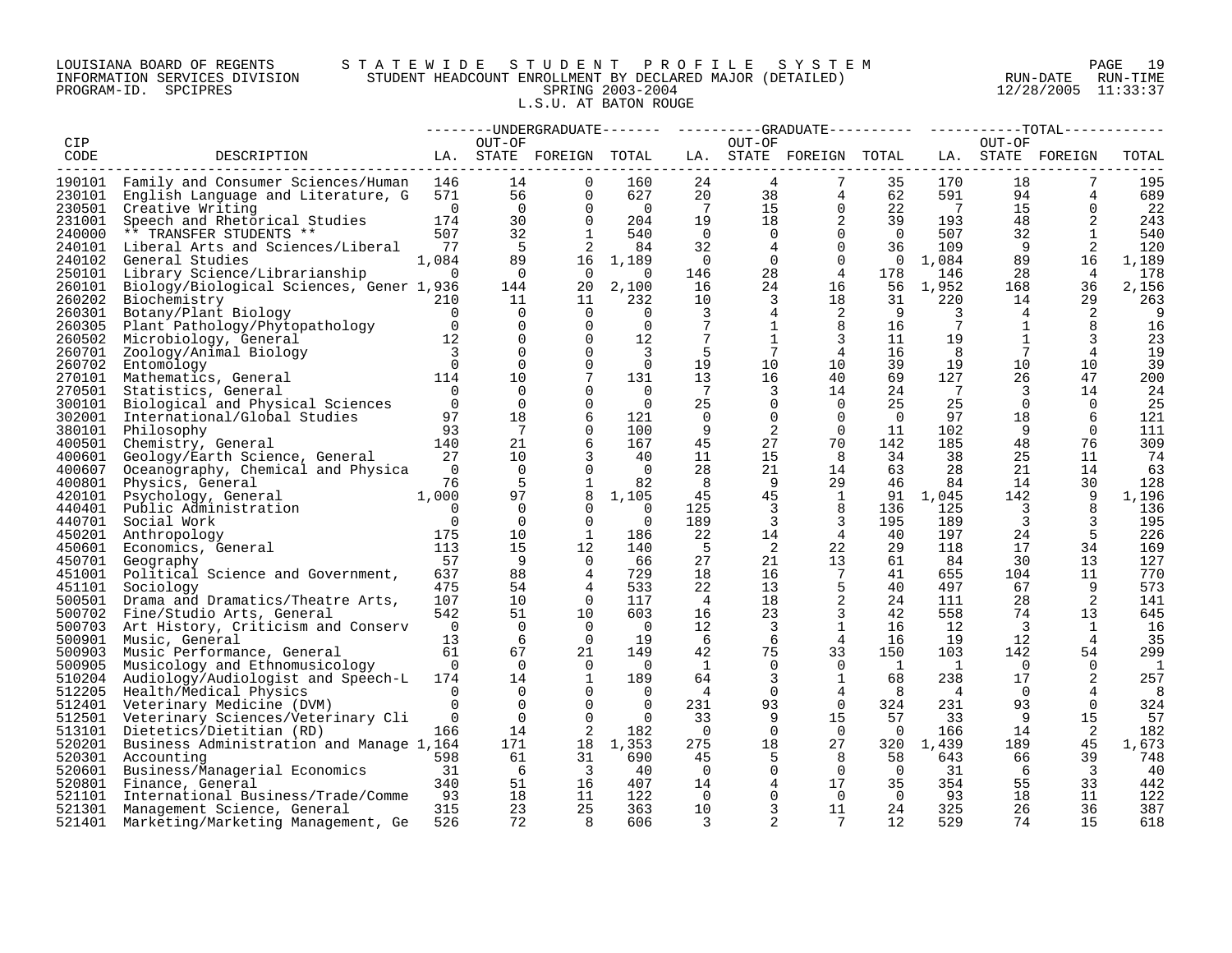# LOUISIANA BOARD OF REGENTS S T A T E W I D E S T U D E N T P R O F I L E S Y S T E M PAGE 20 INFORMATION SERVICES DIVISION STUDENT HEADCOUNT ENROLLMENT BY DECLARED MAJOR (DETAILED) RUN-DATE RUN-TIME PROGRAM-ID. SPCIPRES SPRING 2003-2004 12/28/2005 11:33:37 L.S.U. AT BATON ROUGE

| CIP  |                                                                                           |                   | OUT-OF         | ------UNDERGRADUATE------- |                   |    | OUT-OF | --GRADUATE---------- |       |                    | OUT-OF         | $-$ TOTAL-   |                   |
|------|-------------------------------------------------------------------------------------------|-------------------|----------------|----------------------------|-------------------|----|--------|----------------------|-------|--------------------|----------------|--------------|-------------------|
| CODE | DESCRIPTION                                                                               | LA                | STATE          | FOREIGN                    | TOTAL             | LA | STATE  | FOREIGN              | TOTAL | LA.                | STATE          | FOREIGN      | TOTAL             |
|      | 521902 Fashion Merchandising<br>522001 Construction Management<br>540101 History, General | 257<br>550<br>333 | 40<br>48<br>36 |                            | 298<br>598<br>371 | 35 | 18     |                      | 55    | 257<br>550<br>368  | 40<br>48<br>54 |              | 298<br>598<br>426 |
|      | TOTAL STUDENTS                                                                            | 21,179            | 2,396          |                            | 558 24,133 2,903  |    | 885    |                      |       | 1,203 4,991 24,082 | 3,281          | 1,761 29,124 |                   |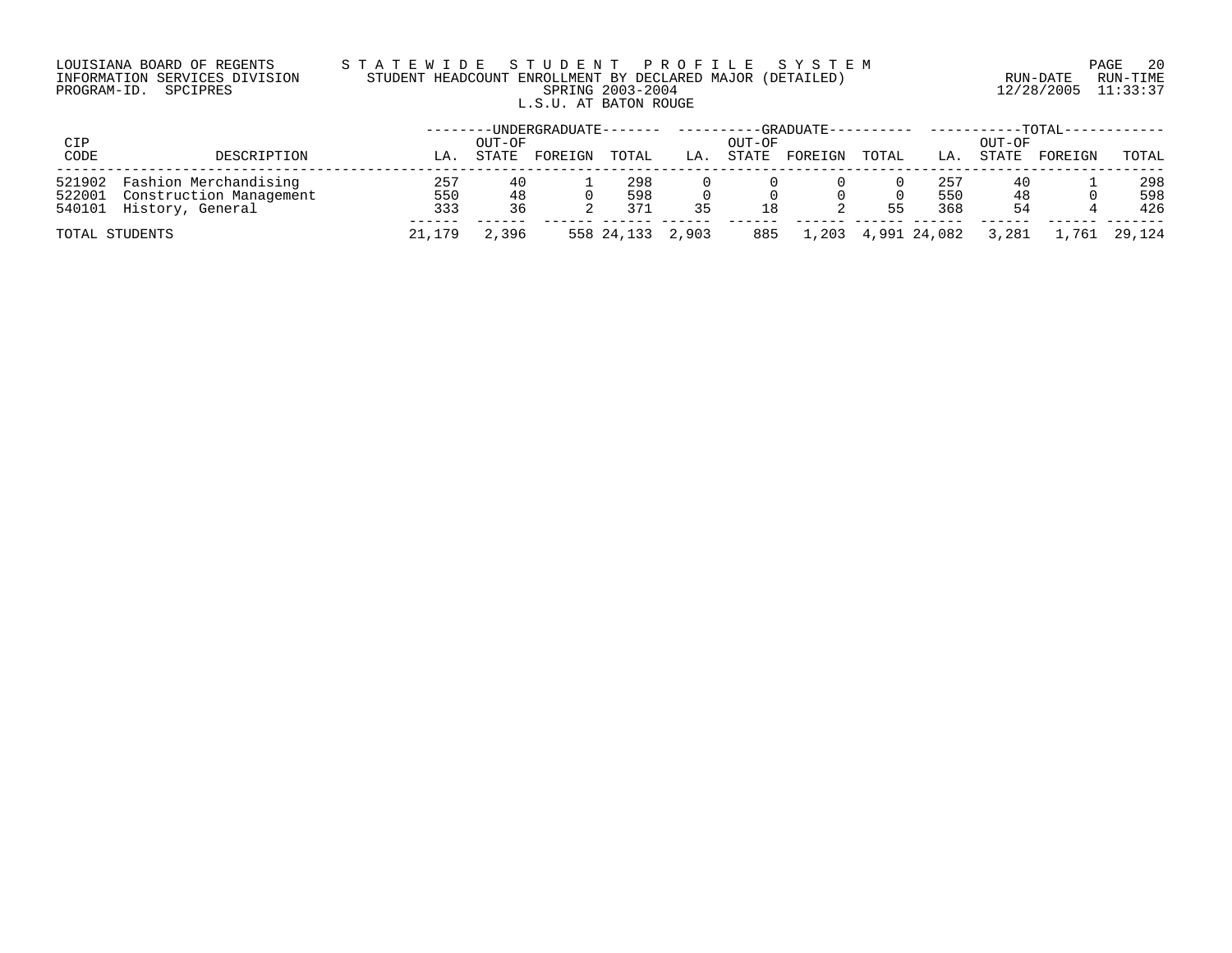# LOUISIANA BOARD OF REGENTS S T A T E W I D E S T U D E N T P R O F I L E S Y S T E M PAGE 21 INFORMATION SERVICES DIVISION STUDENT HEADCOUNT ENROLLMENT BY DECLARED MAJOR (DETAILED) RUN-DATE RUN-TIME PROGRAM-ID. SPCIPRES SPRING 2003-2004 12/28/2005 11:33:37 L.S.U. AT EUNICE

|        |                                    |       |        | -UNDERGRADUATE--- |       |     |        | $-GRADUATE -$ |       |       |        | -TOTAL- |       |
|--------|------------------------------------|-------|--------|-------------------|-------|-----|--------|---------------|-------|-------|--------|---------|-------|
| CIP    |                                    |       | OUT-OF |                   |       |     | OUT-OF |               |       |       | OUT-OF |         |       |
| CODE   | DESCRIPTION                        | LA.   | STATE  | FOREIGN           | TOTAL | LA. | STATE  | FOREIGN       | TOTAL | LA.   | STATE  | FOREIGN | TOTAL |
| 000000 | ** UNCOMMITTED STUDENTS **         | 68    |        |                   | 68    |     |        |               |       | 68    |        |         | 68    |
| 110301 | Data Processing and Data Processin | 84    |        |                   | 84    |     |        |               |       | 84    |        |         | 84    |
| 131209 | Kindergarten/Preschool Education a | 142   |        |                   | 142   |     |        |               |       | 142   |        |         | 142   |
| 220302 | Legal Assistant/Paralegal          | 60    |        |                   | 60    |     |        |               |       | 60    |        |         | 60    |
| 240000 | ** TRANSFER STUDENTS **            | 1,056 |        |                   | 1,060 |     |        |               |       | 1,056 |        |         | 1,060 |
| 240102 | General Studies                    | 108   |        |                   | 108   |     |        |               |       | 108   |        |         | 108   |
| 240199 | Liberal Arts and Sciences, General | 51    |        |                   | 51    |     |        |               |       | 51    |        |         | 51    |
| 430107 | Criminal Justice/Police Science    | 106   |        |                   | 107   |     |        |               |       | 106   |        |         | 107   |
| 430203 | Fire Science/Fire-fighting         | 111   |        |                   | 122   |     |        |               |       | 111   |        |         | 122   |
| 430299 | Fire Protection, Other             |       |        |                   |       |     |        |               |       |       |        |         |       |
| 439999 | Security and Protective Services,  |       |        |                   |       |     |        |               |       |       |        |         |       |
| 510908 | Respiratory Care Therapy/Therapist | 77    |        |                   |       |     |        |               |       |       |        |         |       |
| 510910 | Diagnostic Medical Sonography/Sono |       |        |                   |       |     |        |               |       |       |        |         |       |
| 510911 | Radiologic Technology/Science - Ra | 292   |        |                   | 295   |     |        |               |       | 292   |        |         | 295   |
| 511601 | Nursing/Registered Nurse (RN, ASN, | 663   |        |                   | 670   |     |        |               |       | 663   |        |         | 670   |
| 520101 | Business/Commerce, General         |       |        |                   |       |     |        |               |       |       |        |         |       |
| 520201 | Business Administration and Manage | 172   |        |                   | 173   |     |        |               |       | 172   |        |         | 173   |
| 520401 | Administrative Assistant and Secre | 92    |        |                   | 92    |     |        |               |       | 92    |        |         | 92    |
|        | TOTAL STUDENTS                     | 3,096 |        | 27                | 3,123 |     |        |               | 0     | 3,096 |        | 27      | 3,123 |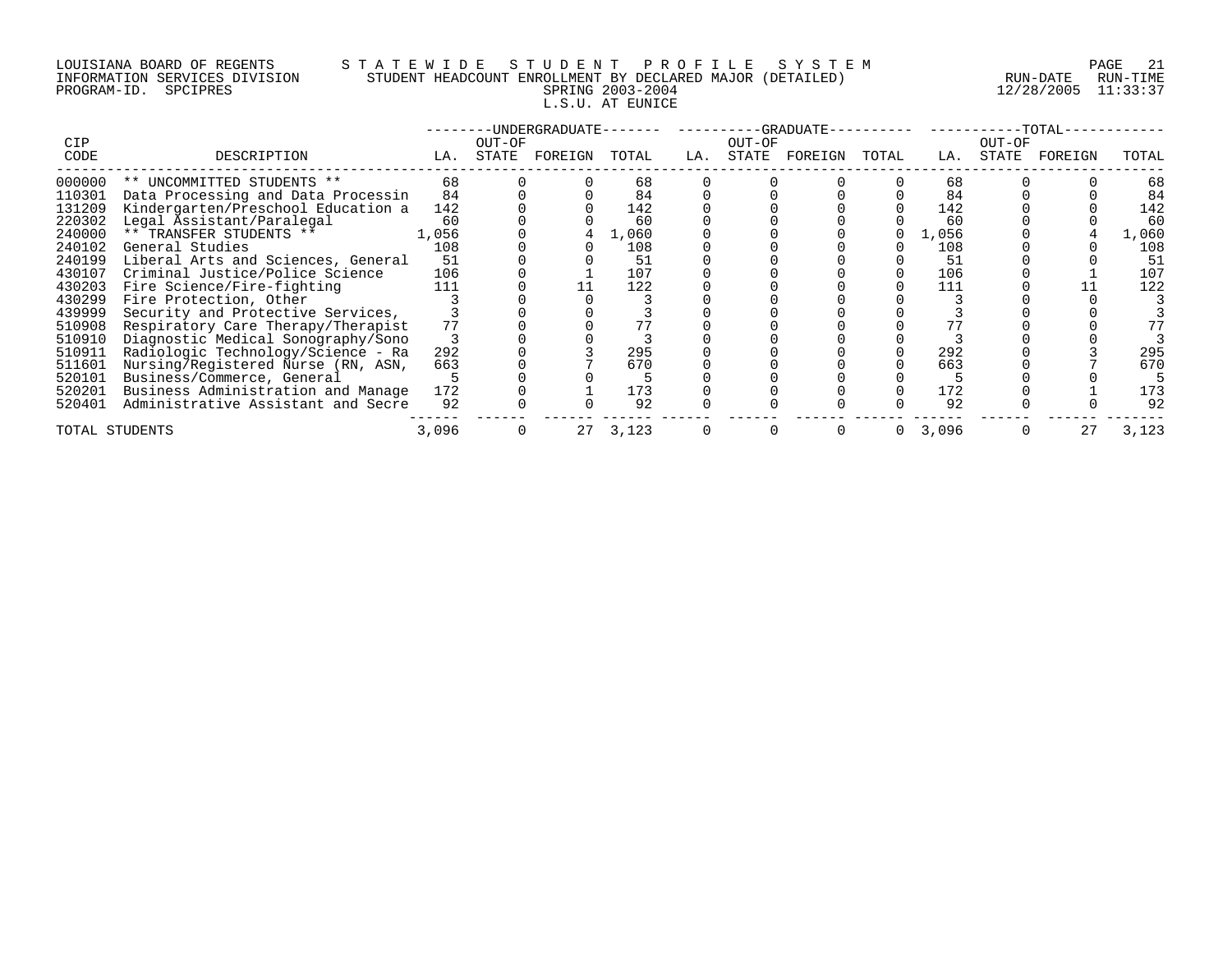## LOUISIANA BOARD OF REGENTS S T A T E W I D E S T U D E N T P R O F I L E S Y S T E M PAGE 22 INFORMATION SERVICES DIVISION STUDENT HEADCOUNT ENROLLMENT BY DECLARED MAJOR (DETAILED) RUN-DATE RUN-TIME PROGRAM-ID. SPCIPRES SPRING 2003-2004 12/28/2005 11:33:37 L.S.U. AT SHREVEPORT

|                |                                           |                |             | --------UNDERGRADUATE------- |                |          |             |                     |          |              |          |                   |       |
|----------------|-------------------------------------------|----------------|-------------|------------------------------|----------------|----------|-------------|---------------------|----------|--------------|----------|-------------------|-------|
| CIP            |                                           |                | OUT-OF      |                              |                |          | OUT-OF      |                     |          |              | OUT-OF   |                   |       |
| CODE           | DESCRIPTION                               |                |             | LA. STATE FOREIGN            | TOTAL          | LA.      |             | STATE FOREIGN TOTAL |          |              |          | LA. STATE FOREIGN | TOTAL |
| 000000         | ** UNCOMMITTED STUDENTS **                | 676            | 24          |                              | 701            | 592      | 16          | 3                   |          | 611 1,268    | 40       |                   | 1,312 |
| 030104         | Environmental Science                     | 10             | $\Omega$    | $\Omega$                     | 10             | $\Omega$ | $\Omega$    | $\Omega$            | $\Omega$ | 10           | $\Omega$ | $\Omega$          | 10    |
| 090102         | Mass Communication/Media Studies          | 105            | 5           | 2                            | 112            |          |             | $\mathbf 0$         | $\Omega$ | 105          |          | 2                 | 112   |
| 110401         | Information Science/Studies               | $\Omega$       |             | $\Omega$                     | $\overline{0}$ | 3        |             | 0                   | 3        | 3            |          | $\Omega$          | 3     |
| 110701         | Computer Science                          | 137            |             | $\Omega$                     | 141            | $\Omega$ |             | $\Omega$            | $\Omega$ | 137          |          | $\Omega$          | 141   |
| 130101         | Education, General                        | $\mathbf 0$    |             | $\Omega$                     | $\Omega$       | 43       |             | $\Omega$            | 43       | 43           |          | $\Omega$          | 43    |
| 131001         | Special Education and Teaching, Ge        | 24             |             | $\Omega$                     | 24             | $\Omega$ |             | $\Omega$            | $\Omega$ | 24           |          | $\Omega$          | 24    |
| 131202         | Elementary Education and Teaching         | 274            |             | $\cap$                       | 280            | $\Omega$ |             | $\Omega$            | $\Omega$ | 274          |          | $\Omega$          | 280   |
| 131302         | Art Teacher Education                     | 8              | $\Omega$    | $\Omega$                     | -8             | $\Omega$ |             | $\Omega$            | $\Omega$ | 8            |          | $\Omega$          | 8     |
| 131305         | English/Language Arts Teacher Educ        | 25             |             | $\Omega$                     | 26             | 0        |             | $\Omega$            | $\Omega$ | 25           |          | $\Omega$          | 26    |
| 131311         | Mathematics Teacher Education             | 22             |             | $\Omega$                     | 23             | $\Omega$ |             | $\Omega$            | $\Omega$ | 22           |          | $\Omega$          | 23    |
|                | 131314 Physical Education Teaching and Co | 67             |             |                              | 73             |          |             | $\Omega$            | $\Omega$ | 67           |          |                   | 73    |
| 131318         | Social Studies Teacher Education          | 33             |             |                              | 35             |          |             | $\Omega$            | $\Omega$ | 33           |          |                   | 35    |
| 131322         | Biology Teacher Education                 | 6              |             |                              | 8              |          |             | $\Omega$            | $\Omega$ | 6            |          |                   |       |
| 131325         | French Language Teacher Education         | $\mathbf{1}$   |             | $\Omega$                     | $\mathbf{1}$   |          |             | $\Omega$            | $\Omega$ |              |          |                   |       |
| 160905         | Spanish Language and Literature           | 12             |             | $\Omega$                     | 13             |          |             | $\Omega$            | $\Omega$ | 12           |          | $\Omega$          | 13    |
| 230101         | English Language and Literature, G        | 48             |             | $\Omega$                     | 49             | $\Omega$ |             | $\Omega$            | $\Omega$ | 48           |          | $\Omega$          | 49    |
| 231001         | Speech and Rhetorical Studies             |                |             | $\Omega$                     | 5              | $\Omega$ |             | $\Omega$            | $\Omega$ | 5            |          |                   | 5     |
| 240101         | Liberal Arts and Sciences/Liberal         | $\Omega$       |             | $\Omega$                     | $\Omega$       | 14       |             | $\Omega$            | 15       | 14           |          |                   | 15    |
| 240102         | General Studies                           | 192            |             | $\mathbf{1}$                 | 200            | $\Omega$ |             | $\Omega$            | $\Omega$ | 192          |          |                   | 200   |
| 260101         | Biology/Biological Sciences, Gener        | 238            |             | 2                            | 247            | $\Omega$ |             | $\Omega$            | $\Omega$ | 238          |          | 2                 | 247   |
| 260299         | Biochemistry, Biophysics and Molec        | 46             |             |                              | 50             |          |             | $\Omega$            |          | 46           |          |                   | 50    |
| 270101         | Mathematics, General                      | 23             |             | $\Omega$                     | 24             | $\Omega$ |             | $\Omega$            | $\Omega$ | 23           |          | $\Omega$          | 24    |
| 400501         | Chemistry, General                        | 29             |             | $\cap$                       | 30             |          |             | $\Omega$            | $\Omega$ | 29           |          | $\Omega$          | 30    |
| 400801         | Physics, General                          | 11             |             | $\Omega$                     | 12             |          |             | $\Omega$            | $\Omega$ | 11           |          |                   | 12    |
| 420101         | Psychology, General                       | 182            | 11          | $\mathbf{1}$                 | 194            | $\Omega$ |             | $\Omega$            | $\Omega$ | 182          | 11       |                   | 194   |
| 421801         | Educational Psychology                    | $\cap$         | $\Omega$    | $\Omega$                     | $\overline{0}$ |          |             | $\Omega$            | 11       | 8            |          | $\Omega$          | 11    |
| 430104         | Criminal Justice/Safety Studies           | 123            |             | $\Omega$                     | 132            | $\Omega$ |             | $\Omega$            | $\Omega$ | 123          |          |                   | 132   |
| 440201         | Community Organization and Advocac        | $\overline{0}$ |             | $\Omega$                     | $\Omega$       | 33       |             | $\Omega$            | 35       | 33           |          | $\Omega$          | 35    |
| 450701         | Geography                                 | $\mathbf{1}$   |             | $\Omega$                     | 1              | $\Omega$ |             | $\Omega$            | $\Omega$ | <sup>1</sup> |          |                   | 1     |
| 451001         | Political Science and Government,         | 31             |             |                              | 34             |          |             | $\Omega$            | $\Omega$ | 31           |          |                   | 34    |
| 451101         | Sociology                                 | 48             |             |                              | 50             | $\Omega$ |             | $\Omega$            | $\Omega$ | 48           |          |                   | 50    |
| 500702         | Fine/Studio Arts, General                 | 57             |             |                              | 59             |          |             | $\Omega$            | $\Omega$ | 57           |          |                   | 59    |
| 510204         | Audiology/Audiologist and Speech-L        | - 5            | $\Omega$    | $\Omega$                     | - 5            | 0        |             | $\Omega$            | $\Omega$ | -5           |          |                   | 5     |
| 520201         | Business Administration and Manage        | 396            | 21          | 3                            | 420            | 47       | 2           | $\mathbf{1}$        | 50       | 443          | 23       | 4                 | 470   |
| 520301         | Accounting                                | 206            |             | 2                            | 215            | $\Omega$ |             | $\Omega$            | $\Omega$ | 206          |          |                   | 215   |
| 520801         | Finance, General                          | 84             |             |                              | 90             |          |             | $\Omega$            |          | 84           |          |                   | 90    |
| 521401         | Marketing/Marketing Management, Ge        | 114            | 5           | $\Omega$                     | 119            | $\Omega$ | $\Omega$    | $\Omega$            | $\Omega$ | 114          |          | $\Omega$          | 119   |
| 540101         | History, General                          | 52             | $\mathbf 0$ | $\Omega$                     | 52             | 0        | $\mathbf 0$ | $\Omega$            | $\Omega$ | 52           |          | $\Omega$          | 52    |
| TOTAL STUDENTS |                                           | 3,291          | 135         | 17                           | 3,443          | 740      | 24          | 4                   | 768      | 4,031        | 159      | 21                | 4,211 |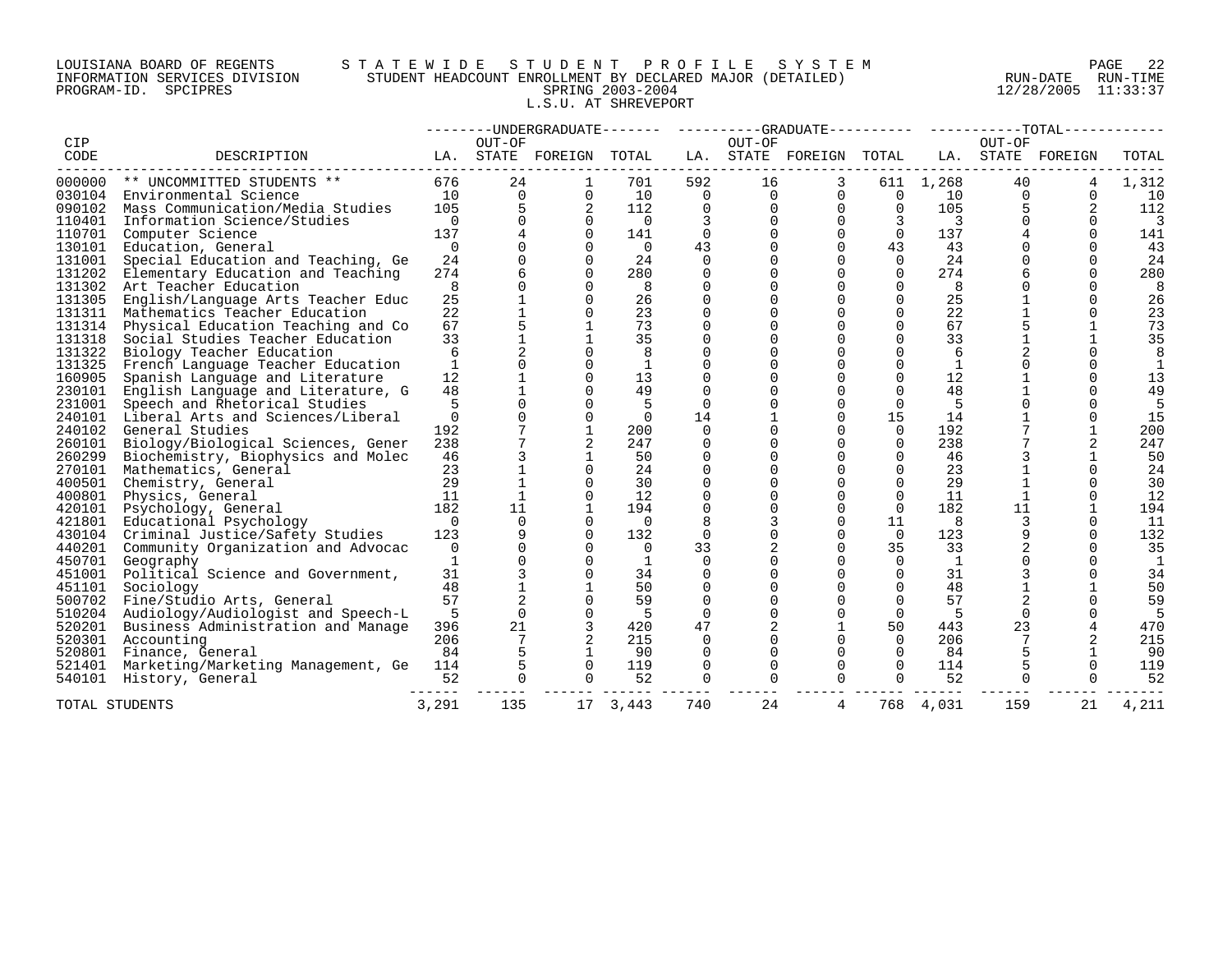## LOUISIANA BOARD OF REGENTS S T A T E W I D E S T U D E N T P R O F I L E S Y S T E M PAGE 23 INFORMATION SERVICES DIVISION STUDENT HEADCOUNT ENROLLMENT BY DECLARED MAJOR (DETAILED) RUN-DATE RUN-TIME PROGRAM-ID. SPCIPRES SPRING 2003-2004 12/28/2005 11:33:37 UNIVERSITY OF NEW ORLEANS

|                  |                                                                                  |                              |                                               |                      |                                  |                      |                                   | --------UNDERGRADUATE------- ---------GRADUATE--------- ---------TOTAL------ |                                      |                         |                      |                      |                          |
|------------------|----------------------------------------------------------------------------------|------------------------------|-----------------------------------------------|----------------------|----------------------------------|----------------------|-----------------------------------|------------------------------------------------------------------------------|--------------------------------------|-------------------------|----------------------|----------------------|--------------------------|
| CIP              |                                                                                  |                              | OUT-OF                                        |                      |                                  |                      | OUT-OF                            |                                                                              |                                      |                         | OUT-OF               |                      |                          |
| CODE             | LA. STATE FOREIGN TOTAL LA. STATE FOREIGN TOTAL LA. STATE FOREIGN<br>DESCRIPTION |                              |                                               |                      |                                  |                      |                                   |                                                                              |                                      |                         |                      |                      | TOTAL                    |
|                  |                                                                                  |                              |                                               |                      |                                  |                      |                                   |                                                                              |                                      |                         |                      |                      |                          |
|                  | $000000$ ** UNCOMMITTED STUDENTS ** 3,143                                        |                              | 153                                           |                      | 18 3, 314 1, 100                 | $\overline{0}$       | 75                                |                                                                              | 8 1,183 4,243                        |                         | 228                  | 26                   | 4,497                    |
|                  | 030103 Environmental Studies                                                     |                              | 17 1                                          |                      | $0\qquad 18$                     |                      | $\overline{0}$                    | $\Omega$                                                                     |                                      | $0\qquad 17$            | $\overline{1}$       | $\overline{0}$       | 18                       |
|                  | 040301 City/Urban, Community and Regional 0                                      |                              | $\overline{0}$<br>$4 \quad$<br>$\overline{0}$ | $\Omega$<br>$\Omega$ | $\overline{0}$<br>$\overline{4}$ | $\Omega$             | 46                                | $14$ 0                                                                       | 60                                   | 46                      | 14<br>$\overline{0}$ | $\Omega$             | 60                       |
| 050207           | Women's Studies                                                                  |                              | 71                                            |                      |                                  | 8                    | $\Omega$                          | $\overline{0}$<br>$\overline{0}$<br>$\overline{0}$                           | $0\qquad \qquad 4$<br>8 <sup>8</sup> |                         | 71                   | $\Omega$             | $\frac{4}{3}$<br>771     |
| 090101<br>110701 | Communication Studies/Speech Commu 681<br>Computer Science                       | 384                          | 19                                            | 11<br>1              | 763<br>404                       | 28                   |                                   | 37<br>3 <sup>7</sup>                                                         | 68                                   | 689<br>412              | 56                   | 11<br>$\overline{4}$ | 472                      |
| 130301           | Curriculum and Instruction                                                       | $\overline{0}$               | $\Omega$                                      | $\Omega$             | $\overline{0}$                   | 156                  | 9                                 | $\Omega$                                                                     | 165                                  | 156                     | 9                    | $\Omega$             | 165                      |
| 130401           | Educational Leadership and Adminis                                               | $\Omega$                     | $\Omega$                                      | $\Omega$             | $\overline{0}$                   | 157                  | 2                                 | $\Omega$                                                                     | 159                                  | 157                     | $\overline{2}$       | $\Omega$             | 159                      |
| 131001           | Special Education and Teaching, Ge                                               | $\overline{0}$               | $\Omega$                                      | $\overline{0}$       | $\overline{0}$                   | 96                   | 0                                 | $\Omega$                                                                     | 96                                   | 96                      | $\mathbf 0$          | $\Omega$             | - 96                     |
| 131101           | Counselor Education/School Counsel                                               | $\Omega$                     | $\Omega$                                      | $\Omega$             | $\overline{0}$                   | 133                  | 9                                 | $\mathbf{1}$                                                                 | 143                                  | 133                     | 9                    |                      | 143                      |
| 131202           | Elementary Education and Teaching                                                | 158                          | $\mathbf{1}$                                  | $\mathbf{1}$         | 160                              | $\Omega$             | $\mathbf{0}$                      | $\Omega$                                                                     | $\overline{0}$                       | 158                     |                      |                      | 160                      |
| 131210           | Early Childhood Education and Teac                                               | 9                            | $\mathbf{1}$                                  | $\Omega$             | 10                               | $\Omega$             | $\Omega$                          | $\Omega$                                                                     | $\Omega$                             | - 9                     |                      | $\Omega$             | 10                       |
| 131305           | English/Language Arts Teacher Educ                                               | 11                           | $\Omega$                                      | $\Omega$             | 11                               | 2                    |                                   | $\Omega$                                                                     | $\overline{3}$                       | 13                      |                      | $\Omega$             | 14                       |
| 131306           | Foreign Language Teacher Education                                               | $\overline{\mathbf{3}}$      | $\Omega$                                      | $\overline{0}$       | $\overline{\mathbf{3}}$          | $\mathbf 0$          | $\Omega$                          | $\Omega$                                                                     | $\overline{0}$                       | $\overline{\mathbf{3}}$ |                      | $\Omega$             | $\overline{\mathbf{3}}$  |
| 131311           | Mathematics Teacher Education                                                    | 16                           | $\Omega$                                      | $\Omega$             | 16                               | $\Omega$             |                                   | $\Omega$                                                                     | $\Omega$                             | 16                      |                      | $\Omega$             | 16                       |
| 131312           | Music Teacher Education                                                          | 2                            | $\Omega$                                      | $\Omega$             | - 2                              | $\Omega$             | $\Omega$                          | $\Omega$                                                                     | $\Omega$                             | 2                       | $\Omega$             | $\Omega$             | 2                        |
|                  | 131314 Physical Education Teaching and Co                                        | 144                          | 3                                             | $\Omega$             | 147                              | 48                   | 3                                 | $\mathbf{1}$                                                                 | 52                                   | 192                     | 6                    | $\mathbf{1}$         | 199                      |
| 131316           | Science Teacher Education/General                                                | $7\phantom{.0}\phantom{.0}7$ | $\mathbf{1}$                                  | $\mathbf 0$          | - 8                              | 8                    |                                   | $\Omega$                                                                     | 9                                    | 15                      | 2                    | $\Omega$             | 17                       |
| 131318           | Social Studies Teacher Education                                                 | 27                           | $\mathbf{1}$                                  | $\Omega$             | 28                               | 0                    | $\Omega$                          | $\Omega$                                                                     | $\overline{0}$                       | 27                      | 1                    | $\Omega$             | 28                       |
| 131328           | History Teacher Education                                                        | $\Omega$                     | $\Omega$                                      | $\Omega$             | $\bigcirc$                       | 3                    | $\Omega$                          | $\Omega$                                                                     | 3                                    | $\overline{\mathbf{3}}$ | $\Omega$             | $\Omega$             | $\overline{\mathbf{3}}$  |
| 140801           | Civil Engineering, General                                                       | 215                          | 14                                            | $\mathbf{1}$         | 230                              | $\Omega$             | $\Omega$                          | $\Omega$                                                                     | $\Omega$                             | 215                     | 14                   | 1                    | 230                      |
|                  | 141001 Electrical, Electronics and Commun                                        | 418                          | 22                                            | 3                    | 443                              | $\Omega$             | $\Omega$                          | $\Omega$                                                                     | $\Omega$                             | 418                     | 22                   | 3                    | 443                      |
|                  | 141301 Engineering Science                                                       | $\bigcap$                    | $\Omega$                                      | $\Omega$             | $\bigcap$                        | 92                   | 116                               | $12 \,$                                                                      | 220                                  | 92                      | 116                  | 12                   | 220                      |
| 141401           | Environmental/Environmental Health                                               | $\Omega$                     | $\overline{0}$                                | $\Omega$             | $\Omega$                         | 1                    | 2                                 | $\Omega$                                                                     | 3                                    | $\mathbf{1}$            | 2                    | $\Omega$             | $\overline{\phantom{a}}$ |
| 141901           | Mechanical Engineering                                                           | 289                          | 18                                            | $\overline{3}$       | 310                              | $\Omega$             | $\Omega$                          | $\Omega$                                                                     | $\overline{0}$                       | 289                     | 18                   | 3                    | 310                      |
| 142201           | Naval Architecture and Marine Engi                                               | 86                           | 51                                            | 6                    | 143                              | $\Omega$             | $\Omega$                          | $\Omega$                                                                     | $\Omega$                             | 86                      | 51                   | 6                    | 143                      |
| 151501           | Engineering/Industrial Management                                                | $\overline{0}$               | $\Omega$                                      | $\Omega$             | $\Omega$                         | 27                   | 6                                 | $\mathbf 1$                                                                  | 34                                   | 27                      | - 6                  | 1                    | 34                       |
| 160900           | Romance Languages, Literatures, an                                               | $\Omega$                     | $\Omega$                                      | $\Omega$             | $\bigcap$                        | 16                   | 11                                | $\Omega$                                                                     | 27                                   | 16                      | 11                   | $\Omega$             | 27                       |
| 160901           | French Language and Literature                                                   | 21                           | $\mathbf{1}$                                  | $\mathbf 0$          | 22                               | $\overline{0}$       | $\overline{0}$                    | $\mathbf 0$                                                                  | $\overline{0}$                       | 21                      | $\mathbf{1}$         | 0                    | 22                       |
| 160905           | Spanish Language and Literature                                                  | 31                           | 1                                             | $\Omega$             | 32                               | $\overline{0}$       | $\Omega$                          | $\Omega$                                                                     | $\overline{0}$                       | 31                      | 1                    | $\Omega$             | 32                       |
| 230101           | English Language and Literature, G                                               | 266                          | 11<br>29                                      | 2<br>$\mathbf{1}$    | 279<br>870                       | 59<br>$\overline{0}$ | 13 <sup>°</sup><br>$\overline{0}$ | 2<br>$\Omega$                                                                | 74<br>$\overline{0}$                 | 325<br>840              | 24<br>29             | 4                    | 353<br>870               |
| 240102           | General Studies                                                                  | 840<br>367                   | 13                                            | 3                    | 383                              | 15                   | 1                                 | $\mathbf{1}$                                                                 | 17                                   | 382                     | 14                   | 1<br>4               | 400                      |
| 260101<br>261307 | Biology/Biological Sciences, Gener<br>Conservation Biology                       | $\bigcap$                    | $\overline{0}$                                | $\mathbf 0$          | $\bigcap$                        | - 5                  | 15                                | $\mathbf{1}$                                                                 | 21                                   | 5                       | 15                   | $\mathbf{1}$         | 21                       |
| 270101           | Mathematics, General                                                             | 29                           | $\mathbf{1}$                                  | $\Omega$             | 30                               | 14                   | 10                                | $\mathbf{1}$                                                                 | 25                                   | 43                      | 11                   | 1                    | 55                       |
| 302001           | International/Global Studies                                                     | 23                           |                                               | $\mathbf 0$          | 26                               | $\Omega$             | $\overline{0}$                    | $\Omega$                                                                     | $\overline{0}$                       | 23                      | $\overline{3}$       | $\Omega$             | 26                       |
| 380101           | Philosophy                                                                       | 55                           | 3                                             | $\Omega$             | 58                               | $\Omega$             | $\Omega$                          | $\Omega$                                                                     | $\overline{0}$                       | 55                      | $\overline{3}$       | $\Omega$             | 58                       |
| 400501           | Chemistry, General                                                               | 25                           | $\Omega$                                      | $\Omega$             | 25                               | 15                   | 41                                | 8                                                                            | 64                                   | 40                      | 41                   | 8                    | 89                       |
| 400601           | Geology/Earth Science, General                                                   | 41                           | 3                                             | 2                    | 46                               | 18                   | 9                                 | 4                                                                            | 31                                   | 59                      | 12                   | 6                    | 77                       |
| 400603           | Geophysics and Seismology                                                        | 7                            | $\Omega$                                      | $\mathbf{1}$         | - 8                              | $\Omega$             | 0                                 | $\Omega$                                                                     | $\overline{0}$                       | $7\overline{ }$         | $\Omega$             |                      | 8                        |
| 400801           | Physics, General                                                                 | 44                           | $\mathcal{L}$                                 | $\Omega$             | 47                               | 9                    | 6                                 | $\mathbf{1}$                                                                 | 16                                   | 53                      | 9                    |                      | 63                       |
| 420101           | Psychology, General                                                              | $2\overline{96}$             | $12 \,$                                       | $\mathbf 1$          | 309                              | $\overline{0}$       | $\mathbf{0}$                      | $\Omega$                                                                     | $\overline{0}$                       | 296                     | 12 <sup>°</sup>      |                      | 309                      |
| 429999           | Psychology, Other                                                                | $\bigcap$                    | $\Omega$                                      | $\Omega$             | $\cap$                           | 14                   | 13                                | $\Omega$                                                                     | 27                                   | 14                      | 13                   | $\Omega$             | 27                       |
| 440401           | Public Administration                                                            | $\overline{0}$               | $\Omega$                                      | $\Omega$             | $\overline{0}$                   | 34                   | 5                                 | $\Omega$                                                                     | 39                                   | 34                      | .5                   | $\Omega$             | 39                       |
| 450201           | Anthropology                                                                     | 82                           | $7\phantom{.}$                                | $\mathbf{1}$         | 90                               | $\overline{0}$       | $\mathbf 0$                       | $\mathbf 0$                                                                  | $\overline{0}$                       | 82                      | $7\overline{ }$      | $\mathbf{1}$         | 90                       |
|                  | 450601 Economics, General                                                        | $\overline{7}$               |                                               | $\Omega$             | - 8                              | $\Omega$             | $\Omega$                          | $\Omega$                                                                     | $\Omega$                             | $\overline{7}$          |                      | $\Omega$             | -8                       |
| 450701           | Geography                                                                        | 40                           | $\Omega$                                      | $\mathbf 0$          | 40                               | 17                   | $\mathbf{0}$                      | $\overline{0}$                                                               | 17                                   | 57                      | $\overline{0}$       | $\Omega$             | 57                       |
| 451001           | Political Science and Government,                                                | 244                          | 19                                            | 3                    | 266                              | 25                   | 19                                | 3                                                                            | 47                                   | 269                     | 38                   | 6                    | 313                      |
|                  | 451101 Sociology                                                                 | 146                          | 10                                            | $\Omega$             | 156                              | 24                   | $7\phantom{.0}$                   | $\mathbf{1}$                                                                 | 32                                   | 170                     | 17                   | $\mathbf{1}$         | 188                      |
| 451201           | Urban Studies/Affairs                                                            | 34                           | $\Omega$                                      | $\mathbf{1}$         | 35                               | 52                   | 12                                | $\mathbf{1}$                                                                 | 65                                   | 86                      | 12                   |                      | 100                      |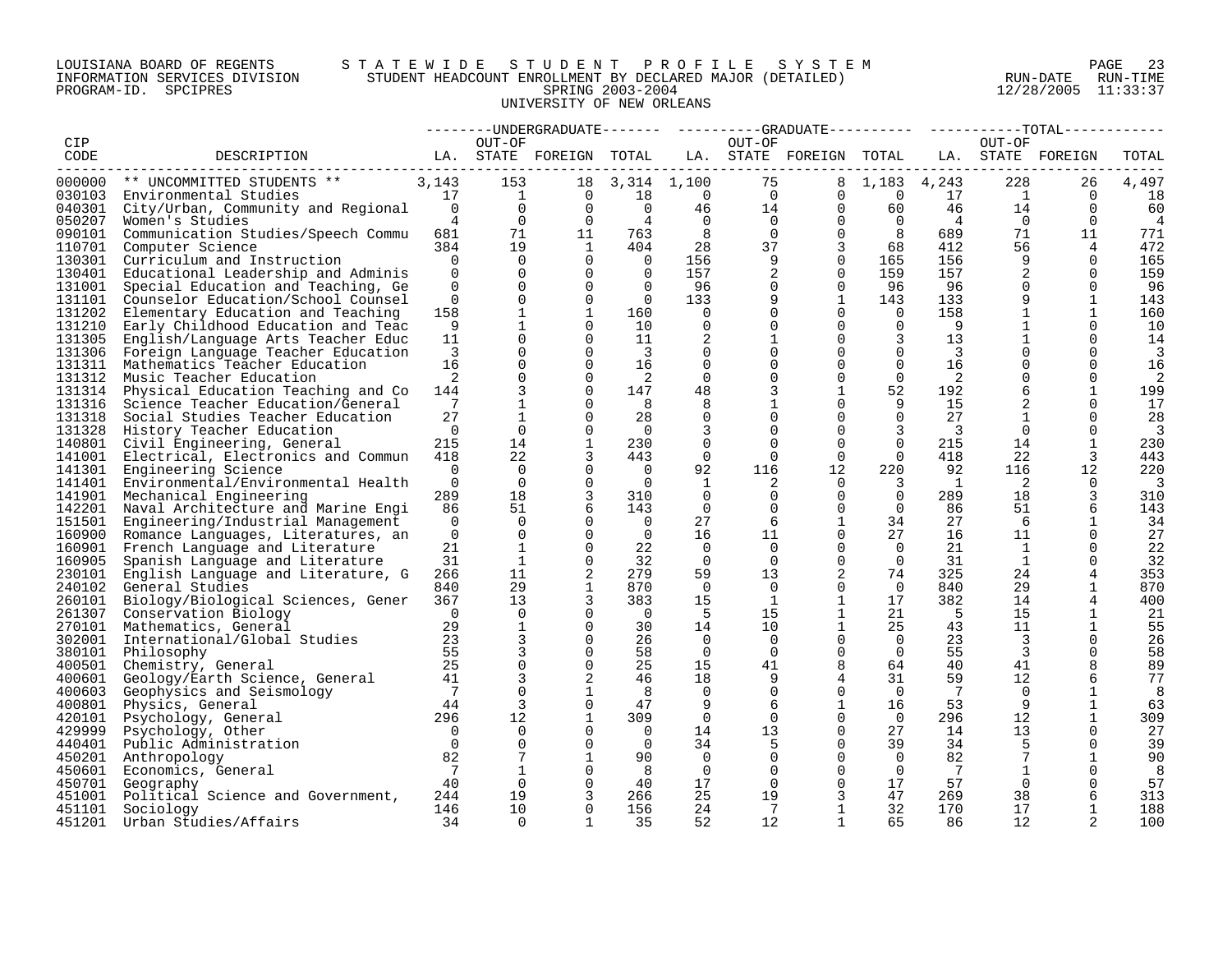## LOUISIANA BOARD OF REGENTS S T A T E W I D E S T U D E N T P R O F I L E S Y S T E M PAGE 24 INFORMATION SERVICES DIVISION STUDENT HEADCOUNT ENROLLMENT BY DECLARED MAJOR (DETAILED) RUN-DATE RUN-TIME PROGRAM-ID. SPCIPRES SPRING 2003-2004 12/28/2005 11:33:37 UNIVERSITY OF NEW ORLEANS

|                |                                          |        |        | -UNDERGRADUATE- |                 |     |        | -GRADUATE- |       |              |        | $-TOTAL-$ |        |
|----------------|------------------------------------------|--------|--------|-----------------|-----------------|-----|--------|------------|-------|--------------|--------|-----------|--------|
| CIP            |                                          |        | OUT-OF |                 |                 |     | OUT-OF |            |       |              | OUT-OF |           |        |
| CODE           | DESCRIPTION                              | LA.    | STATE  | FOREIGN         | TOTAL           | LA. | STATE  | FOREIGN    | TOTAL | LA.          | STATE  | FOREIGN   | TOTAL  |
| 500501         | Drama and Dramatics/Theatre Arts,        |        |        |                 |                 | 50  | 57     |            | 110   | 50           | 57     |           | 110    |
| 500702         | Fine/Studio Arts, General                | 272    |        |                 | 288             | 10  |        |            | 16    | 282          | 21     |           | 304    |
| 500703         | Art History, Criticism and Conserv       | 32     |        |                 | 33              |     |        |            |       | 32           |        |           | 33     |
| 500704         | Arts Management                          |        |        |                 |                 | 29  |        |            | 41    | 29           |        |           | 41     |
| 500901         | Music, General                           |        |        |                 | 106             |     |        |            |       | 76           | 25     |           | 106    |
| 500903         | Music Performance, General               |        |        |                 |                 | 24  | 16     |            | 40    | 24           |        |           | 40     |
| 510701         | Health/Health Care Administration/       |        |        |                 |                 | 63  |        |            | 66    | 63           |        |           | 66     |
| 511005         | Clinical Laboratory Science/Medica       | 29     |        |                 | 30              |     |        |            |       | 29           |        |           | 30     |
| 520201         | Business Administration and Manage 1,431 |        | 96     | 10              | 1,537           | 610 | 111    | 15         | 736   | 2,041        | 207    | 25        | 2,273  |
| 520301         | Accounting                               | 565    | 28     |                 | 594             | 52  | 20     |            | 73    | 617          | 48     |           | 667    |
| 520601         | Business/Managerial Economics            | 35     |        |                 | 43              |     | 25     |            | 37    | 43           | 33     |           | 80     |
| 520801         | Finance, General                         | 267    | 31     |                 | 299             |     |        |            |       | 267          | 31     |           | 299    |
| 520901         | Hospitality Administration/Managem       | 245    | 34     |                 | 281             |     |        |            | 19    | 262          | 36     |           | 300    |
| 521201         | Management Information Systems, Ge       | 153    |        |                 | 161             |     |        |            |       | 153          |        |           | 161    |
| 521401         | Marketing/Marketing Management, Ge       | 434    |        |                 | 470             |     |        |            |       | 434          |        |           | 470    |
| 521601         | Taxation                                 |        |        |                 |                 | 28  |        |            | 31    | 28           |        |           | 31     |
| 540101         | History, General                         | 166    | 13     |                 | 179             | 31  |        |            | 35    | 197          | 16     |           | 214    |
| TOTAL STUDENTS |                                          | 11,917 | 766    |                 | 82 12,765 3,144 |     | 694    | 74         |       | 3,912 15,061 | 1,460  | 156       | 16,677 |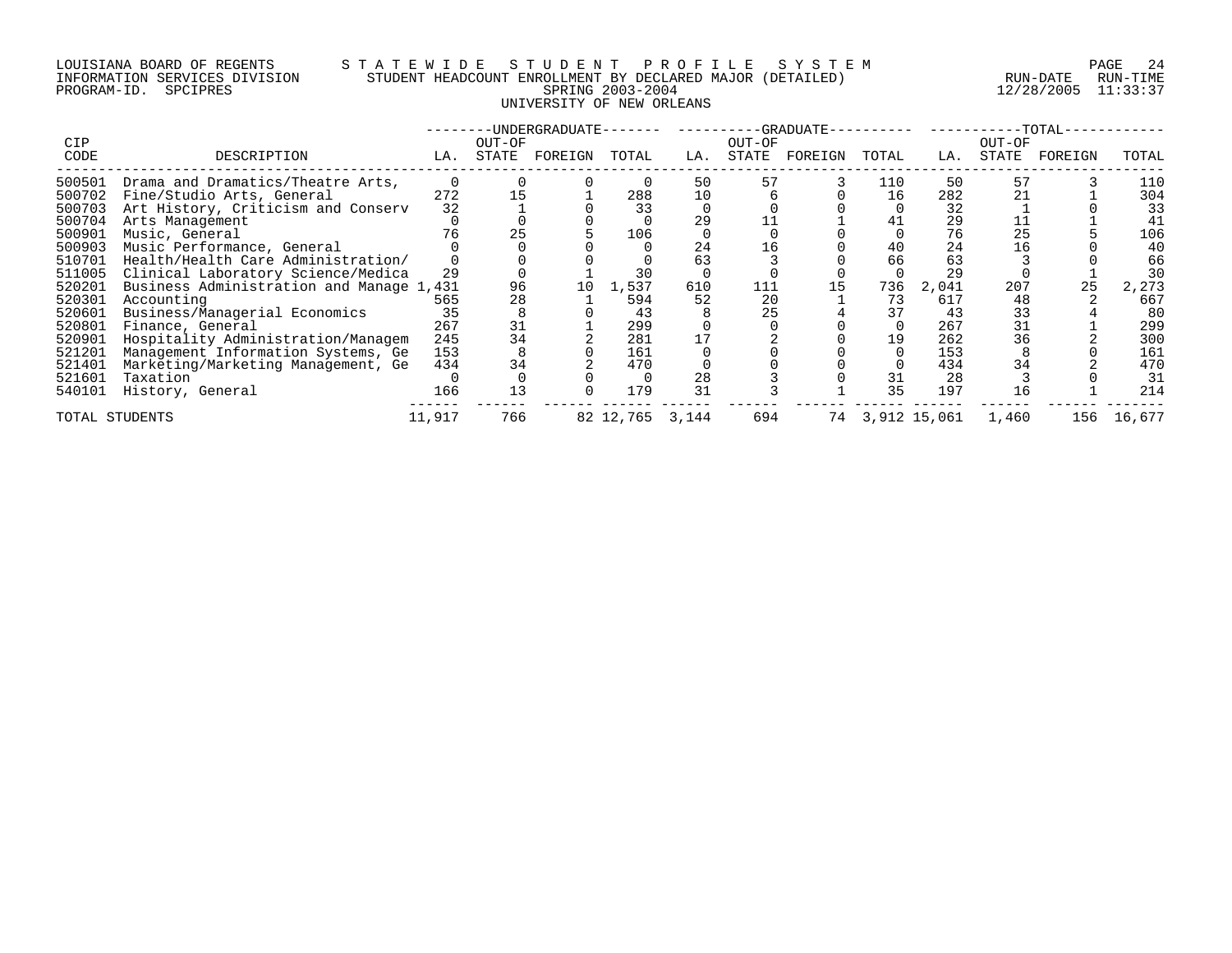# LOUISIANA BOARD OF REGENTS S T A T E W I D E S T U D E N T P R O F I L E S Y S T E M PAGE 25 INFORMATION SERVICES DIVISION STUDENT HEADCOUNT ENROLLMENT BY DECLARED MAJOR (DETAILED) RUN-DATE RUN-TIME PROGRAM-ID. SPCIPRES SPRING 2003-2004 12/28/2005 11:33:37 L.S.U. LAW CENTER

| CIP<br>CODE | DESCRIPTION                               | LA. | OUT-OF<br>STATE | $-UNDERGRADUATE------$<br>FOREIGN | TOTAL | LA  | OUT-OF<br>STATE | -GRADUATE----------<br>FOREIGN | TOTAL | LA. | OUT-OF<br>STATE | $TOTAT - -$<br>FOREIGN | TOTAL |
|-------------|-------------------------------------------|-----|-----------------|-----------------------------------|-------|-----|-----------------|--------------------------------|-------|-----|-----------------|------------------------|-------|
|             |                                           |     |                 |                                   |       |     |                 |                                |       |     |                 |                        |       |
| 000000      | ** UNCOMMITTED STUDENTS **                |     |                 |                                   |       | 20  |                 |                                | 25    | 20  |                 |                        | 25    |
|             | 220101 Law (LLB., J.D.)                   |     |                 |                                   |       | 601 | 74              |                                | 675   | 601 | 74              |                        | 675   |
|             | 220201 Advanced Legal Research/Studies, G |     |                 |                                   |       |     |                 |                                |       |     |                 |                        | 11    |
|             | TOTAL STUDENTS                            |     |                 |                                   |       | 621 | 75              |                                | 711   | 621 |                 | 15                     | 711   |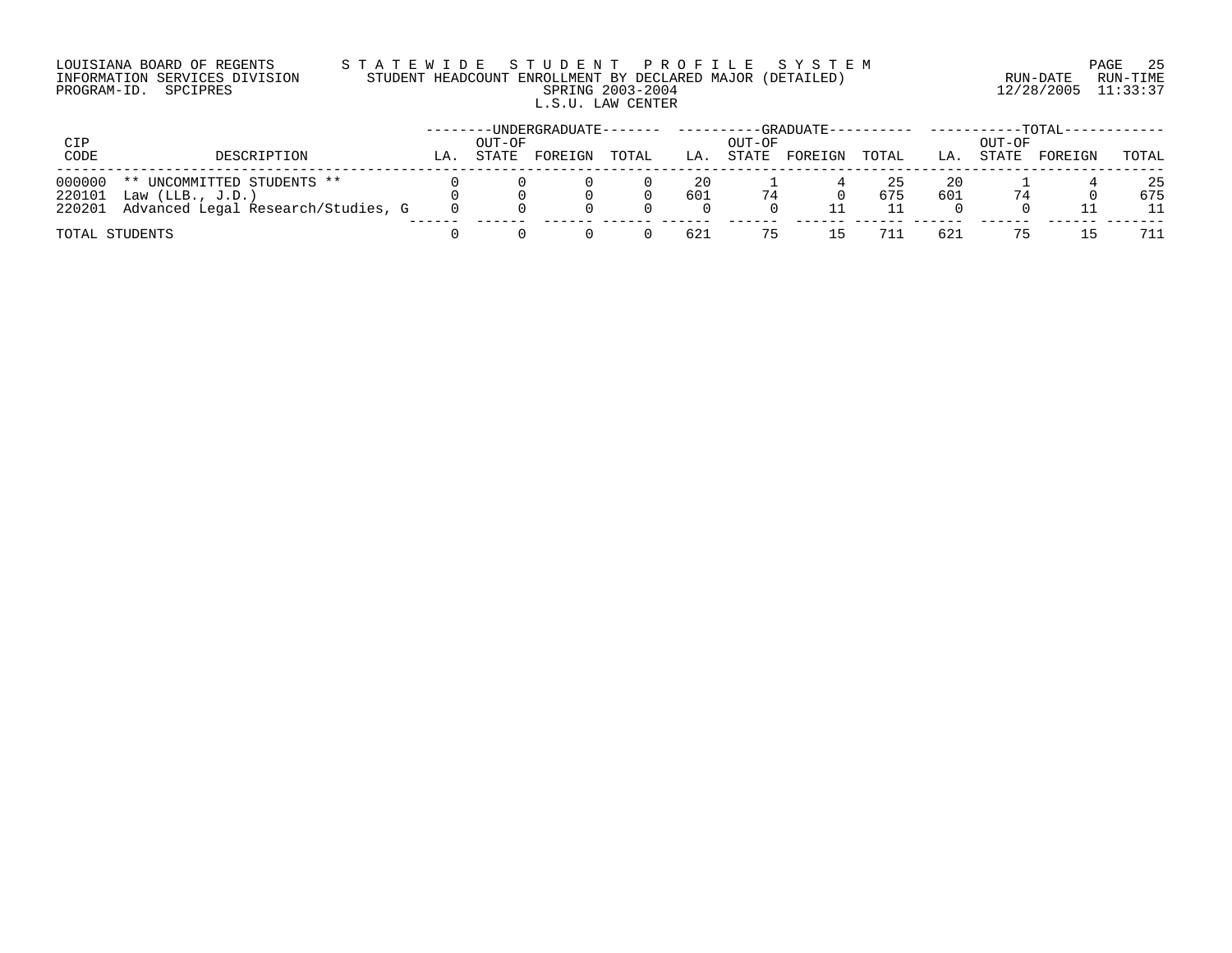## LOUISIANA BOARD OF REGENTS S T A T E W I D E S T U D E N T P R O F I L E S Y S T E M PAGE 26 INFORMATION SERVICES DIVISION STUDENT HEADCOUNT ENROLLMENT BY DECLARED MAJOR (DETAILED) RUN-DATE RUN-TIME PROGRAM-ID. SPCIPRES SPRING 2003-2004 12/28/2005 11:33:37 SOUTHERN U. AT BATON ROUGE

|            |                                           |                |                 |                         |                         |                |                | --------UNDERGRADUATE-------  ---------GRADUATE----------  ----------TOTAL----- |                |     |                 |                   |       |
|------------|-------------------------------------------|----------------|-----------------|-------------------------|-------------------------|----------------|----------------|---------------------------------------------------------------------------------|----------------|-----|-----------------|-------------------|-------|
| <b>CIP</b> |                                           |                | OUT-OF          |                         |                         |                | OUT-OF         |                                                                                 |                |     | OUT-OF          |                   |       |
| CODE       | DESCRIPTION                               |                |                 | LA. STATE FOREIGN TOTAL |                         |                |                | LA. STATE FOREIGN TOTAL                                                         |                |     |                 | LA. STATE FOREIGN | TOTAL |
|            | 000000 ** UNCOMMITTED STUDENTS **         | 400            | 34              | 14                      | 448                     | 339            | 24             | 8                                                                               | 371            | 739 | 58              | 22                | 819   |
|            | 010000 Agriculture, General               | 30             | 2               | 1                       | 33                      | $\overline{0}$ | $\overline{0}$ | $\overline{0}$                                                                  | $\overline{0}$ | 30  | 2               | 1                 | 33    |
| 010103     | Agricultural Economics                    | 29             | 6               | $\Omega$                | 35                      | $\Omega$       | $\mathbf 0$    | $\overline{0}$                                                                  | $\Omega$       | 29  | 6               | $\Omega$          | 35    |
|            | 030508 Urban Forestry                     | 33             | 2               | $\Omega$                | 35                      | 8              | 4              | 2                                                                               | 14             | 41  | 6               |                   | 49    |
| 040201     | Architecture (BArch, BA/BS, MArch,        | 106            | 29              | $7\phantom{.0}$         | 142                     | $\Omega$       | $\Omega$       | $\Omega$                                                                        | $\overline{0}$ | 106 | 29              | $7\phantom{.0}$   | 142   |
| 090102     | Mass Communication/Media Studies          | 180            | 74              | 8                       | 262                     | 20             | $\mathbf 0$    | $\mathbf{1}$                                                                    | 21             | 200 | 74              | 9                 | 283   |
| 110701     | Computer Science                          | 407            | 75              | 8                       | 490                     | 23             | 2              | 35                                                                              | 60             | 430 | 77              | 43                | 550   |
| 130408     | Elementary and Middle School Admin        | $\overline{0}$ | $\Omega$        | $\Omega$                | $\overline{0}$          | 197            | 14             | 2                                                                               | 213            | 197 | 14              | 2                 | 213   |
| 131001     | Special Education and Teaching, Ge        | 33             | $\overline{4}$  | $\mathbf{1}$            | 38                      | 50             | 4              | 2                                                                               | 56             | 83  | 8               | 3                 | 94    |
| 131101     | Counselor Education/School Counsel        | $\overline{0}$ | $\Omega$        | $\Omega$                | $\overline{0}$          | 31             | $\overline{a}$ | $\Omega$                                                                        | 33             | 31  | 2               | $\Omega$          | 33    |
| 131202     | Elementary Education and Teaching         | 231            | 19              | 2                       | 252                     | 13             | 1              | 0                                                                               | 14             | 244 | 20              | 2                 | 266   |
| 131205     | Secondary Education and Teaching          | 205            | 29              | 4                       | 238                     | - 5            | 0              | $\Omega$                                                                        | -5             | 210 | 29              | 4                 | 243   |
| 131312     | Music Teacher Education                   | 24             | 7               | $\Omega$                | 31                      | $\Omega$       | 0              | $\Omega$                                                                        | $\Omega$       | 24  | 7               | $\Omega$          | 31    |
| 131399     | Teacher Education and Professional        | $\overline{0}$ | $\Omega$        | $\Omega$                | $\overline{0}$          | 29             | 2              | 6                                                                               | 37             | 29  | 2               | 6                 | 37    |
|            | 140101 Engineering, General               | $\Omega$       | $\Omega$        | $\Omega$                | $\Omega$                | 18             |                | 15                                                                              | 37             | 18  | 4               | 15                | 37    |
|            | 140801 Civil Engineering, General         | 73             | 15              | 3                       | 91                      | $\overline{0}$ |                | $\mathbf 0$                                                                     | $\overline{0}$ | 73  | 15              | 3                 | 91    |
|            | 141001 Electrical, Electronics and Commun | 236            | 37              | 14                      | 287                     | $\Omega$       | 0              | $\Omega$                                                                        | $\Omega$       | 236 | 37              | 14                | 287   |
| 141901     | Mechanical Engineering                    | 167            | 31              | 11                      | 209                     | $\Omega$       |                | $\Omega$                                                                        | $\mathbf 0$    | 167 | 31              | 11                | 209   |
| 150303     | Electrical, Electronic and Communi        | 145            | 20              | 3                       | 168                     | 0              |                | $\Omega$                                                                        | $\Omega$       | 145 | 20              | 3                 | 168   |
| 160901     | French Language and Literature            | 3              | $\Omega$        | $\Omega$                | $\overline{\mathbf{3}}$ | $\Omega$       |                | $\Omega$                                                                        | $\Omega$       | 3   | $\Omega$        | $\Omega$          | 3     |
| 160905     | Spanish Language and Literature           | 2              | $\overline{4}$  | $\mathbf 0$             | 6                       | $\mathbf 0$    |                | $\Omega$                                                                        | $\mathbf 0$    | 2   | 4               | $\mathbf 0$       | 6     |
|            | 190101 Family and Consumer Sciences/Human | 148            | 9               | 2                       | 159                     | 0              |                | $\Omega$                                                                        | $\mathbf 0$    | 148 | 9               | 2                 | 159   |
| 230101     | English Language and Literature, G        | 41             | 13              | 1                       | 55                      | $\Omega$       |                | $\Omega$                                                                        | $\Omega$       | 41  | 13              | $\mathbf{1}$      | 55    |
| 231001     | Speech and Rhetorical Studies             | 3              | $\overline{3}$  | $\Omega$                | -6                      | $\Omega$       |                | $\Omega$                                                                        | $\Omega$       | 3   | $\overline{3}$  | $\Omega$          | 6     |
|            | 260101 Biology/Biological Sciences, Gener | 293            | 69              | 12                      | 374                     | 16             |                | 2                                                                               | 21             | 309 | 72              | 14                | 395   |
| 261006     | Environmental Toxicology                  | $\Omega$       | $\Omega$        | $\Omega$                | $\overline{0}$          | 4              | $\Omega$       | 4                                                                               | 8              | 4   | $\Omega$        | 4                 | 8     |
|            | 270101 Mathematics, General               | 28             | 3               | 1                       | 32                      | 9              | 2              | 1                                                                               | 12             | 37  | 5               | 2                 | 44    |
| 400501     | Chemistry, General                        | 81             | 13              | 2                       | 96                      | $\mathbf 0$    |                | $\Omega$                                                                        | $\Omega$       | 81  | 13              | 2                 | 96    |
| 400599     | Chemistry, Other                          | $\bigcap$      | $\Omega$        | $\Omega$                | $\Omega$                | 5              | $\Omega$       | $\Omega$                                                                        | 5              | -5  | $\Omega$        | $\Omega$          | 5     |
| 400801     | Physics, General                          | 16             | $\overline{4}$  | 2                       | 22                      |                |                | $\mathbf{1}$                                                                    | 2              | 17  | $\overline{4}$  | 3                 | 24    |
| 420101     | Psychology, General                       | 259            | 63              | 8                       | 330                     | $\mathbf 0$    | $\Omega$       | $\Omega$                                                                        | $\Omega$       | 259 | 63              | 8                 | 330   |
|            | 430104 Criminal Justice/Safety Studies    | 164            | 27              | 1                       | 192                     | 0              | $\Omega$       | $\Omega$                                                                        | $\Omega$       | 164 | 27              | 1                 | 192   |
|            | 430107 Criminal Justice/Police Science    | 79             | 10 <sup>°</sup> |                         | 91                      | $\Omega$       | $\Omega$       | $\Omega$                                                                        | $\Omega$       | 79  | 10              | 2                 | 91    |
|            | 440401 Public Administration              | $\Omega$       | $\Omega$        | $\Omega$                | $\Omega$                | 149            | 12             | $7\overline{ }$                                                                 | 168            | 149 | 12              |                   | 168   |
|            | 440501 Public Policy Analysis             | $\Omega$       | $\Omega$        | $\Omega$                | $\cap$                  | 15             | 2              | 9                                                                               | 26             | 15  | 2               | 9                 | 26    |
|            | 440701 Social Work                        | 197            | 17              | $7\phantom{.0}$         | 221                     | $\overline{0}$ | 0              | $\mathbf 0$                                                                     | $\overline{0}$ | 197 | 17              | 7                 | 221   |
| 450101     | Social Sciences, General                  | $\Omega$       | $\Omega$        | $\Omega$                | $\Omega$                | 56             | 14             | 3                                                                               | 73             | 56  | 14              | 3                 | 73    |
|            | 451001 Political Science and Government,  | 157            | 46              | 4                       | 207                     | $\Omega$       | $\Omega$       | $\Omega$                                                                        | $\overline{0}$ | 157 | 46              |                   | 207   |
| 451101     | Sociology                                 | 45             | 7               | $\mathbf 1$             | 53                      | $\Omega$       | 0              | $\Omega$                                                                        | $\Omega$       | 45  | $7\phantom{.0}$ | $\mathbf{1}$      | 53    |
| 500501     | Drama and Dramatics/Theatre Arts,         | 18             | 8               | 2                       | 28                      | $\Omega$       |                | $\Omega$                                                                        | $\Omega$       | 18  | 8               | 2                 | 28    |
| 500702     | Fine/Studio Arts, General                 | 50             | 9               | $\mathbf 1$             | 60                      | $\mathbf 0$    |                | $\Omega$                                                                        | $\mathbf 0$    | 50  | 9               | 1                 | 60    |
| 500903     | Music Performance, General                | 59             | 20              |                         | 83                      | 0              |                | 0                                                                               | 0              | 59  | 20              | 4                 | 83    |
| 500910     | Jazz/Jazz Studies                         | <sup>1</sup>   | 2               | $\Omega$                | 3                       | $\Omega$       |                | $\Omega$                                                                        | $\Omega$       | -1  | 2               | $\Omega$          | 3     |
| 510204     | Audiology/Audiologist and Speech-L        | 53             | 7               | 1                       | 61                      | $\Omega$       |                | $\Omega$                                                                        | $\Omega$       | 53  |                 | 1                 | 61    |
| 511502     | Psychiatric/Mental Health Services        | $\overline{0}$ | $\Omega$        | $\Omega$                | 0                       | 56             |                | $\overline{2}$                                                                  | 65             | 56  | 7               | 2                 | 65    |
| 511601     | Nursing/Registered Nurse (RN, ASN,        | 815            | 74              | 18                      | 907                     | $\overline{0}$ |                | $\Omega$                                                                        | $\Omega$       | 815 | 74              | 18                | 907   |
| 511605     | Family Practice Nurse/Nurse Practi        | 0              | 0               | $\Omega$                | $\overline{0}$          | 42             | 2              | $\Omega$                                                                        | 44             | 42  | 2               | $\Omega$          | 44    |
| 511608     | Nursing Science (MS, PhD)                 | $\Omega$       | $\Omega$        | $\Omega$                | $\Omega$                | 13             | 2              | 1                                                                               | 16             | 13  | 2               |                   | 16    |
| 512309     | Therapeutic Recreation/Recreationa        | 172            | 19              | $\mathbf{1}$            | 192                     | 52             |                | $\Omega$                                                                        | 59             | 224 | 26              | 1                 | 251   |
| 512310     | Vocational Rehabilitation Counseli        | 131            | 8               | $\mathbf{1}$            | 140                     | 18             | 3              | 3                                                                               | 24             | 149 | 11              |                   | 164   |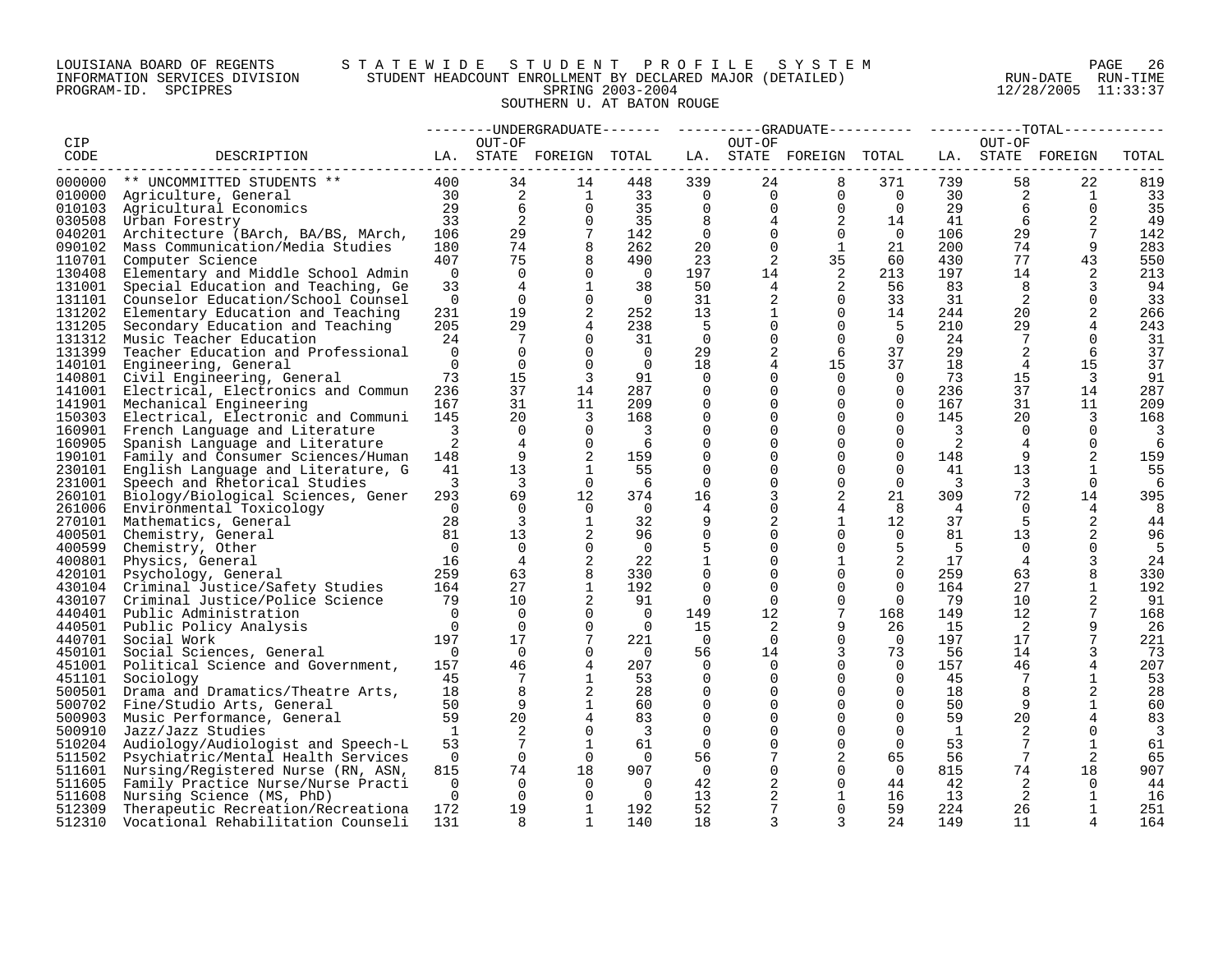# LOUISIANA BOARD OF REGENTS S T A T E W I D E S T U D E N T P R O F I L E S Y S T E M PAGE 27 INFORMATION SERVICES DIVISION STUDENT HEADCOUNT ENROLLMENT BY DECLARED MAJOR (DETAILED) RUN-DATE RUN-TIME PROGRAM-ID. SPCIPRES SPRING 2003-2004 12/28/2005 11:33:37 SOUTHERN U. AT BATON ROUGE

|             |                                    |       |                 | -UNDERGRADUATE- |       |       |                 | -GRADUATE-- |         |       |                 | $-TOTAL-$ |       |
|-------------|------------------------------------|-------|-----------------|-----------------|-------|-------|-----------------|-------------|---------|-------|-----------------|-----------|-------|
| CIP<br>CODE | DESCRIPTION                        | LA.   | OUT-OF<br>STATE | FOREIGN         | TOTAL | LA.   | OUT-OF<br>STATE | FOREIGN     | TOTAL   | LA.   | OUT-OF<br>STATE | FOREIGN   | TOTAL |
| 520201      | Business Administration and Manage | 467   | 91              | 28              | 586   |       |                 |             |         | 467   | 91              | 28        | 586   |
| 520301      | Accounting                         | 220   |                 |                 | 258   |       |                 |             |         | 220   |                 |           | 258   |
| 520601      | Business/Managerial Economics      | 53    |                 |                 |       |       |                 |             |         | 53    |                 |           | 70    |
| 520801      | Finance, General                   |       |                 |                 | 20    |       |                 |             |         |       |                 |           | 20    |
| 521401      | Marketing/Marketing Management, Ge | 140   | 49              |                 | 197   |       |                 |             |         | 140   | 49              |           | 197   |
| 540101      | History, General                   | 46    |                 |                 | 56    |       |                 |             |         | 46    |                 |           | 56    |
|             | TOTAL STUDENTS                     | 6,057 | 1,020           | 190             | 7,267 | 1,169 | 111             | 104         | . . 384 | ',226 | 1,131           | 294       | 8,651 |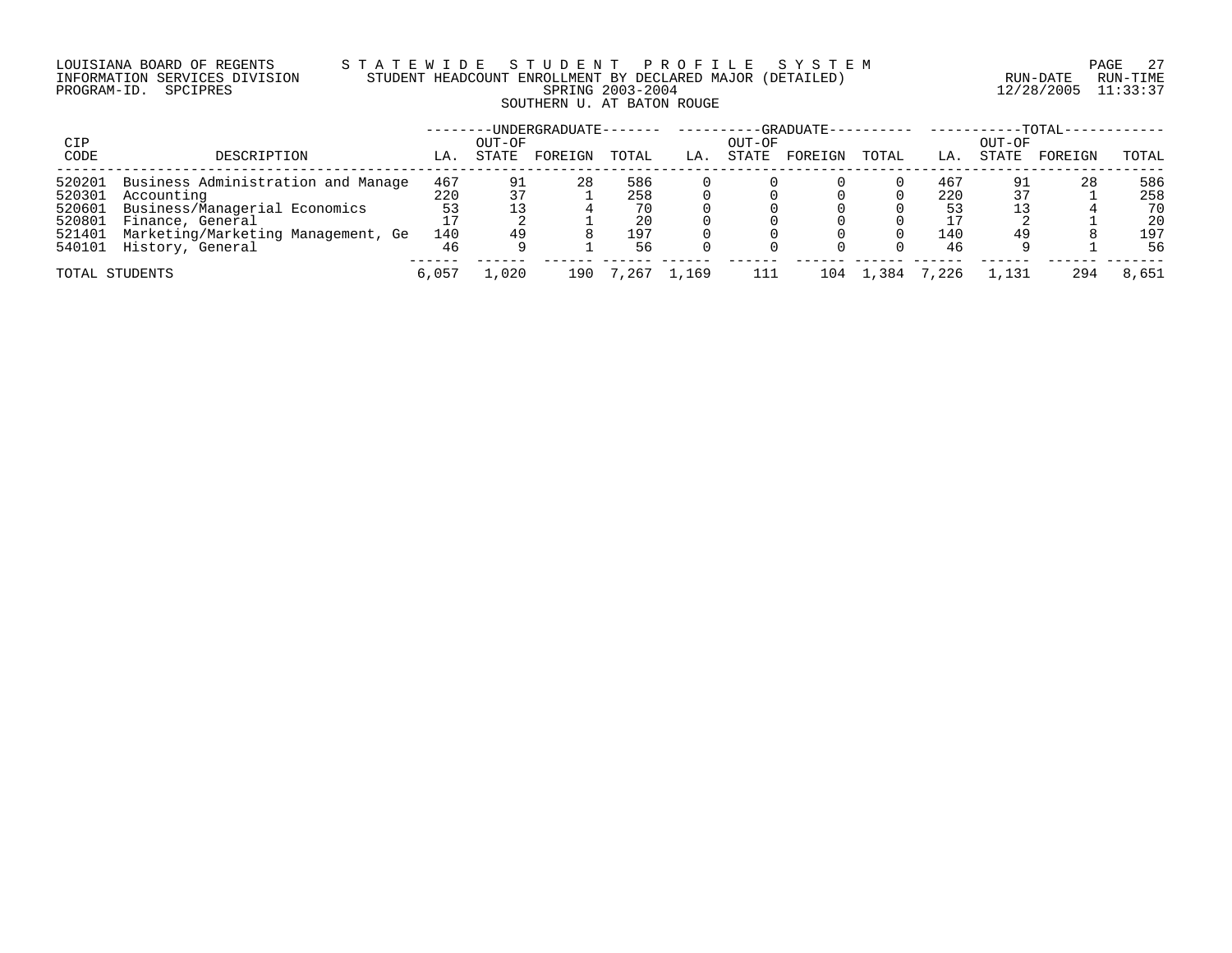## LOUISIANA BOARD OF REGENTS S T A T E W I D E S T U D E N T P R O F I L E S Y S T E M PAGE 28 INFORMATION SERVICES DIVISION STUDENT HEADCOUNT ENROLLMENT BY DECLARED MAJOR (DETAILED) RUN-DATE RUN-TIME PROGRAM-ID. SPCIPRES SPRING 2003-2004 12/28/2005 11:33:37 SOUTHERN U. AT NEW ORLEANS

|             |                                    |          |                 |          |       |              |          | --------UNDERGRADUATE------- ---------GRADUATE---------- ----------TOTAL-- |          |          |                 |         |       |
|-------------|------------------------------------|----------|-----------------|----------|-------|--------------|----------|----------------------------------------------------------------------------|----------|----------|-----------------|---------|-------|
| CIP<br>CODE | DESCRIPTION                        | LA.      | OUT-OF<br>STATE | FOREIGN  | TOTAL | LA.          | OUT-OF   | STATE FOREIGN                                                              | TOTAL    | LA.      | OUT-OF<br>STATE | FOREIGN | TOTAL |
| 000000      | ** UNCOMMITTED STUDENTS **         | 1,028    | 37              |          | 1,065 | 212          | 11       |                                                                            | 223      | 1,240    | 48              |         | 1,288 |
| 090401      | Journalism                         | 31       | 2               |          | 33    | <sup>1</sup> | $\Omega$ |                                                                            |          | 32       |                 |         | 34    |
| 110401      | Information Science/Studies        | $\Omega$ |                 |          |       | 33           |          |                                                                            | 38       | 33       |                 |         | 38    |
| 110701      | Computer Science                   | 147      | 18              |          | 165   | 3            |          |                                                                            | 4        | 150      | 19              |         | 169   |
| 131202      | Elementary Education and Teaching  | 228      |                 |          | 235   | 14           |          |                                                                            | 17       | 242      | 10              |         | 252   |
| 131302      | Art Teacher Education              |          |                 |          |       | $\Omega$     |          |                                                                            |          |          |                 |         |       |
| 131305      | English/Language Arts Teacher Educ |          |                 |          |       |              |          |                                                                            |          |          |                 |         |       |
| 131311      | Mathematics Teacher Education      | 12       |                 |          | 12    |              |          |                                                                            |          | 13       |                 |         | 13    |
| 131312      | Music Teacher Education            | 11       |                 |          | 11    |              |          |                                                                            |          | 11       |                 |         | 11    |
| 131318      | Social Studies Teacher Education   |          |                 |          |       |              |          |                                                                            |          | 10       |                 |         | 10    |
| 131330      | Spanish Language Teacher Education |          |                 |          |       |              |          |                                                                            |          | $\Omega$ |                 |         |       |
| 139999      | Education, Other                   |          |                 |          |       | 87           |          |                                                                            | 90       | 87       |                 |         | 90    |
| 140804      | Transportation and Highway Enginee |          |                 |          |       |              |          |                                                                            |          |          |                 |         |       |
| 160905      | Spanish Language and Literature    |          |                 |          |       |              |          |                                                                            |          |          |                 |         |       |
| 230101      | English Language and Literature, G | 10       |                 |          | 10    |              |          |                                                                            |          | 11       |                 |         | 11    |
| 240102      | General Studies                    | 91       |                 |          | 94    |              |          |                                                                            |          | 91       |                 |         | 94    |
| 260101      | Biology/Biological Sciences, Gener | 140      |                 |          | 147   |              |          |                                                                            |          | 142      |                 |         | 150   |
| 270101      | Mathematics, General               | 20       |                 |          | 23    |              |          |                                                                            |          | 22       |                 |         | 25    |
| 301401      | Museology/Museum Studies           |          |                 |          |       | 11           |          |                                                                            | 11       | 11       |                 |         | 11    |
| 400501      | Chemistry, General                 | 17       |                 |          | 19    |              |          |                                                                            |          | 22       |                 |         | 24    |
| 400801      | Physics, General                   | 10       |                 |          | 12    |              |          |                                                                            |          | 10       |                 |         | 12    |
| 420101      | Psychology, General                | 125      |                 |          | 128   |              |          |                                                                            | 3        | 128      |                 |         | 131   |
| 430104      | Criminal Justice/Safety Studies    | 184      |                 |          | 188   | 63           |          |                                                                            | 69       | 247      | 10              |         | 257   |
| 440701      | Social Work                        | 166      | 18              |          | 184   | 291          |          |                                                                            | 299      | 457      | 26              |         | 483   |
| 451001      | Political Science and Government,  | 13       |                 |          | 14    |              |          |                                                                            | $\Omega$ | 13       |                 |         | 14    |
| 451101      | Sociology                          | 22       |                 |          | 22    |              |          |                                                                            |          | 22       |                 |         | 22    |
| 500701      | Art/Art Studies, General           | 14       |                 |          | 15    |              |          |                                                                            |          | 14       |                 |         | 15    |
| 511501      | Substance Abuse/Addiction Counseli | 25       |                 |          | 26    | 25           |          |                                                                            | 25       | 50       |                 |         | 51    |
| 520201      | Business Administration and Manage | 230      | 14              |          | 244   |              |          |                                                                            | 4        | 234      | 14              |         | 248   |
| 520301      | Accounting                         | 88       |                 |          | 92    |              |          |                                                                            |          | 92       |                 |         | 96    |
| 540101      | History, General                   | 23       |                 |          | 24    |              |          |                                                                            |          | 25       |                 |         | 26    |
|             | TOTAL STUDENTS                     | 2,653    | 131             | $\Omega$ | 2,784 | 769          | 38       | $\Omega$                                                                   | 807      | 3,422    | 169             |         | 3,591 |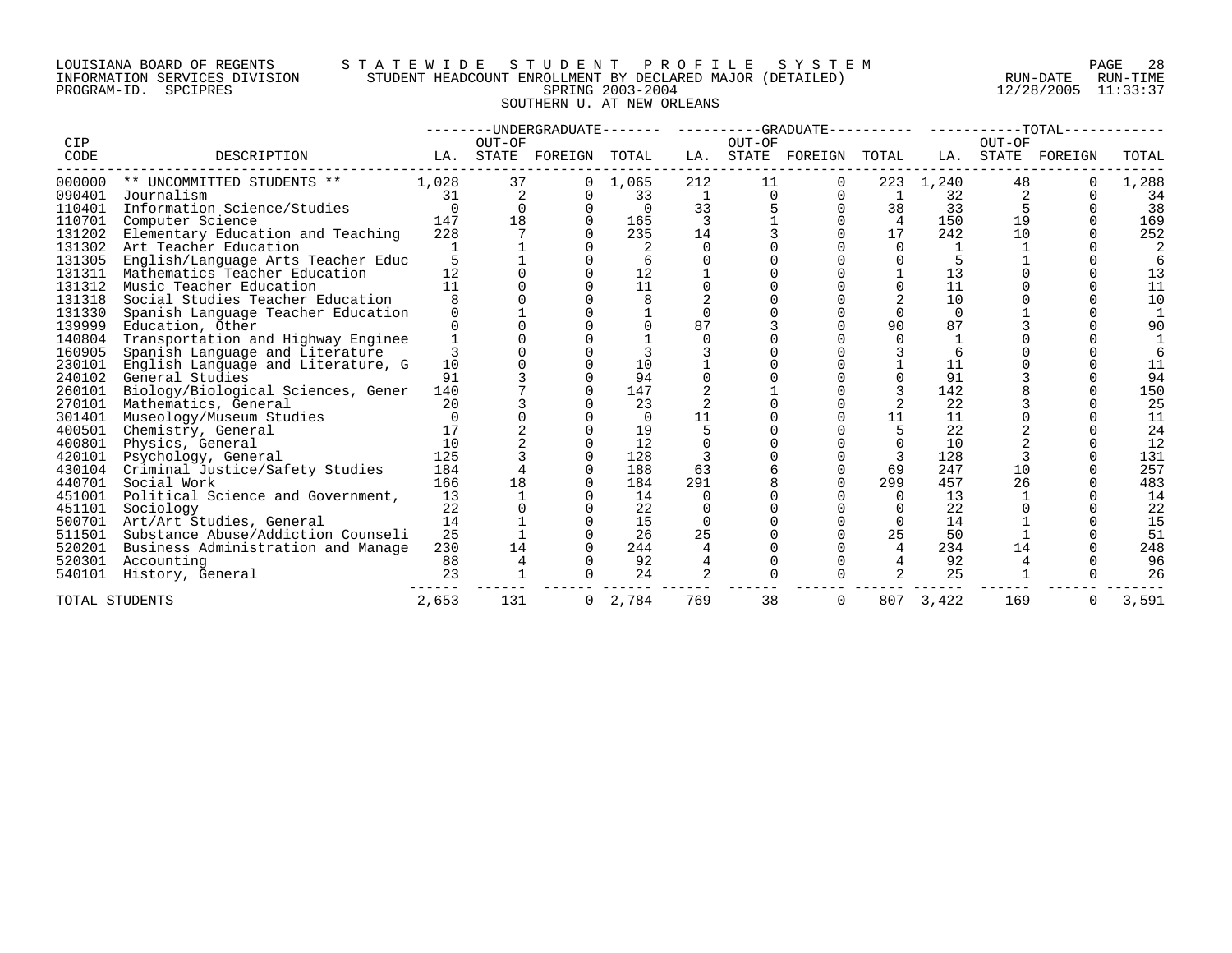## LOUISIANA BOARD OF REGENTS S T A T E W I D E S T U D E N T P R O F I L E S Y S T E M PAGE 29 INFORMATION SERVICES DIVISION STUDENT HEADCOUNT ENROLLMENT BY DECLARED MAJOR (DETAILED) RUN-DATE RUN-TIME PROGRAM-ID. SPCIPRES SPRING 2003-2004 12/28/2005 11:33:37 SOUTHERN U. AT SHREVEPORT

|        |                                    |                |          |                |       |          |          | --------UNDERGRADUATE------- ---------GRADUATE---------- -----------TOTAL-- |                |       |        |          |                |
|--------|------------------------------------|----------------|----------|----------------|-------|----------|----------|-----------------------------------------------------------------------------|----------------|-------|--------|----------|----------------|
| CIP    |                                    |                | OUT-OF   |                |       |          | OUT-OF   |                                                                             |                |       | OUT-OF |          |                |
| CODE   | DESCRIPTION                        | LA.            |          | STATE FOREIGN  | TOTAL | LA.      |          | STATE FOREIGN TOTAL                                                         |                | LA.   | STATE  | FOREIGN  | TOTAL          |
| 000000 | ** UNCOMMITTED STUDENTS **         | 80             |          | $\Omega$       | 81    | $\Omega$ | $\Omega$ | $\Omega$                                                                    | $\Omega$       | 80    |        | O        | 81             |
| 110701 | Computer Science                   | 47             | 0        | $\Omega$       | 47    | 0        | $\Omega$ | $\Omega$                                                                    | $\Omega$       | 47    | 0      | $\Omega$ | 47             |
| 120301 | Funeral Service and Mortuary Scien | 15             | $\Omega$ | $\Omega$       | 15    | 0        |          | $\Omega$                                                                    | $\mathbf 0$    | 15    |        | U        | 15             |
| 131209 | Kindergarten/Preschool Education a | 162            |          | $\Omega$       | 162   | O        |          |                                                                             | $\Omega$       | 162   |        |          | 162            |
| 150303 | Electrical, Electronic and Communi | 29             |          |                | 29    |          |          |                                                                             |                | 29    |        |          | 29             |
| 150704 | Hazardous Materials Information Sy | 5              |          |                | 5     | O        |          |                                                                             |                | 5     |        |          |                |
| 151001 | Construction Engineering Technolog | 2              |          |                |       | 0        |          |                                                                             |                | 2     |        |          |                |
| 190706 | Child Development                  | 8              |          | O              | 8     | 0        |          |                                                                             | 0              | 8     |        |          | 8              |
| 190708 | Child Care and Support Services Ma | 11             |          |                | 11    | 0        |          |                                                                             | 0              | 11    |        |          | 11             |
| 220302 | Legal Assistant/Paralegal          | 5              |          |                | 5     |          |          |                                                                             |                | 5     |        |          |                |
| 240102 | General Studies                    | 930            |          | $\Omega$       | 935   | O        |          |                                                                             | 0              | 930   |        |          | 935            |
| 260101 | Biology/Biological Sciences, Gener | 43             |          | $\Omega$       | 43    | 0        |          |                                                                             | $\Omega$       | 43    |        |          | 43             |
| 270101 | Mathematics, General               | 2              |          | 0              | 2     | 0        |          |                                                                             | 0              | 2     |        |          |                |
| 400501 | Chemistry, General                 | 11             |          | $\Omega$       | 11    | O        |          |                                                                             | 0              | 11    |        |          | 11             |
| 430103 | Criminal Justice/Law Enforcement A | 41             |          |                | 41    | O        |          |                                                                             |                | 41    |        |          | 41             |
| 470104 | Computer Installation and Repair T | 22             |          |                | 22    | O        |          |                                                                             | ∩              | 22    |        |          | 22             |
| 470608 | Aircraft Powerplant Technology/Tec | 3              |          |                | 3     | 0        |          |                                                                             |                | 3     |        |          |                |
| 470609 | Avionics Maintenance Technology/Te | 21             |          | $\Omega$       | 21    | 0        |          |                                                                             | 0              | 21    |        |          | 21             |
| 500301 | Dance, General                     | 2              |          | $\Omega$       | 2     | 0        |          |                                                                             | 0              | 2     |        |          |                |
| 510602 | Dental Hygiene/Hygienist           | 83             |          | $\Omega$       | 84    | O        |          |                                                                             | $\Omega$       | 83    |        |          | 84             |
| 510707 | Health Information/Medical Records | 19             |          |                | 19    |          |          |                                                                             |                | 19    |        |          | 19             |
| 510899 | Allied Health and Medical Assistin | 5              |          |                | 5     | U        |          |                                                                             |                | 5     |        |          |                |
| 510904 | Emergency Medical Technology/Techn |                |          | $\Omega$       | 7     | U        |          |                                                                             |                |       |        |          |                |
| 510908 | Respiratory Care Therapy/Therapist | 81             |          | $\Omega$       | 81    |          |          |                                                                             | $\Omega$       | 81    |        |          | 81             |
| 510909 | Surgical Technology/Technologist   | 28             |          | $\Omega$       | 28    | 0        |          |                                                                             | $\Omega$       | 28    |        |          | 28             |
| 510911 | Radiologic Technology/Science - Ra | 252            |          |                | 253   |          |          |                                                                             | 0              | 252   |        |          | 253            |
| 510999 | Allied Health Diagnostic, Interven |                |          |                |       |          |          |                                                                             |                |       |        |          |                |
| 511004 | Clinical/Medical Laboratory Techni | 46             |          |                | 46    | O        |          |                                                                             | U              | 46    |        |          | 46             |
| 511007 | Histologic Technology/Histotechnol | $\overline{4}$ |          | $\Omega$       | 4     | 0        |          |                                                                             | 0              | 4     |        |          | $\overline{4}$ |
| 511009 | Phlebotomy/Phlebotomist            | 71             |          | $\Omega$       | 71    | 0        |          |                                                                             | 0              | 71    |        |          | 71             |
| 511011 | Renal/Dialysis Technologist/Techni | 21             |          |                | 21    | 0        |          |                                                                             | ∩              | 21    |        |          | 21             |
| 511501 | Substance Abuse/Addiction Counseli | 32             |          |                | 32    | O        |          |                                                                             |                | 32    |        |          | 32             |
| 511502 | Psychiatric/Mental Health Services | 40             |          | $\Omega$       | 40    | 0        |          |                                                                             | 0              | 40    |        |          | 40             |
| 520101 | Business/Commerce, General         | 115            |          | $\Omega$       | 116   | 0        |          |                                                                             | 0              | 115   |        |          | 116            |
| 520302 | Accounting Technology/Technician a | 62             |          | O              | 62    | 0        | 0        | U                                                                           |                | 62    | 0      |          | 62             |
|        | TOTAL STUDENTS                     | 2,312          | 9        | $\overline{0}$ | 2,321 | 0        | 0        | 0                                                                           | $\overline{0}$ | 2,312 | 9      | 0        | 2,321          |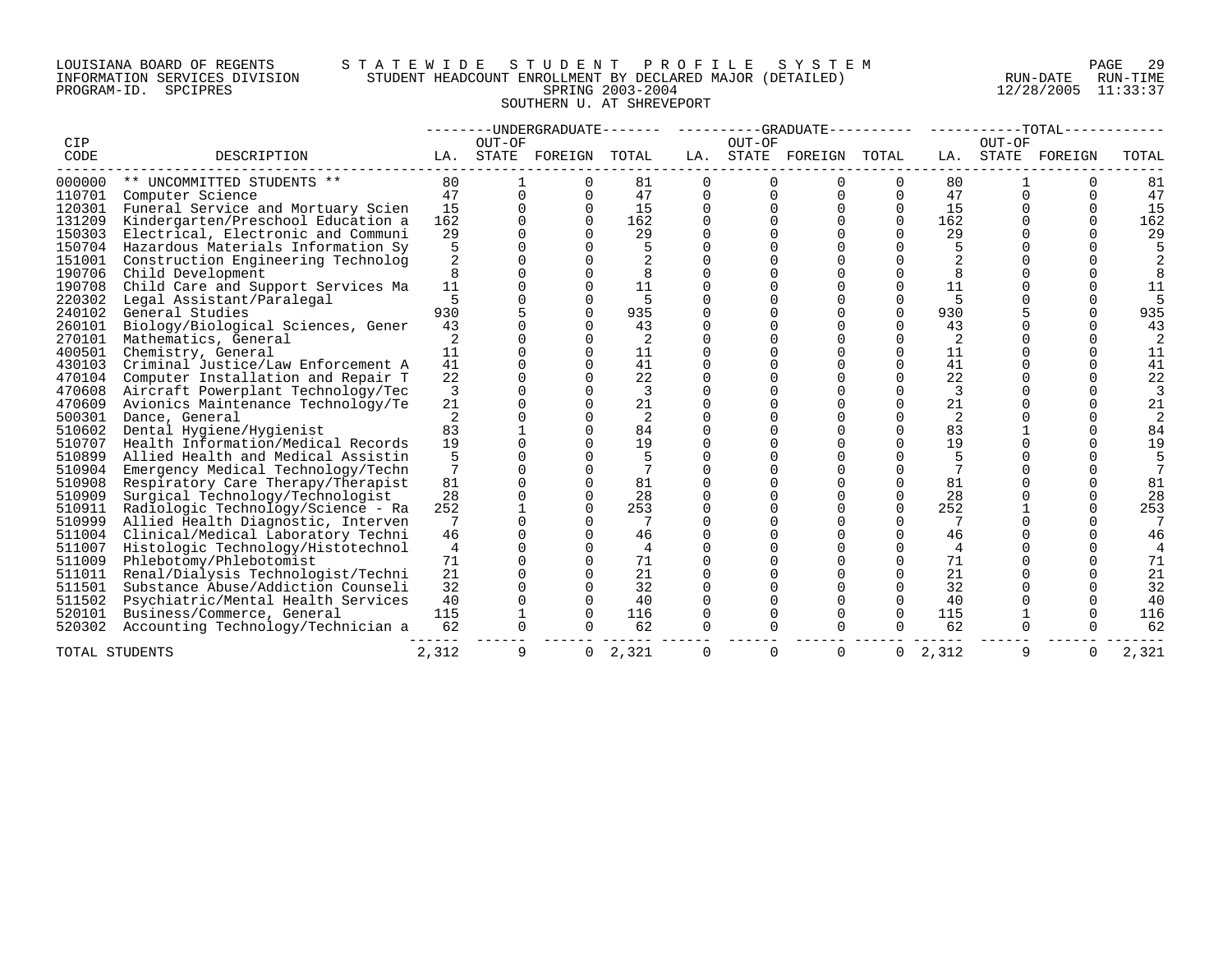# LOUISIANA BOARD OF REGENTS S T A T E W I D E S T U D E N T P R O F I L E S Y S T E M PAGE 30 INFORMATION SERVICES DIVISION STUDENT HEADCOUNT ENROLLMENT BY DECLARED MAJOR (DETAILED) RUN-DATE RUN-TIME PROGRAM-ID. SPCIPRES SPRING 2003-2004 12/28/2005 11:33:37 SOUTHERN LAW CENTER

|                         |    |        | --------UNDERGRADUATE------- |          |     |        | ----------GRADUATE---------- |        |     |        | -----------TOTAL------- |       |
|-------------------------|----|--------|------------------------------|----------|-----|--------|------------------------------|--------|-----|--------|-------------------------|-------|
| CIP                     |    | OUT-OF |                              |          |     | OUT-OF |                              |        |     | OUT-OF |                         |       |
| CODE<br>DESCRIPTION     | LA |        | STATE FOREIGN                | TOTAL    | LA. |        | STATE FOREIGN                | TOTAL  | LA. | STATE  | FOREIGN                 | TOTAL |
| 220101 Law (LLB., J.D.) |    |        |                              | $\Omega$ | 349 | 50     |                              | 10 409 | 349 | 50     | 10                      | -409  |
| TOTAL STUDENTS          |    |        |                              |          | 349 | 50     | 10                           | 409    | 349 | 50     | 10                      | 409   |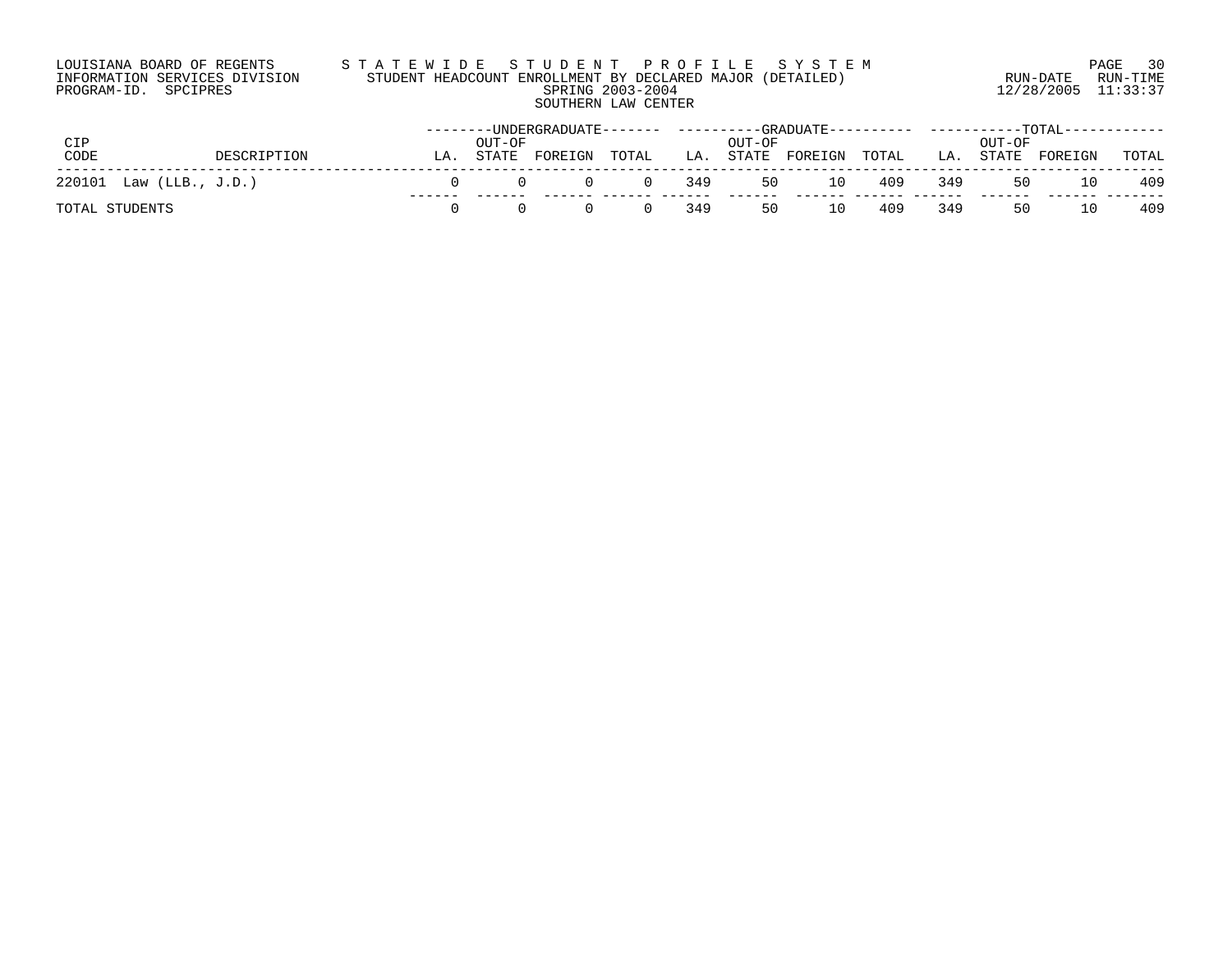# LOUISIANA BOARD OF REGENTS S T A T E W I D E S T U D E N T P R O F I L E S Y S T E M PAGE 31 INFORMATION SERVICES DIVISION STUDENT HEADCOUNT ENROLLMENT BY DECLARED MAJOR (DETAILED) RUN-DATE RUN-TIME PROGRAM-ID. SPCIPRES SPRING 2003-2004 12/28/2005 11:33:37 BATON ROUGE COMMUNITY COLLEGE

|                |                                    |       |        | -UNDERGRADUATE------- |       |     |        | -GRADUATE---------- |       |       |        | -TOTAL- |       |
|----------------|------------------------------------|-------|--------|-----------------------|-------|-----|--------|---------------------|-------|-------|--------|---------|-------|
| <b>CIP</b>     |                                    |       | OUT-OF |                       |       |     | OUT-OF |                     |       |       | OUT-OF |         |       |
| CODE           | DESCRIPTION                        | LA.   | STATE  | FOREIGN               | TOTAL | LA. | STATE  | FOREIGN             | TOTAL | LA.   | STATE  | FOREIGN | TOTAL |
| 000000         | ** UNCOMMITTED STUDENTS **         | 2,482 | 23     | 14                    | 2,519 |     |        |                     |       | 2,482 | 23     | 14      | 2,519 |
| 150699         | Industrial Production Technologies | 254   |        |                       | 254   |     |        |                     |       | 254   |        |         | 254   |
| 240101         | Liberal Arts and Sciences/Liberal  | 319   |        |                       | 319   |     |        |                     |       | 319   |        |         | 319   |
| 240102         | General Studies                    | 935   |        |                       | 939   |     |        |                     |       | 935   |        |         | 939   |
| 240199         | Liberal Arts and Sciences, General | 568   |        |                       | 568   |     |        |                     |       | 568   |        |         | 568   |
| 520101         | Business/Commerce, General         | 566   |        |                       | 569   |     |        |                     |       | 566   |        |         | 569   |
| TOTAL STUDENTS |                                    | 5,124 | 26     | 18                    | 5,168 |     |        |                     |       | 5,124 | 26     | 18      | 5,168 |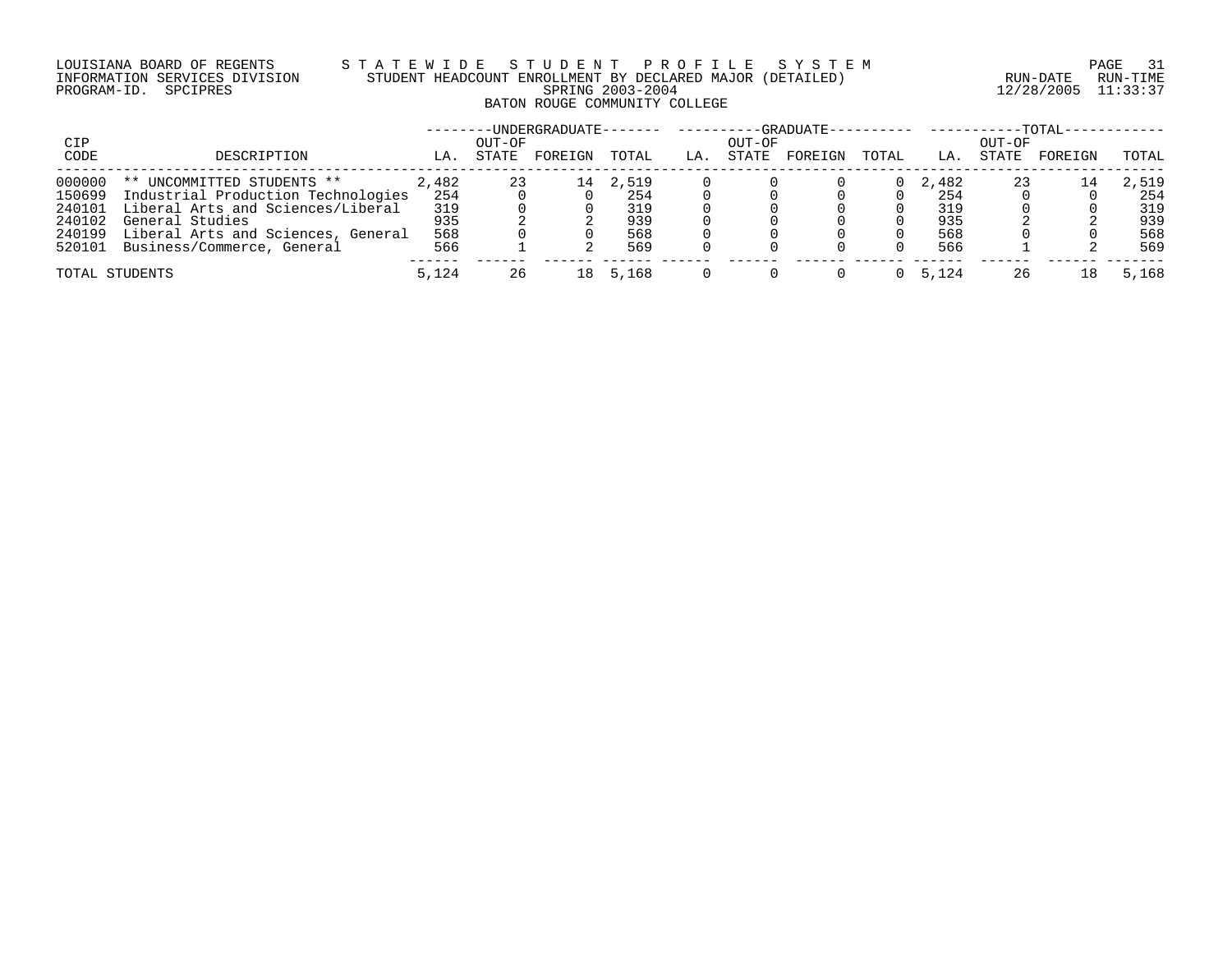## LOUISIANA BOARD OF REGENTS S T A T E W I D E S T U D E N T P R O F I L E S Y S T E M PAGE 32 INFORMATION SERVICES DIVISION STUDENT HEADCOUNT ENROLLMENT BY DECLARED MAJOR (DETAILED) RUN-DATE RUN-TIME PROGRAM-ID. SPCIPRES SPRING 2003-2004 12/28/2005 11:33:37 BOSSIER PARISH COMMUNITY COLLEGE

| CIP            |                                    |       | OUT-OF | --UNDERGRADUATE-- |       |     | ----------GRADUATE--<br>OUT-OF |         |       |       | OUT-OF | $-TOTAL-$ |       |
|----------------|------------------------------------|-------|--------|-------------------|-------|-----|--------------------------------|---------|-------|-------|--------|-----------|-------|
| CODE           | DESCRIPTION                        | LA.   | STATE  | FOREIGN           | TOTAL | LA. | STATE                          | FOREIGN | TOTAL | LA.   | STATE  | FOREIGN   | TOTAL |
| 000000         | ** UNCOMMITTED STUDENTS **         | 316   | 12     |                   | 329   |     |                                |         |       | 316   | 12     |           | 329   |
| 100203         | Recording Arts Technology/Technici | 146   |        |                   | 148   |     |                                |         |       | 146   |        |           | 148   |
| 110401         | Information Science/Studies        | 184   |        |                   | 186   |     |                                |         |       | 184   |        |           | 186   |
| 110801         | Web Page, Digital/Multimedia and I |       |        |                   |       |     |                                |         |       |       |        |           |       |
| 120503         | Culinary Arts/Chef Training        | 18    |        |                   | 18    |     |                                |         |       | 18    |        |           | 18    |
| 150612         | Industrial Technology/Technician   | 28    |        |                   | 28    |     |                                |         |       | 28    |        |           | 28    |
| 151399         | Drafting/Design Engineering Techno | 50    |        |                   | 51    |     |                                |         |       | 50    |        |           | 51    |
| 240000         | ** TRANSFER STUDENTS **            | 500   |        |                   | 512   |     |                                |         |       | 500   | 12     |           | 512   |
| 240102         | General Studies                    | 1,206 | 17     |                   | 1,230 |     |                                |         |       | 1,206 | 17     |           | 1,230 |
| 240199         | Liberal Arts and Sciences, General | 219   |        |                   | 223   |     |                                |         |       | 219   |        |           | 223   |
| 430104         | Criminal Justice/Safety Studies    | 238   |        |                   | 242   |     |                                |         |       | 238   |        |           | 242   |
| 470303         | Industrial Mechanics and Maintenan | 26    |        |                   | 26    |     |                                |         |       | 26    |        |           | 26    |
| 500501         | Drama and Dramatics/Theatre Arts,  | 24    |        |                   | 24    |     |                                |         |       | 24    |        |           | 24    |
| 510710         | Medical Office Assistant/Specialis | 45    |        |                   | 45    |     |                                |         |       | 45    |        |           | 45    |
| 510801         | Medical/Clinical Assistant         | 102   |        |                   | 104   |     |                                |         |       | 102   |        |           | 104   |
| 510805         | Pharmacy Technician/Assistant      | 75    |        |                   | 75    |     |                                |         |       | 75    |        |           | 75    |
| 510806         | Physical Therapist Assistant       | 274   |        |                   | 280   |     |                                |         |       | 274   |        |           | 280   |
| 510904         | Emergency Medical Technology/Techn | 85    |        |                   | 85    |     |                                |         |       | 85    |        |           | 85    |
| 510908         | Respiratory Care Therapy/Therapist | 185   |        |                   | 186   |     |                                |         |       | 185   |        |           | 186   |
| 510909         | Surgical Technology/Technologist   | 56    |        |                   | 56    |     |                                |         |       | 56    |        |           | 56    |
| 511009         | Phlebotomy/Phlebotomist            | 41    |        |                   | 42    |     |                                |         |       | 41    |        |           | 42    |
| 520101         | Business/Commerce, General         | 407   |        |                   | 412   |     |                                |         |       | 407   |        |           | 412   |
| 520201         | Business Administration and Manage |       |        |                   |       |     |                                |         |       |       |        |           |       |
| 520401         | Administrative Assistant and Secre | 21    |        |                   | 21    |     |                                |         |       | 21    |        |           | 21    |
| TOTAL STUDENTS |                                    | 4,257 | 66     | 11                | 4,334 |     | 0                              |         | 0     | 4,257 | 66     | 11        | 4,334 |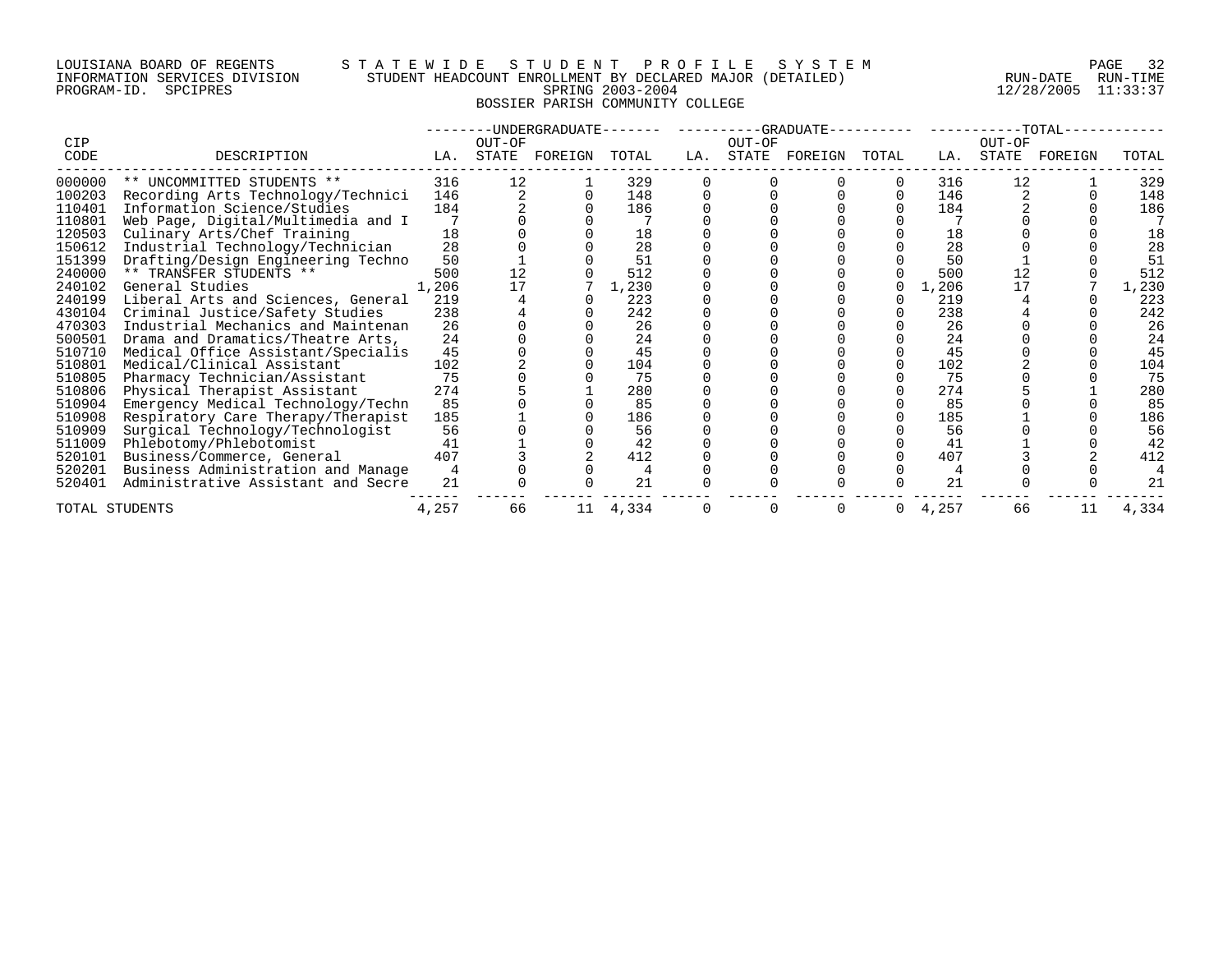## LOUISIANA BOARD OF REGENTS S T A T E W I D E S T U D E N T P R O F I L E S Y S T E M PAGE 33 INFORMATION SERVICES DIVISION STUDENT HEADCOUNT ENROLLMENT BY DECLARED MAJOR (DETAILED) RUN-DATE RUN-TIME PROGRAM-ID. SPCIPRES SPRING 2003-2004 12/28/2005 11:33:37 DELGADO COMMUNITY COLLEGE

|        |                                           |              |                |                          |                |             |                |                         |              |                 |              | --------UNDERGRADUATE------- ---------GRADUATE---------- -----------TOTAL------- |       |
|--------|-------------------------------------------|--------------|----------------|--------------------------|----------------|-------------|----------------|-------------------------|--------------|-----------------|--------------|----------------------------------------------------------------------------------|-------|
| CIP    |                                           |              | OUT-OF         |                          |                |             | OUT-OF         |                         |              |                 | OUT-OF       |                                                                                  |       |
| CODE   | DESCRIPTION                               |              |                | LA. STATE FOREIGN TOTAL  |                |             |                | LA. STATE FOREIGN TOTAL |              |                 |              | LA. STATE FOREIGN                                                                | TOTAL |
| 000000 | ** UNCOMMITTED STUDENTS **                | 1,015        | 54             |                          | 87 1,156       | $\mathbf 0$ | $\overline{0}$ | $\overline{0}$          |              | $0 \quad 1,015$ | 54           | 87                                                                               | 1,156 |
|        | 010601 Applied Horticulture/Horticulture  | 41           |                | $\mathbf{1}$<br>$\Omega$ | -42            | 0           | $\overline{0}$ | $\overline{0}$          | $\Omega$     | 41              | $\mathbf{1}$ | $\Omega$                                                                         | 42    |
| 099999 |                                           | 201          | $\mathbf{1}$   | 2                        | 204            | 0           | $\mathbf 0$    | $\overline{0}$          | $\mathbf 0$  | 201             | $\mathbf{1}$ | 2                                                                                | 204   |
| 110103 | Communication, Journalism, and Rel        | 32           | $\Omega$       | $\overline{1}$           | 33             | $\Omega$    | $\Omega$       | $\Omega$                | $\Omega$     | 32              | $\Omega$     | $\mathbf{1}$                                                                     | 33    |
|        | Information Technology                    | 463          | $\mathbf{1}$   | $7\phantom{.0}$          |                | $\Omega$    |                | $\Omega$                | $\Omega$     |                 | $\mathbf{1}$ | $7\phantom{.}$                                                                   |       |
| 110301 | Data Processing and Data Processin        |              |                |                          | 471            |             | $\Omega$       |                         |              | 463             |              |                                                                                  | 471   |
| 110901 | Computer Systems Networking and Te        | 216          | 3              | 7                        | 226            | 0           | $\mathbf 0$    | $\mathbf 0$             | $\mathbf{0}$ | 216             | 3            | 7                                                                                | 226   |
| 120301 | Funeral Service and Mortuary Scien        | 158          | 3              | $\Omega$                 | 161            | $\Omega$    | $\Omega$       | $\Omega$                | $\Omega$     | 158             |              | $\Omega$                                                                         | 161   |
| 120501 | Baking and Pastry Arts/Baker/Pastr        | 1            | 0              | $\mathbf 0$              | $\overline{1}$ | $\Omega$    | $\Omega$       | $\Omega$                | $\Omega$     | 1               | $\mathbf 0$  | $\Omega$                                                                         | 1     |
| 120503 | Culinary Arts/Chef Training               | 181          | 8              | 2                        | 191            | $\Omega$    | $\Omega$       | $\Omega$                | $\Omega$     | 181             | 8            | 2                                                                                | 191   |
| 120508 | Institutional Food Workers                | 15           | $\overline{c}$ | $\mathbf 0$              | 17             | $\mathbf 0$ | 0              | $\mathbf 0$             | $\Omega$     | 15              | 2            | $\mathbf 0$                                                                      | 17    |
| 131210 | Early Childhood Education and Teac        | 803          | 5              | 2                        | 810            | 0           | $\Omega$       | 0                       | 0            | 803             | 5            | 2                                                                                | 810   |
|        | 150101 Architectural Engineering Technolo | 104          | $\mathbf 1$    | 2                        | 107            | $\Omega$    | $\Omega$       | $\Omega$                | $\Omega$     | 104             |              | 2                                                                                | 107   |
| 150201 | Civil Engineering Technology/Techn        | 58           | $\mathbf{1}$   | $\Omega$                 | 59             | $\Omega$    | $\Omega$       | $\Omega$                | $\Omega$     | 58              | $\mathbf{1}$ | $\Omega$                                                                         | 59    |
| 150303 | Electrical, Electronic and Communi        | 143          | $\Omega$       | 4                        | 147            | $\Omega$    | $\Omega$       | $\Omega$                | $\Omega$     | 143             | $\Omega$     | 4                                                                                | 147   |
| 150401 | Biomedical Technology/Technician          | 58           | $\mathbf 0$    | $\mathbf 0$              | 58             | $\Omega$    | $\Omega$       | $\mathbf 0$             | $\Omega$     | 58              | $\Omega$     | $\mathbf 0$                                                                      | 58    |
| 150701 | Occupational Safety and Health Tec        | 22           | 1              | 0                        | 23             | $\Omega$    | $\Omega$       | $\mathbf 0$             | $\Omega$     | 22              |              | 0                                                                                | 23    |
| 151201 | Computer Engineering Technology/Te        | 12           | $\Omega$       | $\Omega$                 | 12             | $\Omega$    | $\Omega$       | $\Omega$                | $\Omega$     | 12              | $\Omega$     | $\Omega$                                                                         | 12    |
| 151301 | Drafting and Design Technology/Tec        | 90           | $\Omega$       | 2                        | 92             | $\Omega$    | $\Omega$       | $\Omega$                | $\Omega$     | 90              | $\Omega$     | 2                                                                                | 92    |
| 161603 | Sign Language Interpretation and T        | 96           | 3              | $\mathbf 0$              | 99             | $\mathbf 0$ | 0              | $\mathbf 0$             | $\Omega$     | 96              | 3            | $\mathbf 0$                                                                      | 99    |
| 220301 | Legal Administrative Assistant/Sec        | 96           | 2              | $\Omega$                 | 98             | $\Omega$    | $\Omega$       | $\Omega$                | $\Omega$     | 96              | 2            | $\Omega$                                                                         | 98    |
| 240102 | General Studies                           | 1,523        | 47             | 4                        | 1,574          | $\Omega$    | 0              | $\mathbf 0$             | $\mathbf 0$  | 1,523           | 47           | 4                                                                                | 1,574 |
| 240199 | Liberal Arts and Sciences, General        | 261          | 5              | 5                        | 271            | $\Omega$    | $\Omega$       | $\Omega$                | $\Omega$     | 261             | -5           | 5                                                                                | 271   |
|        | 430107 Criminal Justice/Police Science    | 554          | $12 \,$        | $\overline{3}$           | 569            | $\Omega$    | $\Omega$       | $\Omega$                | $\Omega$     | 554             | 12           | 3                                                                                | 569   |
| 430201 | Fire Protection and Safety Technol        | 122          | $\overline{0}$ | $\mathbf 0$              | 122            | 0           | $\Omega$       | $\mathbf 0$             | $\mathbf 0$  | 122             | 0            | 0                                                                                | 122   |
| 460201 | Carpentry/Carpenter                       | 20           | $\Omega$       | $\Omega$                 | 20             | $\Omega$    | $\Omega$       | $\Omega$                | $\Omega$     | 20              | $\Omega$     | $\Omega$                                                                         | 20    |
| 460302 | Electrician                               | 16           | $\Omega$       | $\Omega$                 | 16             | $\Omega$    | $\Omega$       | $\Omega$                | $\Omega$     | 16              | $\Omega$     | $\Omega$                                                                         | 16    |
| 460412 | Building/Construction Site Managem        | 13           | $\Omega$       | $\Omega$                 | 13             | $\Omega$    | $\Omega$       | $\Omega$                | $\Omega$     | 13              | $\Omega$     | $\Omega$                                                                         | 13    |
| 470101 | Electrical/Electronics Equipment I        | 33           | $\mathbf 0$    | $\mathbf 0$              | 33             | $\mathbf 0$ | $\Omega$       | $\mathbf 0$             | $\Omega$     | 33              | $\Omega$     | $\mathbf 0$                                                                      | 33    |
| 470199 | Electrical/Electronics Maintenance        | 84           | $\mathbf 0$    | 0                        | 84             | $\Omega$    | 0              | 0                       | $\mathbf 0$  | 84              | 0            | 0                                                                                | 84    |
| 470201 | Heating, Air Conditioning, Ventila        | $\mathbf{1}$ | $\Omega$       | $\Omega$                 | $\mathbf{1}$   | $\Omega$    | $\Omega$       | $\Omega$                | $\Omega$     | 1               | $\Omega$     | $\Omega$                                                                         | 1     |
| 470604 | Automobile/Automotive Mechanics Te        | 170          | 5              | $\mathbf{1}$             | 176            | $\Omega$    | $\Omega$       | $\Omega$                | $\Omega$     | 170             | 5            | $\mathbf{1}$                                                                     | 176   |
| 480501 | Machine Tool Technology/Machinist         | 4            | $\mathbf 0$    | $\Omega$                 | $\overline{4}$ | $\Omega$    | $\Omega$       | $\Omega$                | $\Omega$     | 4               | $\Omega$     | $\Omega$                                                                         | 4     |
| 480503 | Machine Shop Technology/Assistant         | 14           | $\mathbf 1$    | $\Omega$                 | 15             | $\mathbf 0$ | $\Omega$       | $\mathbf 0$             | $\Omega$     | 14              |              | $\Omega$                                                                         | 15    |
| 500402 | Commercial and Advertising Art            | 1            | $\mathbf 0$    | $\Omega$                 | $\mathbf{1}$   | $\Omega$    | 0              | $\mathbf 0$             | 0            | 1               | 0            | 0                                                                                | 1     |
| 500408 | Interior Design                           | 190          | $\mathbf{1}$   | 2                        | 193            | $\Omega$    | $\Omega$       | $\Omega$                | $\Omega$     | 190             | $\mathbf{1}$ | 2                                                                                | 193   |
| 500409 | Graphic Design                            | 185          | 3              | 4                        | 192            | $\Omega$    | $\Omega$       | $\Omega$                | $\Omega$     | 185             | 3            | 4                                                                                | 192   |
| 500702 | Fine/Studio Arts, General                 | 123          | 3              | $\mathbf{1}$             | 127            | $\mathbf 0$ | 0              | $\mathbf 0$             | $\mathbf 0$  | 123             | 3            | 1                                                                                | 127   |
| 500901 | Music, General                            | 127          | 3              | 4                        | 134            | $\Omega$    | $\Omega$       | $\Omega$                | $\Omega$     | 127             | 3            | 4                                                                                | 134   |
| 510602 | Dental Hygiene/Hygienist                  | 18           | 1              | $\Omega$                 | 19             | $\Omega$    | $\Omega$       | $\Omega$                | $\Omega$     | 18              | 1            | $\mathbf 0$                                                                      | 19    |
| 510603 | Dental Laboratory Technology/Techn        | 30           | $\Omega$       | $\Omega$                 | 30             | $\Omega$    | $\Omega$       | $\Omega$                | $\Omega$     | 30              | $\Omega$     | $\Omega$                                                                         | 30    |
| 510707 | Health Information/Medical Records        | 188          | $\mathbf 0$    | $\Omega$                 | 188            | $\Omega$    | $\Omega$       | $\Omega$                | $\Omega$     | 188             | $\Omega$     | $\Omega$                                                                         | 188   |
| 510803 | Occupational Therapist Assistant          | 45           | 3              | 0                        | 48             | $\Omega$    | 0              | 0                       | $\mathbf 0$  | 45              | 3            | 0                                                                                | 48    |
| 510805 | Pharmacy Technician/Assistant             | 239          | 5              | 1                        | 245            | $\Omega$    | $\Omega$       | $\Omega$                | $\Omega$     | 239             | 5            | 1                                                                                | 245   |
| 510806 | Physical Therapist Assistant              | 297          | 5              | $\Omega$                 | 302            | $\Omega$    | $\Omega$       | $\Omega$                | $\Omega$     | 297             |              | $\Omega$                                                                         | 302   |
| 510904 | Emergency Medical Technology/Techn        | 95           | $\overline{3}$ | $\Omega$                 | 98             | $\Omega$    | $\Omega$       | $\Omega$                | $\Omega$     | 95              | 3            | $\Omega$                                                                         | 98    |
| 510905 | Nuclear Medical Technology/Technol        | 31           | $\overline{4}$ | $\mathbf 0$              | 35             | $\mathbf 0$ | $\Omega$       | $\mathbf 0$             | $\Omega$     | 31              |              | $\mathbf 0$                                                                      | 35    |
| 510907 | Medical Radiologic Technology/Scie        | 68           | 1              | 1                        | 70             | 0           | 0              | 0                       | 0            | 68              |              | 1                                                                                | 70    |
| 510908 | Respiratory Care Therapy/Therapist        | 164          | $\Omega$       | $\Omega$                 | 164            | $\Omega$    | $\Omega$       | $\Omega$                | $\Omega$     | 164             | $\Omega$     | $\Omega$                                                                         | 164   |
| 510909 | Surgical Technology/Technologist          | 231          | $\mathbf{1}$   | $\Omega$                 | 232            | $\Omega$    | $\Omega$       | $\Omega$                | $\Omega$     | 231             | $\mathbf{1}$ | $\Omega$                                                                         | 232   |
| 510910 | Diagnostic Medical Sonography/Sono        | 92           | $\mathbf{1}$   | $\cap$                   | 93             | $\cap$      | $\Omega$       | $\cap$                  | $\cap$       | 92              |              | $\Omega$                                                                         | 93    |
|        |                                           |              |                |                          |                |             |                |                         |              |                 |              |                                                                                  |       |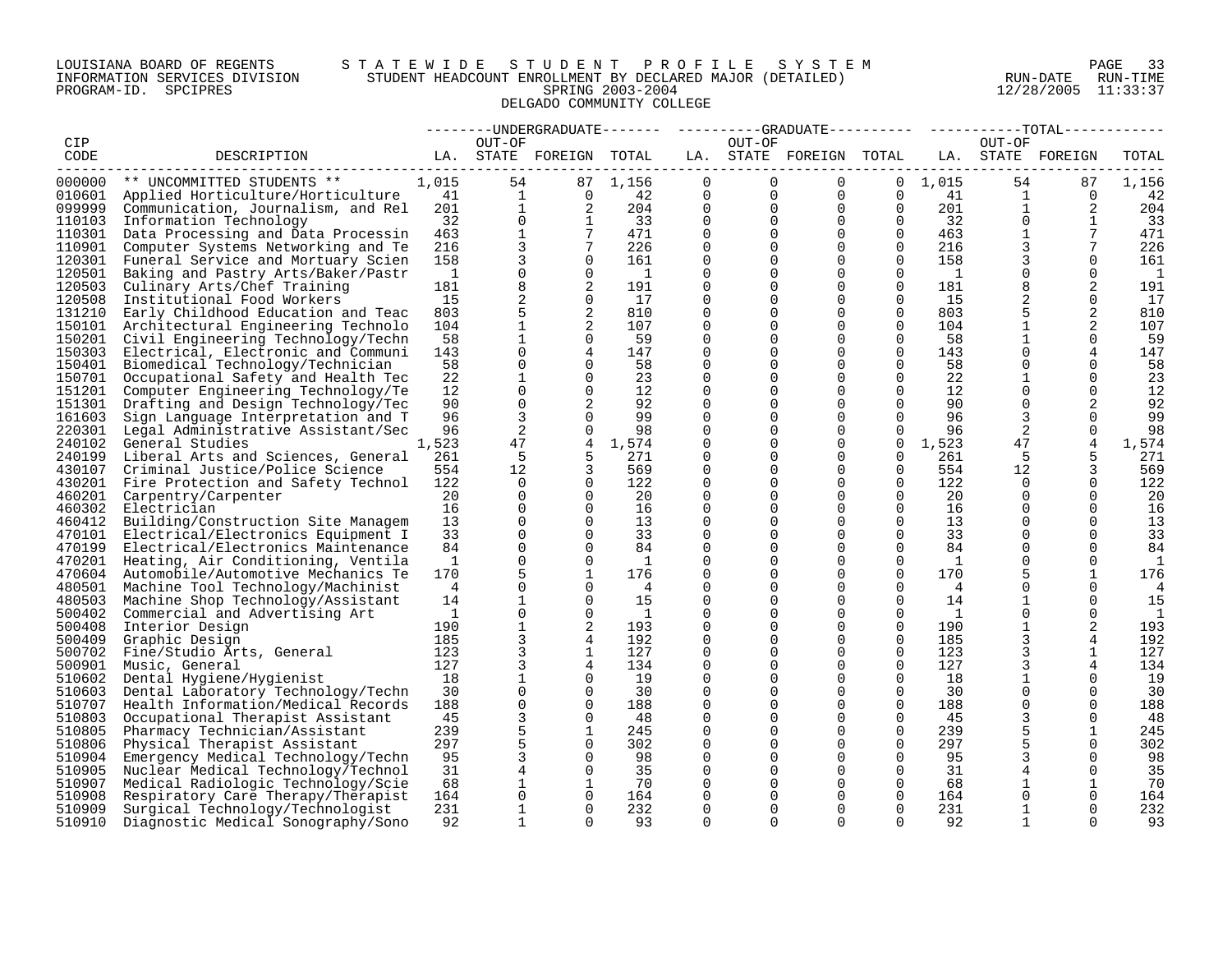## LOUISIANA BOARD OF REGENTS S T A T E W I D E S T U D E N T P R O F I L E S Y S T E M PAGE 34 INFORMATION SERVICES DIVISION STUDENT HEADCOUNT ENROLLMENT BY DECLARED MAJOR (DETAILED) RUN-DATE RUN-TIME PROGRAM-ID. SPCIPRES SPRING 2003-2004 12/28/2005 11:33:37 DELGADO COMMUNITY COLLEGE

| <b>CIP</b>                           |                                                                                                                                           |                        | OUT-OF   | -UNDERGRADUATE- |                        |     | OUT-OF | -GRADUATE- |          |                       | OUT-OF | -TOTAL- |                        |
|--------------------------------------|-------------------------------------------------------------------------------------------------------------------------------------------|------------------------|----------|-----------------|------------------------|-----|--------|------------|----------|-----------------------|--------|---------|------------------------|
| CODE                                 | DESCRIPTION                                                                                                                               | LA.                    | STATE    | FOREIGN         | TOTAL                  | LA. | STATE  | FOREIGN    | TOTAL    | LA.                   | STATE  | FOREIGN | TOTAL                  |
| 510911<br>511004<br>511601           | Radiologic Technology/Science - Ra 1,215<br>Clinical/Medical Laboratory Techni<br>Nursing/Registered Nurse (RN, ASN, 3,630)               | -134                   | 12<br>37 | 14              | 1,228<br>134<br>3,681  |     |        |            | $\Omega$ | 1,215<br>134<br>3,630 |        | 14      | 1,228<br>134<br>3,681  |
| 511613<br>511803<br>513103           | Licensed Practical/Vocational Nurs<br>Ophthalmic Technician/Technologist<br>Dietetic Technician (DTR)                                     | 244<br>15<br>57        |          |                 | 248<br>58              |     |        |            |          | 244<br>15             |        |         | 248<br>15<br>58        |
| 513501<br>520101<br>520201           | Massage Therapy/Therapeutic Massag<br>Business/Commerce, General<br>Business Administration and Manage                                    | 16<br>762<br>465       |          |                 | 774<br>477             |     |        |            |          | 16<br>762<br>465      |        |         | 17<br>774<br>477       |
| 520302<br>520401<br>520901<br>522001 | Accounting Technology/Technician a<br>Administrative Assistant and Secre<br>Hospitality Administration/Managem<br>Construction Management | 476<br>137<br>71<br>29 |          |                 | 481<br>139<br>82<br>32 |     |        |            |          | 476<br>137<br>29      |        |         | 481<br>139<br>82<br>32 |
| TOTAL STUDENTS                       |                                                                                                                                           | 15,995                 | 256      |                 | 191 16,442             |     |        |            |          | 0, 15, 995            | 256    | 191     | 16,442                 |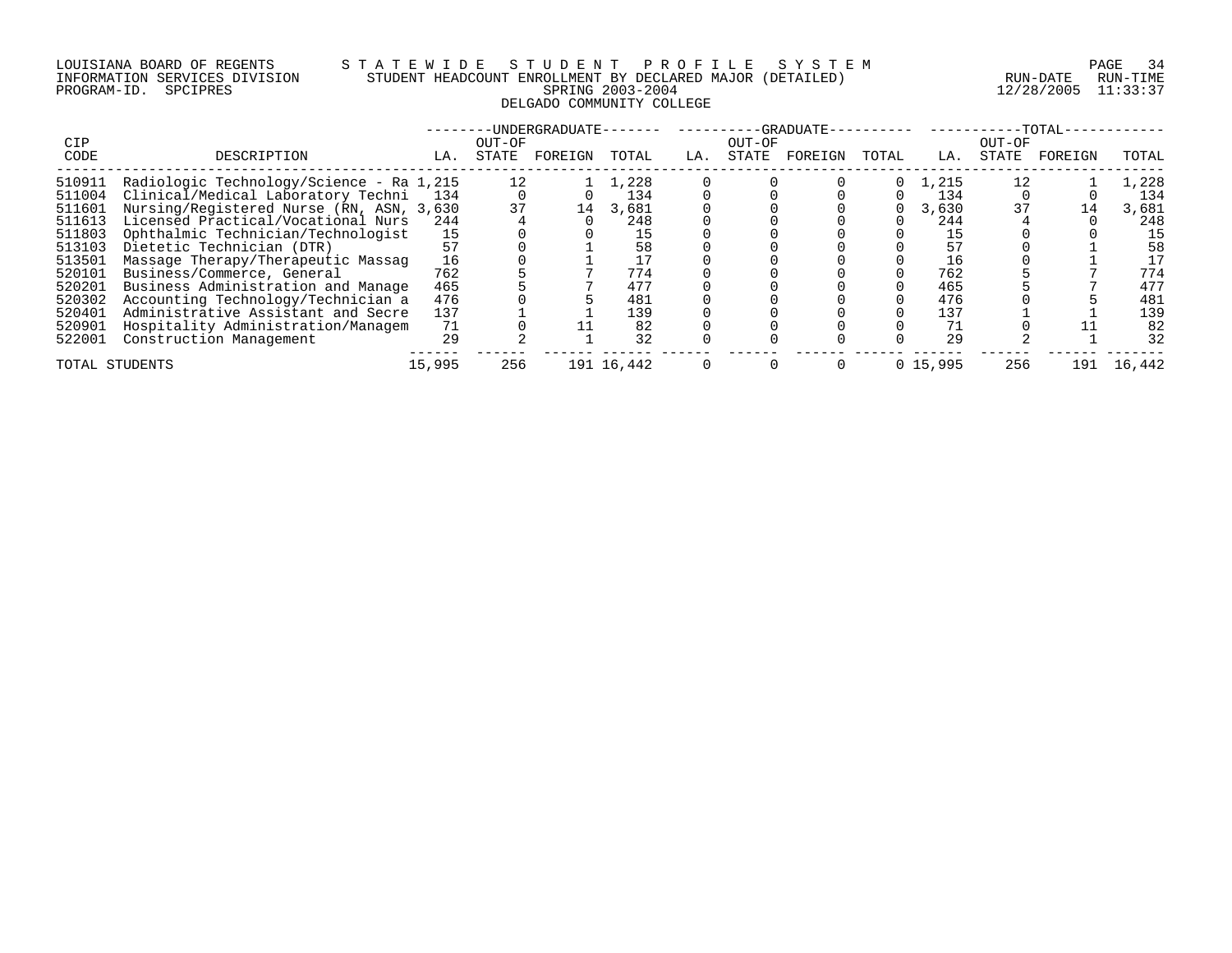## LOUISIANA BOARD OF REGENTS S T A T E W I D E S T U D E N T P R O F I L E S Y S T E M PAGE 35 INFORMATION SERVICES DIVISION STUDENT HEADCOUNT ENROLLMENT BY DECLARED MAJOR (DETAILED) RUN-DATE RUN-TIME PROGRAM-ID. SPCIPRES SPRING 2003-2004 12/28/2005 11:33:37 ELAINE P. NUNEZ COMMUN. COLLEGE

|                |                                    |       | --UNDERGRADUATE------- |               |       |     | ----------GRADUATE- |         |          |       | $-TOTAL-$       |         |       |  |
|----------------|------------------------------------|-------|------------------------|---------------|-------|-----|---------------------|---------|----------|-------|-----------------|---------|-------|--|
| CIP<br>CODE    | DESCRIPTION                        | LA.   | OUT-OF                 | STATE FOREIGN | TOTAL | LA. | OUT-OF<br>STATE     | FOREIGN | TOTAL    | LA.   | OUT-OF<br>STATE | FOREIGN | TOTAL |  |
| 000000         | ** UNCOMMITTED STUDENTS **         | 276   |                        |               | 276   |     |                     |         |          | 276   |                 |         | 276   |  |
| 110401         | Information Science/Studies        | 58    |                        |               | 58    |     |                     |         |          | 58    |                 |         | 58    |  |
| 110701         | Computer Science                   | 35    |                        |               | 35    |     |                     |         |          | 35    |                 |         | 35    |  |
| 120503         | Culinary Arts/Chef Training        | 50    |                        |               | 50    |     |                     |         |          | 50    |                 |         | 50    |  |
| 131209         | Kindergarten/Preschool Education a | 121   |                        |               | 121   |     |                     |         | $\Omega$ | 121   |                 |         | 121   |  |
| 150507         | Environmental Engineering Technolo | 15    |                        |               | 15    |     |                     |         |          | 15    |                 |         | 15    |  |
| 150612         | Industrial Technology/Technician   |       |                        |               |       |     |                     |         |          |       |                 |         |       |  |
| 151202         | Computer Technology/Computer Syste | 93    |                        |               | 93    |     |                     |         |          | 93    |                 |         | 93    |  |
| 151301         | Drafting and Design Technology/Tec | 45    |                        |               | 45    |     |                     |         |          | 45    |                 |         | 45    |  |
| 220302         | Legal Assistant/Paralegal          | 88    |                        |               | 88    |     |                     |         |          | 88    |                 |         | 88    |  |
| 240101         | Liberal Arts and Sciences/Liberal  | 15    |                        |               | 15    |     |                     |         | 0        | 15    |                 |         | 15    |  |
| 240102         | General Studies                    | 444   |                        |               | 444   |     |                     |         | 0        | 444   |                 |         | 444   |  |
| 240199         | Liberal Arts and Sciences, General | 53    |                        |               | 53    |     |                     |         |          | 53    |                 |         | 53    |  |
| 261201         | Biotechnology                      |       |                        |               |       |     |                     |         |          |       |                 |         |       |  |
| 460302         | Electrician                        | 34    |                        |               | 34    |     |                     |         |          | 34    |                 |         | 34    |  |
| 470201         | Heating, Air Conditioning, Ventila | 58    |                        |               | 58    |     |                     |         |          | 58    |                 |         | 58    |  |
| 480503         | Machine Shop Technology/Assistant  | 13    |                        |               | 13    |     |                     |         |          | 13    |                 |         | 13    |  |
| 480508         | Welding Technology/Welder          | 17    |                        |               | 17    |     |                     |         |          | 17    |                 |         | 17    |  |
| 510705         | Medical Office Management/Administ | 75    |                        |               | 75    |     |                     |         |          | 75    |                 |         | 75    |  |
| 510808         | Veterinary/Animal Health Technolog | 24    |                        |               | 24    |     |                     |         |          | 24    |                 |         | 24    |  |
| 510904         | Emergency Medical Technology/Techn | 40    |                        |               | 40    |     |                     |         |          | 40    |                 |         | 40    |  |
| 511613         | Licensed Practical/Vocational Nurs | 403   |                        |               | 403   |     |                     |         |          | 403   |                 |         | 403   |  |
| 511614         | Nurse/Nursing Assistant/Aide and P | 15    |                        |               | 15    |     |                     |         |          | 15    |                 |         | 15    |  |
| 511801         | Opticianry/Ophthalmic Dispensing O | 2     |                        |               |       |     |                     |         |          |       |                 |         |       |  |
| 520101         | Business/Commerce, General         | 62    |                        |               | 62    |     |                     |         |          | 62    |                 |         | 62    |  |
| 520201         | Business Administration and Manage | 93    |                        |               | 93    |     |                     |         |          | 93    |                 |         | 93    |  |
| 520301         | Accounting                         | 23    |                        |               | 23    |     |                     |         |          | 23    |                 |         | 23    |  |
| 520302         | Accounting Technology/Technician a | 38    |                        |               | 38    |     |                     |         |          | 38    |                 |         | 38    |  |
| 520401         | Administrative Assistant and Secre | 68    |                        |               | 68    |     |                     |         |          | 68    |                 |         | 68    |  |
| TOTAL STUDENTS |                                    | 2,265 | O                      | 0             | 2,265 |     | O                   |         | 0        | 2,265 |                 |         | 2,265 |  |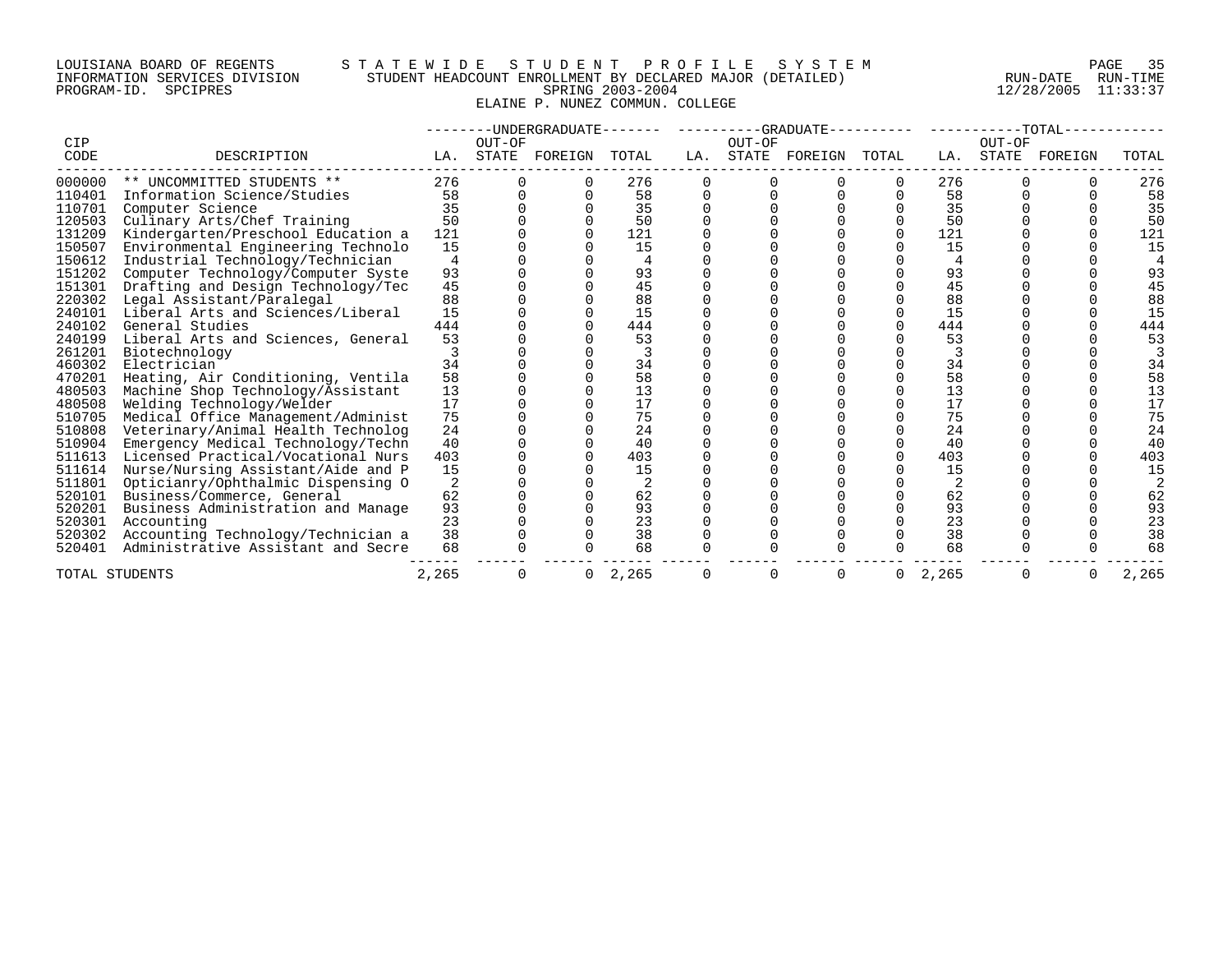## LOUISIANA BOARD OF REGENTS S T A T E W I D E S T U D E N T P R O F I L E S Y S T E M PAGE 36 INFORMATION SERVICES DIVISION STUDENT HEADCOUNT ENROLLMENT BY DECLARED MAJOR (DETAILED) RUN-DATE RUN-TIME PROGRAM-ID. SPCIPRES SPRING 2003-2004 12/28/2005 11:33:37 RIVER PARISHES COMMUNITY COLLEGE

|                |                                           | -UNDERGRADUATE------- |        |         |       |     |        | -GRADUATE--- |       | -TOTAL - |        |         |       |  |
|----------------|-------------------------------------------|-----------------------|--------|---------|-------|-----|--------|--------------|-------|----------|--------|---------|-------|--|
| CIP            |                                           |                       | OUT-OF |         |       |     | OUT-OF |              |       |          | OUT-OF |         |       |  |
| CODE           | DESCRIPTION                               | LA.                   | STATE  | FOREIGN | TOTAL | LA. | STATE  | FOREIGN      | TOTAL | LA.      | STATE  | FOREIGN | TOTAL |  |
| 000000         | ** UNCOMMITTED STUDENTS **                | 303                   |        |         | 303   |     |        |              |       | 303      |        |         | 303   |  |
| 240101         | Liberal Arts and Sciences/Liberal         | 13                    |        |         |       |     |        |              |       |          |        |         | 13    |  |
| 240102         | General Studies                           | 371                   |        |         | 371   |     |        |              |       | 371      |        |         | 371   |  |
|                | 240199 Liberal Arts and Sciences, General |                       |        |         |       |     |        |              |       |          |        |         | 11    |  |
| TOTAL STUDENTS |                                           | 698                   |        |         | 698   |     |        |              |       | 698      |        |         | 698   |  |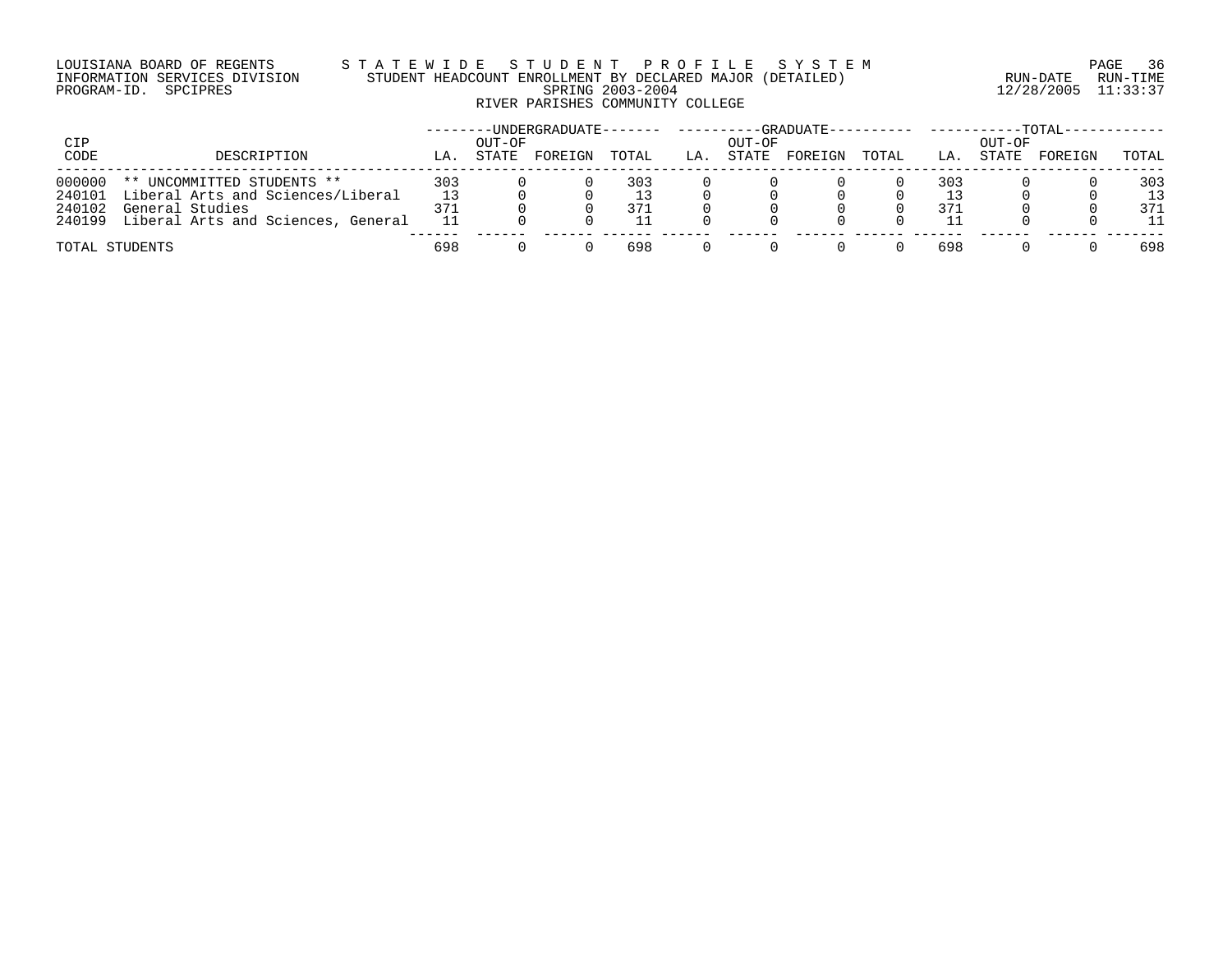#### LOUISIANA BOARD OF REGENTS S T A T E W I D E S T U D E N T P R O F I L E S Y S T E M PAGE 37 INFORMATION SERVICES DIVISION STUDENT HEADCOUNT ENROLLMENT BY DECLARED MAJOR (DETAILED) RUN-DATE RUN-TIME PROGRAM-ID. SPCIPRES SPRING 2003-2004 12/28/2005 11:33:37 SOUTH LA. COMMUNITY COLLEGE

|        |                                    |       |        | -UNDERGRADUATE------- |       |     |        | $-$ GRADUATE $-$ |       |       |        | $-TOTAL-$ |       |
|--------|------------------------------------|-------|--------|-----------------------|-------|-----|--------|------------------|-------|-------|--------|-----------|-------|
| CIP    |                                    |       | OUT-OF |                       |       |     | OUT-OF |                  |       |       | OUT-OF |           |       |
| CODE   | DESCRIPTION                        | LA.   | STATE  | FOREIGN               | TOTAL | LA. | STATE  | FOREIGN          | TOTAL | LA.   | STATE  | FOREIGN   | TOTAL |
| 000000 | ** UNCOMMITTED STUDENTS **         | 890   |        |                       | 895   |     |        |                  |       | 890   |        |           | 895   |
| 131209 | Kindergarten/Preschool Education a | 233   |        |                       | 234   |     |        |                  |       | 233   |        |           | 234   |
| 150612 | Industrial Technology/Technician   | 45    |        |                       |       |     |        |                  |       |       |        |           | 45    |
| 240101 | Liberal Arts and Sciences/Liberal  | 30    |        |                       |       |     |        |                  |       | 30    |        |           | 30    |
| 240102 | General Studies                    | 134   |        |                       | 134   |     |        |                  |       | 134   |        |           | 134   |
| 430104 | Criminal Justice/Safety Studies    | 53    |        |                       |       |     |        |                  |       |       |        |           | 53    |
| 510904 | Emergency Medical Technology/Techn | 337   |        |                       | 342   |     |        |                  |       | 337   |        |           | 342   |
| 520101 | Business/Commerce, General         | 114   |        |                       | 115   |     |        |                  |       | 114   |        |           | 115   |
|        | TOTAL STUDENTS                     | 1,836 |        |                       | 1,848 |     |        |                  |       | 1,836 |        |           | .848  |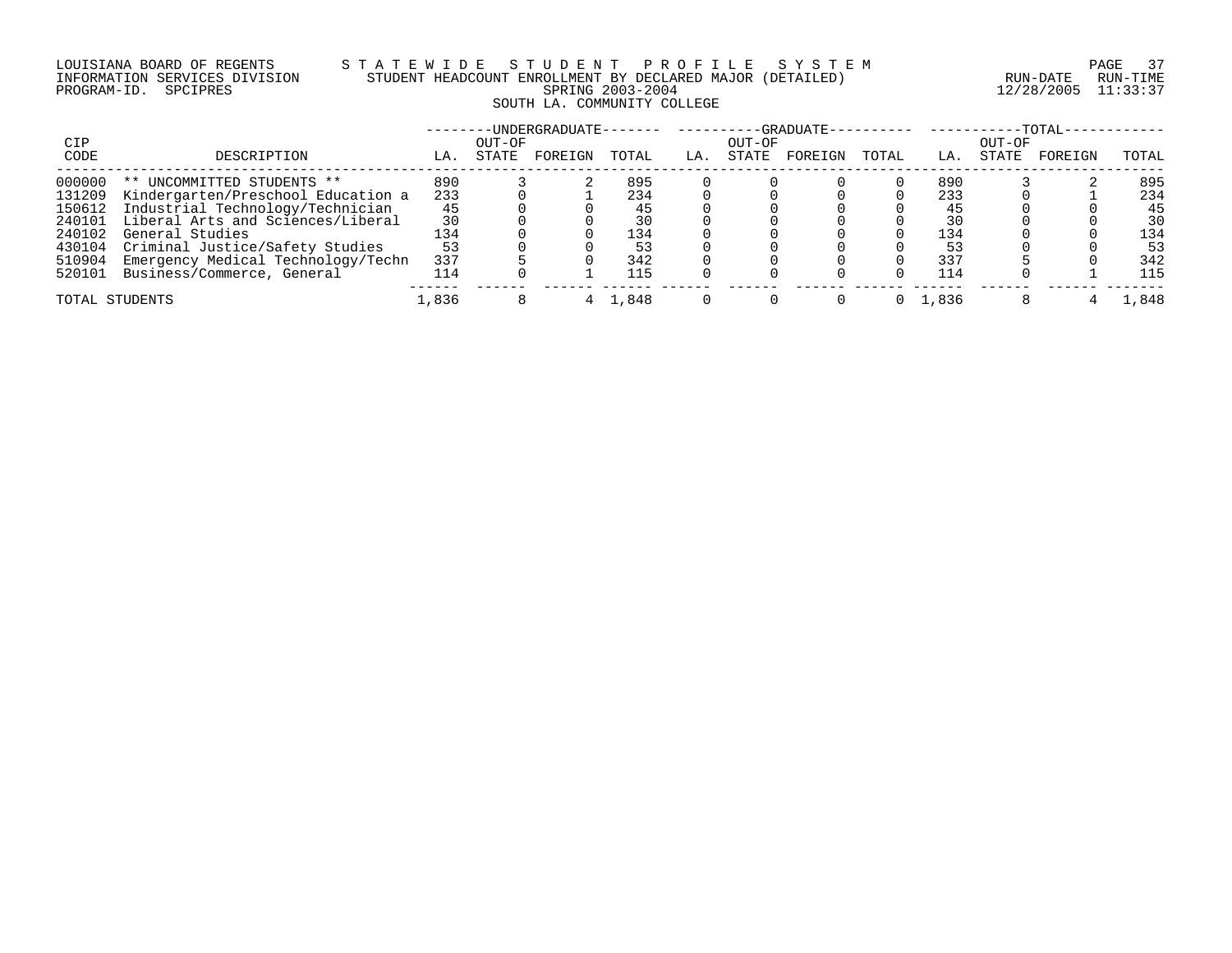#### LOUISIANA BOARD OF REGENTS S T A T E W I D E S T U D E N T P R O F I L E S Y S T E M PAGE 38 INFORMATION SERVICES DIVISION STUDENT HEADCOUNT ENROLLMENT BY DECLARED MAJOR (DETAILED) RUN-DATE RUN-TIME PROGRAM-ID. SPCIPRES SPRING 2003-2004 12/28/2005 11:33:37 LA. DELTA COMMUNITY COLLEGE

|                |                                    |     |                 | -UNDERGRADUATE- |       |     |                 | $-GRADIIATE-$ |       |     |                 | $-TOTAL-$ |       |
|----------------|------------------------------------|-----|-----------------|-----------------|-------|-----|-----------------|---------------|-------|-----|-----------------|-----------|-------|
| CIP<br>CODE    | DESCRIPTION                        | LA. | OUT-OF<br>STATE | FOREIGN         | TOTAL | LA. | OUT-OF<br>STATE | FOREIGN       | TOTAL | LA. | OUT-OF<br>STATE | FOREIGN   | TOTAL |
| 000000         | ** UNCOMMITTED STUDENTS **         | 489 |                 |                 | 489   |     |                 |               |       | 489 |                 |           | 489   |
| 131209         | Kindergarten/Preschool Education a | 21  |                 |                 |       |     |                 |               |       |     |                 |           | 21    |
| 240101         | Liberal Arts and Sciences/Liberal  | 20  |                 |                 | 20    |     |                 |               |       | 20  |                 |           | 20    |
| 240102         | General Studies                    |     |                 |                 | 74    |     |                 |               |       |     |                 |           | 74    |
| 240199         | Liberal Arts and Sciences, General | 70  |                 |                 | 70    |     |                 |               |       |     |                 |           | 70    |
| 520101         | Business/Commerce, General         | 59  |                 |                 | 59    |     |                 |               |       | 59  |                 |           | 59    |
| TOTAL STUDENTS |                                    | 733 |                 |                 | 733   |     |                 |               |       | 733 |                 |           | 733   |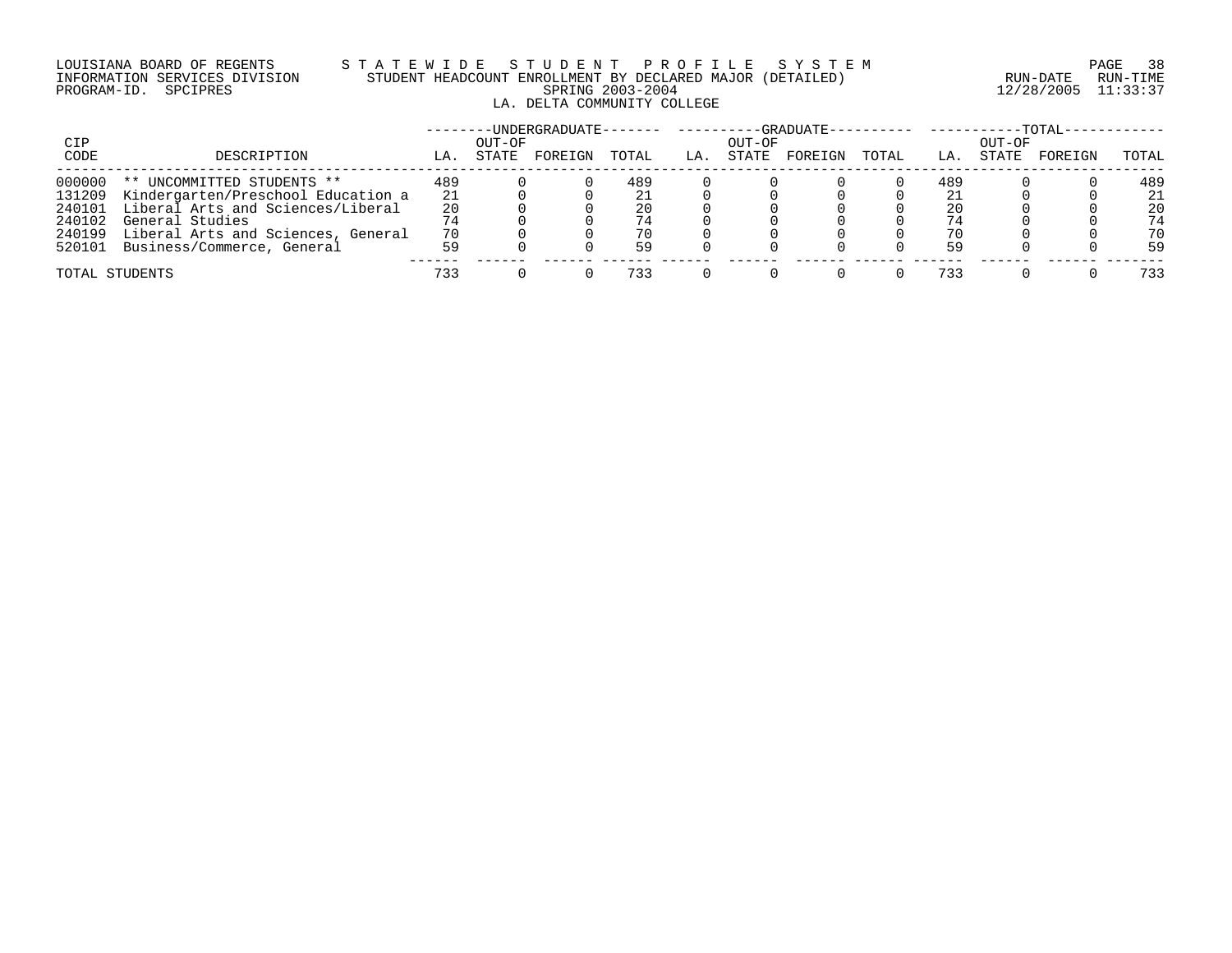# LOUISIANA BOARD OF REGENTS S T A T E W I D E S T U D E N T P R O F I L E S Y S T E M PAGE 39 INFORMATION SERVICES DIVISION STUDENT HEADCOUNT ENROLLMENT BY DECLARED MAJOR (DETAILED) RUN-DATE RUN-TIME PROGRAM-ID. SPCIPRES SPRING 2003-2004 12/28/2005 11:33:37 L.T.C.-ACADIAN

| CIP            |                                    |     | OUT-OF | -UNDERGRADUATE- |       |     | OUT-OF | -GRADUATE- |       |     | OUT-OF | $-TOTAL-$ |       |
|----------------|------------------------------------|-----|--------|-----------------|-------|-----|--------|------------|-------|-----|--------|-----------|-------|
| CODE           | DESCRIPTION                        | LA. | STATE  | FOREIGN         | TOTAL | LA. | STATE  | FOREIGN    | TOTAL | LA. | STATE  | FOREIGN   | TOTAL |
| 000000         | ** UNCOMMITTED STUDENTS **         |     |        |                 |       |     |        |            |       |     |        |           | 70    |
| 151301         | Drafting and Design Technology/Tec |     |        |                 |       |     |        |            |       |     |        |           |       |
| 470104         | Computer Installation and Repair T | 14  |        |                 |       |     |        |            |       |     |        |           | 14    |
| 470604         | Automobile/Automotive Mechanics Te |     |        |                 |       |     |        |            |       |     |        |           |       |
| 470605         | Diesel Mechanics Technology/Techni | 14  |        |                 |       |     |        |            |       |     |        |           |       |
| 480501         | Machine Tool Technology/Machinist  |     |        |                 |       |     |        |            |       |     |        |           | 13    |
| 480508         | Welding Technology/Welder          |     |        |                 |       |     |        |            |       |     |        |           | 17    |
| 511613         | Licensed Practical/Vocational Nurs | 20  |        |                 |       |     |        |            |       | 20  |        |           | 20    |
| 520302         | Accounting Technology/Technician a | 24  |        |                 |       |     |        |            |       | 24  |        |           | 24    |
| 520401         | Administrative Assistant and Secre | 16  |        |                 | 16    |     |        |            |       | 16  |        |           | 16    |
| TOTAL STUDENTS |                                    | 203 |        |                 | 203   |     |        |            |       | 203 |        |           | 203   |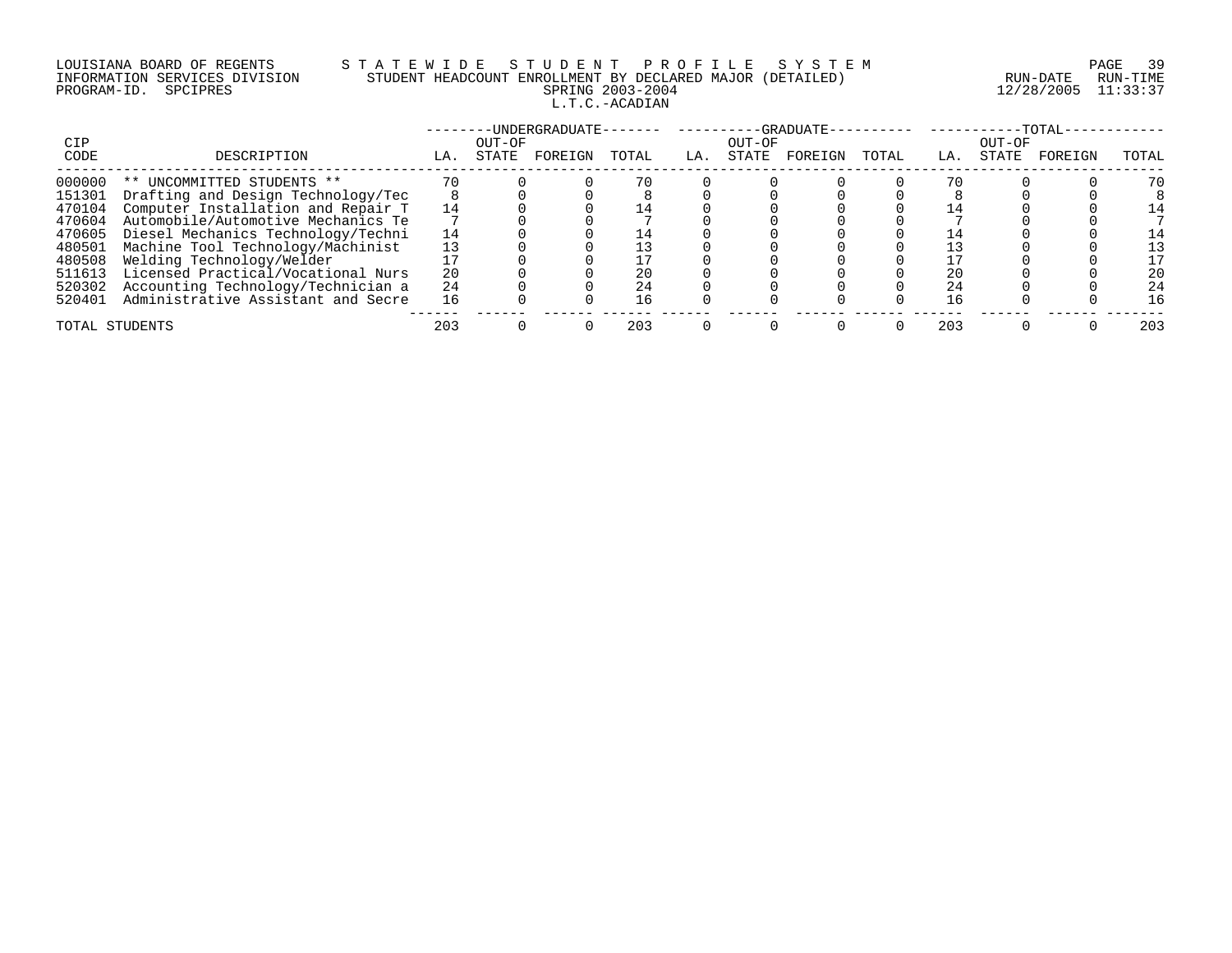# LOUISIANA BOARD OF REGENTS S T A T E W I D E S T U D E N T P R O F I L E S Y S T E M PAGE 40 INFORMATION SERVICES DIVISION STUDENT HEADCOUNT ENROLLMENT BY DECLARED MAJOR (DETAILED) RUN-DATE RUN-TIME PROGRAM-ID. SPCIPRES SPRING 2003-2004 12/28/2005 11:33:37 L.T.C.-ALEXANDRIA

| <b>CIP</b>     |                                    |     | OUT-OF | -UNDERGRADUATE- |       |     | OUT-OF | -GRADUATE- |       |     | OUT-OF | -TOTAL- |       |
|----------------|------------------------------------|-----|--------|-----------------|-------|-----|--------|------------|-------|-----|--------|---------|-------|
| CODE           | DESCRIPTION                        | LA. | STATE  | FOREIGN         | TOTAL | LA. | STATE  | FOREIGN    | TOTAL | LA. | STATE  | FOREIGN | TOTAL |
| 000000         | ** UNCOMMITTED STUDENTS **         | 209 |        |                 | 209   |     |        |            |       | 209 |        |         | 209   |
| 151301         | Drafting and Design Technology/Tec | 19  |        |                 |       |     |        |            |       |     |        |         | 19    |
| 460302         | Electrician                        | 20  |        |                 |       |     |        |            |       | 20  |        |         | 20    |
| 470105         | Industrial Electronics Technology/ | 35  |        |                 | 35    |     |        |            |       |     |        |         | 35    |
| 470106         | Appliance Installation and Repair  | 18  |        |                 | 18    |     |        |            |       | 18  |        |         | 18    |
| 470603         | Autobody/Collision and Repair Tech | 25  |        |                 |       |     |        |            |       | 25  |        |         | 25    |
| 470604         | Automobile/Automotive Mechanics Te | 18  |        |                 | 18    |     |        |            |       |     |        |         | 18    |
| 470605         | Diesel Mechanics Technology/Techni |     |        |                 |       |     |        |            |       |     |        |         |       |
| 480501         | Machine Tool Technology/Machinist  |     |        |                 |       |     |        |            |       |     |        |         |       |
| 480508         | Welding Technology/Welder          | 30  |        |                 |       |     |        |            |       | 30  |        |         | 30    |
| 511613         | Licensed Practical/Vocational Nurs | 156 |        |                 | 156   |     |        |            |       | 156 |        |         | 156   |
| 520302         | Accounting Technology/Technician a | 27  |        |                 | 27    |     |        |            |       | 27  |        |         | 27    |
| 520401         | Administrative Assistant and Secre | 54  |        |                 |       |     |        |            |       | 54  |        |         | 54    |
| TOTAL STUDENTS |                                    | 624 |        |                 | 624   |     |        |            |       | 624 |        |         | 624   |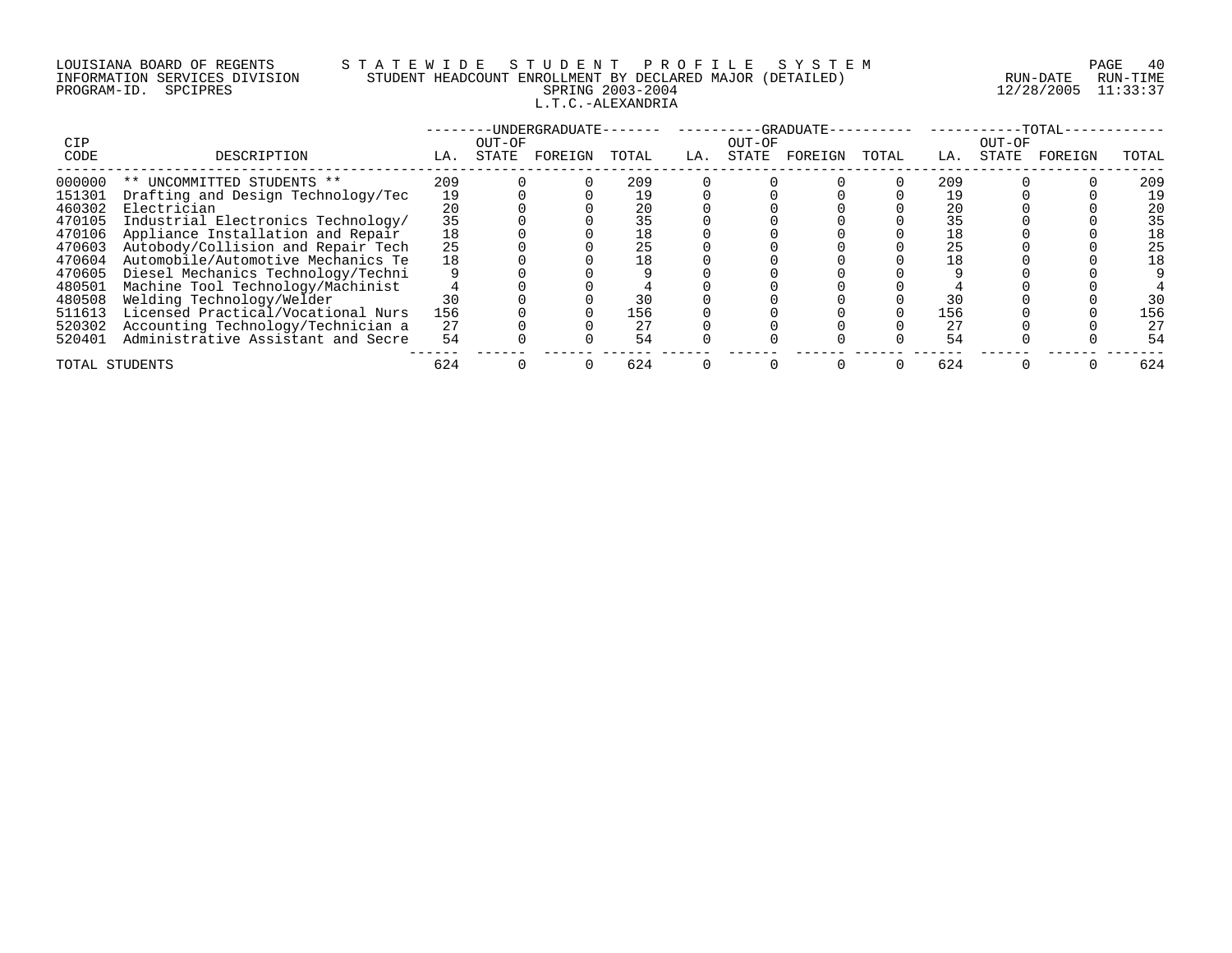# LOUISIANA BOARD OF REGENTS S T A T E W I D E S T U D E N T P R O F I L E S Y S T E M PAGE 41 INFORMATION SERVICES DIVISION STUDENT HEADCOUNT ENROLLMENT BY DECLARED MAJOR (DETAILED) RUN-DATE RUN-TIME PROGRAM-ID. SPCIPRES SPRING 2003-2004 12/28/2005 11:33:37 L.T.C.-ASCENSION

|        |                                    |     |        | -UNDERGRADUATE------- |       |     |        | ---GRADUATE----------     ------- |       |     |        | $-{\tt TOTAL}$ |       |
|--------|------------------------------------|-----|--------|-----------------------|-------|-----|--------|-----------------------------------|-------|-----|--------|----------------|-------|
| CIP    |                                    |     | OUT-OF |                       |       |     | OUT-OF |                                   |       |     | OUT-OF |                |       |
| CODE   | DESCRIPTION                        | LA. | STATE  | FOREIGN               | TOTAL | LA. | STATE  | FOREIGN                           | TOTAL | LA. | STATE  | FOREIGN        | TOTAL |
| 000000 | ** UNCOMMITTED STUDENTS **         |     |        |                       |       |     |        |                                   |       |     |        |                |       |
| 150404 | Instrumentation Technology/Technic | 45  |        |                       |       |     |        |                                   |       |     |        |                | 45    |
| 151301 | Drafting and Design Technology/Tec | 28  |        |                       |       |     |        |                                   |       | 28  |        |                | 28    |
| 410301 | Chemical Technology/Technician     |     |        |                       |       |     |        |                                   |       |     |        |                | 27    |
| 470604 | Automobile/Automotive Mechanics Te |     |        |                       |       |     |        |                                   |       |     |        |                | 27    |
| 480508 | Welding Technology/Welder          |     |        |                       |       |     |        |                                   |       |     |        |                | 15    |
| 520302 | Accounting Technology/Technician a | 22  |        |                       |       |     |        |                                   |       |     |        |                | 22    |
| 520401 | Administrative Assistant and Secre | 27  |        |                       |       |     |        |                                   |       | 27  |        |                | 27    |
|        | TOTAL STUDENTS                     | 199 |        |                       | 199   |     |        |                                   |       | 199 |        |                | 199   |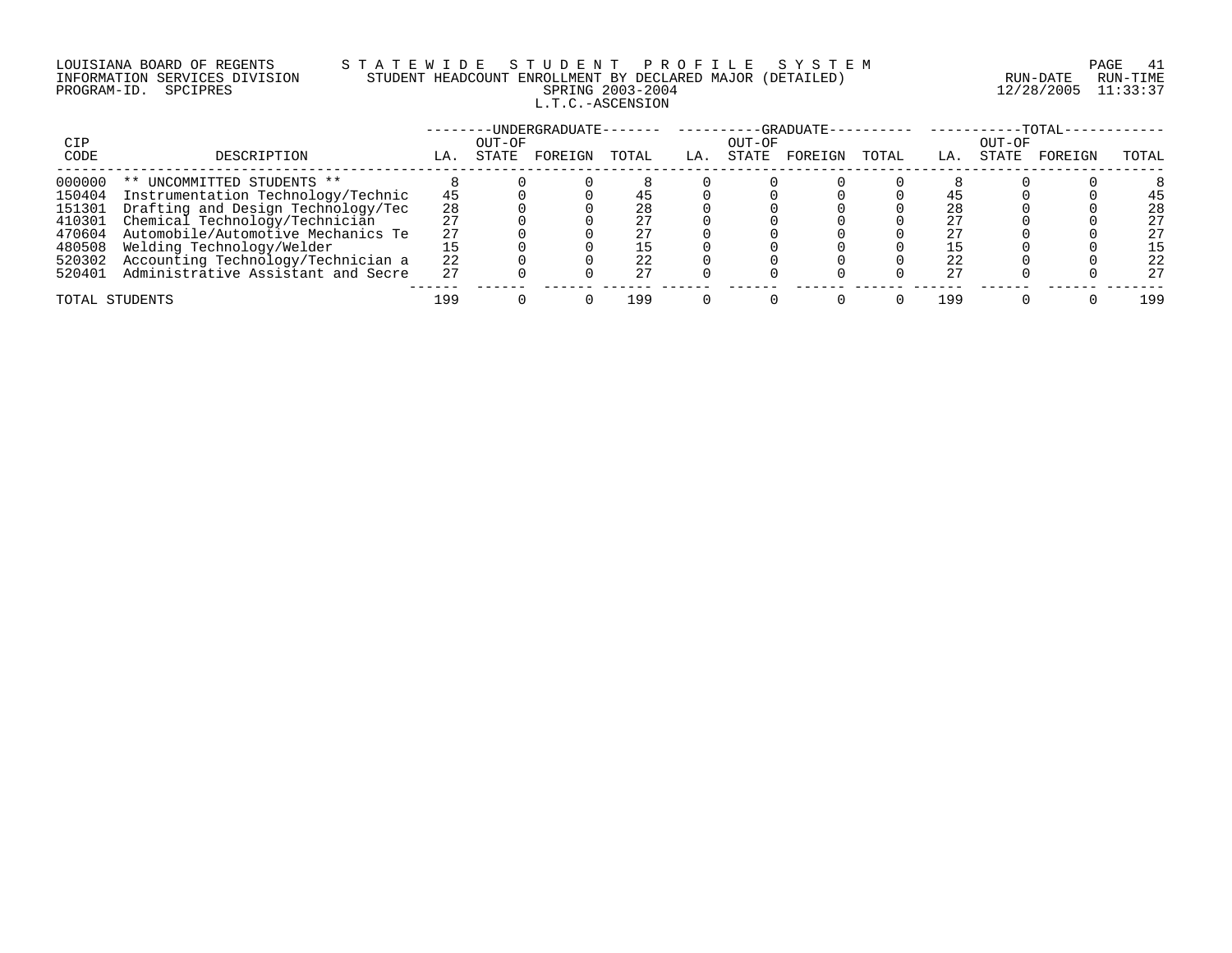# LOUISIANA BOARD OF REGENTS S T A T E W I D E S T U D E N T P R O F I L E S Y S T E M PAGE 42 INFORMATION SERVICES DIVISION STUDENT HEADCOUNT ENROLLMENT BY DECLARED MAJOR (DETAILED) RUN-DATE RUN-TIME PROGRAM-ID. SPCIPRES SPRING 2003-2004 12/28/2005 11:33:37 L.T.C.-AVOYELLES

|                |                                    |     |                 | -UNDERGRADUATE- |       |     |                 | $-GRADIIATE-$ |       |     |                 | $-$ TOTAL $\cdot$ |       |
|----------------|------------------------------------|-----|-----------------|-----------------|-------|-----|-----------------|---------------|-------|-----|-----------------|-------------------|-------|
| CIP<br>CODE    | DESCRIPTION                        | LA. | OUT-OF<br>STATE | FOREIGN         | TOTAL | LA. | OUT-OF<br>STATE | FOREIGN       | TOTAL | LA. | OUT-OF<br>STATE | FOREIGN           | TOTAL |
| 000000         | ** UNCOMMITTED STUDENTS **         | 266 | 10              |                 | 276   |     |                 |               |       | 266 |                 |                   | 276   |
| 120503         | Culinary Arts/Chef Training        | 30  |                 |                 |       |     |                 |               |       |     |                 |                   | 33    |
| 470105         | Industrial Electronics Technology/ |     |                 |                 |       |     |                 |               |       |     |                 |                   |       |
| 470603         | Autobody/Collision and Repair Tech | 12  |                 |                 |       |     |                 |               |       |     |                 |                   | 15    |
| 470604         | Automobile/Automotive Mechanics Te |     |                 |                 |       |     |                 |               |       |     |                 |                   |       |
| 470605         | Diesel Mechanics Technology/Techni |     |                 |                 |       |     |                 |               |       |     |                 |                   |       |
| 480508         | Welding Technology/Welder          |     |                 |                 |       |     |                 |               |       |     |                 |                   |       |
| 511613         | Licensed Practical/Vocational Nurs | 70  |                 |                 |       |     |                 |               |       |     |                 |                   | 70    |
| 520401         | Administrative Assistant and Secre | 48  |                 |                 | 48    |     |                 |               |       | 48  |                 |                   | 48    |
| TOTAL STUDENTS |                                    | 446 | Lб              |                 | 462   |     |                 |               |       | 446 |                 |                   | 462   |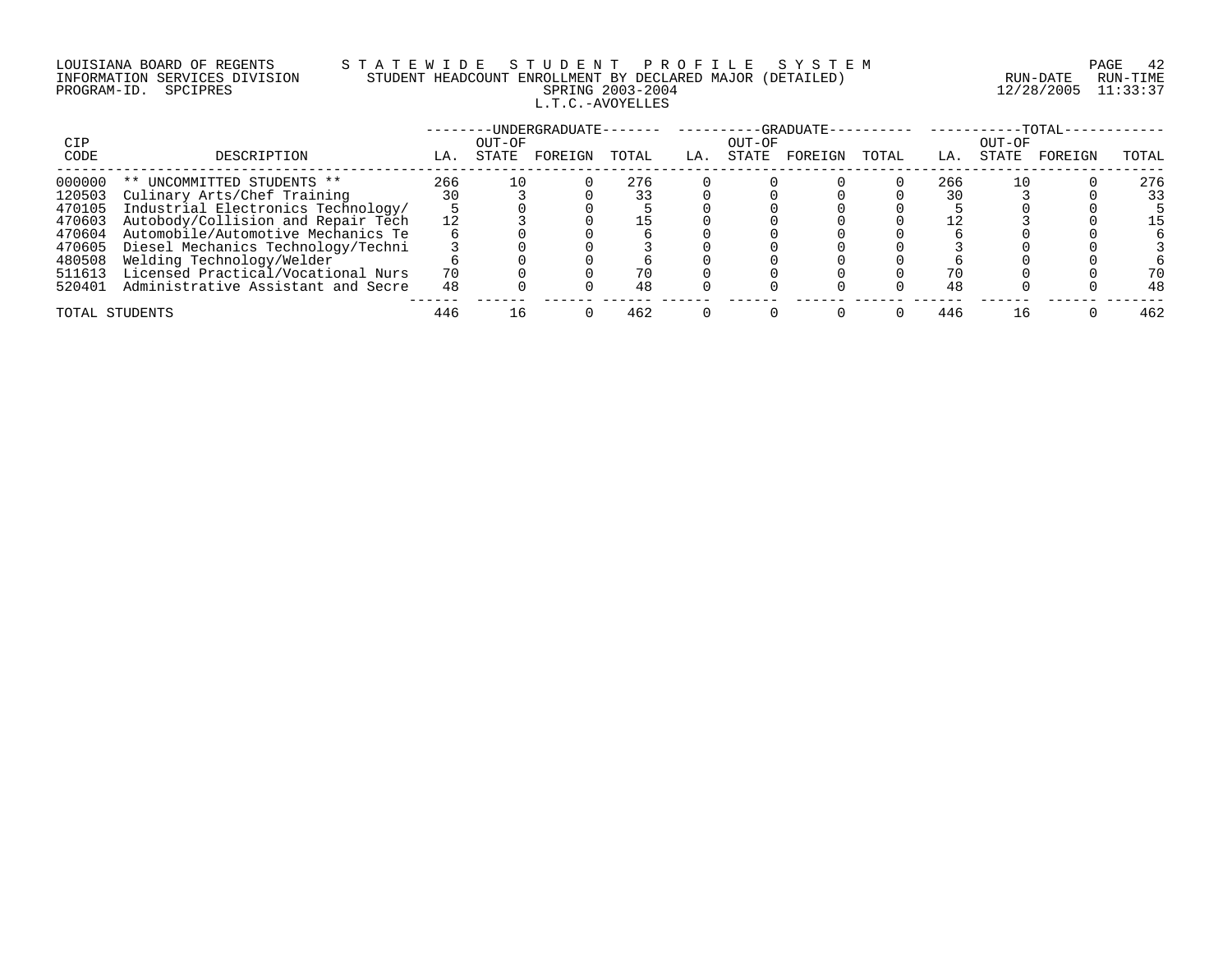# LOUISIANA BOARD OF REGENTS S T A T E W I D E S T U D E N T P R O F I L E S Y S T E M PAGE 43 INFORMATION SERVICES DIVISION STUDENT HEADCOUNT ENROLLMENT BY DECLARED MAJOR (DETAILED) RUN-DATE RUN-TIME PROGRAM-ID. SPCIPRES SPRING 2003-2004 12/28/2005 11:33:37 L.T.C.-BASTROP

|        |                                    |     |        |         |       |     |        |         |       |     |        | $-TOTAI$ |       |
|--------|------------------------------------|-----|--------|---------|-------|-----|--------|---------|-------|-----|--------|----------|-------|
| CIP    |                                    |     | OUT-OF |         |       |     | OUT-OF |         |       |     | OUT-OF |          |       |
| CODE   | DESCRIPTION                        | LA. | STATE  | FOREIGN | TOTAL | LA. | STATE  | FOREIGN | TOTAL | LA. | STATE  | FOREIGN  | TOTAL |
| 000000 | ** UNCOMMITTED STUDENTS **         |     |        |         |       |     |        |         |       |     |        |          | 39    |
| 151301 | Drafting and Design Technology/Tec |     |        |         |       |     |        |         |       |     |        |          | 19    |
| 470105 | Industrial Electronics Technology/ |     |        |         | 18    |     |        |         |       |     |        |          | 18    |
| 480508 | Welding Technology/Welder          |     |        |         | l 6   |     |        |         |       |     |        |          | 16    |
| 510716 | Medical Administrative/Executive A |     |        |         |       |     |        |         |       |     |        |          |       |
| 511613 | Licensed Practical/Vocational Nurs | 27  |        |         |       |     |        |         |       |     |        |          | 27    |
| 512601 | Health Aide                        |     |        |         |       |     |        |         |       |     |        |          |       |
| 520401 | Administrative Assistant and Secre | 95  |        |         | 96    |     |        |         |       | 95  |        |          | 96    |
|        | TOTAL STUDENTS                     | 216 |        |         | 217   |     |        |         |       | 216 |        |          | 217   |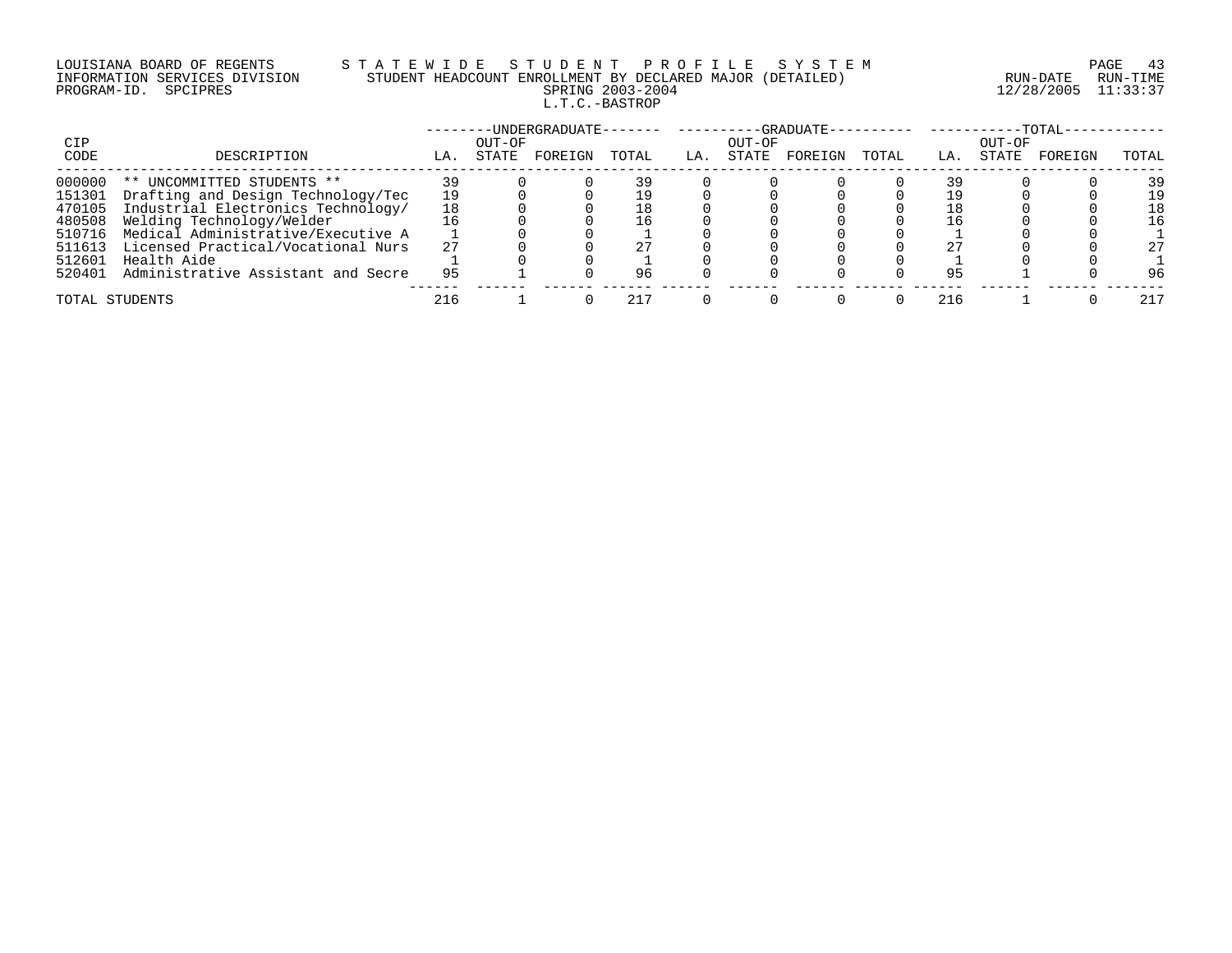# LOUISIANA BOARD OF REGENTS S T A T E W I D E S T U D E N T P R O F I L E S Y S T E M PAGE 44 INFORMATION SERVICES DIVISION STUDENT HEADCOUNT ENROLLMENT BY DECLARED MAJOR (DETAILED) RUN-DATE RUN-TIME PROGRAM-ID. SPCIPRES SPRING 2003-2004 12/28/2005 11:33:37 L.T.C.-BATON ROUGE

| <b>CIP</b>     |                                    |     | OUT-OF | -UNDERGRADUATE- |       |     | OUT-OF | -GRADUATE- |       |     | OUT-OF | -TOTAL- |       |
|----------------|------------------------------------|-----|--------|-----------------|-------|-----|--------|------------|-------|-----|--------|---------|-------|
| CODE           | DESCRIPTION                        | LA. | STATE  | FOREIGN         | TOTAL | LA. | STATE  | FOREIGN    | TOTAL | LA. | STATE  | FOREIGN | TOTAL |
| 000000         | ** UNCOMMITTED STUDENTS **         | 29  |        |                 | 29    |     |        |            |       | 29  |        |         | 29    |
| 100307         | Printing Press Operator            |     |        |                 |       |     |        |            |       |     |        |         | 40    |
| 110901         | Computer Systems Networking and Te | 118 |        |                 | 118   |     |        |            |       | 118 |        |         | 118   |
| 120401         | Cosmetology/Cosmetologist, General | 25  |        |                 | 25    |     |        |            |       | 25  |        |         | 25    |
| 120402         | Barbering/Barber                   | 38  |        |                 | 38    |     |        |            |       | 38  |        |         | 38    |
| 120503         | Culinary Arts/Chef Training        | 35  |        |                 | 35    |     |        |            |       | 35  |        |         | 35    |
| 151301         | Drafting and Design Technology/Tec | 39  |        |                 | 39    |     |        |            |       |     |        |         | 39    |
| 190709         | Child Care Provider/Assistant      | 221 |        |                 | 222   |     |        |            |       | 221 |        |         | 222   |
| 470201         | Heating, Air Conditioning, Ventila | 29  |        |                 | 29    |     |        |            |       | 29  |        |         | 29    |
| 470604         | Automobile/Automotive Mechanics Te | 51  |        |                 | 51    |     |        |            |       |     |        |         | 51    |
| 480501         | Machine Tool Technology/Machinist  | 29  |        |                 | 29    |     |        |            |       | 29  |        |         | 29    |
| 480508         | Welding Technology/Welder          | 46  |        |                 | 46    |     |        |            |       | 46  |        |         | 46    |
| 511613         | Licensed Practical/Vocational Nurs | 122 |        |                 | 123   |     |        |            |       | 122 |        |         | 123   |
| 520302         | Accounting Technology/Technician a | 39  |        |                 | 39    |     |        |            |       | 39  |        |         | 39    |
| 520401         | Administrative Assistant and Secre | 62  |        |                 | 62    |     |        |            |       | 62  |        |         | 62    |
| TOTAL STUDENTS |                                    | 923 |        |                 | 925   |     |        |            |       | 923 |        |         | 925   |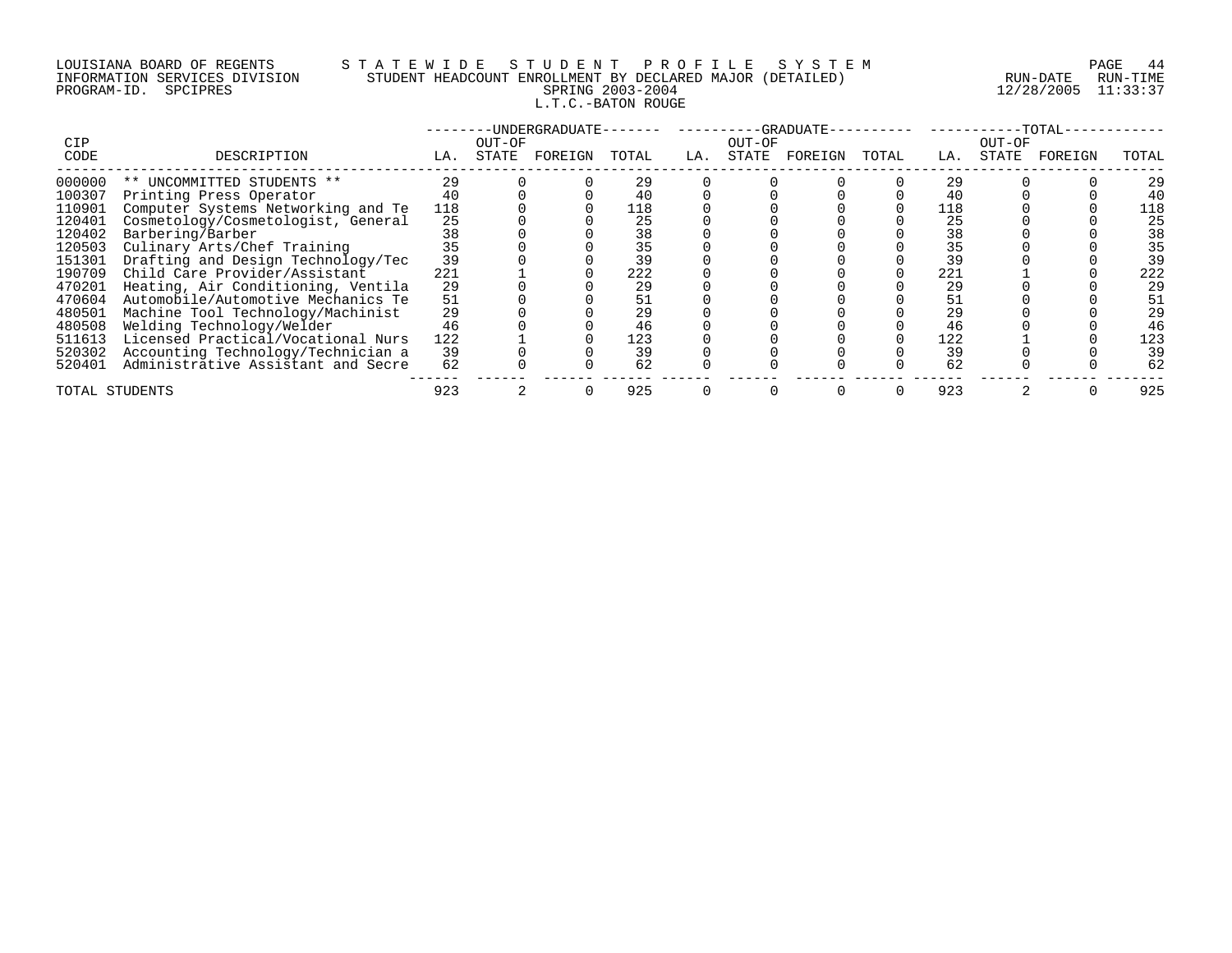### LOUISIANA BOARD OF REGENTS S T A T E W I D E S T U D E N T P R O F I L E S Y S T E M PAGE 45 INFORMATION SERVICES DIVISION STUDENT HEADCOUNT ENROLLMENT BY DECLARED MAJOR (DETAILED) RUN-DATE RUN-TIME PROGRAM-ID. SPCIPRES SPRING 2003-2004 12/28/2005 11:33:37 L.T.C.-CHARLES B. COREIL

|             |                                    |     |                 | -UNDERGRADUATE- |       |     |                 | $-$ -GRADUATE $-$ |       |     |                 | $-TOTAL-$ |       |
|-------------|------------------------------------|-----|-----------------|-----------------|-------|-----|-----------------|-------------------|-------|-----|-----------------|-----------|-------|
| CIP<br>CODE | DESCRIPTION                        | LA. | OUT-OF<br>STATE | FOREIGN         | TOTAL | LA. | OUT-OF<br>STATE | FOREIGN           | TOTAL | LA. | OUT-OF<br>STATE | FOREIGN   | TOTAL |
|             |                                    |     |                 |                 |       |     |                 |                   |       |     |                 |           |       |
| 000000      | ** UNCOMMITTED STUDENTS **         | 126 |                 |                 | ⊥26.  |     |                 |                   |       | 126 |                 |           | l 26  |
| 470201      | Heating, Air Conditioning, Ventila |     |                 |                 |       |     |                 |                   |       |     |                 |           |       |
| 470604      | Automobile/Automotive Mechanics Te |     |                 |                 |       |     |                 |                   |       |     |                 |           |       |
| 480508      | Welding Technology/Welder          |     |                 |                 |       |     |                 |                   |       |     |                 |           |       |
| 511613      | Licensed Practical/Vocational Nurs | 21  |                 |                 |       |     |                 |                   |       |     |                 |           | 21    |
| 520302      | Accounting Technology/Technician a | 18  |                 |                 |       |     |                 |                   |       |     |                 |           | 18    |
| 520401      | Administrative Assistant and Secre | 20  |                 |                 | 20    |     |                 |                   |       | 20  |                 |           | 20    |
|             | TOTAL STUDENTS                     | 203 |                 |                 | 203   |     |                 |                   |       | 203 |                 |           | 203   |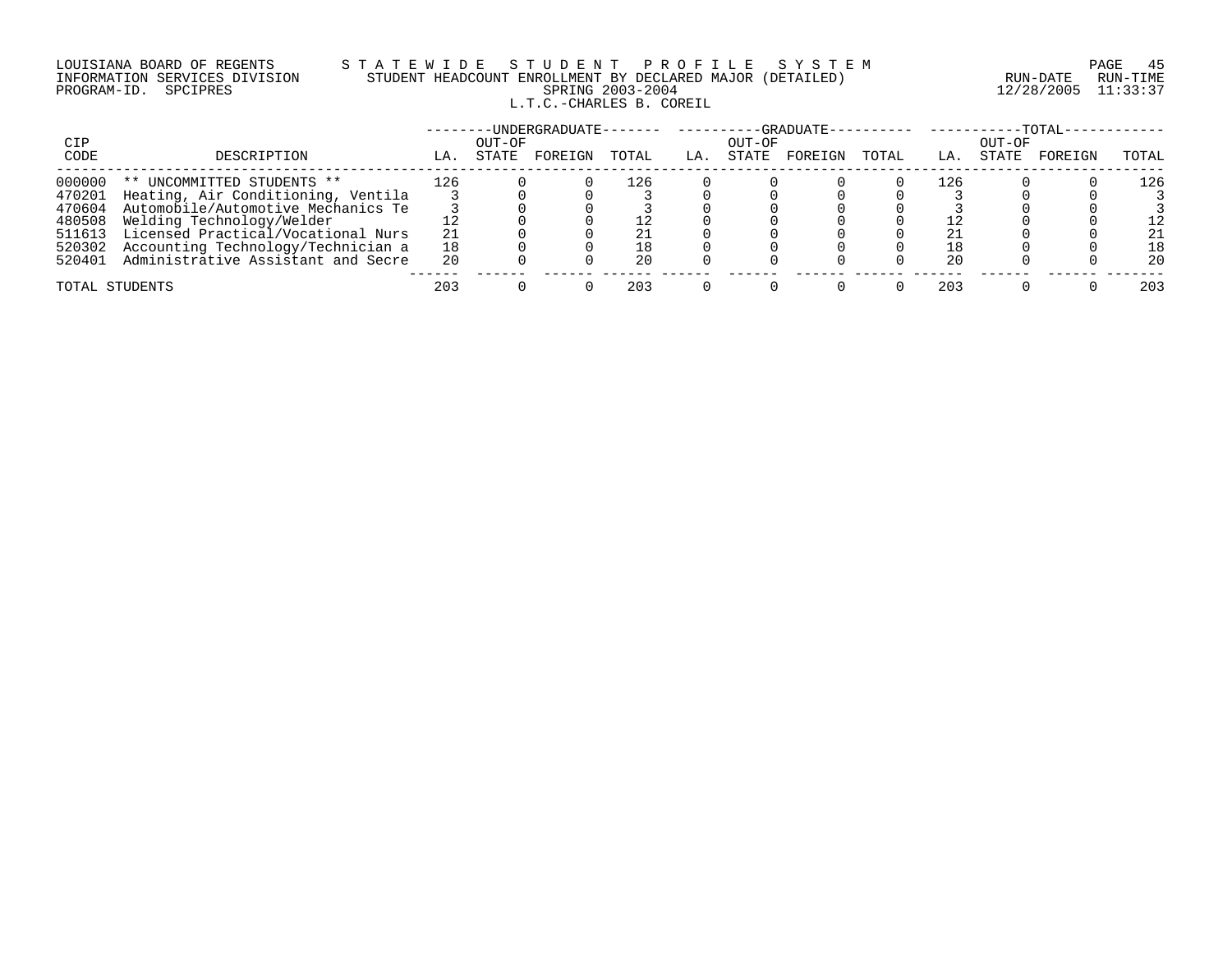#### LOUISIANA BOARD OF REGENTS S T A T E W I D E S T U D E N T P R O F I L E S Y S T E M PAGE 46 INFORMATION SERVICES DIVISION STUDENT HEADCOUNT ENROLLMENT BY DECLARED MAJOR (DETAILED) RUN-DATE RUN-TIME PROGRAM-ID. SPCIPRES SPRING 2003-2004 12/28/2005 11:33:37 L.T.C.-DELTA OUACHITA

|                    |                                    |     |                 | -UNDERGRADUATE- |       |     |                 | $-GRADUATE$ |       |     |                 | -TOTAL· |       |
|--------------------|------------------------------------|-----|-----------------|-----------------|-------|-----|-----------------|-------------|-------|-----|-----------------|---------|-------|
| <b>CIP</b><br>CODE | DESCRIPTION                        | LA. | OUT-OF<br>STATE | FOREIGN         | TOTAL | LA. | OUT-OF<br>STATE | FOREIGN     | TOTAL | LA. | OUT-OF<br>STATE | FOREIGN | TOTAL |
|                    |                                    |     |                 |                 |       |     |                 |             |       |     |                 |         |       |
| 000000             | ** UNCOMMITTED STUDENTS **         | 52  |                 |                 | 52    |     |                 |             |       | 52  |                 |         |       |
| 110301             | Data Processing and Data Processin |     |                 |                 |       |     |                 |             |       |     |                 |         |       |
| 110501             | Computer Systems Analysis/Analyst  | 82  |                 |                 | 82    |     |                 |             |       | 82  |                 |         |       |
| 120402             | Barbering/Barber                   | 35  |                 |                 |       |     |                 |             |       | 35  |                 |         |       |
| 151301             | Drafting and Design Technology/Tec | 23  |                 |                 | 23    |     |                 |             |       | 23  |                 |         | 23    |
| 190709             | Child Care Provider/Assistant      |     |                 |                 | 39    |     |                 |             |       | 39  |                 |         |       |
| 460302             | Electrician                        |     |                 |                 | 34    |     |                 |             |       |     |                 |         |       |
| 470105             | Industrial Electronics Technology/ | 25  |                 |                 | 25    |     |                 |             |       | 25  |                 |         | 25    |
| 470201             | Heating, Air Conditioning, Ventila | 20  |                 |                 |       |     |                 |             |       | 20  |                 |         | 20    |
| 470604             | Automobile/Automotive Mechanics Te | 27  |                 |                 |       |     |                 |             |       | 27  |                 |         | 27    |
| 480508             | Welding Technology/Welder          | 23  |                 |                 |       |     |                 |             |       | 23  |                 |         | 23    |
| 510716             | Medical Administrative/Executive A |     |                 |                 |       |     |                 |             |       |     |                 |         |       |
| 510904             | Emergency Medical Technology/Techn | 14  |                 |                 |       |     |                 |             |       | 14  |                 |         |       |
| 511613             | Licensed Practical/Vocational Nurs | 59  |                 |                 | 59    |     |                 |             |       |     |                 |         |       |
| 520302             | Accounting Technology/Technician a |     |                 |                 |       |     |                 |             |       |     |                 |         |       |
| 520401             | Administrative Assistant and Secre | 34  |                 |                 | 34    |     |                 |             |       | 34  |                 |         |       |
|                    | TOTAL STUDENTS                     | 481 |                 |                 | 481   |     |                 |             |       | 481 |                 |         | 481   |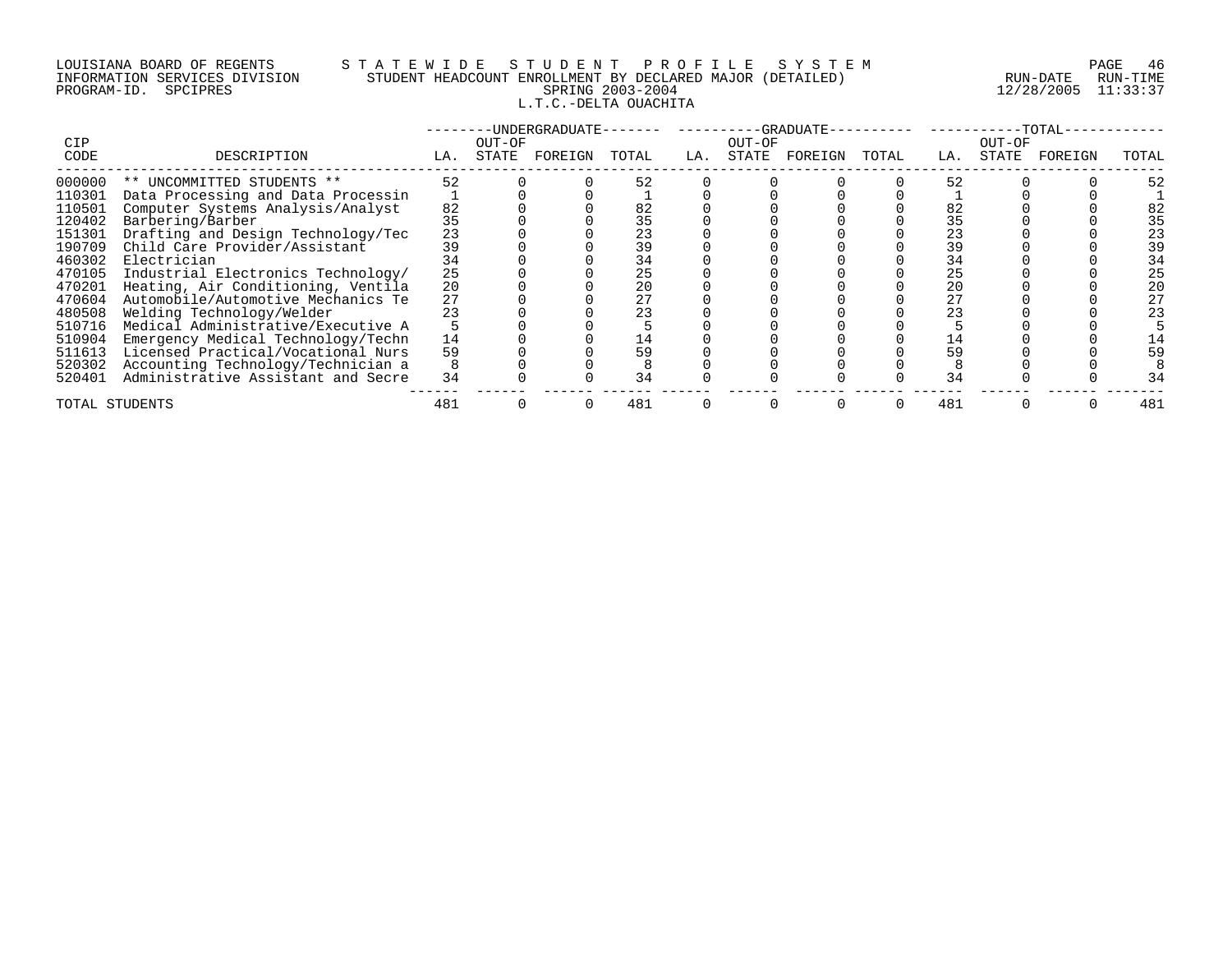# LOUISIANA BOARD OF REGENTS S T A T E W I D E S T U D E N T P R O F I L E S Y S T E M PAGE 47 INFORMATION SERVICES DIVISION STUDENT HEADCOUNT ENROLLMENT BY DECLARED MAJOR (DETAILED) RUN-DATE RUN-TIME PROGRAM-ID. SPCIPRES SPRING 2003-2004 12/28/2005 11:33:37 L.T.C.-EVANGELINE

| CIP            |                                    |     | OUT-OF | -UNDERGRADUATE- |       |     | OUT-OF | -GRADUATE- |       |     | OUT-OF | $-TOTAL-$ |       |
|----------------|------------------------------------|-----|--------|-----------------|-------|-----|--------|------------|-------|-----|--------|-----------|-------|
| CODE           | DESCRIPTION                        | LA. | STATE  | FOREIGN         | TOTAL | LA. | STATE  | FOREIGN    | TOTAL | LA. | STATE  | FOREIGN   | TOTAL |
| 000000         | ** UNCOMMITTED STUDENTS **         | 187 |        |                 | 187   |     |        |            |       | 187 |        |           | 187   |
| 190709         | Child Care Provider/Assistant      | 32  |        |                 |       |     |        |            |       | 32  |        |           | 32    |
| 470101         | Electrical/Electronics Equipment I |     |        |                 |       |     |        |            |       |     |        |           |       |
| 470104         | Computer Installation and Repair T |     |        |                 |       |     |        |            |       |     |        |           |       |
| 470201         | Heating, Air Conditioning, Ventila |     |        |                 |       |     |        |            |       |     |        |           |       |
| 470408         | Watchmaking and Jewelrymaking      |     |        |                 |       |     |        |            |       |     |        |           | 15    |
| 470603         | Autobody/Collision and Repair Tech | 16  |        |                 | 16    |     |        |            |       |     |        |           | 16    |
| 480508         | Welding Technology/Welder          |     |        |                 | 14    |     |        |            |       |     |        |           | 14    |
| 510716         | Medical Administrative/Executive A |     |        |                 |       |     |        |            |       |     |        |           |       |
| 511613         | Licensed Practical/Vocational Nurs |     |        |                 |       |     |        |            |       |     |        |           |       |
| 520302         | Accounting Technology/Technician a |     |        |                 |       |     |        |            |       |     |        |           |       |
| 520401         | Administrative Assistant and Secre | 36  |        |                 | 36    |     |        |            |       | 36  |        |           | 36    |
| TOTAL STUDENTS |                                    | 336 |        |                 | 336   |     |        |            |       | 336 |        |           | 336   |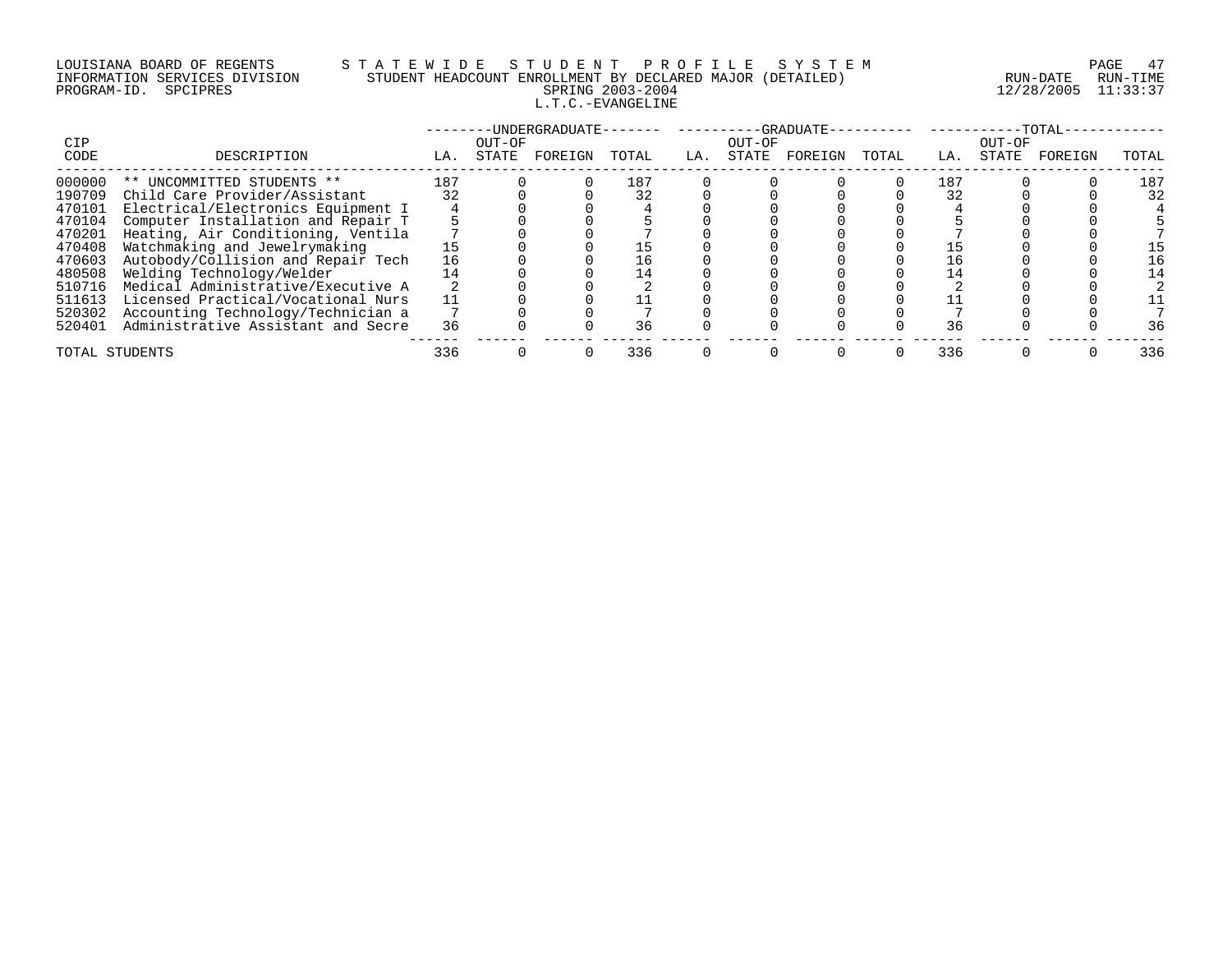## LOUISIANA BOARD OF REGENTS S T A T E W I D E S T U D E N T P R O F I L E S Y S T E M PAGE 48 INFORMATION SERVICES DIVISION STUDENT HEADCOUNT ENROLLMENT BY DECLARED MAJOR (DETAILED) RUN-DATE RUN-TIME PROGRAM-ID. SPCIPRES SPRING 2003-2004 12/28/2005 11:33:37 L.T.C.-FLORIDA PARISHES

|                |                                    |     |        | -UNDERGRADUATE- |       |     |        | --GRADUATE- |       |     |        | -TOTAL  |       |
|----------------|------------------------------------|-----|--------|-----------------|-------|-----|--------|-------------|-------|-----|--------|---------|-------|
| CIP            |                                    |     | OUT-OF |                 |       |     | OUT-OF |             |       |     | OUT-OF |         |       |
| CODE           | DESCRIPTION                        | LA. | STATE  | FOREIGN         | TOTAL | LA. | STATE  | FOREIGN     | TOTAL | LA. | STATE  | FOREIGN | TOTAL |
| 000000         | ** UNCOMMITTED STUDENTS **         | 221 |        |                 | 223   |     |        |             |       | 221 |        |         | 223   |
| 460302         | Electrician                        |     |        |                 |       |     |        |             |       |     |        |         |       |
| 460401         | Building/Property Maintenance and  |     |        |                 |       |     |        |             |       |     |        |         |       |
| 470604         | Automobile/Automotive Mechanics Te |     |        |                 |       |     |        |             |       |     |        |         |       |
| 480508         | Welding Technology/Welder          |     |        |                 |       |     |        |             |       |     |        |         | -5    |
| 510716         | Medical Administrative/Executive A |     |        |                 |       |     |        |             |       |     |        |         |       |
| 511613         | Licensed Practical/Vocational Nurs |     |        |                 | 19    |     |        |             |       |     |        |         | 19    |
| 520302         | Accounting Technology/Technician a |     |        |                 |       |     |        |             |       |     |        |         |       |
| 520401         | Administrative Assistant and Secre | 28  |        |                 | 2.8   |     |        |             |       | 28  |        |         | 28    |
| TOTAL STUDENTS |                                    | 309 |        |                 | 315   |     |        |             |       | 309 |        |         | 315   |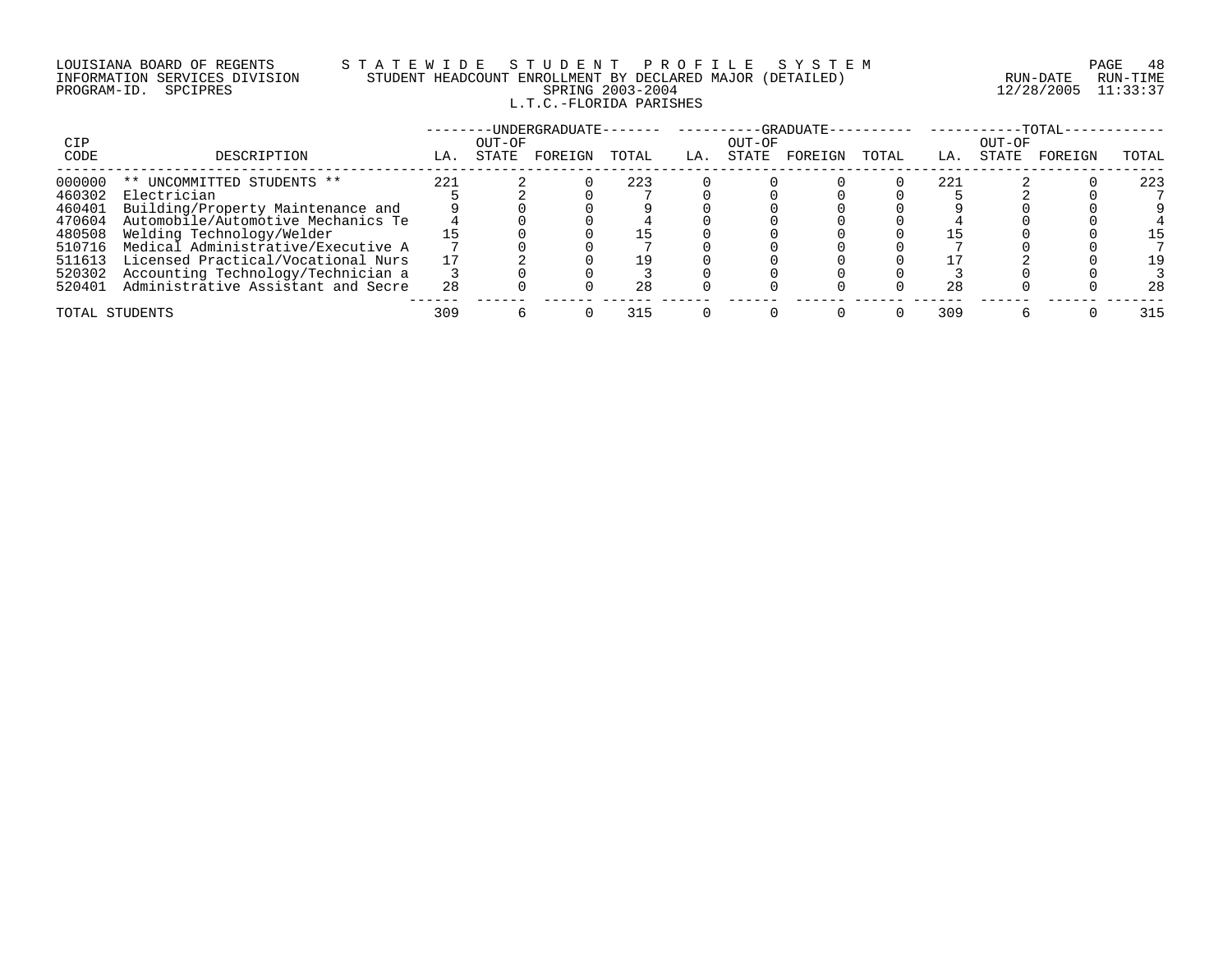# LOUISIANA BOARD OF REGENTS S T A T E W I D E S T U D E N T P R O F I L E S Y S T E M PAGE 49 INFORMATION SERVICES DIVISION STUDENT HEADCOUNT ENROLLMENT BY DECLARED MAJOR (DETAILED) RUN-DATE RUN-TIME PROGRAM-ID. SPCIPRES SPRING 2003-2004 12/28/2005 11:33:37 L.T.C.-FOLKES

|                |                                    |       |        | -UNDERGRADUATE- |       |     |        | $-GRADUATE-$ |       |       |        | -TOTAL- |       |
|----------------|------------------------------------|-------|--------|-----------------|-------|-----|--------|--------------|-------|-------|--------|---------|-------|
| CIP            |                                    |       | OUT-OF |                 |       |     | OUT-OF |              |       |       | OUT-OF |         |       |
| CODE           | DESCRIPTION                        | LA.   | STATE  | FOREIGN         | TOTAL | LA. | STATE  | FOREIGN      | TOTAL | LA.   | STATE  | FOREIGN | TOTAL |
| 000000         | ** UNCOMMITTED STUDENTS **         | 906   |        |                 | 907   |     |        |              |       | 906   |        |         | 907   |
| 010601         | Applied Horticulture/Horticulture  | 61    |        |                 | 61    |     |        |              |       | 61    |        |         | 61    |
| 470103         | Communications Systems Installatio | 34    |        |                 |       |     |        |              |       |       |        |         | 34    |
| 470603         | Autobody/Collision and Repair Tech |       |        |                 |       |     |        |              |       |       |        |         | 19    |
| 470604         | Automobile/Automotive Mechanics Te | 48    |        |                 |       |     |        |              |       | 48    |        |         | 48    |
| 480508         | Welding Technology/Welder          |       |        |                 |       |     |        |              |       | 62    |        |         | 62    |
| 511613         | Licensed Practical/Vocational Nurs | 14    |        |                 |       |     |        |              |       |       |        |         | 14    |
| 520302         | Accounting Technology/Technician a | 23    |        |                 |       |     |        |              |       | 23    |        |         | 23    |
| 520401         | Administrative Assistant and Secre | 123   |        |                 | 124   |     |        |              |       | 123   |        |         | 124   |
| TOTAL STUDENTS |                                    | L,290 |        |                 | 1,292 |     |        |              |       | 1,290 |        |         | .292  |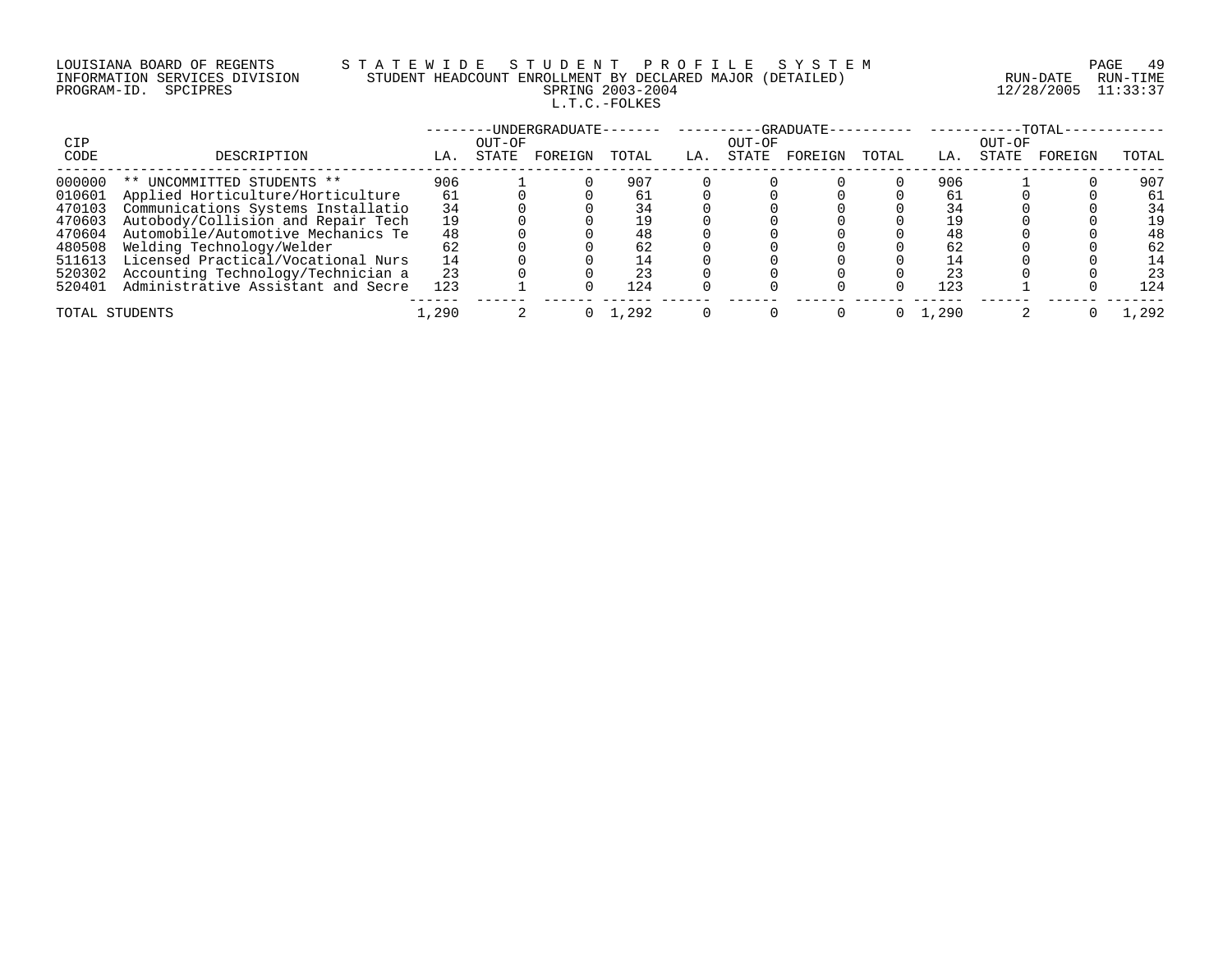## LOUISIANA BOARD OF REGENTS S T A T E W I D E S T U D E N T P R O F I L E S Y S T E M PAGE 50 INFORMATION SERVICES DIVISION STUDENT HEADCOUNT ENROLLMENT BY DECLARED MAJOR (DETAILED) RUN-DATE RUN-TIME PROGRAM-ID. SPCIPRES SPRING 2003-2004 12/28/2005 11:33:37 L.T.C.-GULF AREA

|                |                                    |     |        | -UNDERGRADUATE- |       |     |        | -GRADUATE- |       |     |        | -TOTAL· |       |
|----------------|------------------------------------|-----|--------|-----------------|-------|-----|--------|------------|-------|-----|--------|---------|-------|
| <b>CIP</b>     |                                    |     | OUT-OF |                 |       |     | OUT-OF |            |       |     | OUT-OF |         |       |
| CODE           | DESCRIPTION                        | LA. | STATE  | FOREIGN         | TOTAL | LA. | STATE  | FOREIGN    | TOTAL | LA. | STATE  | FOREIGN | TOTAL |
| 000000         | ** UNCOMMITTED STUDENTS **         | 94  |        |                 | 94    |     |        |            |       | 94  |        |         | 94    |
| 110301         | Data Processing and Data Processin | 27  |        |                 |       |     |        |            |       | 27  |        |         | 27    |
| 120401         | Cosmetology/Cosmetologist, General | 36  |        |                 | 36    |     |        |            |       | 36  |        |         | 36    |
| 151301         | Drafting and Design Technology/Tec | 12  |        |                 |       |     |        |            |       |     |        |         |       |
| 460401         | Building/Property Maintenance and  |     |        |                 |       |     |        |            |       |     |        |         |       |
| 470101         | Electrical/Electronics Equipment I |     |        |                 |       |     |        |            |       |     |        |         |       |
| 470103         | Communications Systems Installatio |     |        |                 |       |     |        |            |       |     |        |         |       |
| 470104         | Computer Installation and Repair T | 19  |        |                 |       |     |        |            |       |     |        |         |       |
| 470201         | Heating, Air Conditioning, Ventila | 11  |        |                 |       |     |        |            |       |     |        |         |       |
| 470603         | Autobody/Collision and Repair Tech | 13  |        |                 |       |     |        |            |       |     |        |         |       |
| 470604         | Automobile/Automotive Mechanics Te |     |        |                 |       |     |        |            |       |     |        |         |       |
| 470605         | Diesel Mechanics Technology/Techni | 11  |        |                 |       |     |        |            |       |     |        |         |       |
| 480508         | Welding Technology/Welder          | 18  |        |                 |       |     |        |            |       |     |        |         |       |
| 510716         | Medical Administrative/Executive A |     |        |                 |       |     |        |            |       |     |        |         |       |
| 511613         | Licensed Practical/Vocational Nurs | 59  |        |                 |       |     |        |            |       | 59  |        |         |       |
| 512601         | Health Aide                        | 18  |        |                 |       |     |        |            |       | 18  |        |         |       |
| 520302         | Accounting Technology/Technician a | 27  |        |                 |       |     |        |            |       | 27  |        |         |       |
| 520401         | Administrative Assistant and Secre | 32  |        |                 | 32    |     |        |            |       | 32  |        |         | 32    |
| TOTAL STUDENTS |                                    | 393 |        |                 | 393   |     |        |            |       | 393 |        |         | 393   |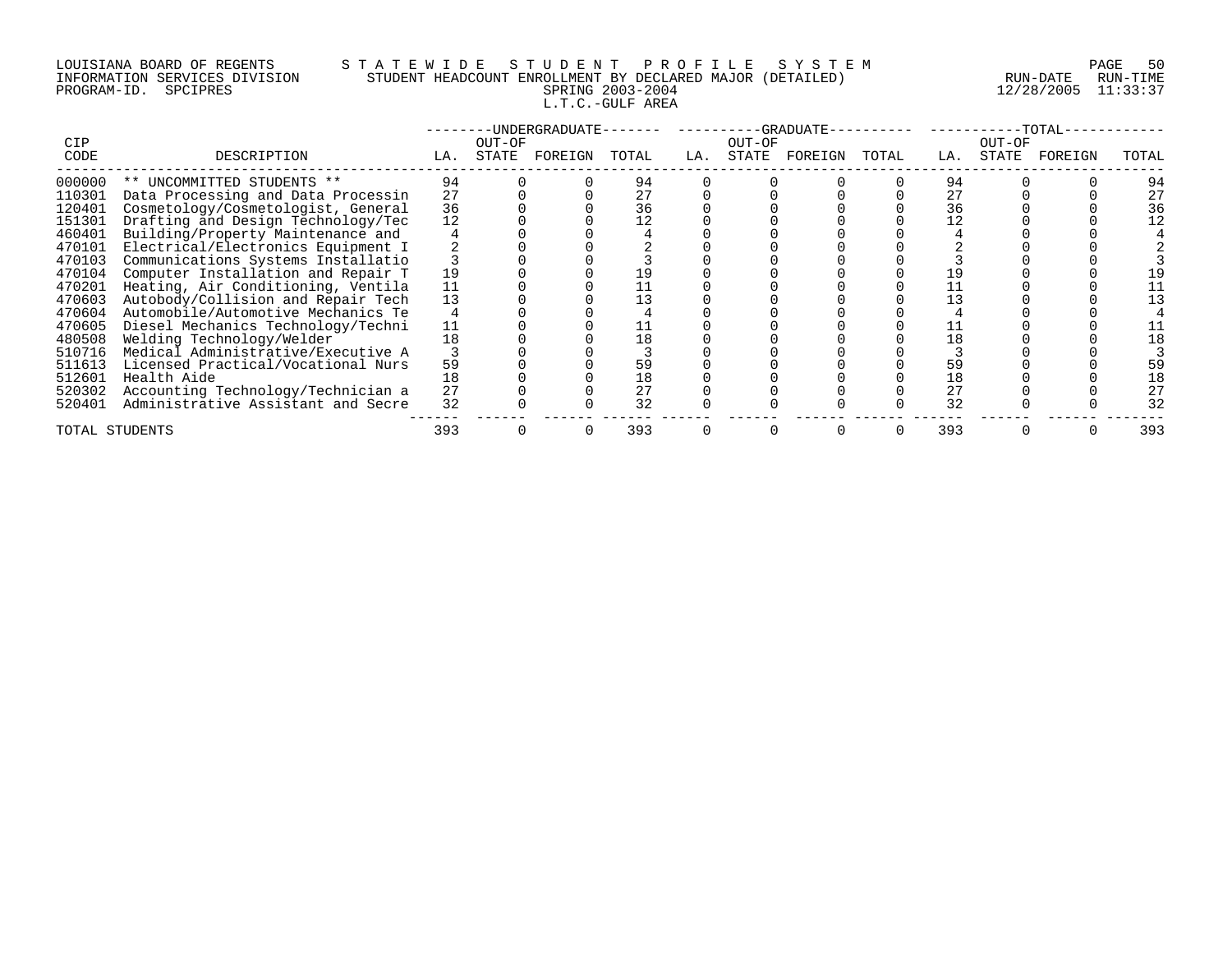# LOUISIANA BOARD OF REGENTS S T A T E W I D E S T U D E N T P R O F I L E S Y S T E M PAGE 51 INFORMATION SERVICES DIVISION STUDENT HEADCOUNT ENROLLMENT BY DECLARED MAJOR (DETAILED) RUN-DATE RUN-TIME PROGRAM-ID. SPCIPRES SPRING 2003-2004 12/28/2005 11:33:37 L.T.C.-HAMMOND AREA

| CIP            |                                    |     | OUT-OF | -UNDERGRADUATE- |       | -------- | OUT-OF | -GRADUATE- |       |     | OUT-OF | -TOTAL  |       |
|----------------|------------------------------------|-----|--------|-----------------|-------|----------|--------|------------|-------|-----|--------|---------|-------|
| CODE           | DESCRIPTION                        | LA. | STATE  | FOREIGN         | TOTAL | LA.      | STATE  | FOREIGN    | TOTAL | LA. | STATE  | FOREIGN | TOTAL |
| 000000         | ** UNCOMMITTED STUDENTS **         |     |        |                 |       |          |        |            |       |     |        |         | 33    |
| 110901         | Computer Systems Networking and Te | 35  |        |                 |       |          |        |            |       |     |        |         | 35    |
| 120402         | Barbering/Barber                   |     |        |                 |       |          |        |            |       |     |        |         | 22    |
| 470106         | Appliance Installation and Repair  |     |        |                 |       |          |        |            |       |     |        |         |       |
| 470604         | Automobile/Automotive Mechanics Te | 23  |        |                 |       |          |        |            |       |     |        |         | 23    |
| 480508         | Welding Technology/Welder          |     |        |                 |       |          |        |            |       |     |        |         | 14    |
| 510716         | Medical Administrative/Executive A | 31  |        |                 |       |          |        |            |       |     |        |         | 31    |
| 511613         | Licensed Practical/Vocational Nurs | 48  |        |                 | 48    |          |        |            |       |     |        |         | 48    |
| 520302         | Accounting Technology/Technician a | 18  |        |                 | 18    |          |        |            |       |     |        |         | 18    |
| 520401         | Administrative Assistant and Secre | 35  |        |                 | 35    |          |        |            |       | 35  |        |         | 35    |
| TOTAL STUDENTS |                                    | 264 |        |                 | 264   |          |        |            |       | 264 |        |         | 264   |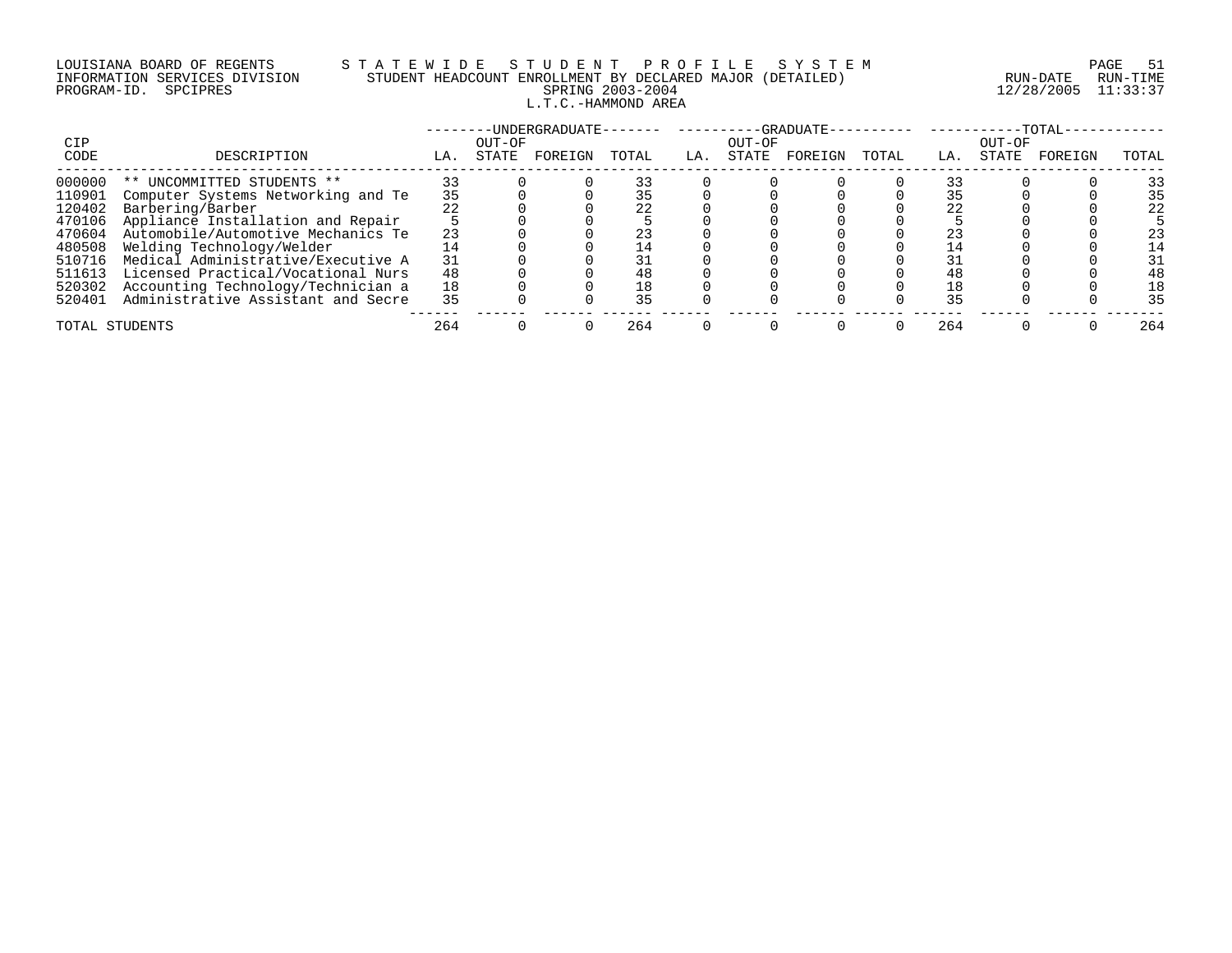# LOUISIANA BOARD OF REGENTS S T A T E W I D E S T U D E N T P R O F I L E S Y S T E M PAGE 52 INFORMATION SERVICES DIVISION STUDENT HEADCOUNT ENROLLMENT BY DECLARED MAJOR (DETAILED) RUN-DATE RUN-TIME PROGRAM-ID. SPCIPRES SPRING 2003-2004 12/28/2005 11:33:37 L.T.C.-HUEY P. LONG

|                |                                    |     |                 | ·UNDERGRADUATE- |       |     |                 | -GRADUATE- |       |     |                 | $-TOTAL-$ |       |
|----------------|------------------------------------|-----|-----------------|-----------------|-------|-----|-----------------|------------|-------|-----|-----------------|-----------|-------|
| CIP<br>CODE    | DESCRIPTION                        | LA. | OUT-OF<br>STATE | FOREIGN         | TOTAL | LA. | OUT-OF<br>STATE | FOREIGN    | TOTAL | LA. | OUT-OF<br>STATE | FOREIGN   | TOTAL |
| 000000         | UNCOMMITTED STUDENTS **<br>$***$   | 62  |                 |                 | 62    |     |                 |            |       | 62  |                 |           | 62    |
| 460201         | Carpentry/Carpenter                |     |                 |                 |       |     |                 |            |       |     |                 |           |       |
| 470604         | Automobile/Automotive Mechanics Te |     |                 |                 |       |     |                 |            |       |     |                 |           |       |
| 480508         | Welding Technology/Welder          |     |                 |                 | 29    |     |                 |            |       | 29  |                 |           | 29    |
| 511613         | Licensed Practical/Vocational Nurs | 66  |                 |                 | 66    |     |                 |            |       | 66  |                 |           | 66    |
| 520401         | Administrative Assistant and Secre | 52  |                 |                 | 52    |     |                 |            |       | 52  |                 |           | 52    |
| TOTAL STUDENTS |                                    | 226 |                 |                 | 226   |     |                 |            |       | 226 |                 |           | 226   |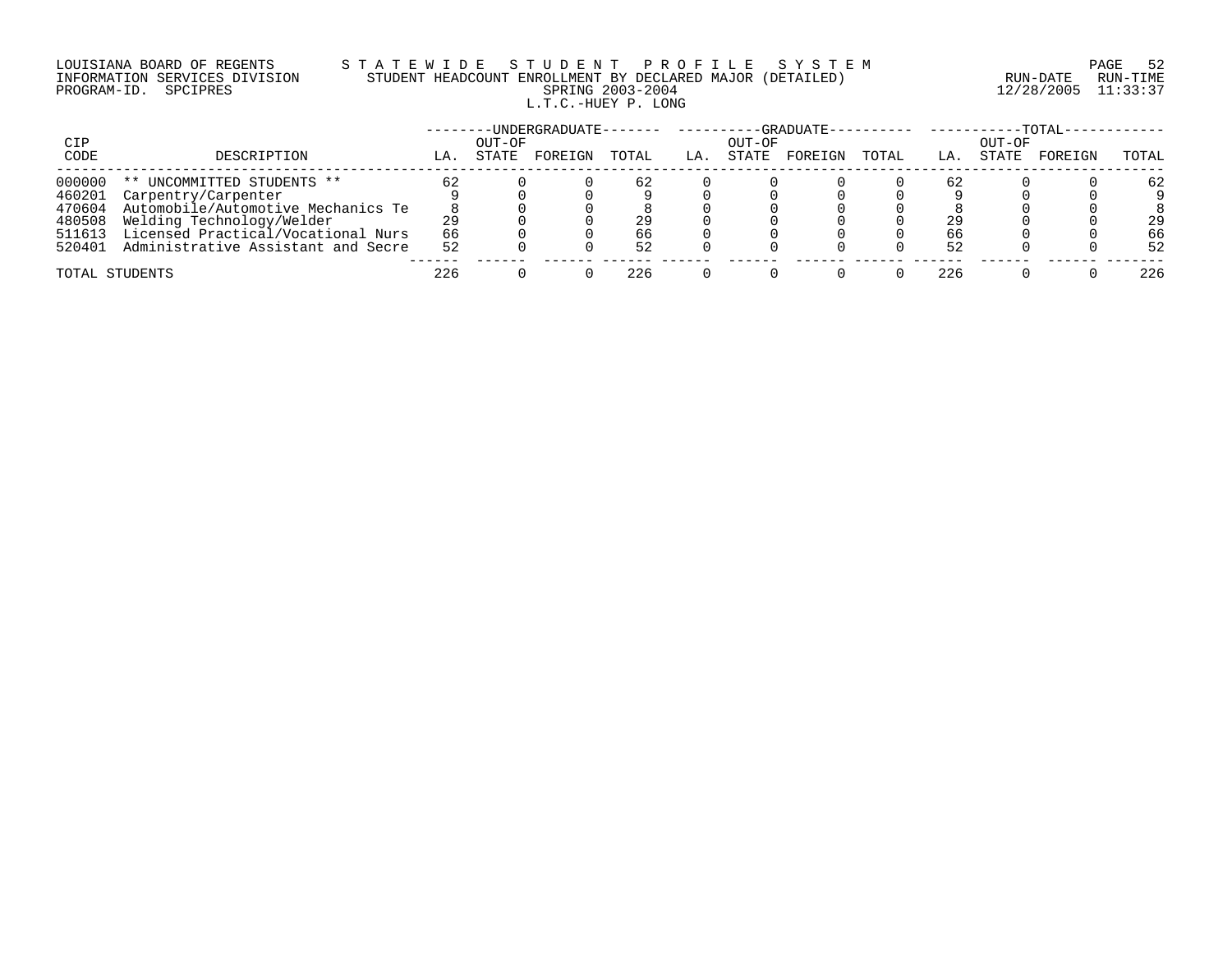# LOUISIANA BOARD OF REGENTS S T A T E W I D E S T U D E N T P R O F I L E S Y S T E M PAGE 53 INFORMATION SERVICES DIVISION STUDENT HEADCOUNT ENROLLMENT BY DECLARED MAJOR (DETAILED) RUN-DATE RUN-TIME PROGRAM-ID. SPCIPRES SPRING 2003-2004 12/28/2005 11:33:37 L.T.C.-JEFFERSON

| CIP            |                                    |     | OUT-OF | -UNDERGRADUATE- |       |     | OUT-OF | --GRADUATE- |       |     | OUT-OF | -TOTAL  |       |
|----------------|------------------------------------|-----|--------|-----------------|-------|-----|--------|-------------|-------|-----|--------|---------|-------|
| CODE           | DESCRIPTION                        | LA. | STATE  | FOREIGN         | TOTAL | LA. | STATE  | FOREIGN     | TOTAL | LA. | STATE  | FOREIGN | TOTAL |
| 000000         | ** UNCOMMITTED STUDENTS **         | 115 |        |                 | 116   |     |        |             |       |     |        |         |       |
| 120503         | Culinary Arts/Chef Training        | 22  |        |                 | 22    |     |        |             |       | 22  |        |         | 22    |
| 151301         | Drafting and Design Technology/Tec | 21  |        |                 |       |     |        |             |       |     |        |         | 21    |
| 460401         | Building/Property Maintenance and  |     |        |                 |       |     |        |             |       |     |        |         | 12    |
| 470104         | Computer Installation and Repair T | 19  |        |                 |       |     |        |             |       |     |        |         |       |
| 470604         | Automobile/Automotive Mechanics Te | 22  |        |                 | 22    |     |        |             |       | 22  |        |         | 22    |
| 480508         | Welding Technology/Welder          |     |        |                 |       |     |        |             |       |     |        |         |       |
| 511613         | Licensed Practical/Vocational Nurs | 84  |        |                 | 84    |     |        |             |       | 84  |        |         | 84    |
| 520302         | Accounting Technology/Technician a | 22  |        |                 | 22    |     |        |             |       | 22  |        |         | 22    |
| 520401         | Administrative Assistant and Secre | 16  |        |                 | Lб    |     |        |             |       |     |        |         | 16    |
| 520903         | Tourism and Travel Services Manage |     |        |                 |       |     |        |             |       |     |        |         |       |
| 520904         | Hotel/Motel Administration/Managem |     |        |                 |       |     |        |             |       |     |        |         |       |
| TOTAL STUDENTS |                                    | 356 |        |                 | 358   |     |        |             |       | 356 |        |         | 358   |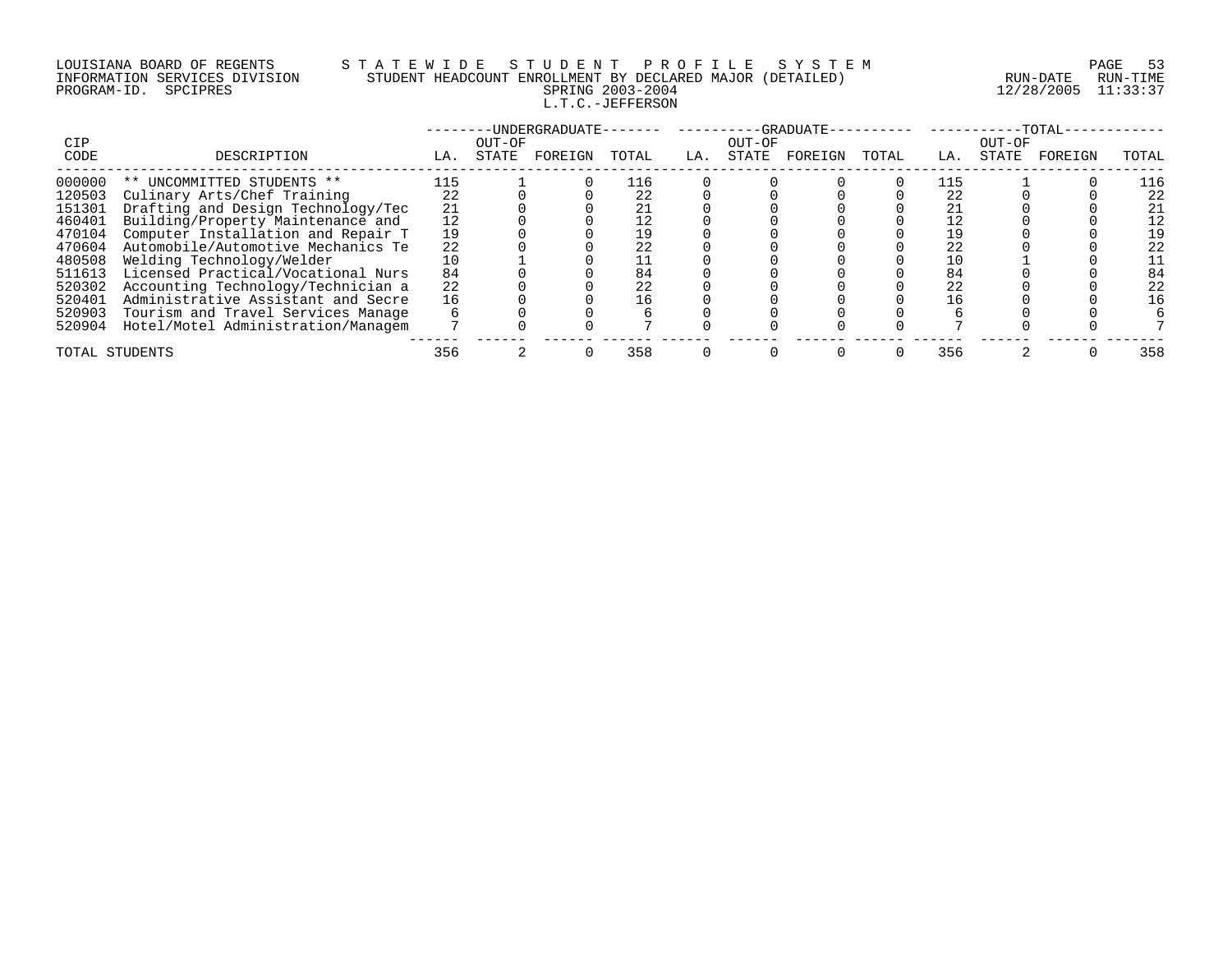# LOUISIANA BOARD OF REGENTS S T A T E W I D E S T U D E N T P R O F I L E S Y S T E M PAGE 54 INFORMATION SERVICES DIVISION STUDENT HEADCOUNT ENROLLMENT BY DECLARED MAJOR (DETAILED) RUN-DATE RUN-TIME PROGRAM-ID. SPCIPRES SPRING 2003-2004 12/28/2005 11:33:37 L.T.C.-JUMONVILLE

|        |                                           |     |        |         |       |     |        |         |       |     |        | $-TOTAL-$ |       |
|--------|-------------------------------------------|-----|--------|---------|-------|-----|--------|---------|-------|-----|--------|-----------|-------|
| CIP    |                                           |     | OUT-OF |         |       |     | OUT-OF |         | TOTAL |     | OUT-OF |           |       |
| CODE   | DESCRIPTION                               | LA  | STATE  | FOREIGN | TOTAL | LA. | STATE  | FOREIGN |       | LA. | STATE  | FOREIGN   | TOTAL |
| 000000 | ** UNCOMMITTED STUDENTS **                |     |        |         |       |     |        |         |       |     |        |           | 17    |
| 480508 | Welding Technology/Welder                 |     |        |         |       |     |        |         |       |     |        |           | 22    |
| 511613 | Licensed Practical/Vocational Nurs        | 33  |        |         |       |     |        |         |       |     |        |           | 33    |
| 520302 | Accounting Technology/Technician a        | 12  |        |         |       |     |        |         |       |     |        |           | 12    |
|        | 520401 Administrative Assistant and Secre | 35  |        |         | 35    |     |        |         |       | 35  |        |           | 35    |
|        | TOTAL STUDENTS                            | 119 |        |         |       |     |        |         |       | 119 |        |           | 19    |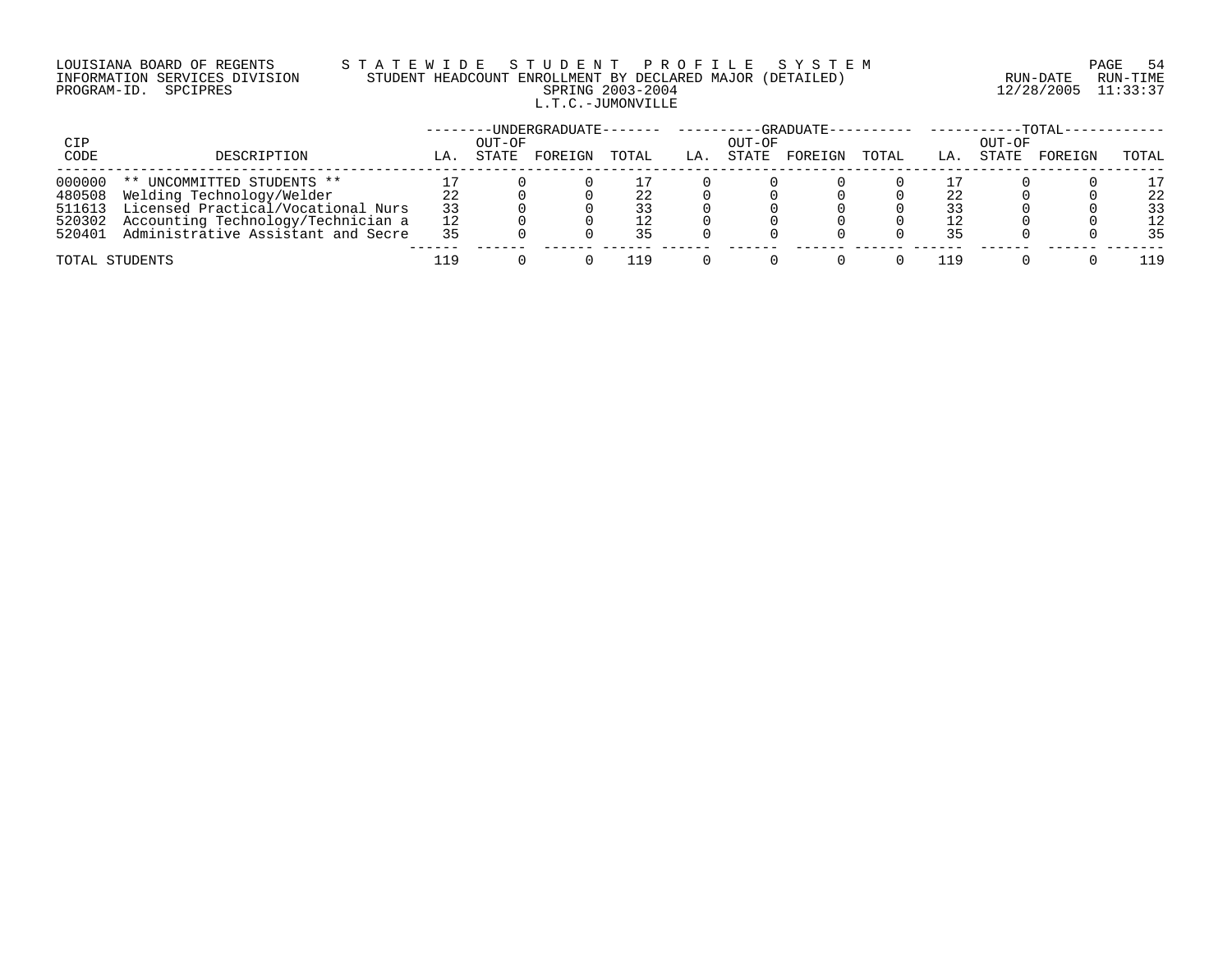#### LOUISIANA BOARD OF REGENTS S T A T E W I D E S T U D E N T P R O F I L E S Y S T E M PAGE 55 INFORMATION SERVICES DIVISION STUDENT HEADCOUNT ENROLLMENT BY DECLARED MAJOR (DETAILED) RUN-DATE RUN-TIME PROGRAM-ID. SPCIPRES SPRING 2003-2004 12/28/2005 11:33:37 L. E. FLETCHER

|                |                                    |     |        | -UNDERGRADUATE- |       |     |        | -GRADUATE- |       |     |        | -TOTAL· |       |
|----------------|------------------------------------|-----|--------|-----------------|-------|-----|--------|------------|-------|-----|--------|---------|-------|
| <b>CIP</b>     |                                    |     | OUT-OF |                 |       |     | OUT-OF |            |       |     | OUT-OF |         |       |
| CODE           | DESCRIPTION                        | LA. | STATE  | FOREIGN         | TOTAL | LA. | STATE  | FOREIGN    | TOTAL | LA. | STATE  | FOREIGN | TOTAL |
| 000000         | ** UNCOMMITTED STUDENTS **         | 90  |        |                 | 90    |     |        |            |       | 90  |        |         | 90    |
| 151301         | Drafting and Design Technology/Tec | 56  |        |                 | 56    |     |        |            |       | 56  |        |         | 56    |
| 460302         | Electrician                        |     |        |                 |       |     |        |            |       |     |        |         |       |
| 470105         | Industrial Electronics Technology/ | 26  |        |                 | 26    |     |        |            |       | 26  |        |         | 26    |
| 470201         | Heating, Air Conditioning, Ventila |     |        |                 |       |     |        |            |       |     |        |         |       |
| 470604         | Automobile/Automotive Mechanics Te | 23  |        |                 |       |     |        |            |       | 23  |        |         | 23    |
| 470605         | Diesel Mechanics Technology/Techni | 15  |        |                 |       |     |        |            |       |     |        |         |       |
| 480501         | Machine Tool Technology/Machinist  | 16  |        |                 | 16    |     |        |            |       | 16  |        |         |       |
| 480508         | Welding Technology/Welder          | 20  |        |                 |       |     |        |            |       | 20  |        |         | 20    |
| 490309         | Marine Science/Merchant Marine Off | 78  |        |                 |       |     |        |            |       |     |        |         |       |
| 510713         | Medical Insurance Coding Specialis |     |        |                 |       |     |        |            |       |     |        |         |       |
| 510904         | Emergency Medical Technology/Techn | 30  |        |                 |       |     |        |            |       | 30  |        |         | 30    |
| 511613         | Licensed Practical/Vocational Nurs | 31  |        |                 | 32    |     |        |            |       |     |        |         | 32    |
| 511614         | Nurse/Nursing Assistant/Aide and P | 16  |        |                 | 16    |     |        |            |       | 16  |        |         | 16    |
| 520302         | Accounting Technology/Technician a | 94  |        |                 | 94    |     |        |            |       | 94  |        |         | 94    |
| 520401         | Administrative Assistant and Secre | 64  |        |                 | 64    |     |        |            |       | 64  |        |         | 64    |
| TOTAL STUDENTS |                                    | 594 | 34     |                 | 628   |     |        |            |       | 594 | 34     |         | 628   |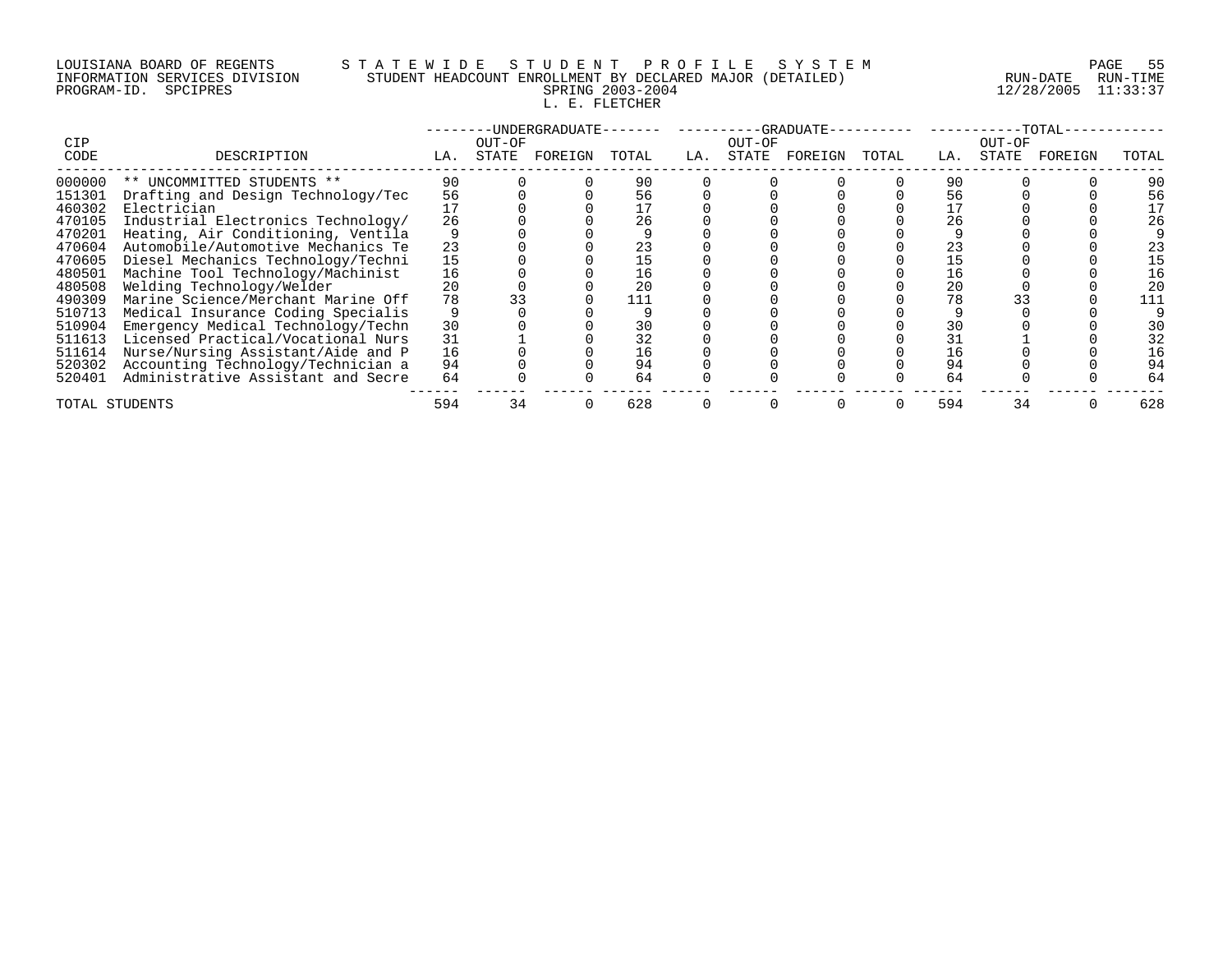#### LOUISIANA BOARD OF REGENTS S T A T E W I D E S T U D E N T P R O F I L E S Y S T E M PAGE 56 INFORMATION SERVICES DIVISION STUDENT HEADCOUNT ENROLLMENT BY DECLARED MAJOR (DETAILED) RUN-DATE RUN-TIME PROGRAM-ID. SPCIPRES SPRING 2003-2004 12/28/2005 11:33:37 L.T.C.-LAFAYETTE

|        |                                    |     |        | --UNDERGRADUATE------- |       |     | ----------GRADUATE- |         |       |     |        | -TOTAL- |       |
|--------|------------------------------------|-----|--------|------------------------|-------|-----|---------------------|---------|-------|-----|--------|---------|-------|
| CIP    |                                    |     | OUT-OF |                        |       |     | OUT-OF              |         |       |     | OUT-OF |         |       |
| CODE   | DESCRIPTION                        | LA. | STATE  | FOREIGN                | TOTAL | LA. | STATE               | FOREIGN | TOTAL | LA. | STATE  | FOREIGN | TOTAL |
| 000000 | ** UNCOMMITTED STUDENTS **         | 72  |        |                        | 72    |     |                     |         |       | 72  |        |         | 72    |
| 100303 | Prepress/Desktop Publishing and Di | 32  |        |                        | 32    |     |                     |         |       | 32  |        |         | 32    |
| 110501 | Computer Systems Analysis/Analyst  | 35  |        |                        | 35    |     |                     |         |       | 35  |        |         | 35    |
| 110901 | Computer Systems Networking and Te | 58  |        |                        | 58    |     |                     |         |       | 58  |        |         | 58    |
| 120402 | Barbering/Barber                   | 28  |        |                        | 28    |     |                     |         |       | 28  |        |         | 28    |
| 120503 | Culinary Arts/Chef Training        | 25  |        |                        | 25    |     |                     |         |       | 25  |        |         | 25    |
| 151301 | Drafting and Design Technology/Tec | 17  |        |                        | 17    |     |                     |         |       | 17  |        |         | 17    |
| 190709 | Child Care Provider/Assistant      | 38  |        |                        | 38    |     |                     |         |       | 38  |        |         | 38    |
| 460302 | Electrician                        | 30  |        |                        | 30    |     |                     |         |       | 30  |        |         | 30    |
| 470105 | Industrial Electronics Technology/ | 35  |        |                        | 35    |     |                     |         |       | 35  |        |         | 35    |
| 470201 | Heating, Air Conditioning, Ventila | 21  |        |                        | 21    |     |                     |         |       | 21  |        |         | 21    |
| 470408 | Watchmaking and Jewelrymaking      | 15  |        |                        | 15    |     |                     |         |       | 15  |        |         | 15    |
| 470603 | Autobody/Collision and Repair Tech | 20  |        |                        | 20    |     |                     |         |       | 20  |        |         | 20    |
| 470604 | Automobile/Automotive Mechanics Te | 22  |        |                        | 22    |     |                     |         |       | 22  |        |         | 22    |
| 470605 | Diesel Mechanics Technology/Techni | 12  |        |                        | 13    |     |                     |         |       | 12  |        |         | 13    |
| 470606 | Small Engine Mechanics and Repair  | 9   |        |                        | 9     |     |                     |         |       |     |        |         |       |
| 470608 | Aircraft Powerplant Technology/Tec | 36  |        |                        | 36    |     |                     |         |       | 36  |        |         | 36    |
| 480303 | Upholstery/Upholsterer             | 14  |        |                        | 14    |     |                     |         |       | 14  |        |         | 14    |
| 480501 | Machine Tool Technology/Machinist  | 11  |        |                        | 11    |     |                     |         |       | 11  |        |         | 11    |
| 480508 | Welding Technology/Welder          | 15  |        |                        | 15    |     |                     |         |       | 15  |        |         | 15    |
| 510802 | Clinical/Medical Laboratory Assist | 30  |        |                        | 30    |     |                     |         |       | 30  |        |         | 30    |
| 510904 | Emergency Medical Technology/Techn |     |        |                        |       |     |                     |         |       |     |        |         |       |
| 510909 | Surgical Technology/Technologist   | 39  |        |                        | 39    |     |                     |         |       | 39  |        |         | 39    |
| 511613 | Licensed Practical/Vocational Nurs | 127 |        |                        | 127   |     |                     |         |       | 127 |        |         | 127   |
| 512601 | Health Aide                        |     |        |                        |       |     |                     |         |       |     |        |         |       |
| 520302 | Accounting Technology/Technician a | 53  |        |                        | 53    |     |                     |         |       | 53  |        |         | 53    |
| 520401 | Administrative Assistant and Secre | 61  |        |                        | 61    |     |                     |         |       | 61  |        |         | 61    |
| 520904 | Hotel/Motel Administration/Managem | 27  |        |                        | 27    |     |                     |         |       | 27  |        |         | 27    |
|        | TOTAL STUDENTS                     | 888 |        |                        | 889   |     |                     |         |       | 888 |        |         | 889   |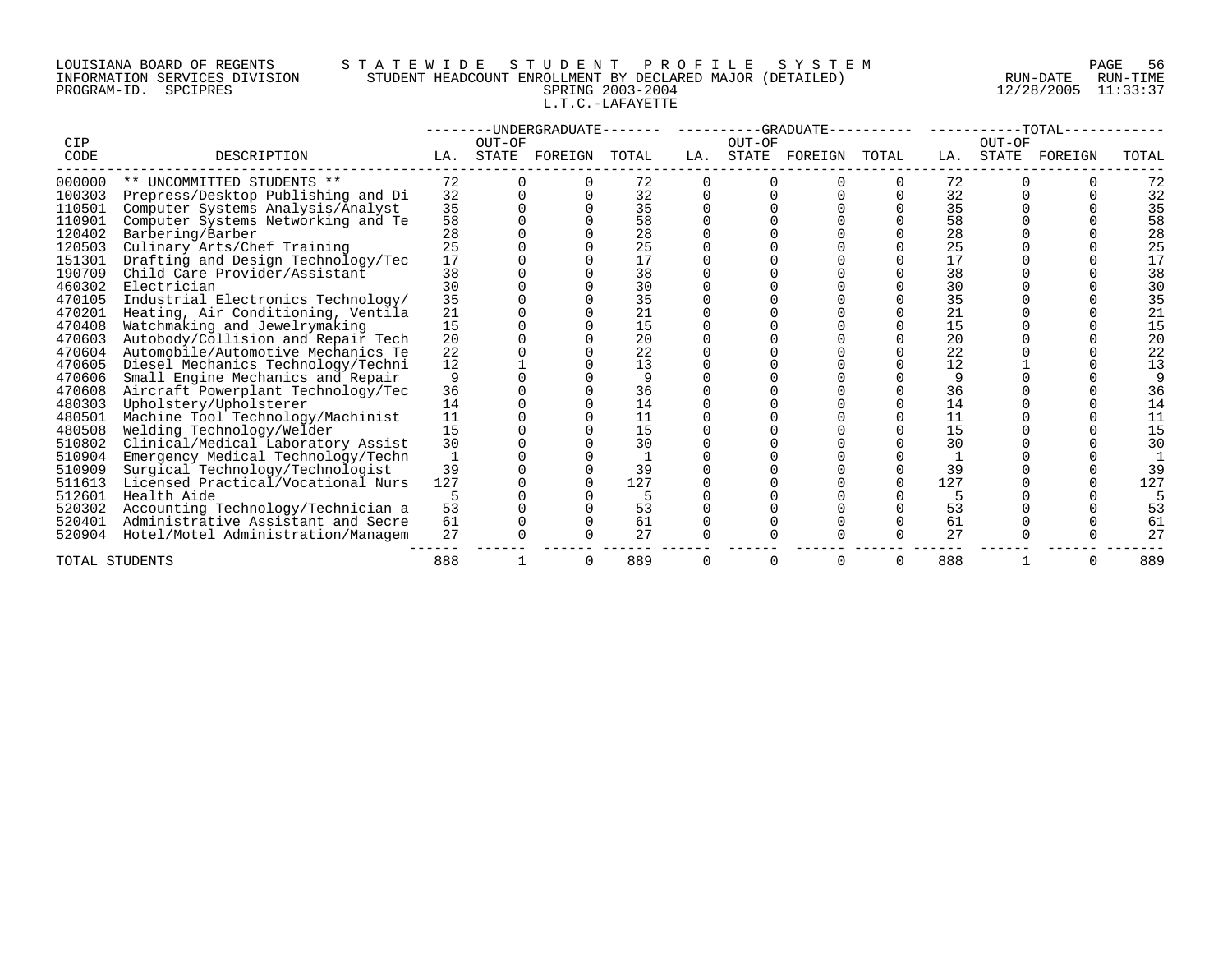# LOUISIANA BOARD OF REGENTS S T A T E W I D E S T U D E N T P R O F I L E S Y S T E M PAGE 57 INFORMATION SERVICES DIVISION STUDENT HEADCOUNT ENROLLMENT BY DECLARED MAJOR (DETAILED) RUN-DATE RUN-TIME PROGRAM-ID. SPCIPRES SPRING 2003-2004 12/28/2005 11:33:37 L.T.C.-LAFOURCHE

|                |                                    |     |        | -UNDERGRADUATE- |       |     |        | -GRADUATE- |       |     |        | $-TOTAL$ |       |
|----------------|------------------------------------|-----|--------|-----------------|-------|-----|--------|------------|-------|-----|--------|----------|-------|
| CIP            |                                    |     | OUT-OF |                 |       |     | OUT-OF |            |       |     | OUT-OF |          |       |
| CODE           | DESCRIPTION                        | LA. | STATE  | FOREIGN         | TOTAL | LA. | STATE  | FOREIGN    | TOTAL | LA. | STATE  | FOREIGN  | TOTAL |
| 000000         | ** UNCOMMITTED STUDENTS **         | 161 |        |                 | 161   |     |        |            |       | 161 |        |          | 161   |
| 460201         | Carpentry/Carpenter                |     |        |                 |       |     |        |            |       |     |        |          | 10    |
| 460302         | Electrician                        |     |        |                 |       |     |        |            |       |     |        |          | 14    |
| 470604         | Automobile/Automotive Mechanics Te | 21  |        |                 |       |     |        |            |       |     |        |          | 21    |
| 480508         | Welding Technology/Welder          | 24  |        |                 |       |     |        |            |       | 24  |        |          | 24    |
| 510909         | Surgical Technology/Technologist   | 22  |        |                 |       |     |        |            |       | 22  |        |          | 22    |
| 511613         | Licensed Practical/Vocational Nurs | 20  |        |                 |       |     |        |            |       | 20  |        |          | 20    |
| 520302         | Accounting Technology/Technician a | 30  |        |                 |       |     |        |            |       | 30  |        |          | 30    |
| 520401         | Administrative Assistant and Secre | 66  |        |                 | 66    |     |        |            |       | 66  |        |          | 66    |
| TOTAL STUDENTS |                                    | 368 |        |                 | 368   |     |        |            |       | 368 |        |          | 368   |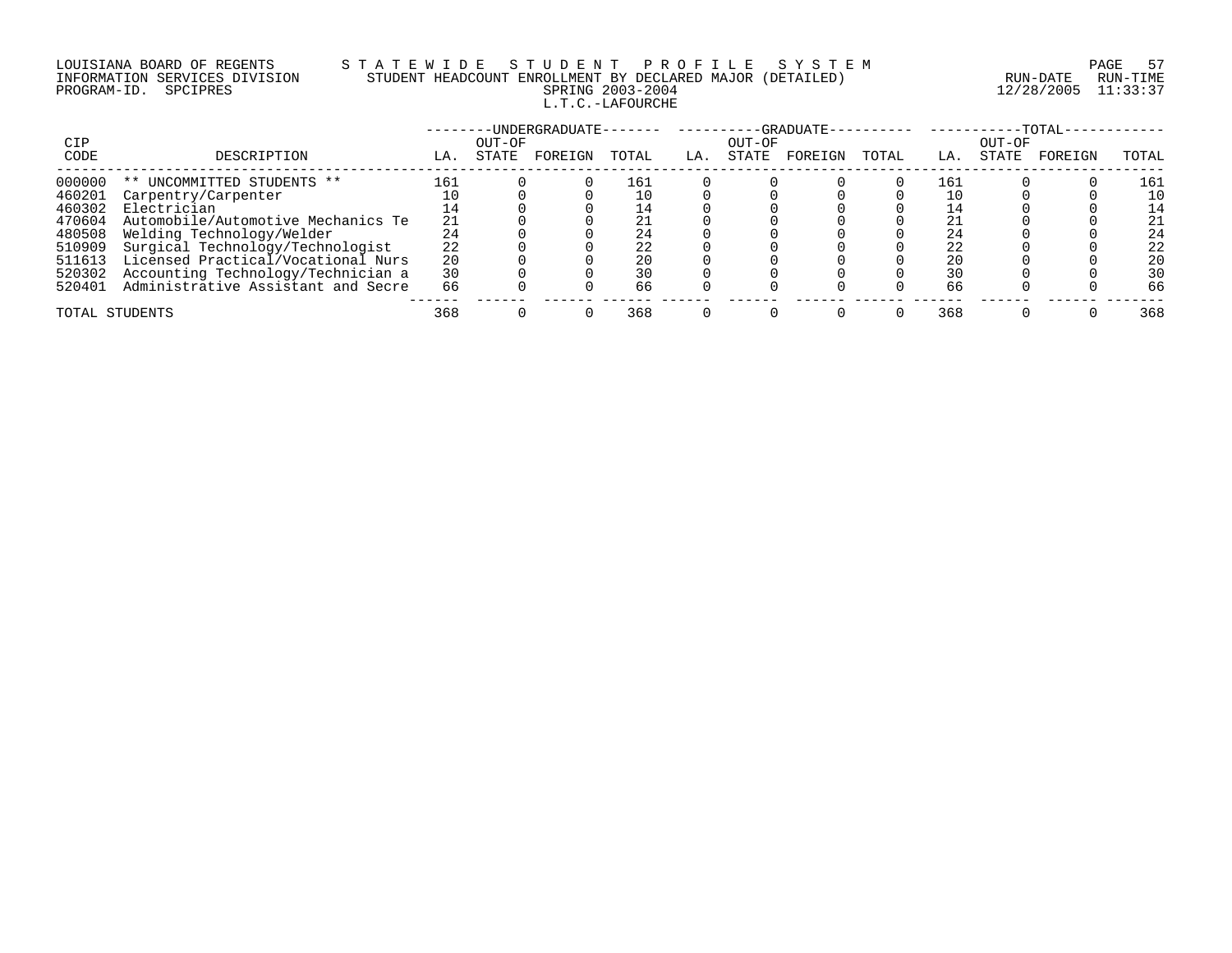# LOUISIANA BOARD OF REGENTS S T A T E W I D E S T U D E N T P R O F I L E S Y S T E M PAGE 58 INFORMATION SERVICES DIVISION STUDENT HEADCOUNT ENROLLMENT BY DECLARED MAJOR (DETAILED) RUN-DATE RUN-TIME PROGRAM-ID. SPCIPRES SPRING 2003-2004 12/28/2005 11:33:37 L.T.C.-LAMAR SALTER

| <b>CIP</b>     |                                    |     | OUT-OF | UNDERGRADUATE- |       |     | OUT-OF | -GRADUATE- |       |     | OUT-OF | TOTAL.  |       |
|----------------|------------------------------------|-----|--------|----------------|-------|-----|--------|------------|-------|-----|--------|---------|-------|
| CODE           | DESCRIPTION                        | LA. | STATE  | FOREIGN        | TOTAL | LA. | STATE  | FOREIGN    | TOTAL | LA. | STATE  | FOREIGN | TOTAL |
| 000000         | ** UNCOMMITTED STUDENTS **         | 66  |        |                | 66    |     |        |            |       | 66  |        |         | 66    |
| 110301         | Data Processing and Data Processin | 21  |        |                |       |     |        |            |       |     |        |         | 21    |
| 190709         | Child Care Provider/Assistant      |     |        |                |       |     |        |            |       |     |        |         | 12    |
| 460201         | Carpentry/Carpenter                |     |        |                |       |     |        |            |       |     |        |         | 15    |
| 470105         | Industrial Electronics Technology/ |     |        |                |       |     |        |            |       |     |        |         | 10    |
| 470201         | Heating, Air Conditioning, Ventila |     |        |                |       |     |        |            |       |     |        |         |       |
| 470604         | Automobile/Automotive Mechanics Te |     |        |                |       |     |        |            |       |     |        |         |       |
| 470606         | Small Engine Mechanics and Repair  |     |        |                |       |     |        |            |       |     |        |         |       |
| 480508         | Welding Technology/Welder          | 14  |        |                |       |     |        |            |       |     |        |         |       |
| 511613         | Licensed Practical/Vocational Nurs | 47  |        |                | 48    |     |        |            |       | 47  |        |         | 48    |
| 520302         | Accounting Technology/Technician a | 28  |        |                | 28    |     |        |            |       | 28  |        |         | 28    |
| 520401         | Administrative Assistant and Secre |     |        |                |       |     |        |            |       |     |        |         |       |
| TOTAL STUDENTS |                                    | 249 |        |                | 250   |     |        |            |       | 249 |        |         | 250   |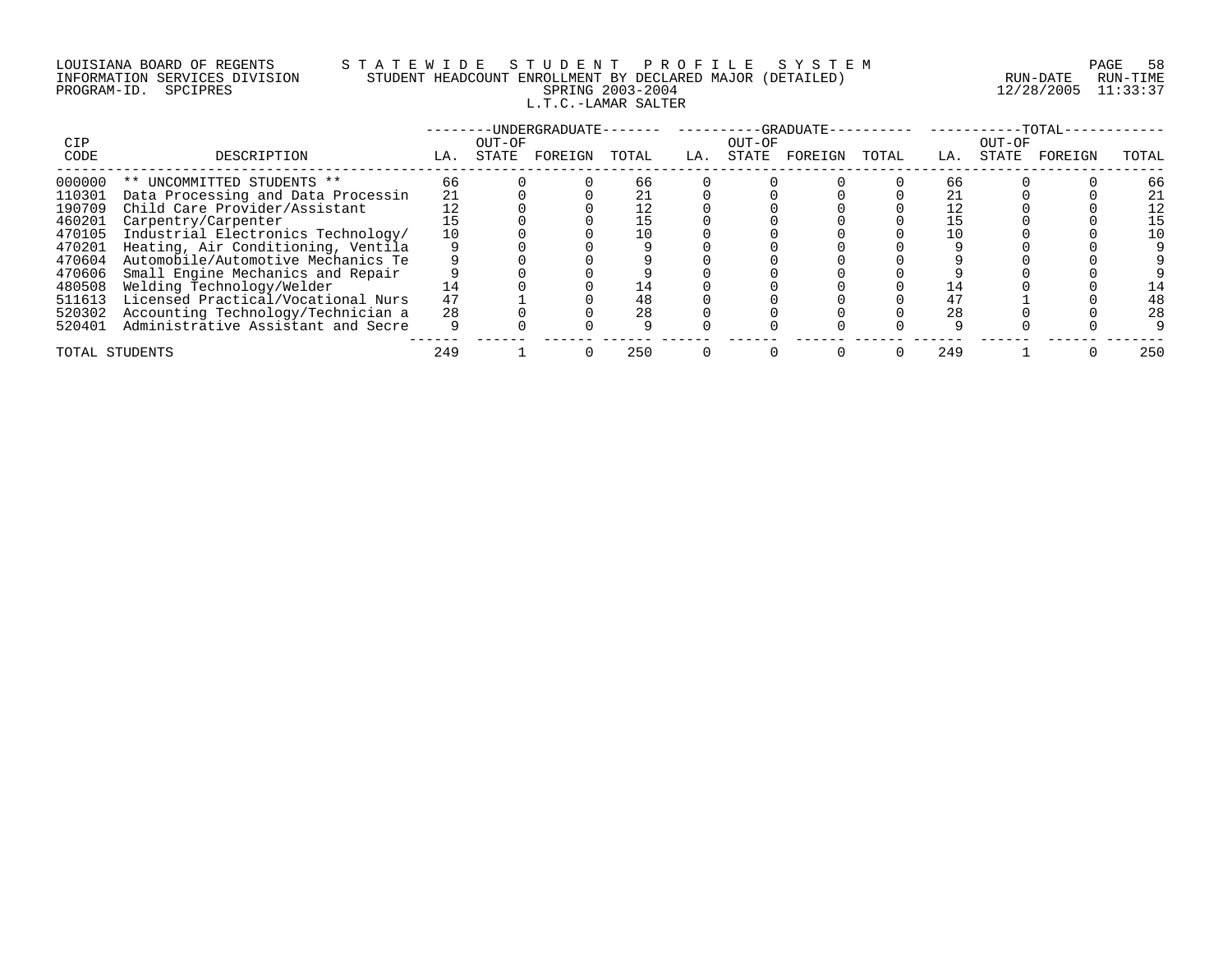# LOUISIANA BOARD OF REGENTS S T A T E W I D E S T U D E N T P R O F I L E S Y S T E M PAGE 59 INFORMATION SERVICES DIVISION STUDENT HEADCOUNT ENROLLMENT BY DECLARED MAJOR (DETAILED) RUN-DATE RUN-TIME PROGRAM-ID. SPCIPRES SPRING 2003-2004 12/28/2005 11:33:37 L.T.C.-MANSFIELD

|        |                                    |     |        |         |       |     |        | --GRADUATE---------- ------- |       |     |        | $-TOTAL$ |       |
|--------|------------------------------------|-----|--------|---------|-------|-----|--------|------------------------------|-------|-----|--------|----------|-------|
| CIP    |                                    |     | OUT-OF |         |       |     | OUT-OF |                              |       |     | OUT-OF |          |       |
| CODE   | DESCRIPTION                        | LA. | STATE  | FOREIGN | TOTAL | LA. | STATE  | FOREIGN                      | TOTAL | LA. | STATE  | FOREIGN  | TOTAL |
| 000000 | ** UNCOMMITTED STUDENTS **         |     |        |         |       |     |        |                              |       |     |        |          | 23    |
| 110301 | Data Processing and Data Processin |     |        |         |       |     |        |                              |       |     |        |          |       |
| 470201 | Heating, Air Conditioning, Ventila |     |        |         |       |     |        |                              |       |     |        |          |       |
| 480508 | Welding Technology/Welder          |     |        |         |       |     |        |                              |       |     |        |          |       |
| 510716 | Medical Administrative/Executive A |     |        |         |       |     |        |                              |       |     |        |          |       |
| 511613 | Licensed Practical/Vocational Nurs | 25  |        |         |       |     |        |                              |       |     |        |          | 25    |
| 520401 | Administrative Assistant and Secre | 37  |        |         |       |     |        |                              |       |     |        |          | 37    |
|        | TOTAL STUDENTS                     |     |        |         |       |     |        |                              |       |     |        |          |       |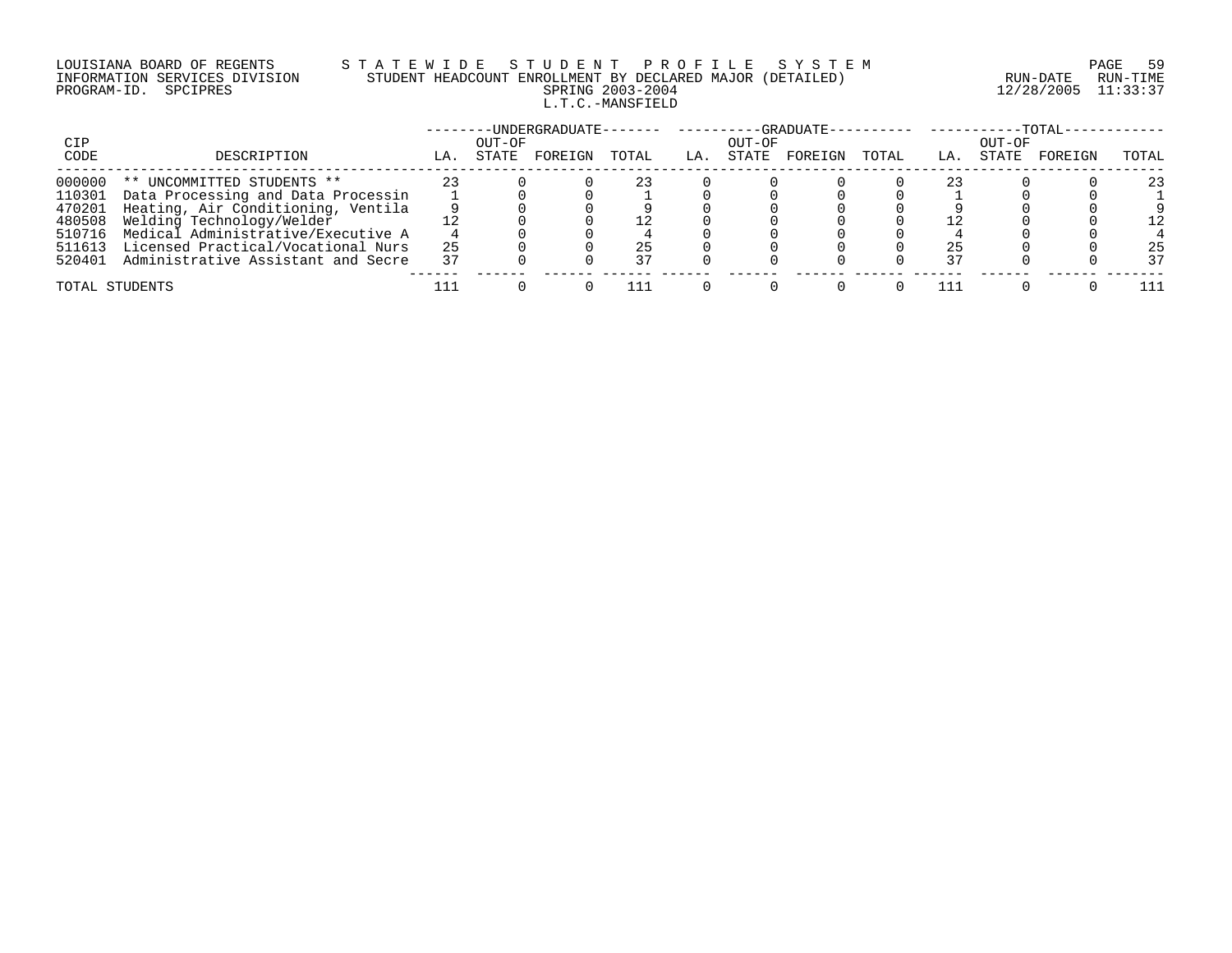# LOUISIANA BOARD OF REGENTS S T A T E W I D E S T U D E N T P R O F I L E S Y S T E M PAGE 60 INFORMATION SERVICES DIVISION STUDENT HEADCOUNT ENROLLMENT BY DECLARED MAJOR (DETAILED) RUN-DATE RUN-TIME PROGRAM-ID. SPCIPRES SPRING 2003-2004 12/28/2005 11:33:37 L.T.C.-MORGAN SMITH

|             |                                    |     |                 |         |       |     |                 | -GRADUATE---------- ------- |       |     |                 | $-{\tt TOTAL}-$ |       |
|-------------|------------------------------------|-----|-----------------|---------|-------|-----|-----------------|-----------------------------|-------|-----|-----------------|-----------------|-------|
| CIP<br>CODE | DESCRIPTION                        | LA. | OUT-OF<br>STATE | FOREIGN | TOTAL | LA. | OUT-OF<br>STATE | FOREIGN                     | TOTAL | LA. | OUT-OF<br>STATE | FOREIGN         | TOTAL |
| 000000      | ** UNCOMMITTED STUDENTS **         |     |                 |         |       |     |                 |                             |       |     |                 |                 | 31    |
| 460302      | Electrician                        |     |                 |         |       |     |                 |                             |       |     |                 |                 | 16    |
| 470604      | Automobile/Automotive Mechanics Te |     |                 |         |       |     |                 |                             |       |     |                 |                 | 15    |
| 480508      | Welding Technology/Welder          |     |                 |         | 18    |     |                 |                             |       |     |                 |                 | 18    |
| 511613      | Licensed Practical/Vocational Nurs | 21  |                 |         |       |     |                 |                             |       |     |                 |                 | 21    |
| 520302      | Accounting Technology/Technician a | 16  |                 |         | ⊥6.   |     |                 |                             |       |     |                 |                 | 16    |
| 520401      | Administrative Assistant and Secre | 34  |                 |         | 34    |     |                 |                             |       | 34  |                 |                 | 34    |
|             | TOTAL STUDENTS                     | 151 |                 |         | 151   |     |                 |                             |       | .51 |                 |                 | 151   |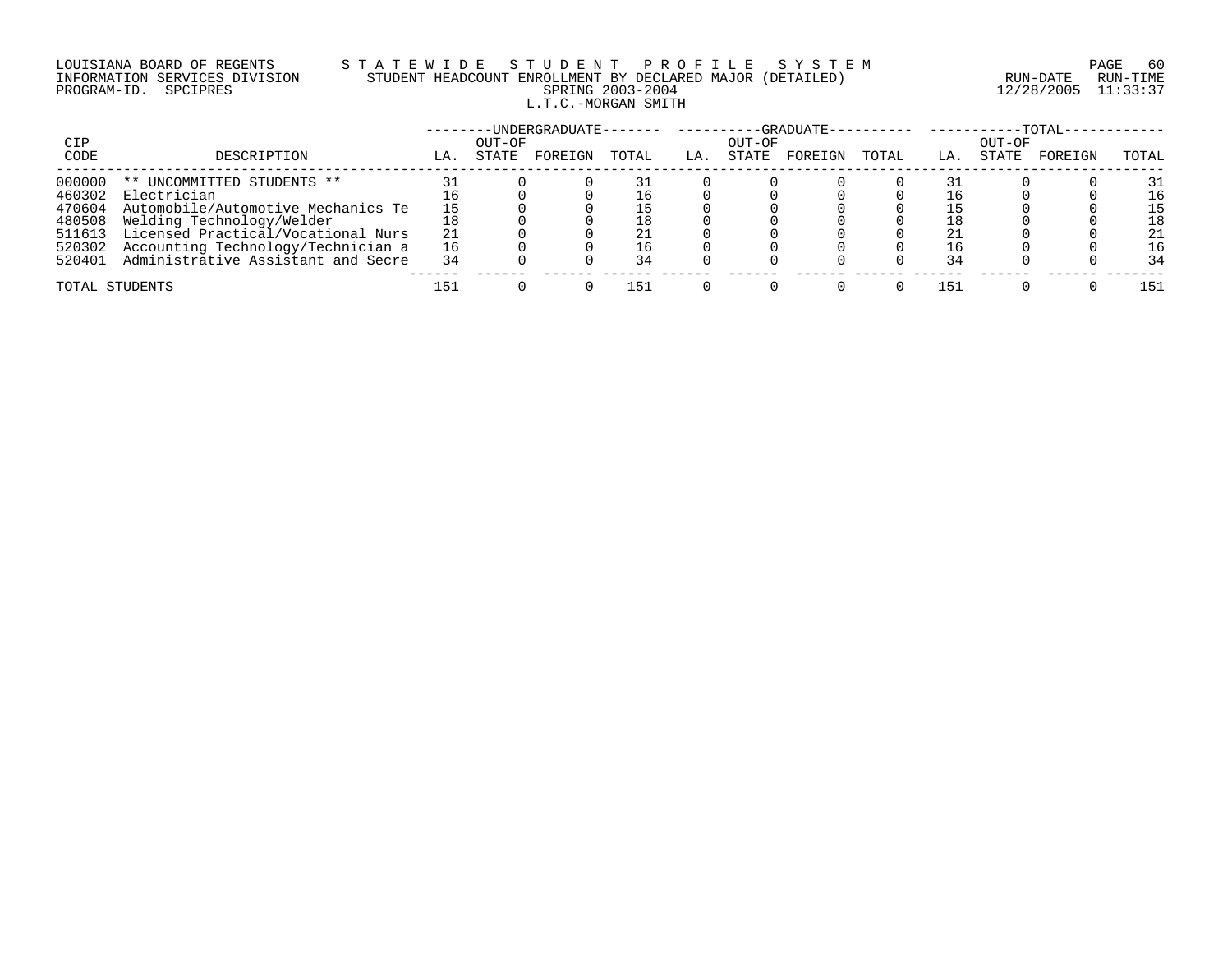## LOUISIANA BOARD OF REGENTS S T A T E W I D E S T U D E N T P R O F I L E S Y S T E M PAGE 61 INFORMATION SERVICES DIVISION STUDENT HEADCOUNT ENROLLMENT BY DECLARED MAJOR (DETAILED) RUN-DATE RUN-TIME PROGRAM-ID. SPCIPRES SPRING 2003-2004 12/28/2005 11:33:37 L.T.C.-NATCHITOCHES

|                |                                    |     | OUT-OF | ·IJNDERGRADIJATE- |       |     |                 | -GRADUATE |       |     | OUT-OF | TOTAL   |       |
|----------------|------------------------------------|-----|--------|-------------------|-------|-----|-----------------|-----------|-------|-----|--------|---------|-------|
| CIP<br>CODE    | DESCRIPTION                        | LA. | STATE  | FOREIGN           | TOTAL | LA. | OUT-OF<br>STATE | FOREIGN   | TOTAL | LA. | STATE  | FOREIGN | TOTAL |
| 000000         | ** UNCOMMITTED STUDENTS **         | 246 |        |                   | 246   |     |                 |           |       | 246 |        |         | 246   |
| 120401         | Cosmetology/Cosmetologist, General |     |        |                   |       |     |                 |           |       |     |        |         |       |
| 190709         | Child Care Provider/Assistant      | 59  |        |                   |       |     |                 |           |       | 59  |        |         | 59    |
| 460201         | Carpentry/Carpenter                |     |        |                   |       |     |                 |           |       |     |        |         |       |
| 470105         | Industrial Electronics Technology/ |     |        |                   |       |     |                 |           |       |     |        |         |       |
| 470201         | Heating, Air Conditioning, Ventila |     |        |                   |       |     |                 |           |       |     |        |         |       |
| 470303         | Industrial Mechanics and Maintenan |     |        |                   |       |     |                 |           |       |     |        |         |       |
| 470604         | Automobile/Automotive Mechanics Te |     |        |                   |       |     |                 |           |       |     |        |         |       |
| 500713         | Metal and Jewelry Arts             |     |        |                   |       |     |                 |           |       |     |        |         |       |
| 511613         | Licensed Practical/Vocational Nurs |     |        |                   |       |     |                 |           |       |     |        |         |       |
| 520302         | Accounting Technology/Technician a |     |        |                   |       |     |                 |           |       |     |        |         |       |
| 520401         | Administrative Assistant and Secre | 19  |        |                   | 1 9   |     |                 |           |       |     |        |         |       |
| TOTAL STUDENTS |                                    | 398 |        |                   | 398   |     |                 |           |       | 398 |        |         | 398   |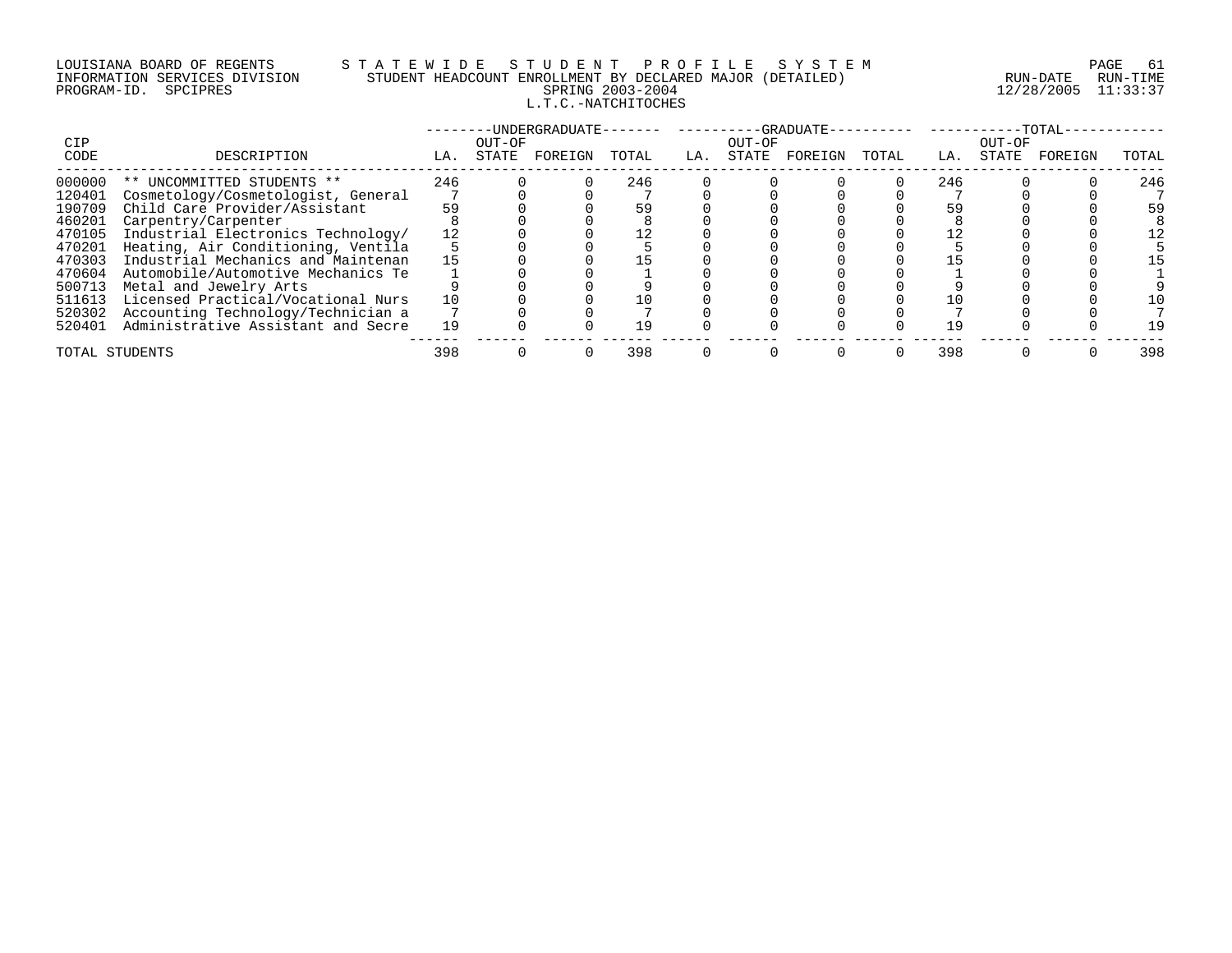# LOUISIANA BOARD OF REGENTS S T A T E W I D E S T U D E N T P R O F I L E S Y S T E M PAGE 62 INFORMATION SERVICES DIVISION STUDENT HEADCOUNT ENROLLMENT BY DECLARED MAJOR (DETAILED) RUN-DATE RUN-TIME PROGRAM-ID. SPCIPRES SPRING 2003-2004 12/28/2005 11:33:37 L.T.C.-NORTH CENTRAL

|        |                                    |     |        | -UNDERGRADUATE- |       |     |        | -GRADUATE- |       |     |        | $-TOTAL-$ |       |
|--------|------------------------------------|-----|--------|-----------------|-------|-----|--------|------------|-------|-----|--------|-----------|-------|
| CIP    |                                    |     | OUT-OF |                 |       |     | OUT-OF |            |       |     | OUT-OF |           |       |
| CODE   | DESCRIPTION                        | LA. | STATE  | FOREIGN         | TOTAL | LA. | STATE  | FOREIGN    | TOTAL | LA. | STATE  | FOREIGN   | TOTAL |
| 000000 | ** UNCOMMITTED STUDENTS **         | 62  |        |                 | 62    |     |        |            |       | -62 |        |           | 62    |
| 110301 | Data Processing and Data Processin |     |        |                 |       |     |        |            |       |     |        |           |       |
| 480508 | Welding Technology/Welder          |     |        |                 |       |     |        |            |       |     |        |           |       |
| 511613 | Licensed Practical/Vocational Nurs | 40  |        |                 |       |     |        |            |       | 40  |        |           | 40    |
| 512601 | Health Aide                        |     |        |                 | 22    |     |        |            |       | 22  |        |           | 22    |
| 520302 | Accounting Technology/Technician a |     |        |                 |       |     |        |            |       |     |        |           |       |
| 520401 | Administrative Assistant and Secre | 20  |        |                 | 20    |     |        |            |       | 20  |        |           | 20    |
|        | TOTAL STUDENTS                     | L74 |        |                 | 74    |     |        |            |       |     |        |           | l 74  |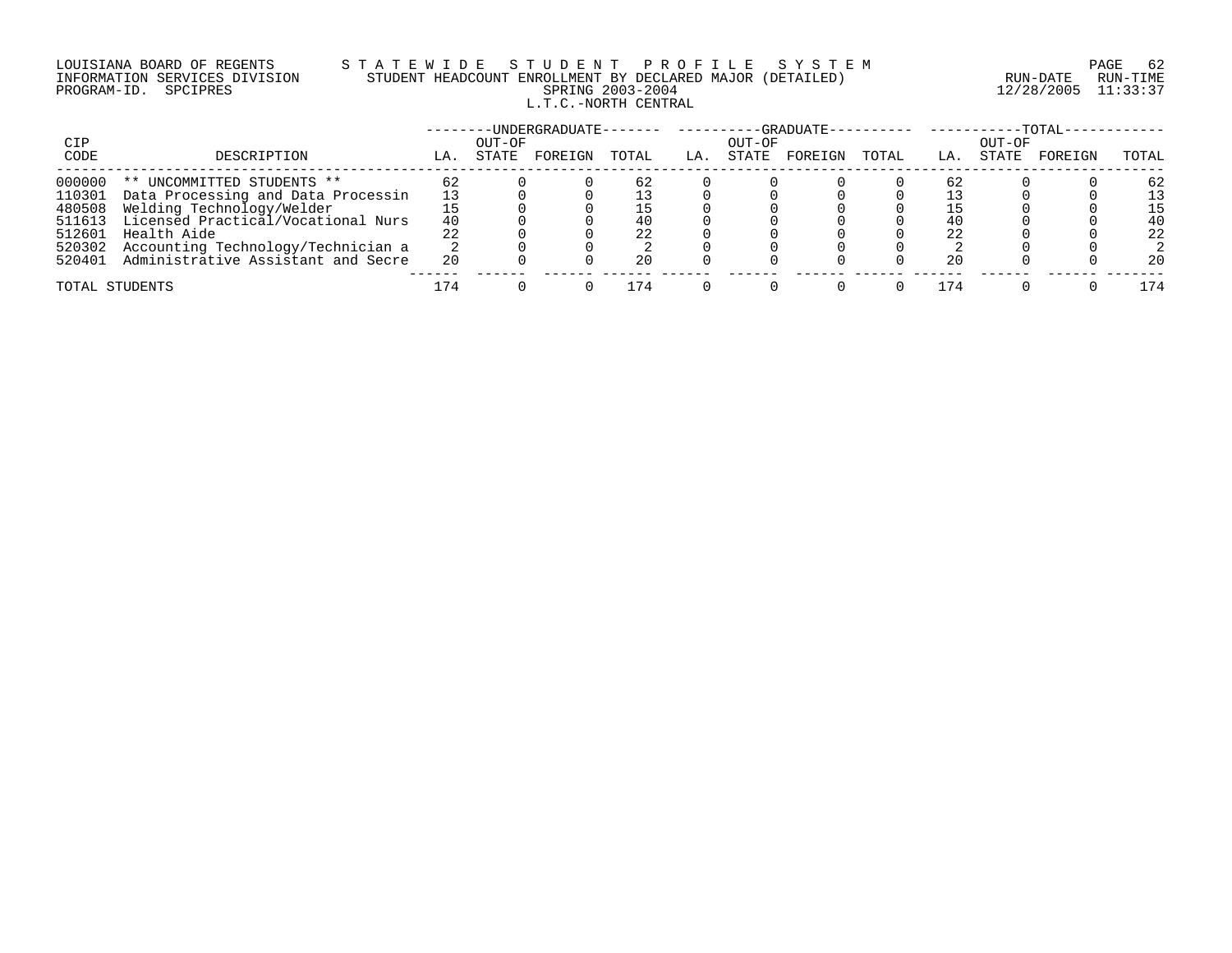# LOUISIANA BOARD OF REGENTS S T A T E W I D E S T U D E N T P R O F I L E S Y S T E M PAGE 63 INFORMATION SERVICES DIVISION STUDENT HEADCOUNT ENROLLMENT BY DECLARED MAJOR (DETAILED) RUN-DATE RUN-TIME PROGRAM-ID. SPCIPRES SPRING 2003-2004 12/28/2005 11:33:37 L.T.C.-NORTHEAST

|                |                                    |     |        | -UNDERGRADUATE- |                |     |        | --GRADUATE- |       |       |        | $-{\tt TOTAL}$ |       |
|----------------|------------------------------------|-----|--------|-----------------|----------------|-----|--------|-------------|-------|-------|--------|----------------|-------|
| CIP            |                                    |     | OUT-OF |                 |                |     | OUT-OF |             |       |       | OUT-OF |                |       |
| CODE           | DESCRIPTION                        | LA. | STATE  | FOREIGN         | TOTAL          | LA. | STATE  | FOREIGN     | TOTAL | LA.   | STATE  | FOREIGN        | TOTAL |
| 000000         | ** UNCOMMITTED STUDENTS **         | 173 |        |                 |                |     |        |             |       | L 7 3 |        |                | 177   |
| 110501         | Computer Systems Analysis/Analyst  |     |        |                 |                |     |        |             |       |       |        |                |       |
| 151301         | Drafting and Design Technology/Tec |     |        |                 |                |     |        |             |       |       |        |                |       |
| 470604         | Automobile/Automotive Mechanics Te |     |        |                 |                |     |        |             |       |       |        |                |       |
| 480508         | Welding Technology/Welder          |     |        |                 | $\overline{4}$ |     |        |             |       |       |        |                | 14    |
| 510904         | Emergency Medical Technology/Techn |     |        |                 |                |     |        |             |       |       |        |                |       |
| 511613         | Licensed Practical/Vocational Nurs | 42  |        |                 |                |     |        |             |       | 42    |        |                | 42    |
| 520302         | Accounting Technology/Technician a | 19  |        |                 | 19             |     |        |             |       |       |        |                | 19    |
| 520401         | Administrative Assistant and Secre | 56  |        |                 | 56             |     |        |             |       | 56    |        |                | 56    |
| TOTAL STUDENTS |                                    | 324 |        |                 | 328            |     |        |             |       | 324   |        |                | 328   |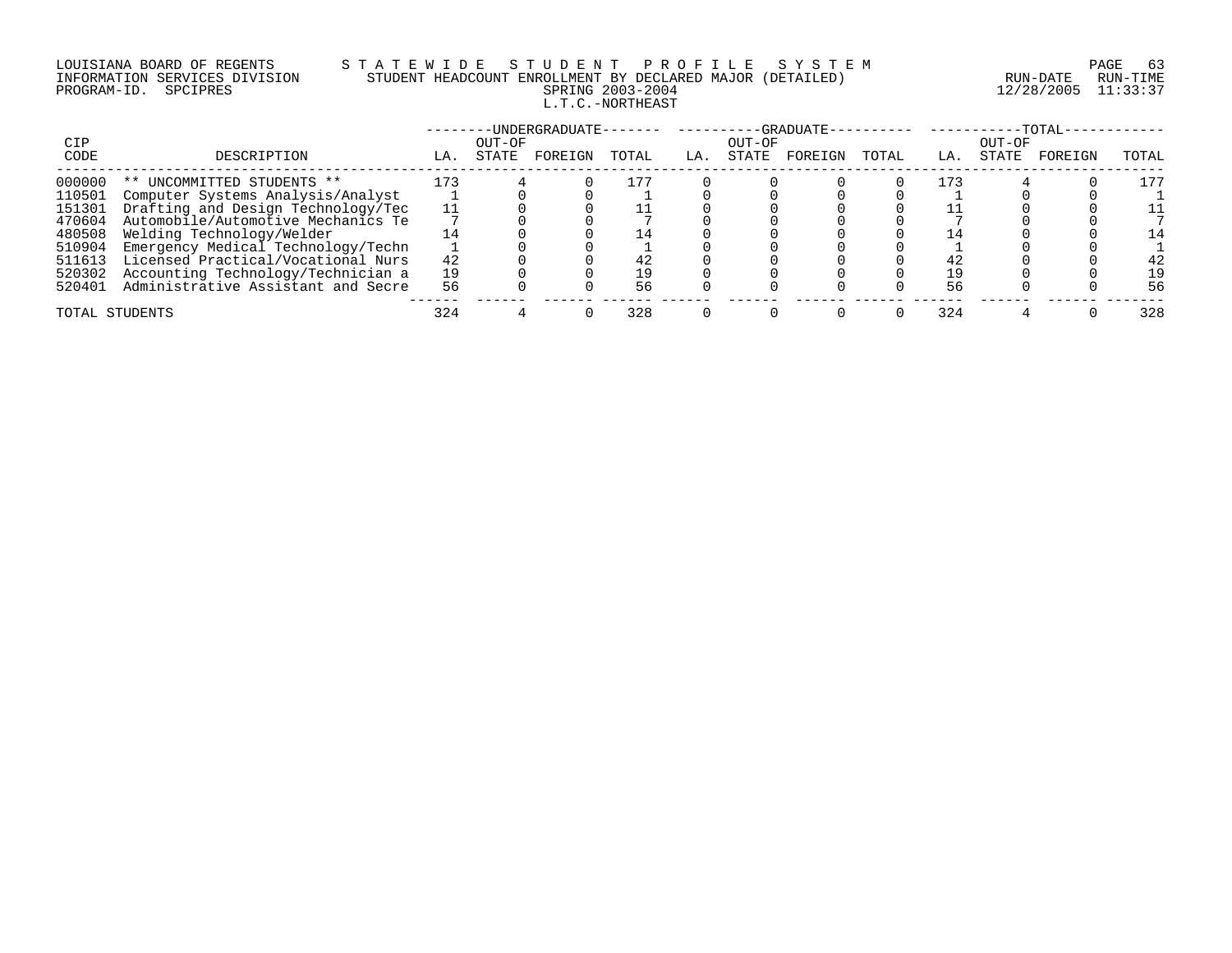# LOUISIANA BOARD OF REGENTS S T A T E W I D E S T U D E N T P R O F I L E S Y S T E M PAGE 64 INFORMATION SERVICES DIVISION STUDENT HEADCOUNT ENROLLMENT BY DECLARED MAJOR (DETAILED) RUN-DATE RUN-TIME PROGRAM-ID. SPCIPRES SPRING 2003-2004 12/28/2005 11:33:37 L.T.C.-NORTHWEST

| <b>CIP</b>                 |                                                                                                      |                | OUT-OF | -UNDERGRADUATE- |           |     | OUT-OF | -GRADUATE- |       |                | OUT-OF | $-TOTAL$ |           |
|----------------------------|------------------------------------------------------------------------------------------------------|----------------|--------|-----------------|-----------|-----|--------|------------|-------|----------------|--------|----------|-----------|
| CODE                       | DESCRIPTION                                                                                          | LA.            | STATE  | FOREIGN         | TOTAL     | LA. | STATE  | FOREIGN    | TOTAL | LA.            | STATE  | FOREIGN  | TOTAL     |
| 000000<br>010601           | ** UNCOMMITTED STUDENTS **<br>Applied Horticulture/Horticulture                                      | 213<br>12      |        |                 | 215<br>12 |     |        |            |       | 213<br>12      |        |          | 215<br>12 |
| 110301<br>150404           | Data Processing and Data Processin<br>Instrumentation Technology/Technic                             | 56<br>78       |        |                 | 56<br>86  |     |        |            |       | 56             |        |          | 56<br>86  |
| 151301<br>190709<br>460201 | Drafting and Design Technology/Tec<br>Child Care Provider/Assistant<br>Carpentry/Carpenter           | 11<br>42<br>18 |        |                 | 43<br>18  |     |        |            |       | 42<br>18       |        |          |           |
| 470201<br>470303           | Heating, Air Conditioning, Ventila<br>Industrial Mechanics and Maintenan                             | 19<br>12       |        |                 | 19<br>12  |     |        |            |       |                |        |          |           |
| 470604<br>470606           | Automobile/Automotive Mechanics Te<br>Small Engine Mechanics and Repair                              | 32             |        |                 | 32        |     |        |            |       | 32             |        |          |           |
| 480501<br>480508<br>511613 | Machine Tool Technology/Machinist<br>Welding Technology/Welder<br>Licensed Practical/Vocational Nurs | 15<br>39<br>96 |        |                 | 96        |     |        |            |       | 15<br>39<br>96 |        |          | 39<br>96  |
| 520302<br>520401           | Accounting Technology/Technician a<br>Administrative Assistant and Secre                             | 32<br>46       |        |                 | 32<br>46  |     |        |            |       | 32<br>46       |        |          | 32<br>46  |
| 520904                     | Hotel/Motel Administration/Managem                                                                   | 25             |        |                 | 26        |     |        |            |       | 25             |        |          | 26        |
| TOTAL STUDENTS             |                                                                                                      | 752            |        |                 | 764       |     |        |            |       | 752            |        |          | 764       |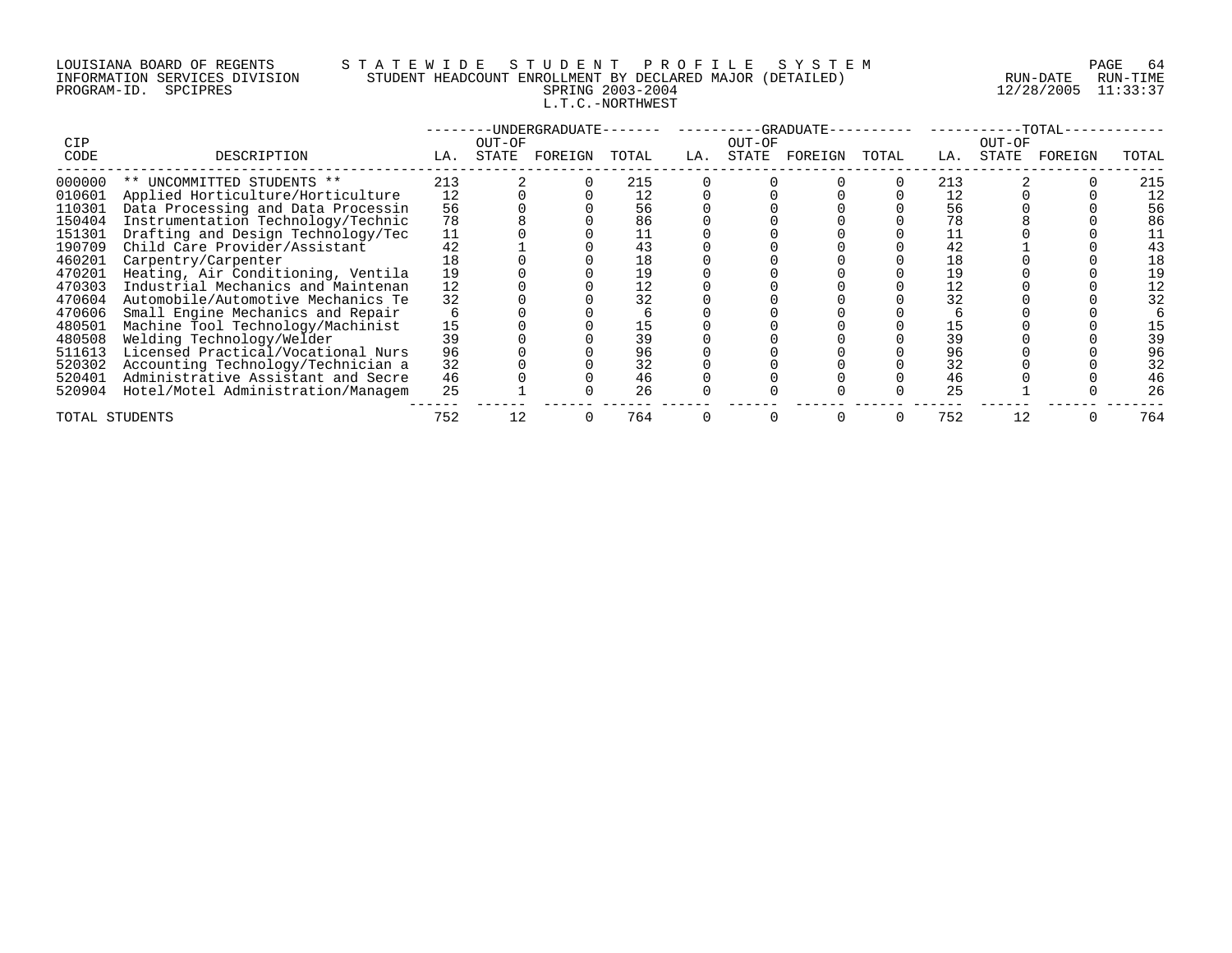# LOUISIANA BOARD OF REGENTS S T A T E W I D E S T U D E N T P R O F I L E S Y S T E M PAGE 65 INFORMATION SERVICES DIVISION STUDENT HEADCOUNT ENROLLMENT BY DECLARED MAJOR (DETAILED) RUN-DATE RUN-TIME PROGRAM-ID. SPCIPRES SPRING 2003-2004 12/28/2005 11:33:37 L.T.C.-OAKDALE

| CIP            |                                    |     | OUT-OF | -UNDERGRADUATE- |       |     | OUT-OF | -GRADUATE- |       |     | OUT-OF | -TOTAL  |       |
|----------------|------------------------------------|-----|--------|-----------------|-------|-----|--------|------------|-------|-----|--------|---------|-------|
| CODE           | DESCRIPTION                        | LA. | STATE  | FOREIGN         | TOTAL | LA. | STATE  | FOREIGN    | TOTAL | LA. | STATE  | FOREIGN | TOTAL |
| 000000         | ** UNCOMMITTED STUDENTS **         |     |        |                 |       |     |        |            |       |     |        |         | 31    |
| 030511         | Forest Technology/Technician       |     |        |                 |       |     |        |            |       |     |        |         | 12    |
| 190902         | Apparel and Textile Manufacture    | 24  |        |                 |       |     |        |            |       | 24  |        |         | 24    |
| 430104         | Criminal Justice/Safety Studies    | 100 |        |                 | 100   |     |        |            |       | 100 |        |         | 100   |
| 480303         | Upholstery/Upholsterer             |     |        |                 |       |     |        |            |       | 23  |        |         | 23    |
| 480508         | Welding Technology/Welder          |     |        |                 |       |     |        |            |       |     |        |         | 15    |
| 480703         | Cabinetmaking and Millwork/Millwri | 27  |        |                 |       |     |        |            |       | 27  |        |         | 27    |
| 511613         | Licensed Practical/Vocational Nurs | 22  |        |                 |       |     |        |            |       | 22  |        |         | 22    |
| 520302         | Accounting Technology/Technician a | 15  |        |                 |       |     |        |            |       |     |        |         | 15    |
| 520401         | Administrative Assistant and Secre |     |        |                 |       |     |        |            |       |     |        |         | 17    |
| TOTAL STUDENTS |                                    | 286 |        |                 | 286   |     |        |            |       | 286 |        |         | 286   |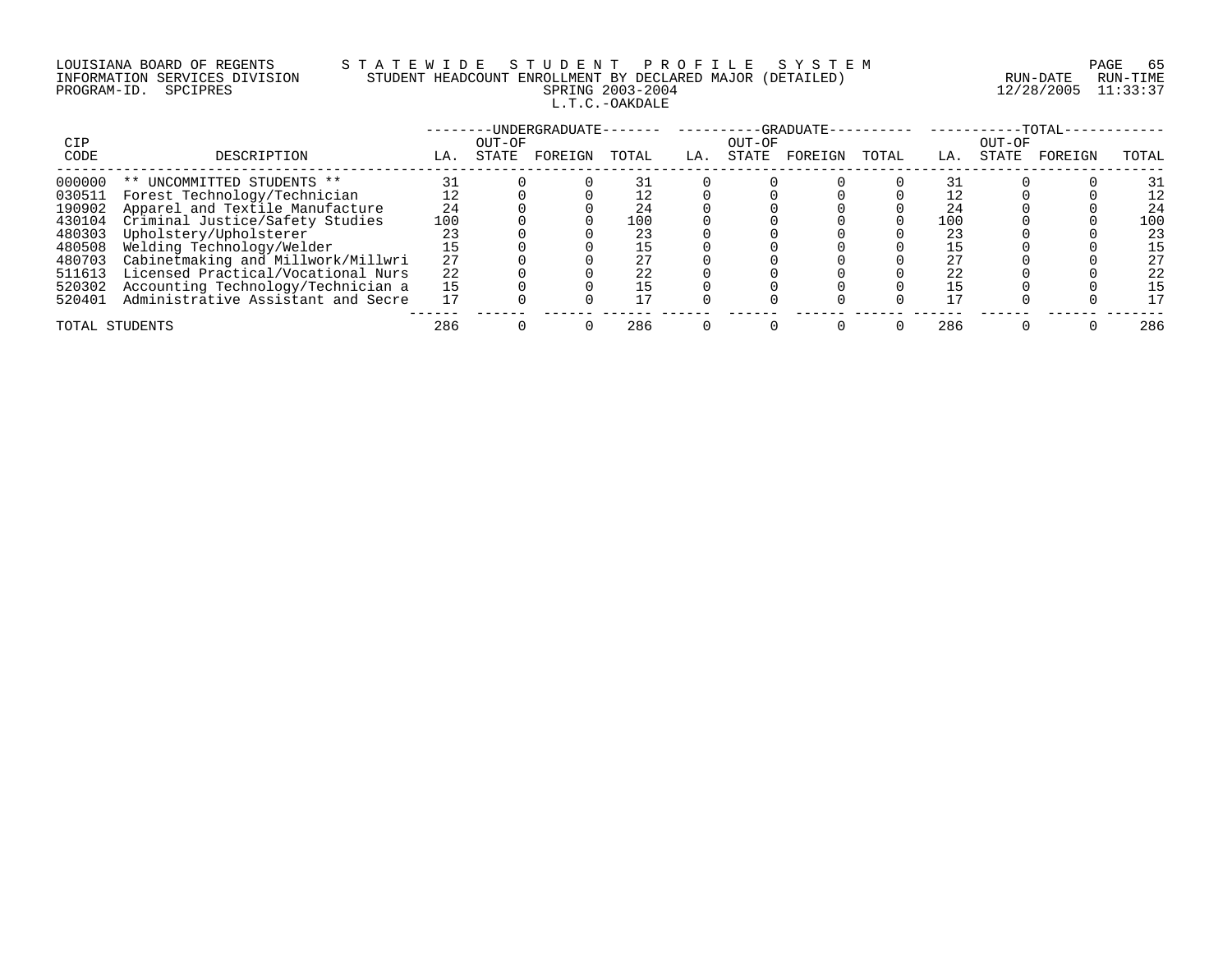# LOUISIANA BOARD OF REGENTS S T A T E W I D E S T U D E N T P R O F I L E S Y S T E M PAGE 66 INFORMATION SERVICES DIVISION STUDENT HEADCOUNT ENROLLMENT BY DECLARED MAJOR (DETAILED) RUN-DATE RUN-TIME PROGRAM-ID. SPCIPRES SPRING 2003-2004 12/28/2005 11:33:37 L.T.C.-RIVER PARISHES

| CIP            |                                    |     | OUT-OF | -UNDERGRADUATE- |       |     | OUT-OF | -GRADUATE- |       |     | OUT-OF | $-TOTAL-$ |       |
|----------------|------------------------------------|-----|--------|-----------------|-------|-----|--------|------------|-------|-----|--------|-----------|-------|
| CODE           | DESCRIPTION                        | LA. | STATE  | FOREIGN         | TOTAL | LA. | STATE  | FOREIGN    | TOTAL | LA. | STATE  | FOREIGN   | TOTAL |
| 000000         | ** UNCOMMITTED STUDENTS **         | 51  |        |                 |       |     |        |            |       | 51  |        |           | 51    |
| 150404         | Instrumentation Technology/Technic | 57  |        |                 |       |     |        |            |       |     |        |           | 57    |
| 151301         | Drafting and Design Technology/Tec | 14  |        |                 | 14    |     |        |            |       |     |        |           | 14    |
| 410301         | Chemical Technology/Technician     | 65  |        |                 |       |     |        |            |       | 65  |        |           | 65    |
| 470201         | Heating, Air Conditioning, Ventila | 21  |        |                 |       |     |        |            |       | 21  |        |           | 21    |
| 470303         | Industrial Mechanics and Maintenan | 20  |        |                 |       |     |        |            |       | 20  |        |           | 20    |
| 480508         | Welding Technology/Welder          |     |        |                 | 18    |     |        |            |       |     |        |           | 18    |
| 510801         | Medical/Clinical Assistant         |     |        |                 | 14    |     |        |            |       |     |        |           | 14    |
| 511613         | Licensed Practical/Vocational Nurs | 20  |        |                 |       |     |        |            |       |     |        |           | 20    |
| 512601         | Health Aide                        |     |        |                 |       |     |        |            |       |     |        |           |       |
| 520302         | Accounting Technology/Technician a | 13  |        |                 |       |     |        |            |       |     |        |           | L3    |
| 520401         | Administrative Assistant and Secre | 15  |        |                 | 15    |     |        |            |       |     |        |           | 15    |
| TOTAL STUDENTS |                                    | 310 |        |                 | 310   |     |        |            |       | 310 |        |           | 310   |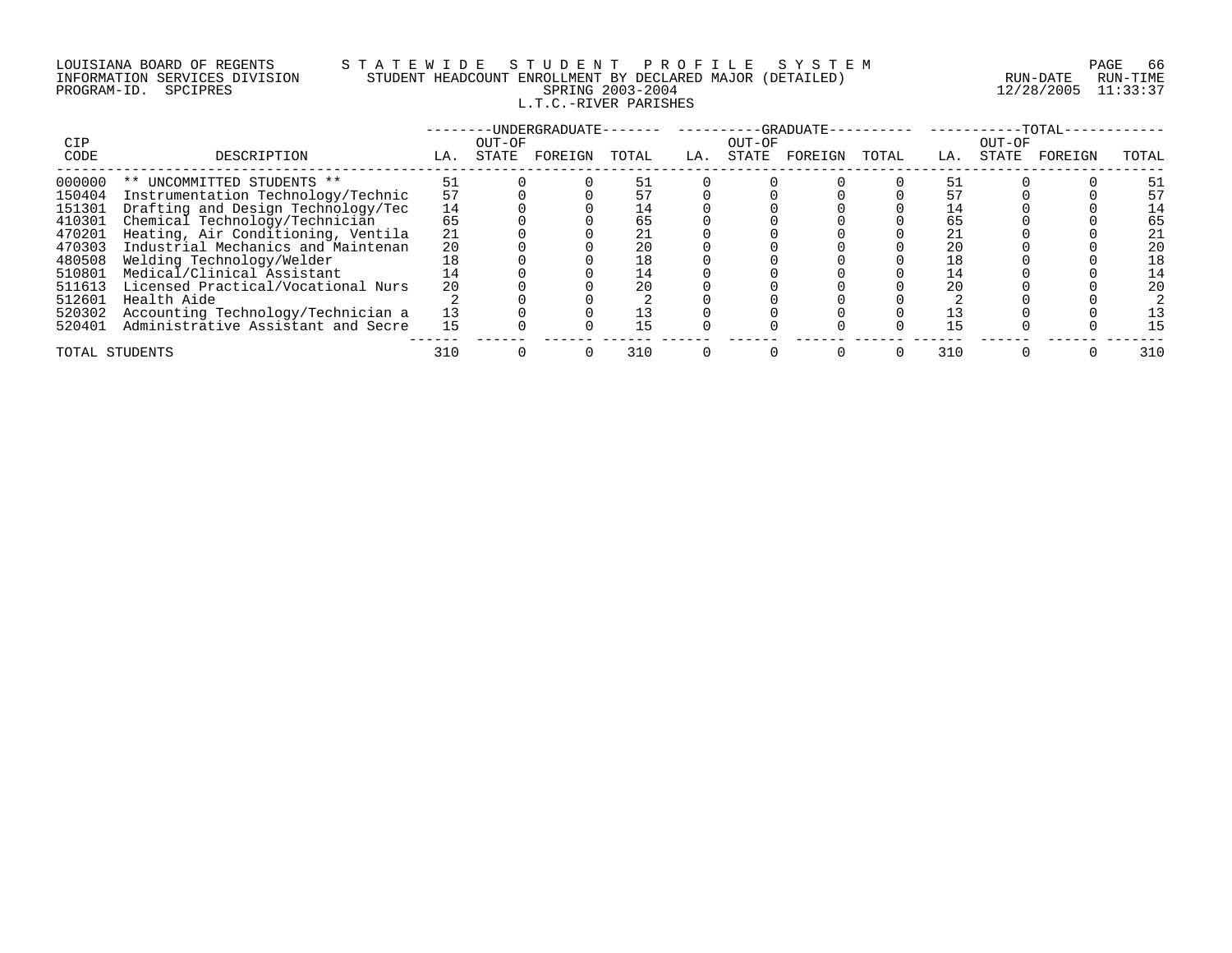# LOUISIANA BOARD OF REGENTS S T A T E W I D E S T U D E N T P R O F I L E S Y S T E M PAGE 67 INFORMATION SERVICES DIVISION STUDENT HEADCOUNT ENROLLMENT BY DECLARED MAJOR (DETAILED) RUN-DATE RUN-TIME PROGRAM-ID. SPCIPRES SPRING 2003-2004 12/28/2005 11:33:37 L.T.C.-RUSTON

|        |                                    |     |        |         |       |     |        | -GRADUATE---------- ------- |       |     |        | $-{\rm TOTAL}-$ |       |
|--------|------------------------------------|-----|--------|---------|-------|-----|--------|-----------------------------|-------|-----|--------|-----------------|-------|
| CIP    |                                    |     | OUT-OF |         |       |     | OUT-OF |                             |       |     | OUT-OF |                 |       |
| CODE   | DESCRIPTION                        | LA. | STATE  | FOREIGN | TOTAL | LA. | STATE  | FOREIGN                     | TOTAL | LA. | STATE  | FOREIGN         | TOTAL |
| 000000 | ** UNCOMMITTED STUDENTS **         |     |        |         |       |     |        |                             |       |     |        |                 |       |
| 151301 | Drafting and Design Technology/Tec | 23  |        |         |       |     |        |                             |       |     |        |                 | 23    |
| 470303 | Industrial Mechanics and Maintenan | 28  |        |         |       |     |        |                             |       | 28  |        |                 | 28    |
| 480508 | Welding Technology/Welder          |     |        |         |       |     |        |                             |       |     |        |                 | 14    |
| 511613 | Licensed Practical/Vocational Nurs | 39  |        |         |       |     |        |                             |       | 2 Q |        |                 | 39    |
| 520302 | Accounting Technology/Technician a | 19  |        |         |       |     |        |                             |       |     |        |                 | 19    |
| 520401 | Administrative Assistant and Secre | 32  |        |         |       |     |        |                             |       |     |        |                 | 32    |
|        | TOTAL STUDENTS                     | 161 |        |         | 161   |     |        |                             |       | 161 |        |                 | 161   |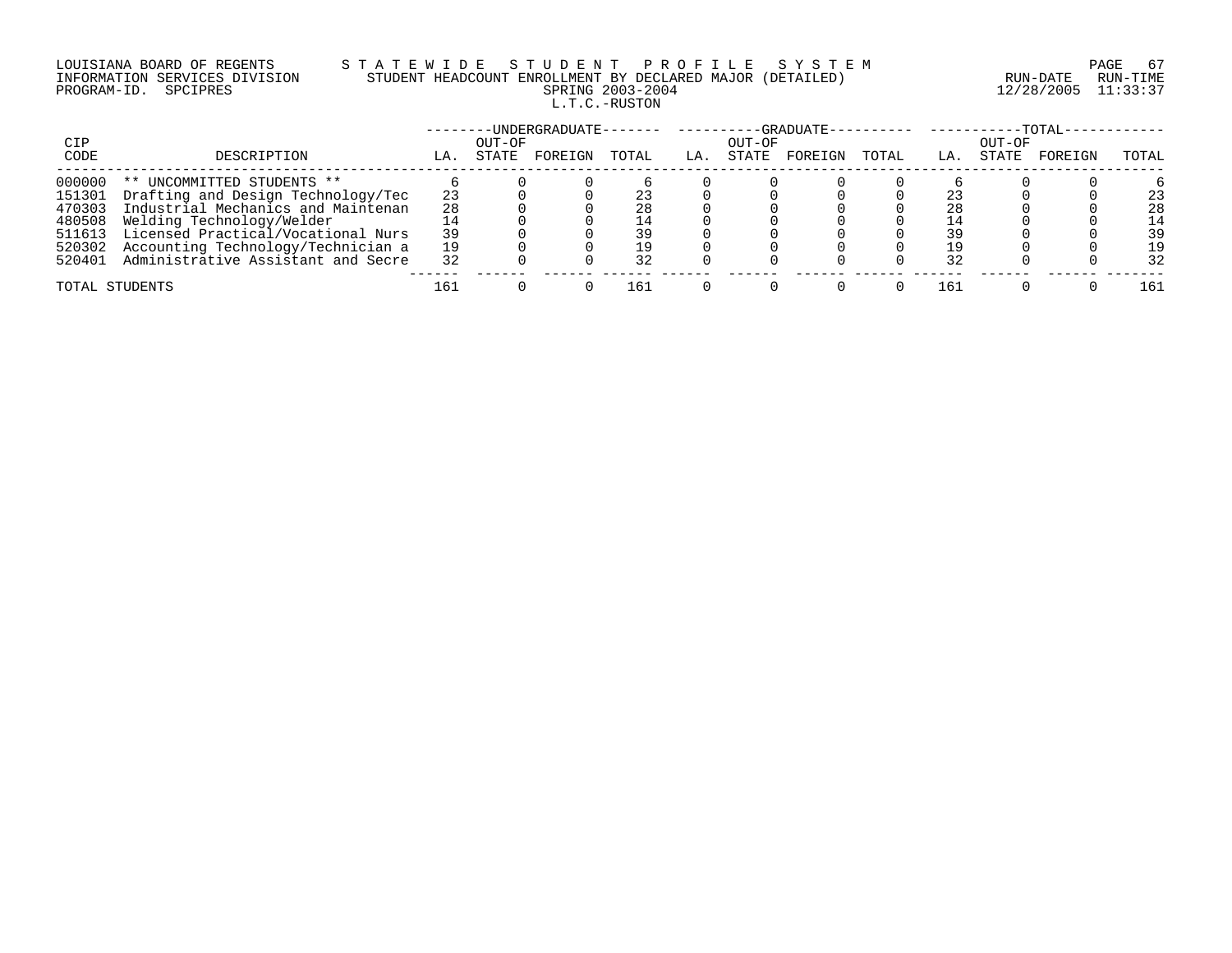# LOUISIANA BOARD OF REGENTS S T A T E W I D E S T U D E N T P R O F I L E S Y S T E M PAGE 68 INFORMATION SERVICES DIVISION STUDENT HEADCOUNT ENROLLMENT BY DECLARED MAJOR (DETAILED) RUN-DATE RUN-TIME PROGRAM-ID. SPCIPRES SPRING 2003-2004 12/28/2005 11:33:37 L.T.C.-WEST JEFFERSON

|                |                                    |     |        | -UNDERGRADUATE- |       |     |        | $-$ GRADUATE |       |     |        | -TOTAL  |       |
|----------------|------------------------------------|-----|--------|-----------------|-------|-----|--------|--------------|-------|-----|--------|---------|-------|
| CIP            |                                    |     | OUT-OF |                 |       |     | OUT-OF |              |       |     | OUT-OF |         |       |
| CODE           | DESCRIPTION                        | LA. | STATE  | FOREIGN         | TOTAL | LA. | STATE  | FOREIGN      | TOTAL | LA. | STATE  | FOREIGN | TOTAL |
| 000000         | UNCOMMITTED STUDENTS **<br>$***$   | 111 |        |                 |       |     |        |              |       |     |        |         |       |
| 460201         | Carpentry/Carpenter                |     |        |                 |       |     |        |              |       |     |        |         |       |
| 460302         | Electrician                        |     |        |                 |       |     |        |              |       |     |        |         |       |
| 460401         | Building/Property Maintenance and  | 18  |        |                 |       |     |        |              |       | 18  |        |         |       |
| 470105         | Industrial Electronics Technology/ |     |        |                 |       |     |        |              |       |     |        |         |       |
| 470603         | Autobody/Collision and Repair Tech | 20  |        |                 |       |     |        |              |       | 20  |        |         |       |
| 480508         | Welding Technology/Welder          |     |        |                 |       |     |        |              |       |     |        |         |       |
| 510812         | Respiratory Therapy Technician/Ass | 69  |        |                 |       |     |        |              |       | 69  |        |         | 69    |
| 511613         | Licensed Practical/Vocational Nurs | 55  |        |                 |       |     |        |              |       |     |        |         | 55    |
| 520302         | Accounting Technology/Technician a |     |        |                 |       |     |        |              |       |     |        |         |       |
| 520401         | Administrative Assistant and Secre | 36  |        |                 | 36    |     |        |              |       | 36  |        |         | 36    |
| TOTAL STUDENTS |                                    | 366 |        |                 | 367   |     |        |              |       | 366 |        |         | 367   |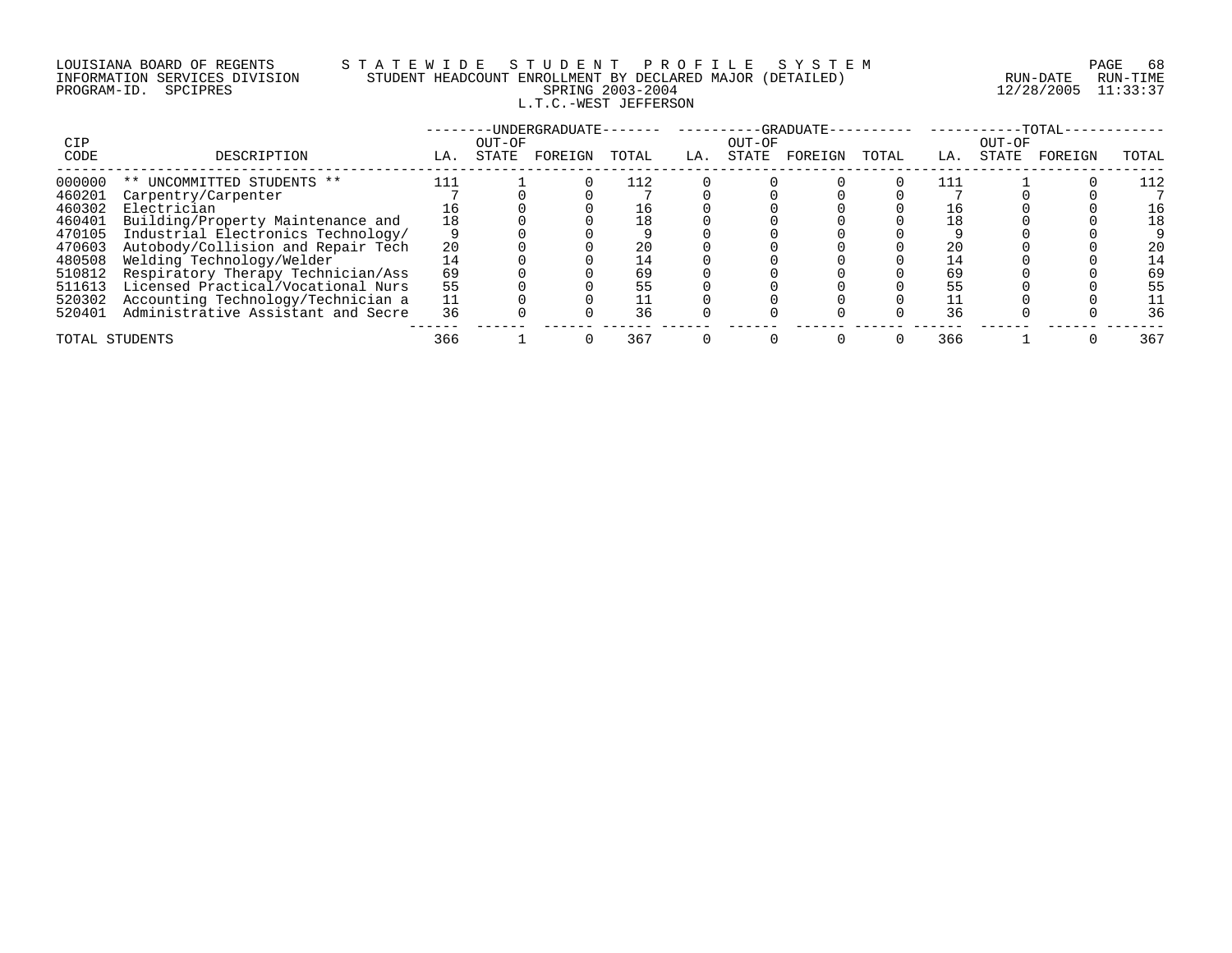# LOUISIANA BOARD OF REGENTS S T A T E W I D E S T U D E N T P R O F I L E S Y S T E M PAGE 69 INFORMATION SERVICES DIVISION STUDENT HEADCOUNT ENROLLMENT BY DECLARED MAJOR (DETAILED) RUN-DATE RUN-TIME PROGRAM-ID. SPCIPRES SPRING 2003-2004 12/28/2005 11:33:37 L.T.C.-WESTSIDE

| CIP            |                                    |     | OUT-OF | -----UNDERGRADUATE- |       |     | OUT-OF | --GRADUATE---------- |       |     | OUT-OF | $-TOTAL-$ |       |
|----------------|------------------------------------|-----|--------|---------------------|-------|-----|--------|----------------------|-------|-----|--------|-----------|-------|
| CODE           | DESCRIPTION                        | LA. | STATE  | FOREIGN             | TOTAL | LA. | STATE  | FOREIGN              | TOTAL | LA. | STATE  | FOREIGN   | TOTAL |
| 000000         | ** UNCOMMITTED STUDENTS **         | 24  |        |                     | 24    |     |        |                      |       | 24  |        |           | 24    |
| 110901         | Computer Systems Networking and Te | 16  |        |                     | 16    |     |        |                      |       | 16  |        |           | 16    |
| 480508         | Welding Technology/Welder          |     |        |                     |       |     |        |                      |       |     |        |           |       |
| 510801         | Medical/Clinical Assistant         |     |        |                     |       |     |        |                      |       |     |        |           | 12    |
| 511613         | Licensed Practical/Vocational Nurs | 108 |        |                     | 108   |     |        |                      |       | 108 |        |           | 108   |
| TOTAL STUDENTS |                                    | 161 |        |                     | 16 I  |     |        |                      |       | 161 |        |           | 161   |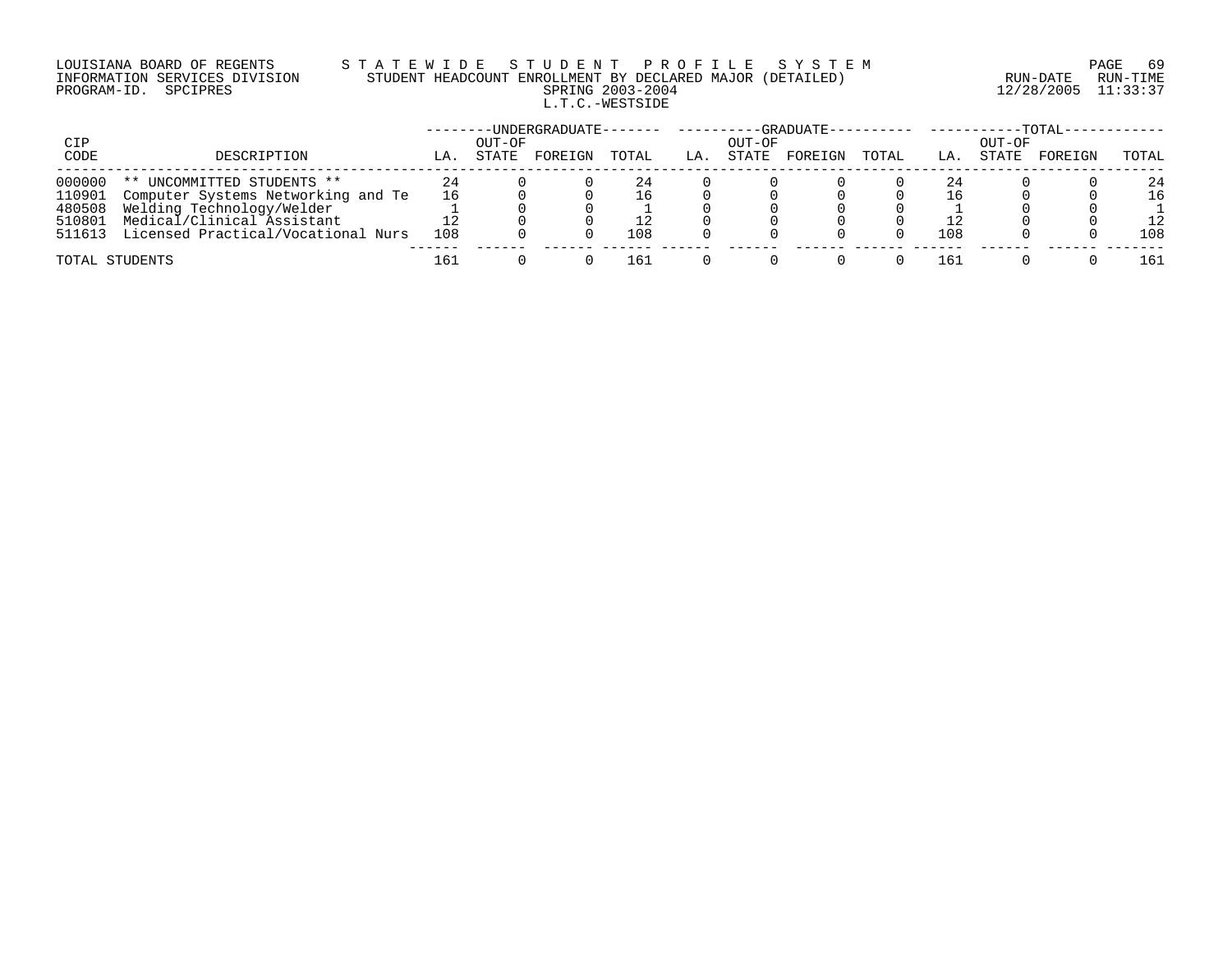# LOUISIANA BOARD OF REGENTS S T A T E W I D E S T U D E N T P R O F I L E S Y S T E M PAGE 70 INFORMATION SERVICES DIVISION STUDENT HEADCOUNT ENROLLMENT BY DECLARED MAJOR (DETAILED) RUN-DATE RUN-TIME PROGRAM-ID. SPCIPRES SPRING 2003-2004 12/28/2005 11:33:37 L.T.C.-YOUNG MEMORIAL

|                |                                    |     |                 | -UNDERGRADUATE- |       |     |                 | -GRADUATE- |       |     |                 | -TOTAL  |       |
|----------------|------------------------------------|-----|-----------------|-----------------|-------|-----|-----------------|------------|-------|-----|-----------------|---------|-------|
| CIP<br>CODE    | DESCRIPTION                        | LA. | OUT-OF<br>STATE | FOREIGN         | TOTAL | LA. | OUT-OF<br>STATE | FOREIGN    | TOTAL | LA. | OUT-OF<br>STATE | FOREIGN | TOTAL |
| 000000         | ** UNCOMMITTED STUDENTS **         | 437 | 168             |                 | 605   |     |                 |            |       | 437 | 168             |         | 605   |
| 151301         | Drafting and Design Technology/Tec | 15  |                 |                 |       |     |                 |            |       |     |                 |         | 15    |
| 460201         | Carpentry/Carpenter                |     |                 |                 |       |     |                 |            |       |     |                 |         |       |
| 460302         | Electrician                        |     |                 |                 |       |     |                 |            |       |     |                 |         |       |
| 470103         | Communications Systems Installatio |     |                 |                 |       |     |                 |            |       |     |                 |         |       |
| 470201         | Heating, Air Conditioning, Ventila |     |                 |                 |       |     |                 |            |       |     |                 |         |       |
| 480508         | Welding Technology/Welder          |     |                 |                 |       |     |                 |            |       |     |                 |         |       |
| 490304         | Diver, Professional and Instructor | 16  |                 |                 |       |     |                 |            |       |     |                 |         | 22    |
| 511613         | Licensed Practical/Vocational Nurs | 69  |                 |                 |       |     |                 |            |       | 69  |                 |         | 69    |
| 520302         | Accounting Technology/Technician a | 55  |                 |                 | 55    |     |                 |            |       | 55  |                 |         | 55    |
| 520401         | Administrative Assistant and Secre | 66  |                 |                 | 66    |     |                 |            |       | 66  |                 |         | 66    |
| TOTAL STUDENTS |                                    | 693 | 172             |                 | 867   |     |                 |            |       | 693 | 172             |         | 867   |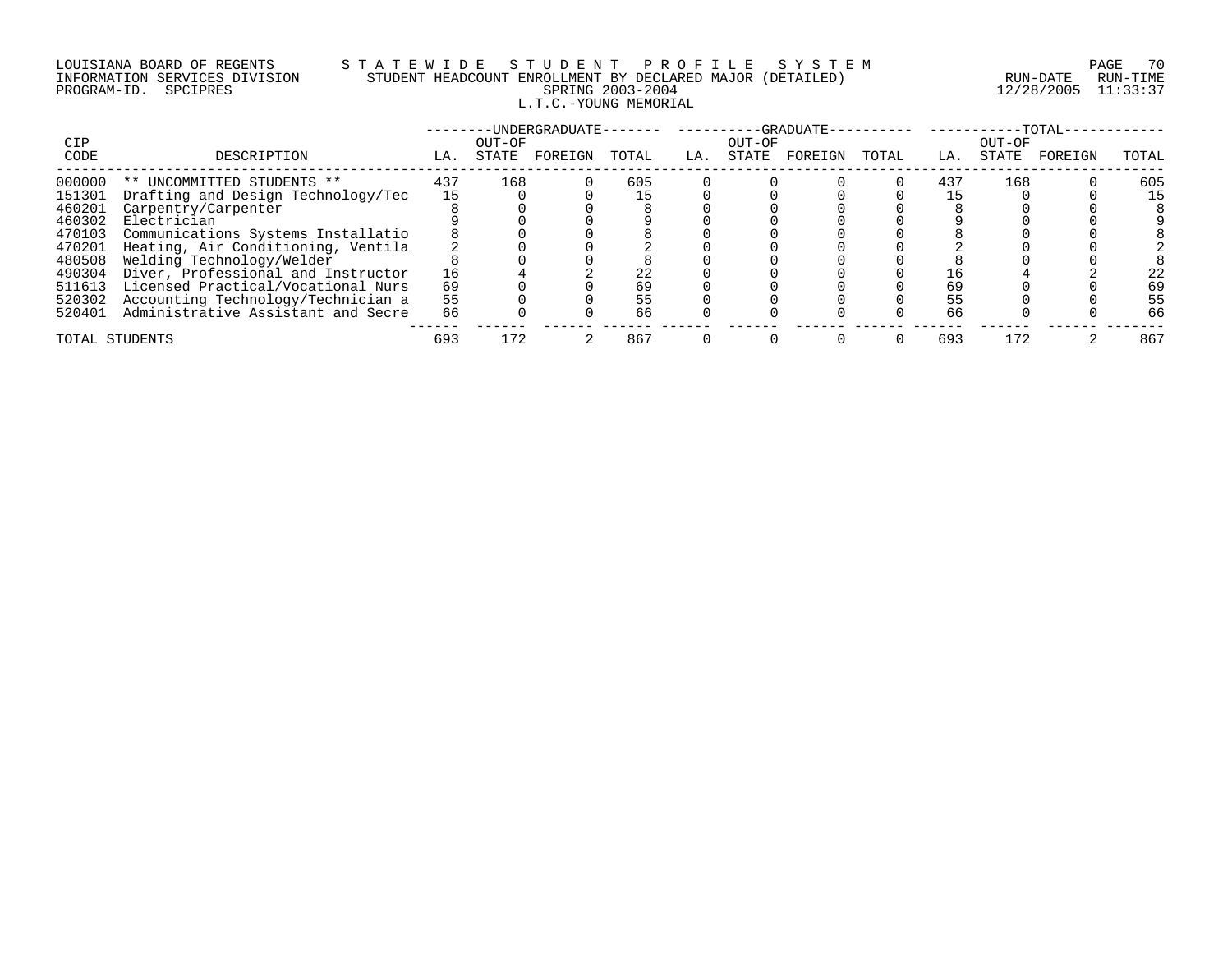# LOUISIANA BOARD OF REGENTS S T A T E W I D E S T U D E N T P R O F I L E S Y S T E M PAGE 71 INFORMATION SERVICES DIVISION STUDENT HEADCOUNT ENROLLMENT BY DECLARED MAJOR (DETAILED) RUN-DATE RUN-TIME PROGRAM-ID. SPCIPRES SPRING 2003-2004 12/28/2005 11:33:37 L.T.C.-SABINE VALLEY

|                |                                    |     |                 | -UNDERGRADUATE- |       |     |                 | -GRADUATE---------- |       |     |                 | $-TOTAL-$ |       |
|----------------|------------------------------------|-----|-----------------|-----------------|-------|-----|-----------------|---------------------|-------|-----|-----------------|-----------|-------|
| CIP<br>CODE    | DESCRIPTION                        | LA. | OUT-OF<br>STATE | FOREIGN         | TOTAL | LA. | OUT-OF<br>STATE | FOREIGN             | TOTAL | LA. | OUT-OF<br>STATE | FOREIGN   | TOTAL |
|                |                                    |     |                 |                 |       |     |                 |                     |       |     |                 |           |       |
| 000000         | UNCOMMITTED STUDENTS **<br>$***$   | 28  |                 |                 |       |     |                 |                     |       | 28  |                 |           | 28    |
| 110301         | Data Processing and Data Processin | 35  |                 |                 |       |     |                 |                     |       |     |                 |           | 35    |
| 470604         | Automobile/Automotive Mechanics Te |     |                 |                 |       |     |                 |                     |       |     |                 |           |       |
| 480508         | Welding Technology/Welder          |     |                 |                 |       |     |                 |                     |       |     |                 |           |       |
| 520302         | Accounting Technology/Technician a |     |                 |                 |       |     |                 |                     |       |     |                 |           | -5    |
| 520401         | Administrative Assistant and Secre | 48  |                 |                 | 48    |     |                 |                     |       | 48  |                 |           | 48    |
| TOTAL STUDENTS |                                    | 144 |                 |                 | 144   |     |                 |                     |       | 144 |                 |           | 144   |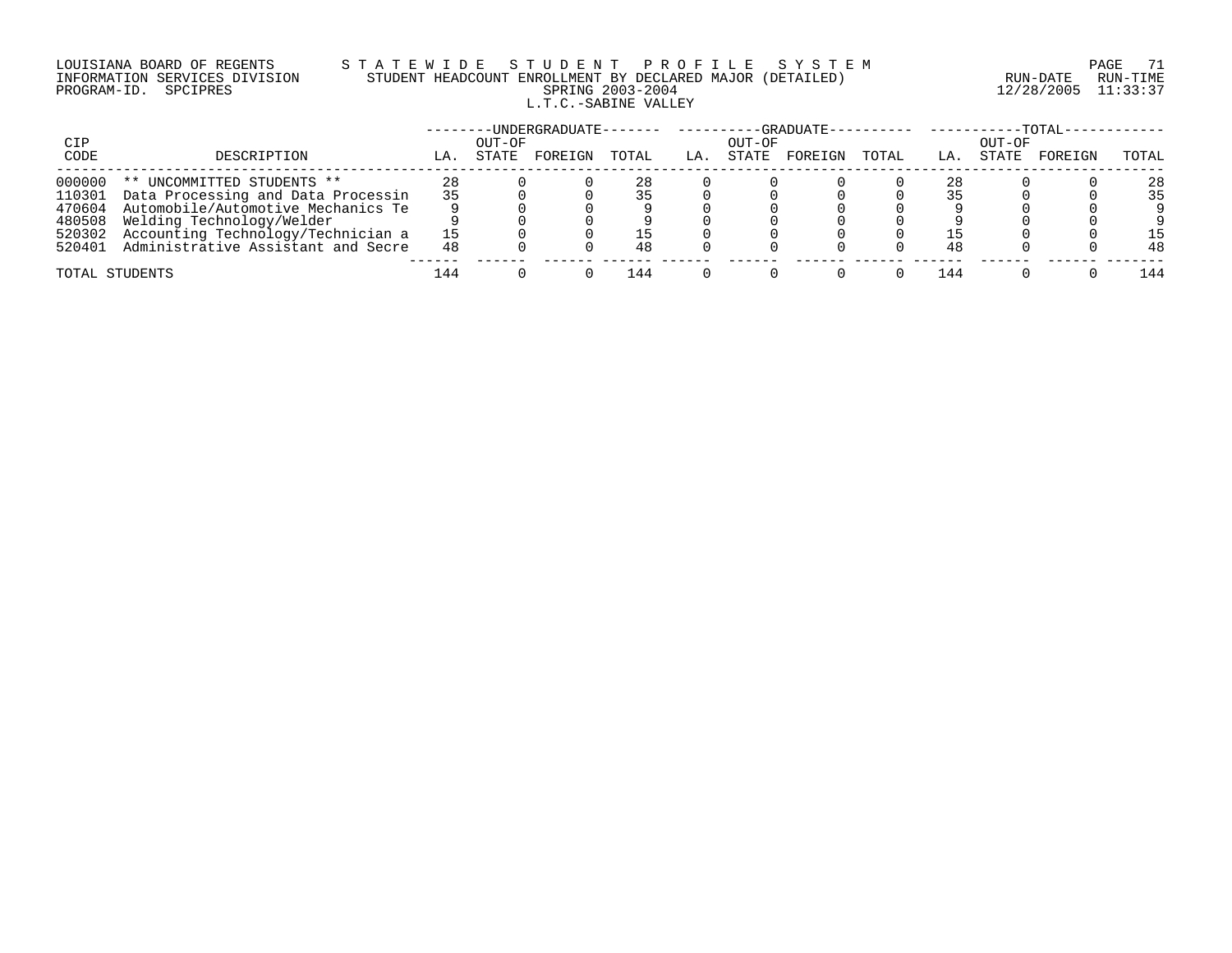# LOUISIANA BOARD OF REGENTS STATEWIDE STUDE STUDENT PROFILE SYSTEM PAGE 72<br>INFORMATION SERVICES DIVISION STUDENT HEADCOUNT ENROLLMENT BY DECLARED MAJOR (DETAILED) RUN-DATE RUN-TIME INFORMATION SERVICES DIVISION STUDENT HEADCOUNT ENROLLMENT BY DECLARED MAJOR (DETAILED)<br>PROGRAM-ID. SPCIPRES L.T.C.-SHELBY JACKSON

PROGRAM-ID. SPCIPRES SPRING 2003-2004 12/28/2005 11:33:37

|        |                                    |     |        |         |       |     |        |         |       |            |        | $-TOTAL$ |       |
|--------|------------------------------------|-----|--------|---------|-------|-----|--------|---------|-------|------------|--------|----------|-------|
| CIP    |                                    |     | OUT-OF |         |       |     | OUT-OF |         |       |            | OUT-OF |          |       |
| CODE   | DESCRIPTION                        | LA. | STATE  | FOREIGN | TOTAL | LA. | STATE  | FOREIGN | TOTAL | $\perp$ A. | STATE  | FOREIGN  | TOTAL |
| 000000 | ** UNCOMMITTED STUDENTS **         |     |        |         |       |     |        |         |       |            |        |          | 35    |
| 110501 | Computer Systems Analysis/Analyst  | 19  |        |         |       |     |        |         |       |            |        |          | 21    |
| 470201 | Heating, Air Conditioning, Ventila |     |        |         |       |     |        |         |       |            |        |          |       |
| 470606 | Small Engine Mechanics and Repair  |     |        |         |       |     |        |         |       |            |        |          |       |
| 480508 | Welding Technology/Welder          |     |        |         |       |     |        |         |       |            |        |          | L6    |
| 511613 | Licensed Practical/Vocational Nurs | 23  |        |         |       |     |        |         |       |            |        |          | 29    |
| 520302 | Accounting Technology/Technician a |     |        |         |       |     |        |         |       |            |        |          |       |
| 520401 | Administrative Assistant and Secre | 28  |        |         | 29    |     |        |         |       | 28         |        |          | 29    |
|        | TOTAL STUDENTS                     | 137 |        |         | 150   |     |        |         |       | 137        |        |          | 150   |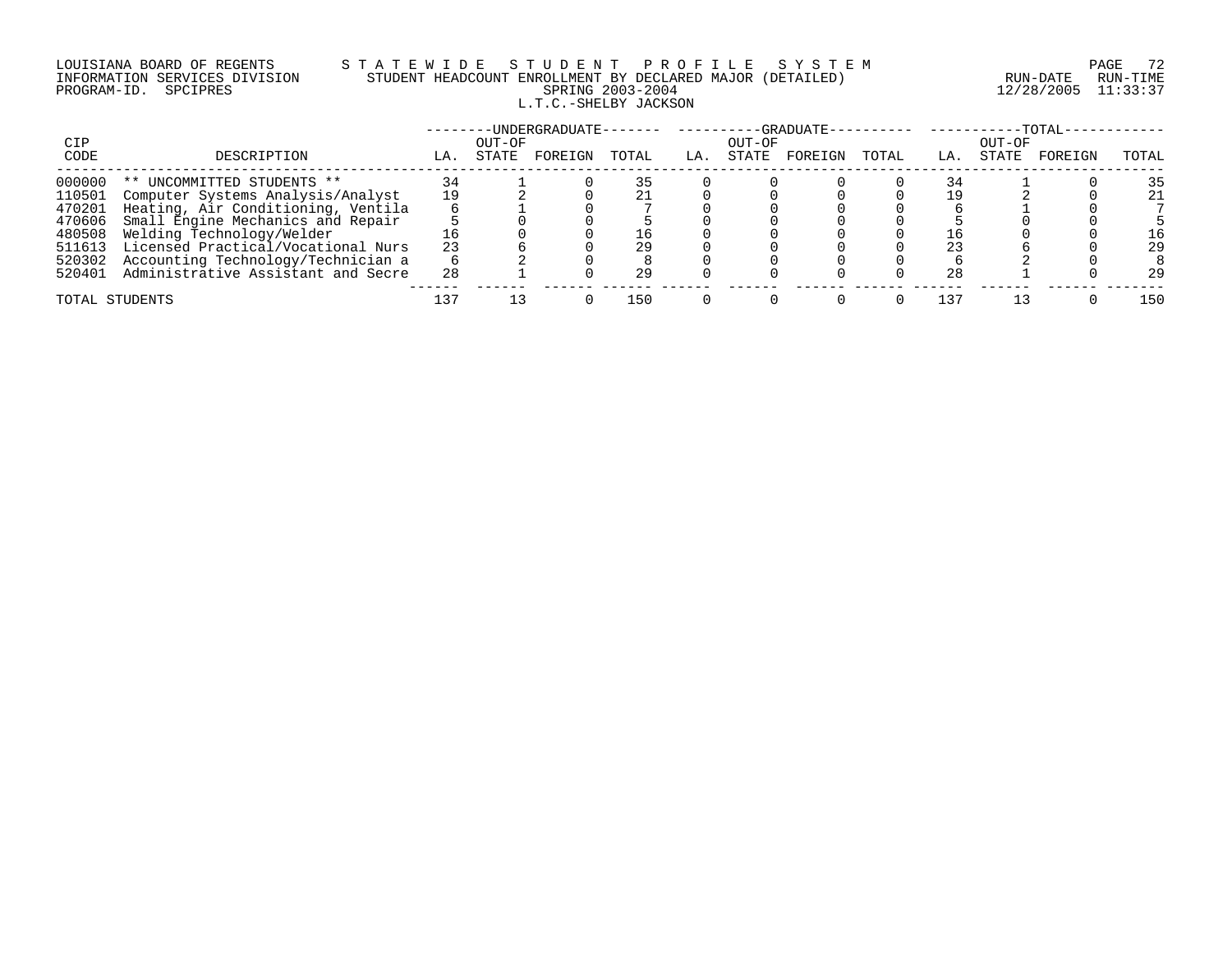#### LOUISIANA BOARD OF REGENTS S T A T E W I D E S T U D E N T P R O F I L E S Y S T E M PAGE 73 INFORMATION SERVICES DIVISION STUDENT HEADCOUNT ENROLLMENT BY DECLARED MAJOR (DETAILED) RUN-DATE RUN-TIME PROGRAM-ID. SPCIPRES SPRING 2003-2004 12/28/2005 11:33:37 L.T.C.-SHREVEPORT BOSSIER

|        |                                    |     |        | --UNDERGRADUATE-- |       |     |        | $-$ -GRADUATE $-$ |       |     |        | $-TOTAL-$ |       |
|--------|------------------------------------|-----|--------|-------------------|-------|-----|--------|-------------------|-------|-----|--------|-----------|-------|
| CIP    |                                    |     | OUT-OF |                   |       |     | OUT-OF |                   |       |     | OUT-OF |           |       |
| CODE   | DESCRIPTION                        | LA. | STATE  | FOREIGN           | TOTAL | LA. |        | STATE FOREIGN     | TOTAL | LA. | STATE  | FOREIGN   | TOTAL |
| 000000 | ** UNCOMMITTED STUDENTS **         | 123 |        |                   | 123   |     |        |                   |       | 123 |        |           | 123   |
| 100307 | Printing Press Operator            | 20  |        |                   | 20    |     |        |                   |       | 20  |        |           | 20    |
| 110901 | Computer Systems Networking and Te |     |        |                   |       |     |        |                   |       |     |        |           |       |
| 120402 | Barbering/Barber                   | 89  |        |                   | 89    |     |        |                   |       | 89  |        |           | 89    |
| 120503 | Culinary Arts/Chef Training        |     |        |                   | 27    |     |        |                   |       | 27  |        |           | 27    |
| 151301 | Drafting and Design Technology/Tec | 24  |        |                   | 24    |     |        |                   |       | 24  |        |           | 24    |
| 460201 | Carpentry/Carpenter                | 12  |        |                   | 12    |     |        |                   |       | 12  |        |           | 12    |
| 460302 | Electrician                        | 28  |        |                   | 28    |     |        |                   |       | 28  |        |           | 28    |
| 470101 | Electrical/Electronics Equipment I | 14  |        |                   | 14    |     |        |                   |       | 14  |        |           | 14    |
| 470104 | Computer Installation and Repair T | 60  |        |                   | 60    |     |        |                   |       | 60  |        |           | 60    |
| 470201 | Heating, Air Conditioning, Ventila | 34  |        |                   | 34    |     |        |                   |       | 34  |        |           | 34    |
| 470399 | Heavy/Industrial Equipment Mainten | 10  |        |                   | 10    |     |        |                   |       | 10  |        |           | 10    |
| 470603 | Autobody/Collision and Repair Tech | 33  |        |                   | 33    |     |        |                   |       | 33  |        |           | 33    |
| 470604 | Automobile/Automotive Mechanics Te | 27  |        |                   | 27    |     |        |                   |       |     |        |           | 27    |
| 470605 | Diesel Mechanics Technology/Techni | 13  |        |                   | 13    |     |        |                   |       |     |        |           | 13    |
| 470606 | Small Engine Mechanics and Repair  | 18  |        |                   | 18    |     |        |                   |       | 18  |        |           | 18    |
| 480501 | Machine Tool Technology/Machinist  | 14  |        |                   | 14    |     |        |                   |       | 14  |        |           | 14    |
| 480508 | Welding Technology/Welder          | 16  |        |                   | 16    |     |        |                   |       | 16  |        |           | 16    |
| 511613 | Licensed Practical/Vocational Nurs | 174 |        |                   | 176   |     |        |                   |       | 174 |        |           | 176   |
| 520401 | Administrative Assistant and Secre | 64  |        |                   | 64    |     |        |                   |       | 64  |        |           | 64    |
|        | TOTAL STUDENTS                     |     |        |                   | 805   |     |        |                   |       | 803 |        |           | 805   |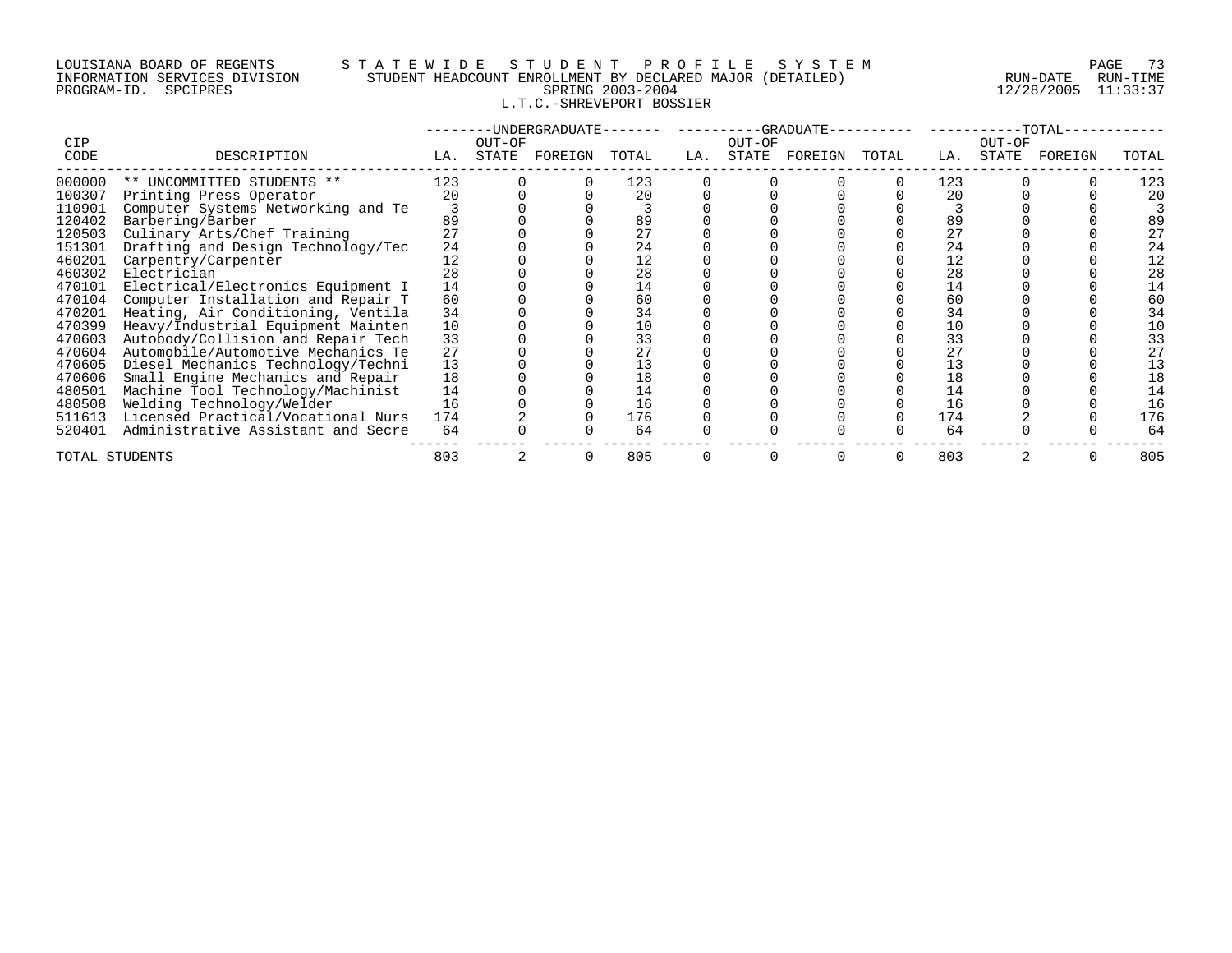# LOUISIANA BOARD OF REGENTS S T A T E W I D E S T U D E N T P R O F I L E S Y S T E M PAGE 74 INFORMATION SERVICES DIVISION STUDENT HEADCOUNT ENROLLMENT BY DECLARED MAJOR (DETAILED) RUN-DATE RUN-TIME PROGRAM-ID. SPCIPRES SPRING 2003-2004 12/28/2005 11:33:37 L.T.C.-SIDNEY COLLIER

| <b>CIP</b> |                                    | --GRADUATE-<br>-UNDERGRADUATE-<br>OUT-OF<br>OUT-OF |       |         |       |     |       |         |       | - ΤΟΤΑΙ<br>OUT-OF |       |         |       |  |
|------------|------------------------------------|----------------------------------------------------|-------|---------|-------|-----|-------|---------|-------|-------------------|-------|---------|-------|--|
| CODE       | DESCRIPTION                        | LA.                                                | STATE | FOREIGN | TOTAL | LA. | STATE | FOREIGN | TOTAL | LA.               | STATE | FOREIGN | TOTAL |  |
| 000000     | ** UNCOMMITTED STUDENTS **         | 36                                                 |       |         | 36    |     |       |         |       | 36                |       |         | 36    |  |
| 110901     | Computer Systems Networking and Te |                                                    |       |         |       |     |       |         |       |                   |       |         |       |  |
| 120401     | Cosmetology/Cosmetologist, General | 56                                                 |       |         | 56    |     |       |         |       | 56                |       |         |       |  |
| 120402     | Barbering/Barber                   |                                                    |       |         | 49    |     |       |         |       |                   |       |         |       |  |
| 120413     | Cosmetology, Barber/Styling, and N |                                                    |       |         |       |     |       |         |       |                   |       |         |       |  |
| 120503     | Culinary Arts/Chef Training        |                                                    |       |         |       |     |       |         |       |                   |       |         |       |  |
| 190902     | Apparel and Textile Manufacture    |                                                    |       |         |       |     |       |         |       |                   |       |         |       |  |
| 460201     | Carpentry/Carpenter                | 18                                                 |       |         |       |     |       |         |       |                   |       |         |       |  |
| 470201     | Heating, Air Conditioning, Ventila | 16                                                 |       |         | 16    |     |       |         |       | 16                |       |         |       |  |
| 470603     | Autobody/Collision and Repair Tech | 18                                                 |       |         | L 8   |     |       |         |       | 18                |       |         |       |  |
| 470604     | Automobile/Automotive Mechanics Te | 13                                                 |       |         |       |     |       |         |       | 13                |       |         |       |  |
| 480508     | Welding Technology/Welder          | 26                                                 |       |         | 26    |     |       |         |       | 26                |       |         | 26    |  |
| 511613     | Licensed Practical/Vocational Nurs | 38                                                 |       |         | 38    |     |       |         |       | 38                |       |         | 38    |  |
| 512601     | Health Aide                        | 28                                                 |       |         | 28    |     |       |         |       |                   |       |         | 28    |  |
| 520302     | Accounting Technology/Technician a |                                                    |       |         |       |     |       |         |       |                   |       |         |       |  |
| 520401     | Administrative Assistant and Secre |                                                    |       |         |       |     |       |         |       |                   |       |         |       |  |
|            | TOTAL STUDENTS                     | 340                                                |       |         | 340   |     |       |         |       | 340               |       |         | 340   |  |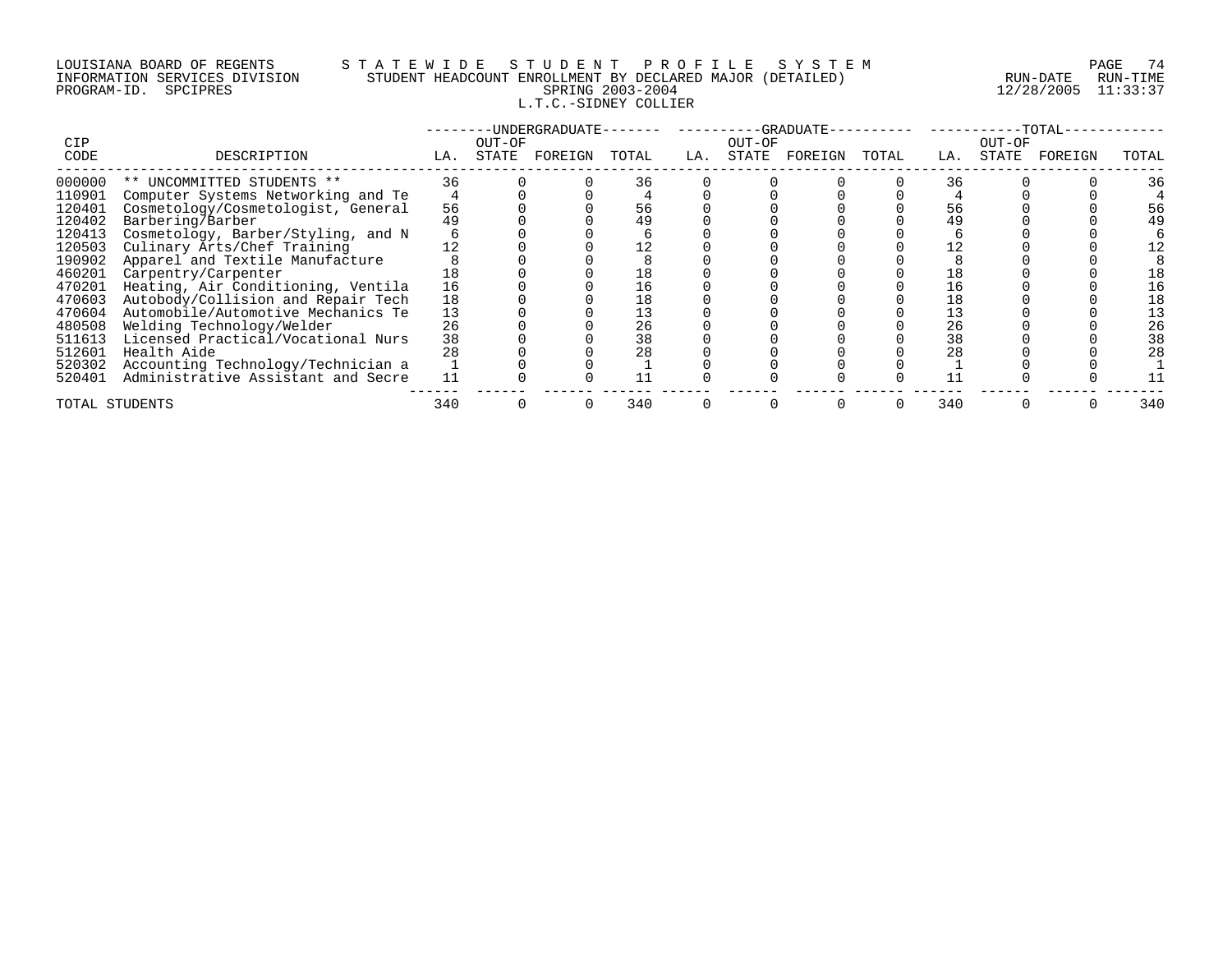# LOUISIANA BOARD OF REGENTS S T A T E W I D E S T U D E N T P R O F I L E S Y S T E M PAGE 75 INFORMATION SERVICES DIVISION STUDENT HEADCOUNT ENROLLMENT BY DECLARED MAJOR (DETAILED) RUN-DATE RUN-TIME PROGRAM-ID. SPCIPRES SPRING 2003-2004 12/28/2005 11:33:37 L.T.C.-SLIDELL

| <b>CIP</b>     |                                    | -UNDERGRADUATE-<br>OUT-OF |       |         |       |     | OUT-OF | --GRADUATE- |       | -TOTAL<br>OUT-OF |       |         |       |  |  |
|----------------|------------------------------------|---------------------------|-------|---------|-------|-----|--------|-------------|-------|------------------|-------|---------|-------|--|--|
| CODE           | DESCRIPTION                        | LA.                       | STATE | FOREIGN | TOTAL | LA. | STATE  | FOREIGN     | TOTAL | LA.              | STATE | FOREIGN | TOTAL |  |  |
| 000000         | ** UNCOMMITTED STUDENTS **         | 14                        |       |         | 18    |     |        |             |       |                  |       |         |       |  |  |
| 010601         | Applied Horticulture/Horticulture  |                           |       |         |       |     |        |             |       |                  |       |         |       |  |  |
| 110501         | Computer Systems Analysis/Analyst  | 12                        |       |         |       |     |        |             |       |                  |       |         |       |  |  |
| 120503         | Culinary Arts/Chef Training        |                           |       |         |       |     |        |             |       |                  |       |         |       |  |  |
| 151301         | Drafting and Design Technology/Tec |                           |       |         |       |     |        |             |       |                  |       |         |       |  |  |
| 460302         | Electrician                        |                           |       |         |       |     |        |             |       |                  |       |         |       |  |  |
| 470104         | Computer Installation and Repair T | 20                        |       |         |       |     |        |             |       | 20               |       |         |       |  |  |
| 470604         | Automobile/Automotive Mechanics Te |                           |       |         |       |     |        |             |       | 12               |       |         |       |  |  |
| 510716         | Medical Administrative/Executive A | 18                        |       |         |       |     |        |             |       |                  |       |         |       |  |  |
| 510904         | Emergency Medical Technology/Techn |                           |       |         |       |     |        |             |       |                  |       |         |       |  |  |
| 511613         | Licensed Practical/Vocational Nurs |                           |       |         |       |     |        |             |       |                  |       |         |       |  |  |
| 520302         | Accounting Technology/Technician a |                           |       |         |       |     |        |             |       |                  |       |         |       |  |  |
| 520401         | Administrative Assistant and Secre |                           |       |         |       |     |        |             |       |                  |       |         |       |  |  |
| TOTAL STUDENTS |                                    | 122                       |       |         | 130   |     |        |             |       | 122              |       |         | 130   |  |  |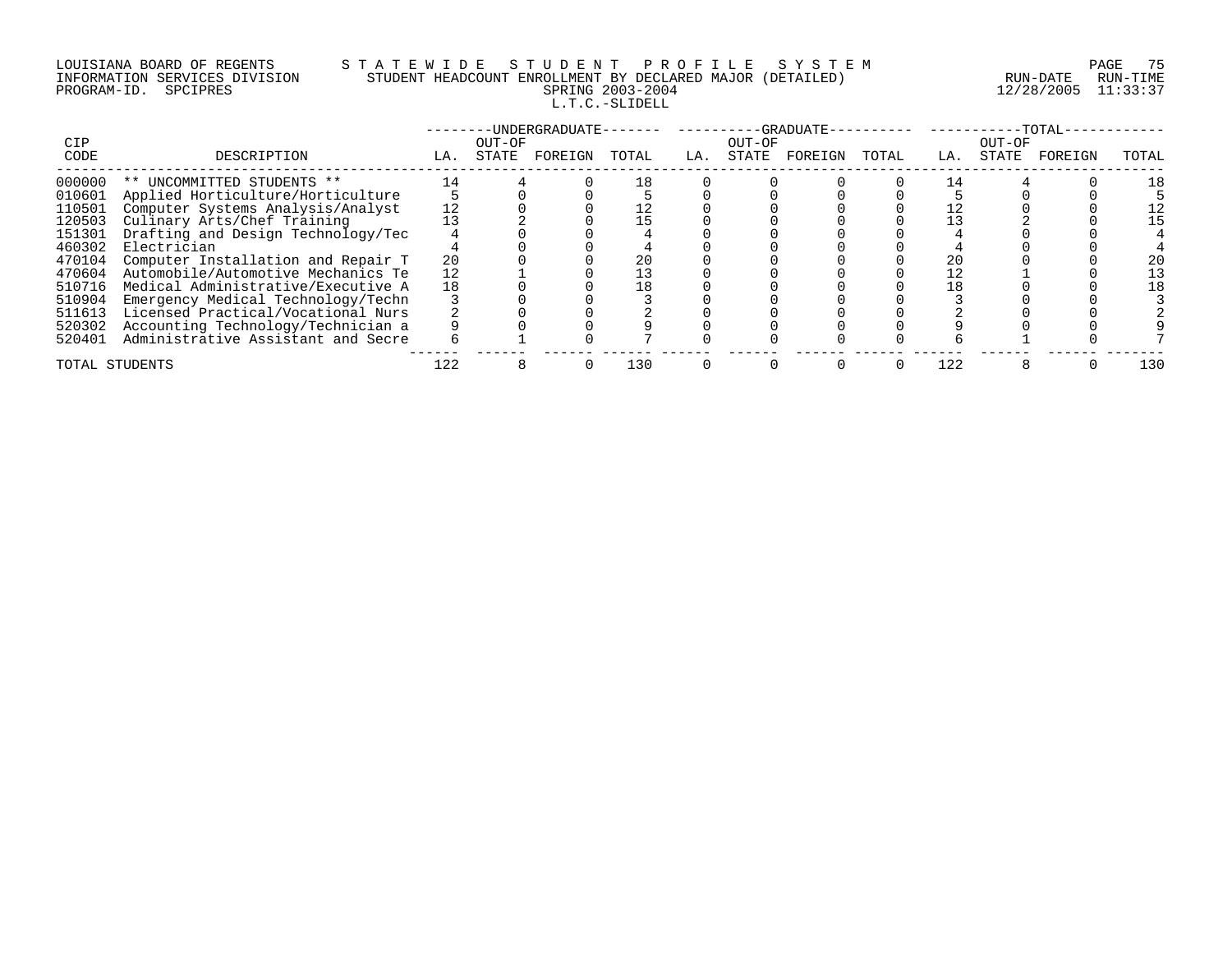#### LOUISIANA BOARD OF REGENTS S T A T E W I D E S T U D E N T P R O F I L E S Y S T E M PAGE 76 INFORMATION SERVICES DIVISION STUDENT HEADCOUNT ENROLLMENT BY DECLARED MAJOR (DETAILED) RUN-DATE RUN-TIME PROGRAM-ID. SPCIPRES SPRING 2003-2004 12/28/2005 11:33:37 SOWELA

| CIP    |                                    |       | --UNDERGRADUATE--<br>OUT-OF |         |       |     | OUT-OF | $-$ -GRADUATE- |       |       | OUT-OF | $-TOTAL-$ |       |
|--------|------------------------------------|-------|-----------------------------|---------|-------|-----|--------|----------------|-------|-------|--------|-----------|-------|
| CODE   | DESCRIPTION                        | LA.   | STATE                       | FOREIGN | TOTAL | LA. | STATE  | FOREIGN        | TOTAL | LA.   | STATE  | FOREIGN   | TOTAL |
| 000000 | ** UNCOMMITTED STUDENTS **         | 180   |                             |         | 180   |     |        |                |       | 180   |        |           | 180   |
| 110202 | Computer Programming, Specific App | 37    |                             |         | 37    |     |        |                |       | 37    |        |           | 37    |
| 110501 | Computer Systems Analysis/Analyst  | 34    |                             |         | 34    |     |        |                |       | 34    |        |           | 34    |
| 110901 | Computer Systems Networking and Te | 95    |                             |         | 95    |     |        |                |       | 95    |        |           | 95    |
| 120503 | Culinary Arts/Chef Training        | 26    |                             |         | 26    |     |        |                |       | 26    |        |           | 26    |
| 131319 | Technical Teacher Education        | 51    |                             |         | 51    |     |        |                |       | 51    |        |           | 51    |
| 150404 | Instrumentation Technology/Technic | 178   |                             |         | 178   |     |        |                |       | 178   |        |           | 178   |
| 150699 | Industrial Production Technologies | 129   |                             |         | 129   |     |        |                |       | 129   |        |           | 129   |
| 151301 | Drafting and Design Technology/Tec | 48    |                             |         | 48    |     |        |                |       | 48    |        |           | 48    |
| 430104 | Criminal Justice/Safety Studies    | 87    |                             |         | 87    |     |        |                |       | 87    |        |           | 87    |
| 460302 | Electrician                        | 34    |                             |         | 34    |     |        |                |       | 34    |        |           | 34    |
| 470105 | Industrial Electronics Technology/ | 22    |                             |         | 22    |     |        |                |       | 22    |        |           | 22    |
| 470201 | Heating, Air Conditioning, Ventila | 26    |                             |         | 26    |     |        |                |       | 26    |        |           | 26    |
| 470603 | Autobody/Collision and Repair Tech | 19    |                             |         | 19    |     |        |                |       | 19    |        |           | 19    |
| 470604 | Automobile/Automotive Mechanics Te | 46    |                             |         | 46    |     |        |                |       | 46    |        |           | 46    |
| 470605 | Diesel Mechanics Technology/Techni | 12    |                             |         | 12    |     |        |                |       | 12    |        |           | 12    |
| 470608 | Aircraft Powerplant Technology/Tec | 41    |                             |         | 41    |     |        |                |       | 41    |        |           | 41    |
| 480501 | Machine Tool Technology/Machinist  | 17    |                             |         | 17    |     |        |                |       | 17    |        |           | 17    |
| 480508 | Welding Technology/Welder          | 50    |                             |         | 50    |     |        |                |       | 50    |        |           | 50    |
| 500402 | Commercial and Advertising Art     | 86    |                             |         | 86    |     |        |                |       | 86    |        |           | 86    |
| 511613 | Licensed Practical/Vocational Nurs | 127   |                             |         | 127   |     |        |                |       | 127   |        |           | 127   |
| 520302 | Accounting Technology/Technician a | 92    |                             |         | 92    |     |        |                |       | 92    |        |           | 92    |
| 520401 | Administrative Assistant and Secre | 73    |                             |         | 73    |     |        |                |       | 73    |        |           | 73    |
| 520407 | Business/Office Automation/Technol | 58    |                             |         | 58    |     |        |                |       | 58    |        |           | 58    |
|        | TOTAL STUDENTS                     | 1,568 |                             | 0       | 1,568 |     | 0      |                | 0     | 1,568 |        |           | 1,568 |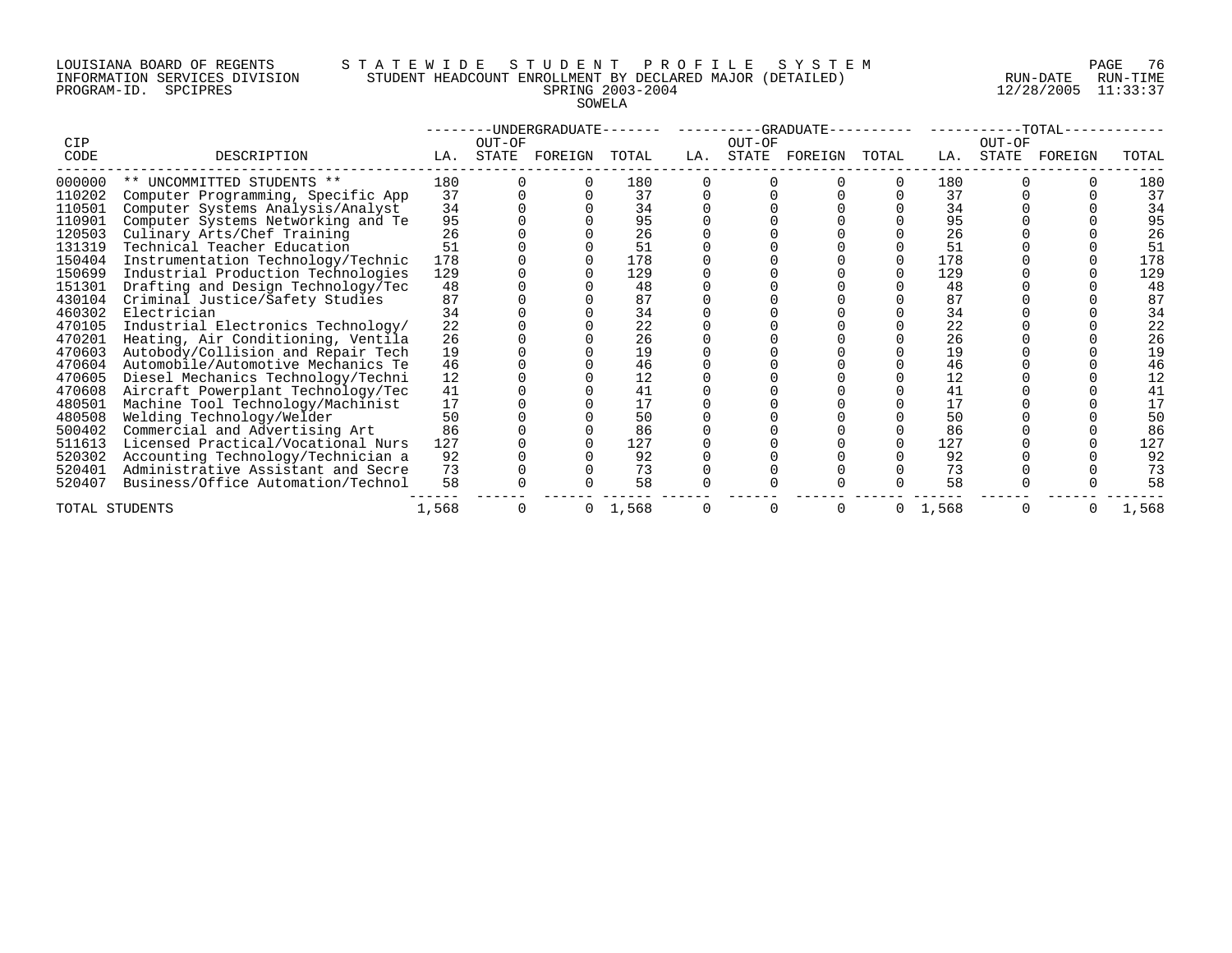# LOUISIANA BOARD OF REGENTS S T A T E W I D E S T U D E N T P R O F I L E S Y S T E M PAGE 77 INFORMATION SERVICES DIVISION STUDENT HEADCOUNT ENROLLMENT BY DECLARED MAJOR (DETAILED) RUN-DATE RUN-TIME PROGRAM-ID. SPCIPRES SPRING 2003-2004 12/28/2005 11:33:37 L.T.C.-SULLIVAN

|                    |                                    | -UNDERGRADUATE- |                 |         |       |     |                 | -GRADUATE- |       |     |                 | -TOTAL- |       |
|--------------------|------------------------------------|-----------------|-----------------|---------|-------|-----|-----------------|------------|-------|-----|-----------------|---------|-------|
| <b>CIP</b><br>CODE | DESCRIPTION                        | LA.             | OUT-OF<br>STATE | FOREIGN | TOTAL | LA. | OUT-OF<br>STATE | FOREIGN    | TOTAL | LA. | OUT-OF<br>STATE | FOREIGN | TOTAL |
| 000000             | ** UNCOMMITTED STUDENTS **         | 215             |                 |         | 215   |     |                 |            |       | 215 |                 |         | 215   |
| 110202             | Computer Programming, Specific App | 16              |                 |         |       |     |                 |            |       | 16  |                 |         | 17    |
| 110501             | Computer Systems Analysis/Analyst  | 32              |                 |         | 32    |     |                 |            |       | 32  |                 |         | 32    |
| 110901             | Computer Systems Networking and Te | 22              |                 |         | 22    |     |                 |            |       | 22  |                 |         | 22    |
| 460201             | Carpentry/Carpenter                | 55              |                 |         | 55    |     |                 |            |       |     |                 |         | 55    |
| 470104             | Computer Installation and Repair T |                 |                 |         |       |     |                 |            |       |     |                 |         |       |
| 470201             | Heating, Air Conditioning, Ventila | 17              |                 |         |       |     |                 |            |       |     |                 |         |       |
| 470499             | Precision Systems Maintenance and  | 14              |                 |         | 14    |     |                 |            |       | 14  |                 |         | 14    |
| 470604             | Automobile/Automotive Mechanics Te | 36              |                 |         | 36    |     |                 |            |       | 36  |                 |         | 36    |
| 470605             | Diesel Mechanics Technology/Techni |                 |                 |         |       |     |                 |            |       |     |                 |         |       |
| 480501             | Machine Tool Technology/Machinist  | 23              |                 |         | 23    |     |                 |            |       | 23  |                 |         | 23    |
| 480508             | Welding Technology/Welder          | 22              |                 |         | 22    |     |                 |            |       | 22  |                 |         | 22    |
| 510716             | Medical Administrative/Executive A | 77              |                 |         | 82    |     |                 |            |       |     |                 |         | 82    |
| 511613             | Licensed Practical/Vocational Nurs | 74              |                 |         | 74    |     |                 |            |       |     |                 |         | 74    |
| 520302             | Accounting Technology/Technician a | 17              |                 |         | 18    |     |                 |            |       |     |                 |         | 18    |
| 520401             | Administrative Assistant and Secre | 35              |                 |         | 35    |     |                 |            |       | 35  |                 |         | 35    |
| 521401             | Marketing/Marketing Management, Ge | 10              |                 |         |       |     |                 |            |       |     |                 |         |       |
| TOTAL STUDENTS     |                                    | 673             |                 |         | 681   |     |                 |            |       | 673 |                 |         | 681   |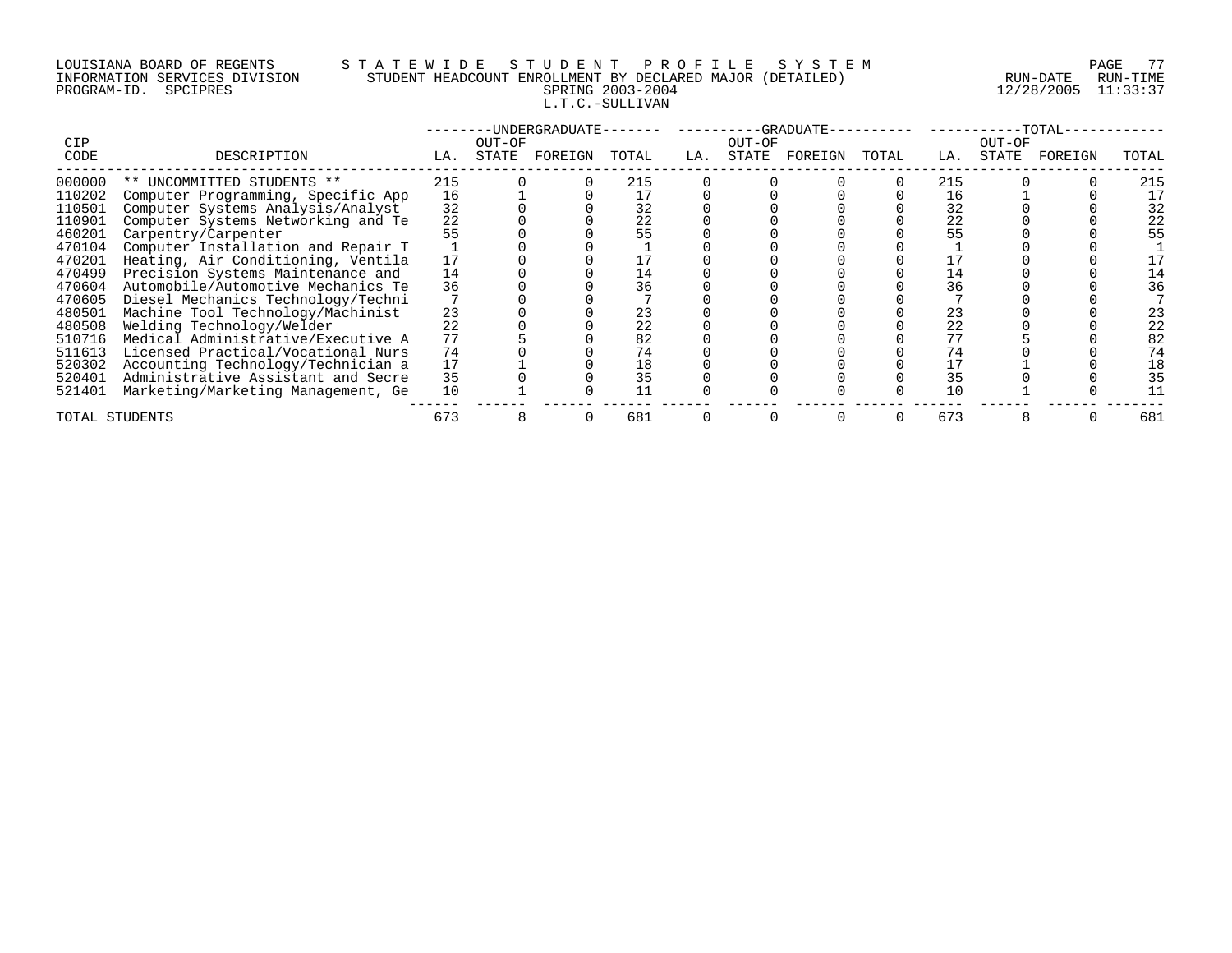# LOUISIANA BOARD OF REGENTS S T A T E W I D E S T U D E N T P R O F I L E S Y S T E M PAGE 78 INFORMATION SERVICES DIVISION STUDENT HEADCOUNT ENROLLMENT BY DECLARED MAJOR (DETAILED) RUN-DATE RUN-TIME PROGRAM-ID. SPCIPRES SPRING 2003-2004 12/28/2005 11:33:37 L.T.C.-T.H. HARRIS

|                |                                    |     | -UNDERGRADUATE-- |               |       |     |        | --GRADUATE-   |       |        |       | $-TOTAL-$ |       |  |
|----------------|------------------------------------|-----|------------------|---------------|-------|-----|--------|---------------|-------|--------|-------|-----------|-------|--|
| <b>CIP</b>     |                                    |     | OUT-OF           |               |       |     | OUT-OF |               |       | OUT-OF |       |           |       |  |
| CODE           | DESCRIPTION                        | LA. |                  | STATE FOREIGN | TOTAL | LA. |        | STATE FOREIGN | TOTAL | LA.    | STATE | FOREIGN   | TOTAL |  |
| 000000         | ** UNCOMMITTED STUDENTS **         |     |                  |               |       |     |        |               |       |        |       |           |       |  |
| 110901         | Computer Systems Networking and Te | 43  |                  |               | 43    |     |        |               |       | 43     |       |           | 43    |  |
| 120401         | Cosmetology/Cosmetologist, General | 17  |                  |               |       |     |        |               |       |        |       |           |       |  |
| 140899         | Civil Engineering, Other           | 32  |                  |               | 32    |     |        |               |       | 32     |       |           | 32    |  |
| 151301         | Drafting and Design Technology/Tec | 13  |                  |               | 13    |     |        |               |       |        |       |           | 13    |  |
| 410204         | Industrial Radiologic Technology/T | 49  |                  |               | 49    |     |        |               |       | 49     |       |           | 49    |  |
| 460101         | Mason/Masonry                      |     |                  |               |       |     |        |               |       |        |       |           |       |  |
| 460302         | Electrician                        |     |                  |               | 18    |     |        |               |       | 18     |       |           | 18    |  |
| 470105         | Industrial Electronics Technology/ | 57  |                  |               | 57    |     |        |               |       | 57     |       |           | 57    |  |
| 470201         | Heating, Air Conditioning, Ventila | 24  |                  |               | 24    |     |        |               |       | 24     |       |           | 24    |  |
| 470603         | Autobody/Collision and Repair Tech | 21  |                  |               | 21    |     |        |               |       | 21     |       |           | 21    |  |
| 470604         | Automobile/Automotive Mechanics Te | 12  |                  |               | 12    |     |        |               |       | 12     |       |           | 12    |  |
| 470605         | Diesel Mechanics Technology/Techni | 15  |                  |               | 15    |     |        |               |       | 15     |       |           | 15    |  |
| 480501         | Machine Tool Technology/Machinist  | 13  |                  |               | 13    |     |        |               |       |        |       |           | 13    |  |
| 480508         | Welding Technology/Welder          | 37  |                  |               | 37    |     |        |               |       | 37     |       |           | 37    |  |
| 510801         | Medical/Clinical Assistant         | 33  |                  |               | 33    |     |        |               |       | 33     |       |           | 33    |  |
| 511613         | Licensed Practical/Vocational Nurs | 89  |                  |               | 89    |     |        |               |       | 89     |       |           | 89    |  |
| 512601         | Health Aide                        |     |                  |               |       |     |        |               |       |        |       |           |       |  |
| 520302         | Accounting Technology/Technician a | 41  |                  |               | 41    |     |        |               |       | 41     |       |           |       |  |
| 520401         | Administrative Assistant and Secre | 49  |                  |               | 49    |     |        |               |       | 49     |       |           | 49    |  |
| TOTAL STUDENTS |                                    | 581 |                  |               | 581   |     |        |               |       | 581    |       |           | 581   |  |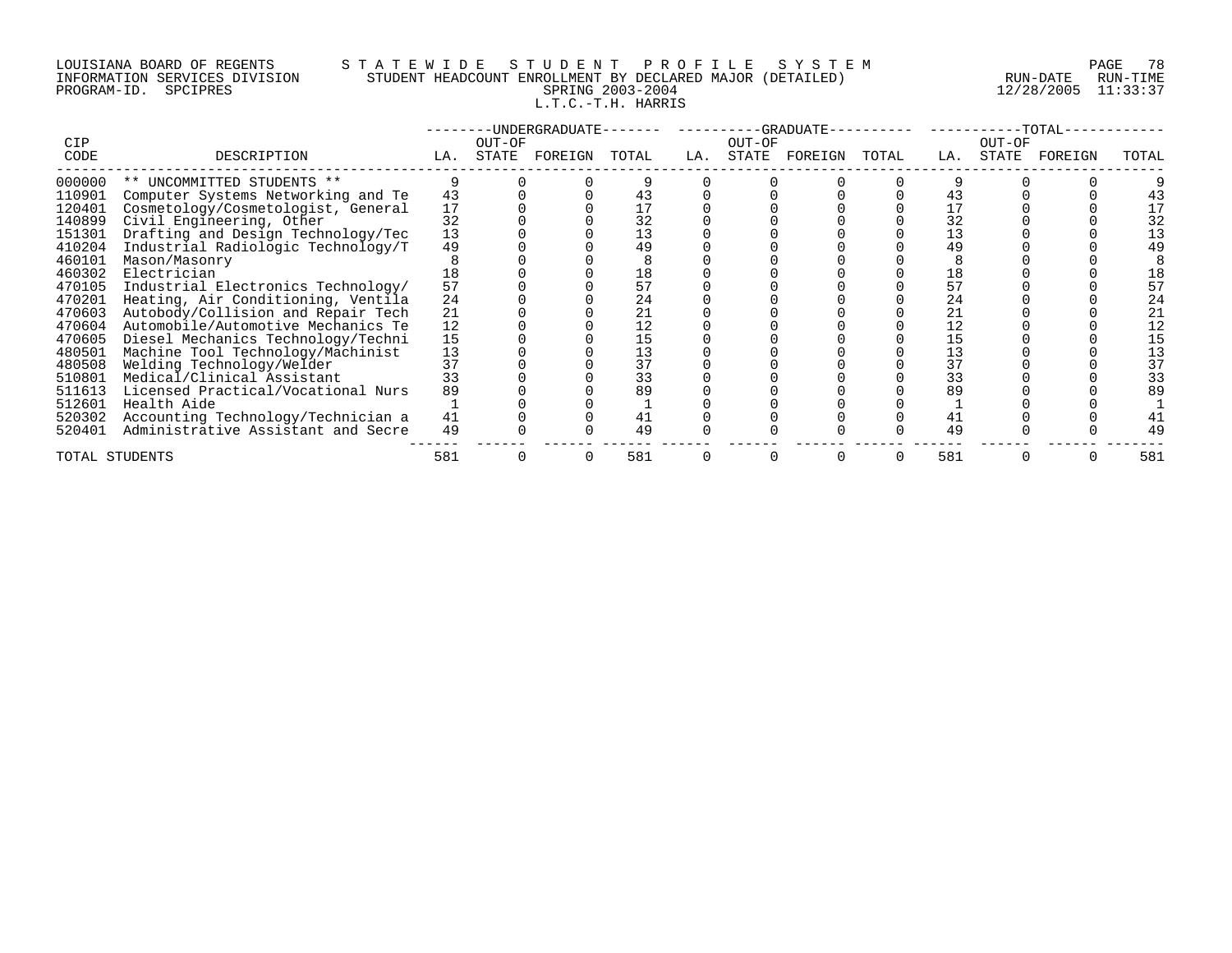### LOUISIANA BOARD OF REGENTS S T A T E W I D E S T U D E N T P R O F I L E S Y S T E M PAGE 79 INFORMATION SERVICES DIVISION STUDENT HEADCOUNT ENROLLMENT BY DECLARED MAJOR (DETAILED) RUN-DATE RUN-TIME PROGRAM-ID. SPCIPRES SPRING 2003-2004 12/28/2005 11:33:37 L.T.C.-TALLULAH/M. SURLES

|             |                                    | -UNDERGRADUATE---<br>-GRADUATE-- |                 |         |       |     |                 |         |       | $-TOTAL-$ |                 |         |       |  |
|-------------|------------------------------------|----------------------------------|-----------------|---------|-------|-----|-----------------|---------|-------|-----------|-----------------|---------|-------|--|
| CIP<br>CODE | DESCRIPTION                        | LA.                              | OUT-OF<br>STATE | FOREIGN | TOTAL | LA. | OUT-OF<br>STATE | FOREIGN | TOTAL | LA.       | OUT-OF<br>STATE | FOREIGN | TOTAL |  |
| 000000      | ** UNCOMMITTED STUDENTS **         | 227                              |                 |         | 231   |     |                 |         |       | 227       |                 |         | 231   |  |
| 110501      | Computer Systems Analysis/Analyst  | 29                               |                 |         | 29    |     |                 |         |       | 29        |                 |         | 29    |  |
| 470604      | Automobile/Automotive Mechanics Te |                                  |                 |         |       |     |                 |         |       |           |                 |         |       |  |
| 480508      | Welding Technology/Welder          |                                  |                 |         |       |     |                 |         |       | 21        |                 |         | 21    |  |
| 511613      | Licensed Practical/Vocational Nurs | 51                               |                 |         |       |     |                 |         |       |           |                 |         | 52    |  |
| 520302      | Accounting Technology/Technician a | 37                               |                 |         |       |     |                 |         |       |           |                 |         | 37    |  |
| 520401      | Administrative Assistant and Secre | 36                               |                 |         | 36    |     |                 |         |       | 36        |                 |         | 36    |  |
|             | TOTAL STUDENTS                     | 407                              |                 |         | 412   |     |                 |         |       | 407       |                 |         | 412   |  |